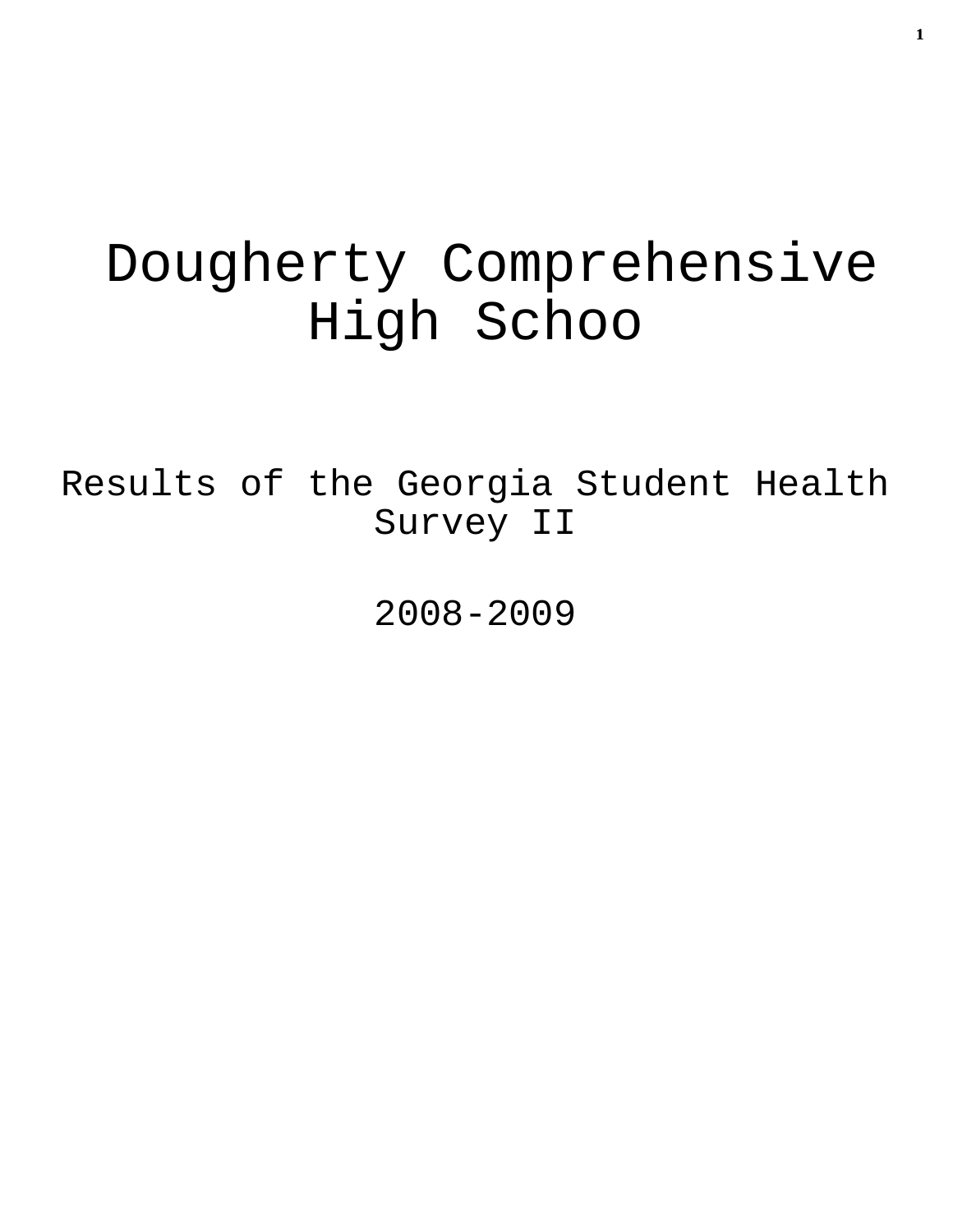# *Demographics* **2**

| Grade                    |     |  |  |  |
|--------------------------|-----|--|--|--|
| <b>Grade   Frequency</b> |     |  |  |  |
| 10                       | 199 |  |  |  |
| 12                       | 182 |  |  |  |

| Frequency      | <b>Table of Gender by Grade</b> |              |              |              |  |  |
|----------------|---------------------------------|--------------|--------------|--------------|--|--|
| <b>Col Pct</b> |                                 | Grade(Grade) |              |              |  |  |
|                | Gender(Gender)                  | 10           | 12           | <b>Total</b> |  |  |
|                | <b>Female</b>                   | 107<br>53.77 | 113<br>62.09 | 220          |  |  |
|                | <b>Male</b>                     | 92<br>46.23  | 69<br>37.91  | 161          |  |  |
|                | <b>Total</b>                    | 199          | 182          | 381          |  |  |

| <b>Frequency</b><br>Col Pct |
|-----------------------------|
|-----------------------------|

| <b>Table of Ethnicity by Grade</b> |              |              |              |  |  |  |
|------------------------------------|--------------|--------------|--------------|--|--|--|
|                                    | Grade(Grade) |              |              |  |  |  |
| <b>Ethnicity</b> (Ethnicity)       | 10           | 12           | <b>Total</b> |  |  |  |
| <b>Black</b>                       | 181<br>90.95 | 173<br>95.05 | 354          |  |  |  |
| <b>Hispanic</b>                    | 2<br>1.01    | 2<br>1.10    | 4            |  |  |  |
| White                              | 13<br>6.53   | 5<br>2.75    | 18           |  |  |  |
| <b>Other</b>                       | 3<br>1.51    | 2<br>1.10    | 5            |  |  |  |
| <b>Total</b>                       | 199          | 182          | 381          |  |  |  |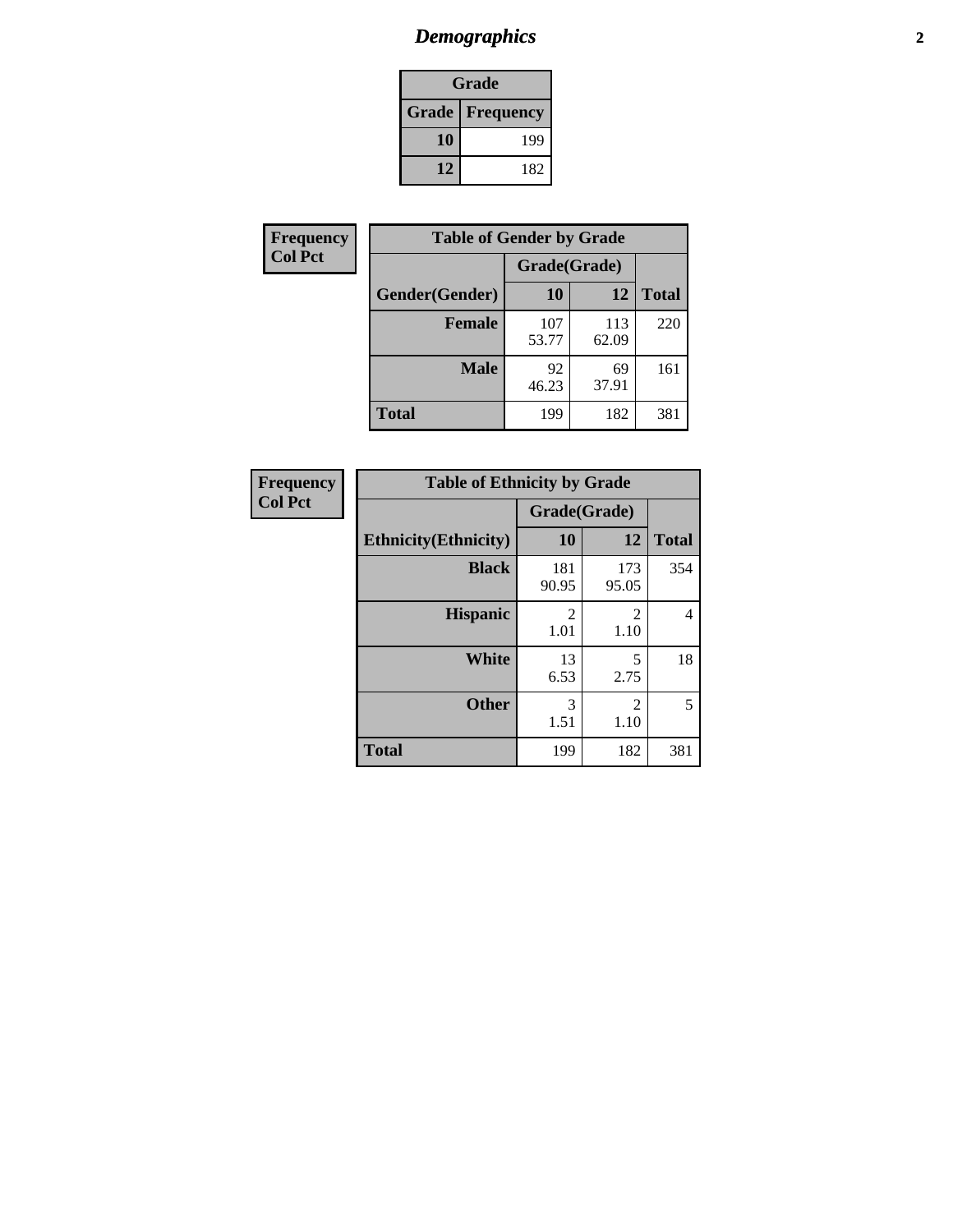#### *Title IV, Part A, Schedule A* **3** *Goal 1: Ensure that all schools are drug-free Baseline Data: Year 2008-2009 Prevalence of Drug Use*

| Frequency<br><b>Col Pct</b> | <b>Table of AlcoholAlt by Grade</b> |              |              |              |  |  |
|-----------------------------|-------------------------------------|--------------|--------------|--------------|--|--|
|                             | AlcoholAlt(Alcohol                  | Grade(Grade) |              |              |  |  |
|                             | use, past 30 days)                  | <b>10</b>    | 12           | <b>Total</b> |  |  |
|                             | <b>Yes</b>                          | 38<br>19.10  | 19<br>10.44  | 57           |  |  |
|                             | N <sub>0</sub>                      | 161<br>80.90 | 163<br>89.56 | 324          |  |  |
|                             | Total                               | 199          | 182          | 381          |  |  |

| Frequency<br><b>Col Pct</b> | <b>Table of TobaccoAny by Grade</b> |              |              |              |  |
|-----------------------------|-------------------------------------|--------------|--------------|--------------|--|
|                             | <b>TobaccoAny(Tobacco</b>           | Grade(Grade) |              |              |  |
|                             | use, past 30 days)                  | <b>10</b>    | 12           | <b>Total</b> |  |
|                             | Yes                                 | 23<br>11.56  | 13<br>7.14   | 36           |  |
|                             | N <sub>0</sub>                      | 176<br>88.44 | 169<br>92.86 | 345          |  |
|                             | Total                               | 199          | 182          | 381          |  |

| Frequency<br><b>Col Pct</b> | <b>Table of MarijuanaAlt by Grade</b> |              |              |              |  |  |
|-----------------------------|---------------------------------------|--------------|--------------|--------------|--|--|
|                             | MarijuanaAlt(Marijuana                | Grade(Grade) |              |              |  |  |
|                             | use, past 30 days)                    | 10           | 12           | <b>Total</b> |  |  |
|                             | <b>Yes</b>                            | 32<br>16.08  | 12<br>6.59   | 44           |  |  |
|                             | N <sub>0</sub>                        | 167<br>83.92 | 170<br>93.41 | 337          |  |  |
|                             | <b>Total</b>                          | 199          | 182          | 381          |  |  |

| Frequency      | <b>Table of OtherDrugAny by Grade</b>                  |              |              |              |  |  |
|----------------|--------------------------------------------------------|--------------|--------------|--------------|--|--|
| <b>Col Pct</b> | <b>OtherDrugAny(Other</b><br>Grade(Grade)<br>drug use, |              |              |              |  |  |
|                | past 30 days)                                          | 10           | 12           | <b>Total</b> |  |  |
|                | <b>Yes</b>                                             | 11<br>5.53   | 5<br>2.75    | 16           |  |  |
|                | N <sub>0</sub>                                         | 188<br>94.47 | 177<br>97.25 | 365          |  |  |
|                | <b>Total</b>                                           | 199          | 182          | 381          |  |  |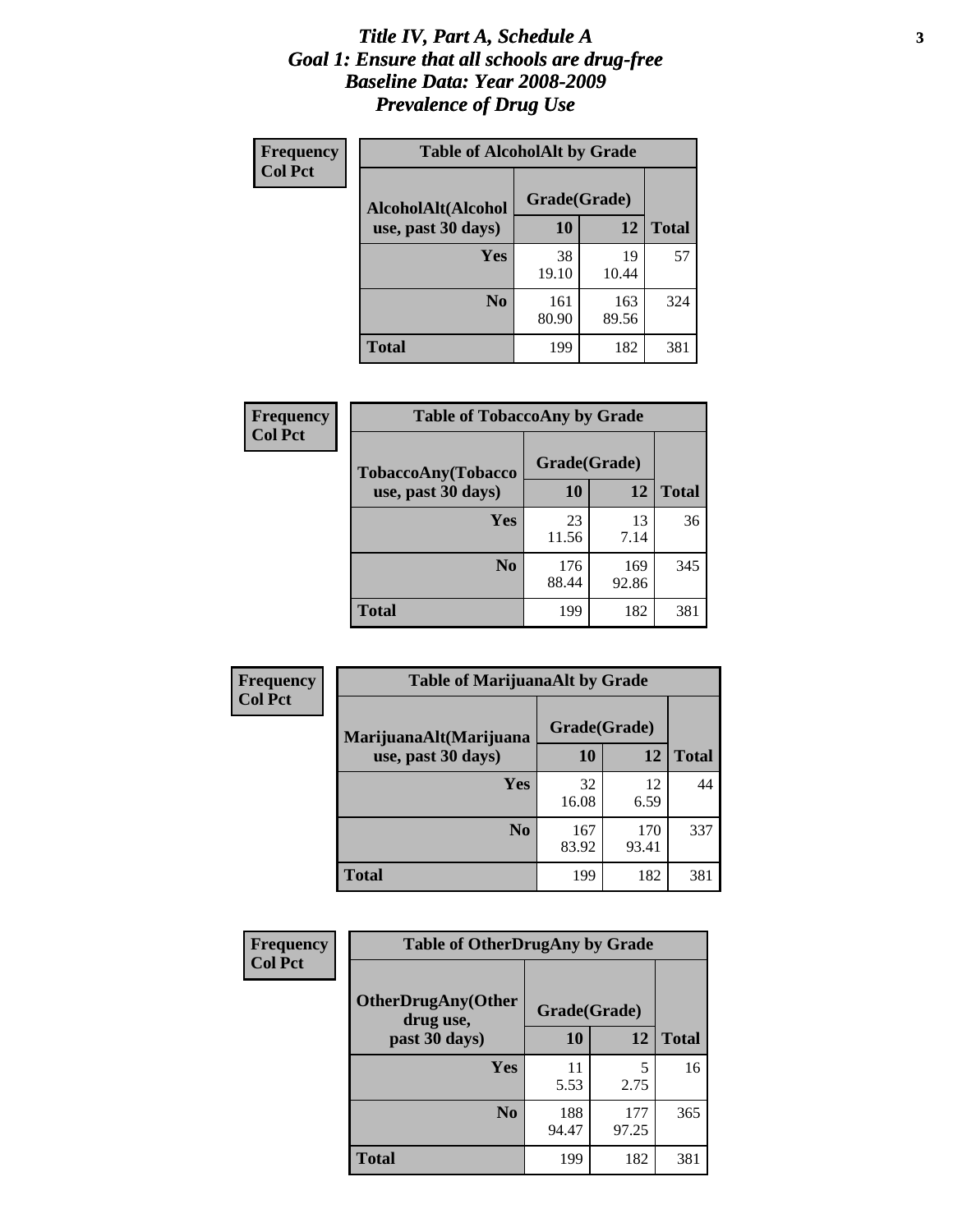### *Average Age of Onset of Use* **4** *Results for "Average Age of Onset of Use" questions exclude students who said they did not use that substance*

| <b>Variable</b>       | Label                                                              | <b>Mean</b> |
|-----------------------|--------------------------------------------------------------------|-------------|
| Alcoholinit2          | I started using alcohol when I was                                 | 13.59       |
| Cigarettesinit2       | I started smoking tobacco when I was                               | 13.36       |
| Smokelessinit2        | I started chewing tobacco when I was                               | 10.50       |
| Marijuanainit2        | I started using marijuana when I was                               | 14.21       |
| Cocaineinit2          | I started using cocaine when I was                                 | 15.00       |
| Inhalantsinit2        | I started using inhalants when I was                               | 11.67       |
| Steroidsinit2         | I started using steroids when I was                                | 14.00       |
| Ecstasyinit2          | I started using ecstasy when I was                                 | 13.75       |
| Methinit <sub>2</sub> | I started using methamphetamines when I was                        | 17.00       |
| Hallucinogensinit2    | I started using hallucinogens when I was                           | 11.00       |
| Prescriptioninit2     | I started using prescription drugs not prescribed to me when I was | 11.26       |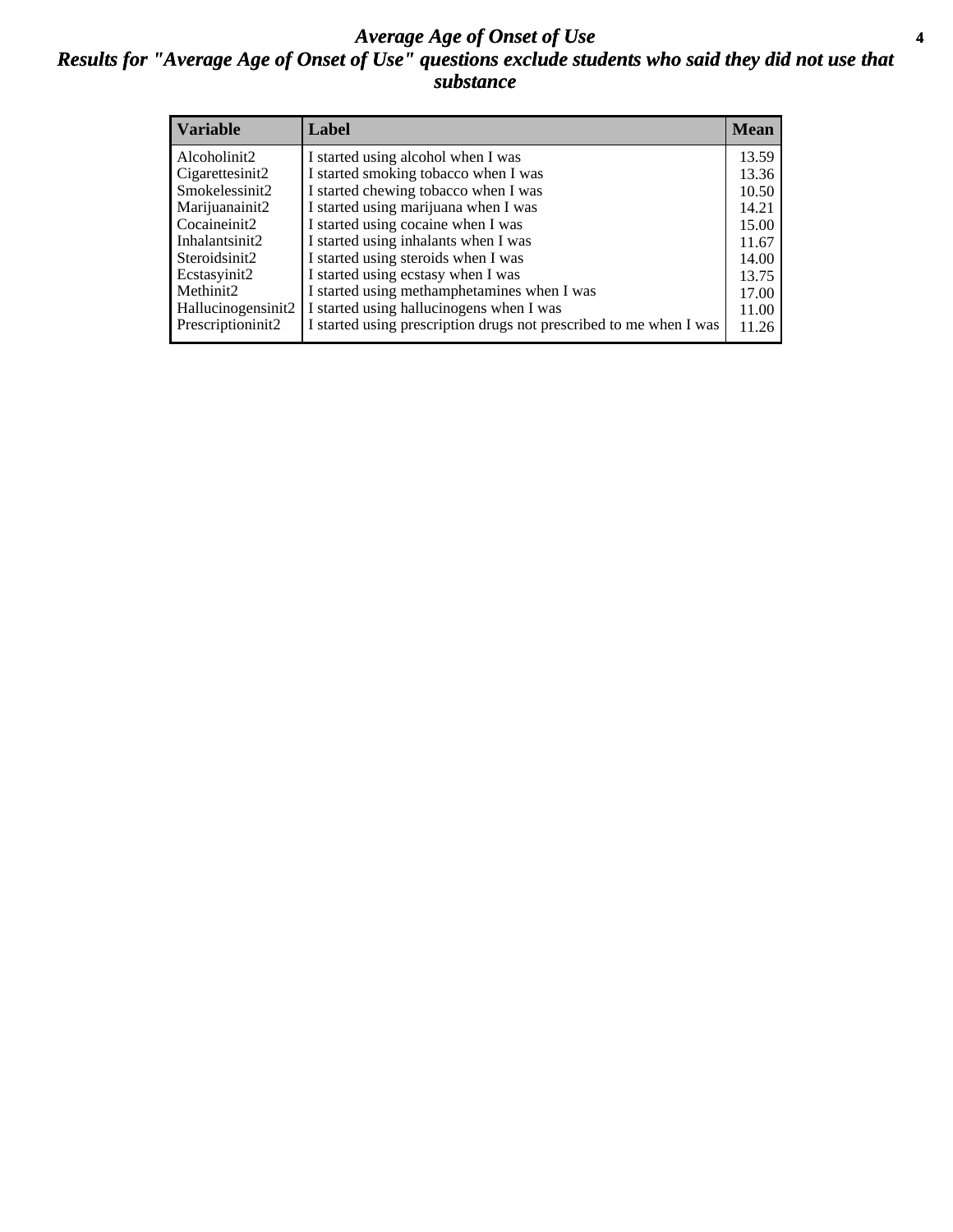# *Perception of Health Risk* **5**

| Frequency      | <b>Table of Alcoholharmdich by Grade</b> |              |              |              |  |
|----------------|------------------------------------------|--------------|--------------|--------------|--|
| <b>Col Pct</b> | Alcoholharmdich(I<br>think alcohol is    | Grade(Grade) |              |              |  |
|                | harmful)                                 | 10           | 12           | <b>Total</b> |  |
|                | <b>Yes</b>                               | 158<br>79.40 | 165<br>90.66 | 323          |  |
|                | N <sub>0</sub>                           | 41<br>20.60  | 17<br>9.34   | 58           |  |
|                | <b>Total</b>                             | 199          | 182          | 381          |  |

| Frequency      | <b>Table of Tobaccoharmdich by Grade</b> |              |              |              |  |
|----------------|------------------------------------------|--------------|--------------|--------------|--|
| <b>Col Pct</b> | Tobaccoharmdich(I<br>think tobacco is    | Grade(Grade) |              |              |  |
|                | harmful)                                 | 10           | 12           | <b>Total</b> |  |
|                | Yes                                      | 173<br>86.93 | 175<br>96.15 | 348          |  |
|                | N <sub>0</sub>                           | 26<br>13.07  | 3.85         | 33           |  |
|                | Total                                    | 199          | 182          | 381          |  |

| Frequency<br><b>Col Pct</b> | <b>Table of Marijuanaharmdich by Grade</b>                |              |              |              |  |  |
|-----------------------------|-----------------------------------------------------------|--------------|--------------|--------------|--|--|
|                             | Marijuanaharmdich(I<br>Grade(Grade)<br>think marijuana is |              |              |              |  |  |
|                             | harmful)                                                  | <b>10</b>    | 12           | <b>Total</b> |  |  |
|                             | Yes                                                       | 146<br>73.37 | 157<br>86.26 | 303          |  |  |
|                             | N <sub>0</sub>                                            | 53<br>26.63  | 25<br>13.74  | 78           |  |  |
|                             | <b>Total</b>                                              | 199          | 182          | 381          |  |  |

| Frequency      | <b>Table of Otherdrugharmdich by Grade</b>   |              |              |              |  |
|----------------|----------------------------------------------|--------------|--------------|--------------|--|
| <b>Col Pct</b> | Otherdrugharmdich(I<br>think other drugs are | Grade(Grade) |              |              |  |
|                | harmful)                                     | 10           | 12           | <b>Total</b> |  |
|                | Yes                                          | 168<br>84.42 | 177<br>97.25 | 345          |  |
|                | N <sub>0</sub>                               | 31<br>15.58  | 5<br>2.75    | 36           |  |
|                | <b>Total</b>                                 | 199          | 182          | 381          |  |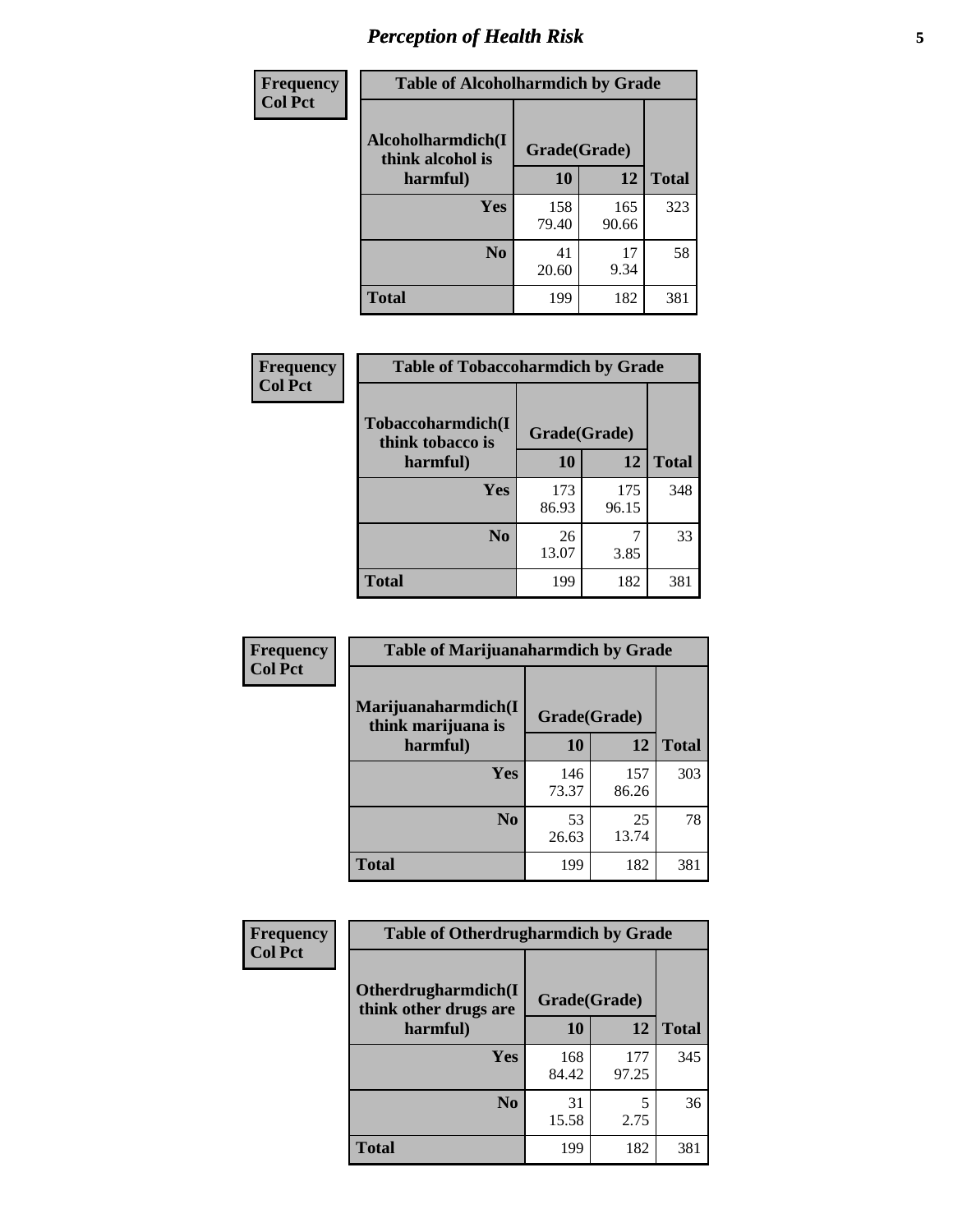# *Social Disapproval* **6**

| Frequency      | <b>Table of Alcoholpeerdich by Grade</b>                    |              |              |              |
|----------------|-------------------------------------------------------------|--------------|--------------|--------------|
| <b>Col Pct</b> | Alcoholpeerdich(My<br>friends would<br>disapprove if I used | Grade(Grade) |              |              |
|                | alcohol)                                                    | 10           | 12           | <b>Total</b> |
|                | <b>Yes</b>                                                  | 118<br>59.30 | 114<br>62.64 | 232          |
|                | N <sub>0</sub>                                              | 81<br>40.70  | 68<br>37.36  | 149          |
|                | <b>Total</b>                                                | 199          | 182          | 381          |

| <b>Frequency</b> |
|------------------|
| <b>Col Pct</b>   |

| <b>Table of Tobaccopeerdich by Grade</b>                            |              |              |              |  |
|---------------------------------------------------------------------|--------------|--------------|--------------|--|
| <b>Tobaccopeerdich</b> (My<br>friends would<br>disapprove if I used |              | Grade(Grade) |              |  |
| tobacco)                                                            | 10           | 12           | <b>Total</b> |  |
| Yes                                                                 | 139<br>69.85 | 137<br>75.27 | 276          |  |
| N <sub>0</sub>                                                      | 60<br>30.15  | 45<br>24.73  | 105          |  |
| <b>Total</b>                                                        | 199          | 182          | 381          |  |

| Frequency      | <b>Table of Marijuanapeerdich by Grade</b>                    |              |              |              |  |
|----------------|---------------------------------------------------------------|--------------|--------------|--------------|--|
| <b>Col Pct</b> | Marijuanapeerdich(My<br>friends would<br>disapprove if I used | Grade(Grade) |              |              |  |
|                | marijuana)                                                    | 10           | 12           | <b>Total</b> |  |
|                | <b>Yes</b>                                                    | 125<br>62.81 | 126<br>69.23 | 251          |  |
|                | N <sub>0</sub>                                                | 74<br>37.19  | 56<br>30.77  | 130          |  |
|                | <b>Total</b>                                                  | 199          | 182          | 381          |  |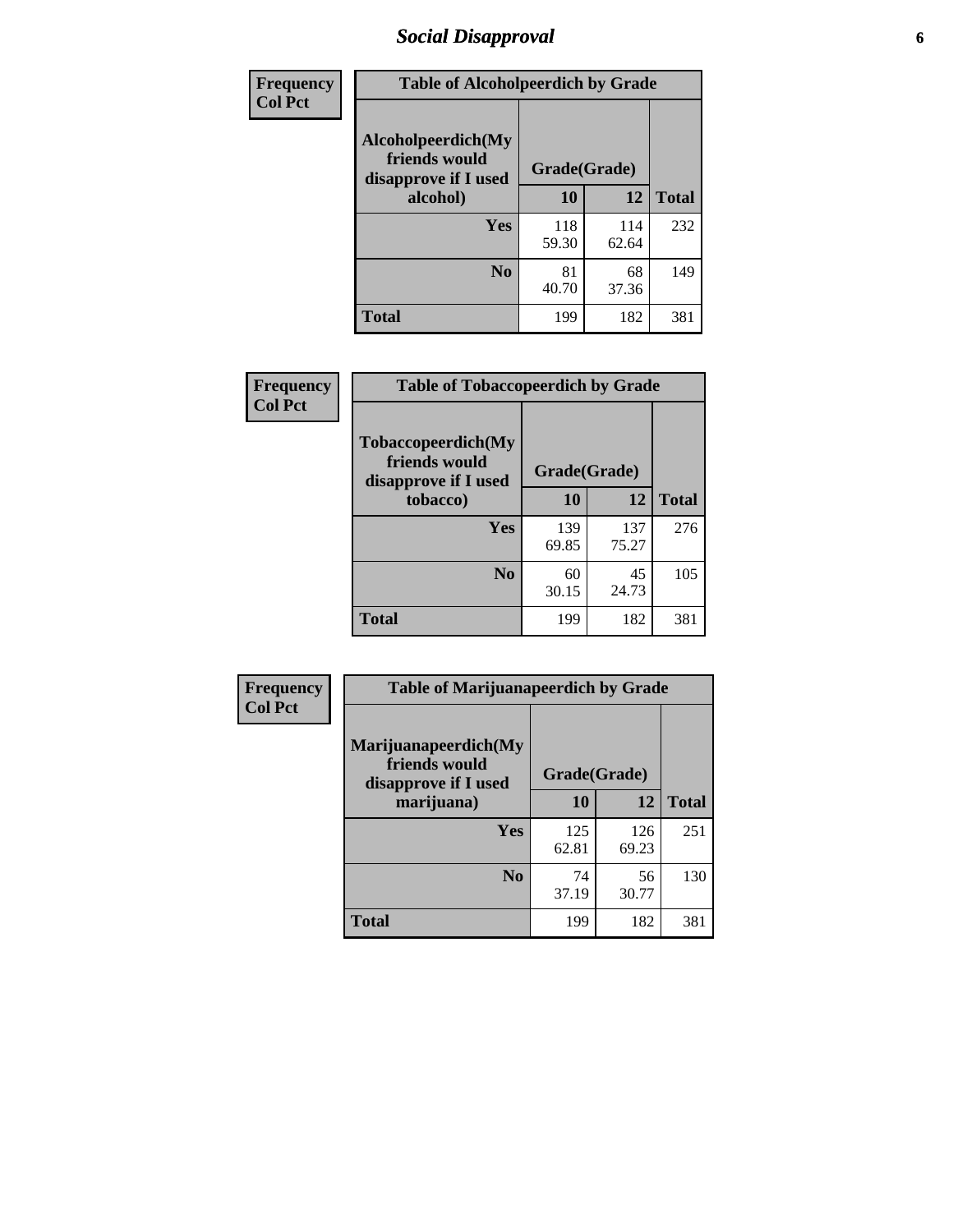# *Social Disapproval* **7**

| Frequency      | <b>Table of Otherdrugpeerdich by Grade</b>                    |              |              |              |  |
|----------------|---------------------------------------------------------------|--------------|--------------|--------------|--|
| <b>Col Pct</b> | Otherdrugpeerdich(My<br>friends would<br>disapprove if I used | Grade(Grade) |              |              |  |
|                | other drugs)                                                  | 10           | 12           | <b>Total</b> |  |
|                | Yes                                                           | 140<br>70.35 | 152<br>83.52 | 292          |  |
|                | N <sub>0</sub>                                                | 59<br>29.65  | 30<br>16.48  | 89           |  |
|                | <b>Total</b>                                                  | 199          | 182          | 381          |  |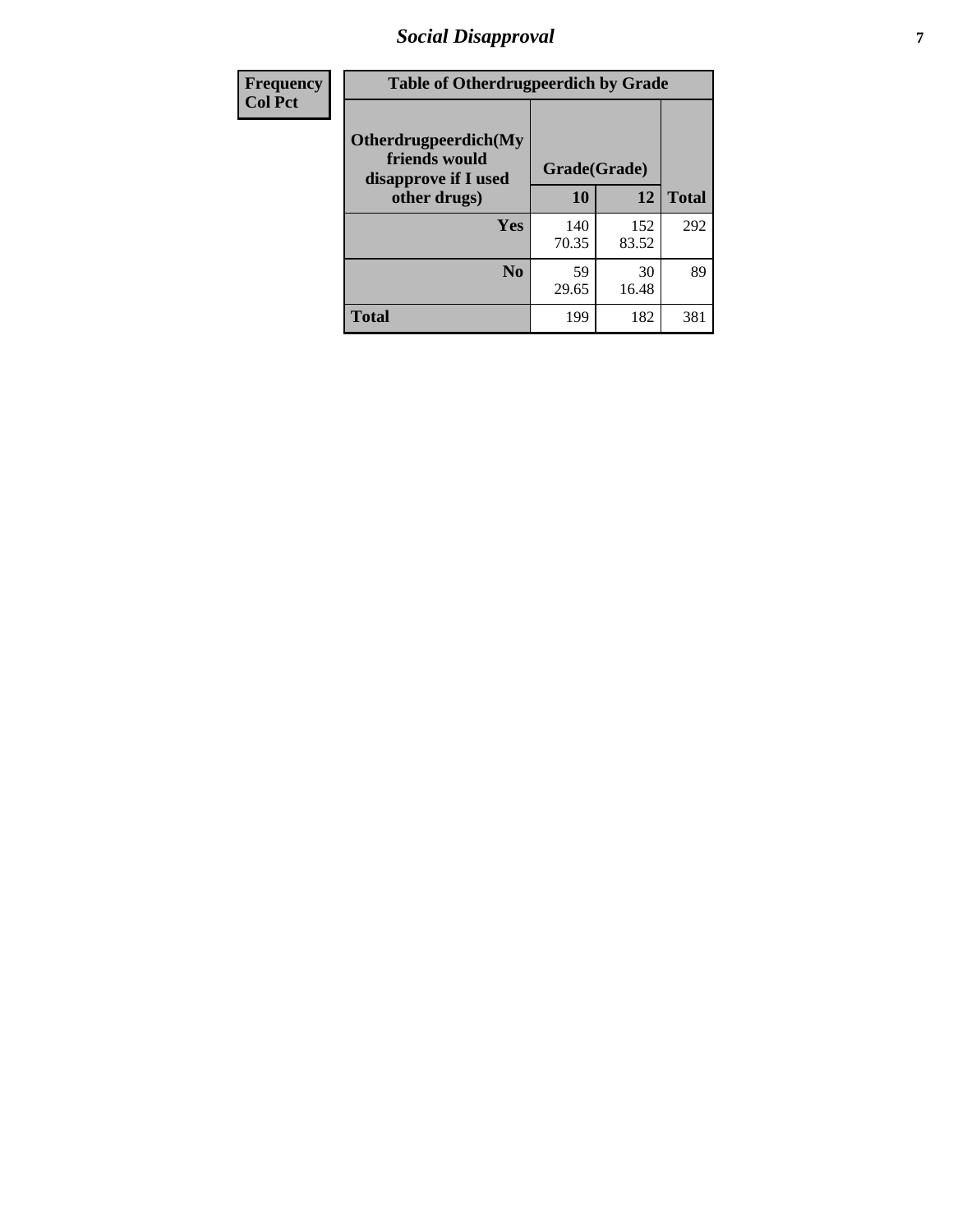### Title IV, Part A, Schedule A **8** *Goal 2: To help ensure that all schools are safe and disciplined Baseline Data: Year 2008-2009 Student Involvement in Gang Activity*

| Frequency      | <b>Table of Gangself by Grade</b>                                                                         |                    |              |              |
|----------------|-----------------------------------------------------------------------------------------------------------|--------------------|--------------|--------------|
| <b>Col Pct</b> | <b>Gangself</b> (I<br>have<br>participated<br>in illegal<br>gang<br>activities in<br>the past 30<br>days) | Grade(Grade)<br>10 | 12           | <b>Total</b> |
|                | Yes                                                                                                       | 19<br>9.55         | 6<br>3.30    | 25           |
|                | N <sub>0</sub>                                                                                            | 180<br>90.45       | 176<br>96.70 | 356          |
|                | <b>Total</b>                                                                                              | 199                | 182          | 381          |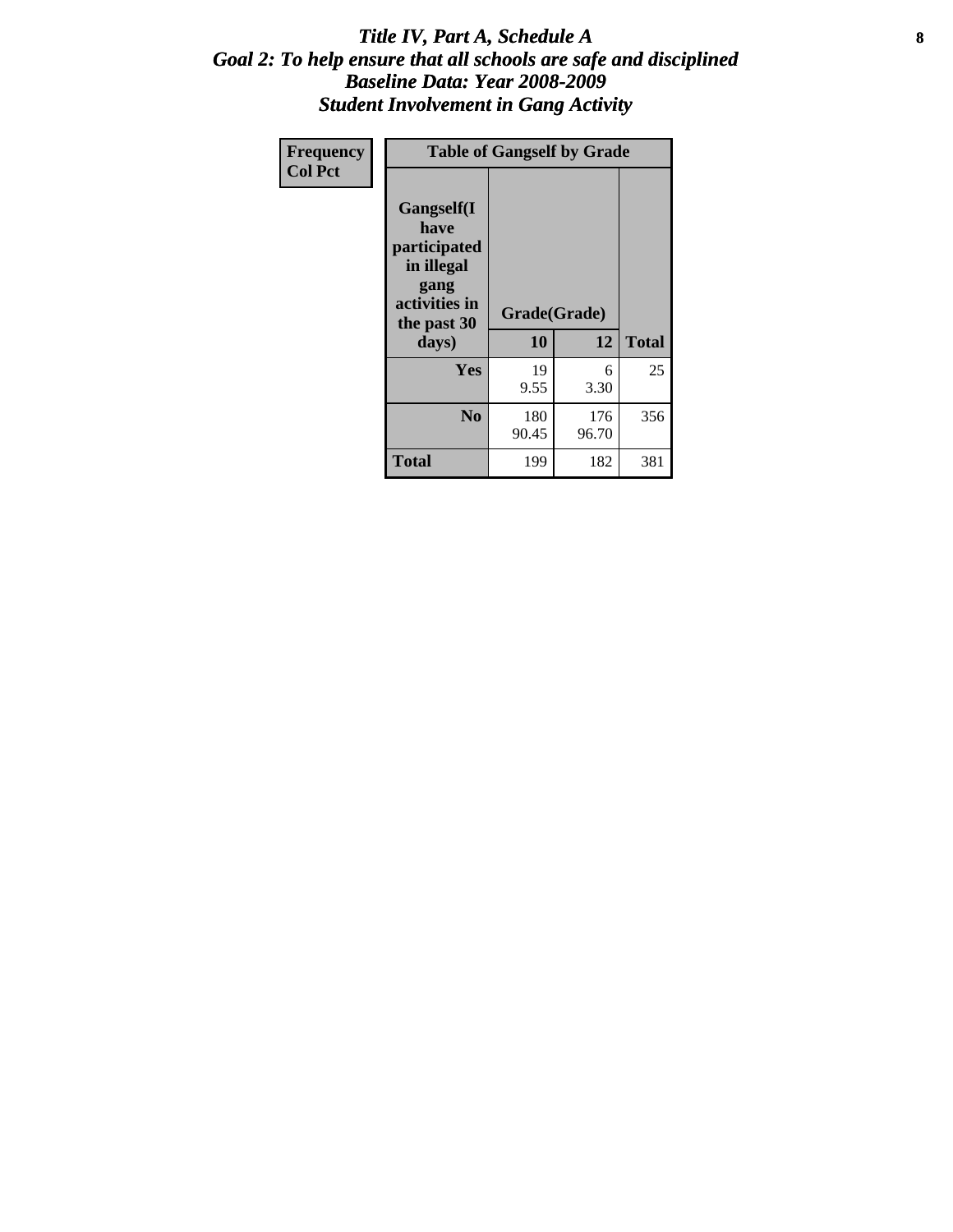# *Student Perception of School Safety* **9**

| <b>Frequency</b><br>Row Pct |
|-----------------------------|
|                             |

| <b>Table of Grade by Safeschool</b> |                                                                                                          |             |             |             |     |  |
|-------------------------------------|----------------------------------------------------------------------------------------------------------|-------------|-------------|-------------|-----|--|
|                                     | Safeschool (School is a place at which I feel<br>safe)                                                   |             |             |             |     |  |
| Grade(Grade)                        | Somewhat Somewhat<br><b>Strongly</b><br><b>Strongly</b><br><b>Disagree</b><br>Agree<br>Disagree<br>Agree |             |             |             |     |  |
| 10                                  | 47<br>23.62                                                                                              | 87<br>43.72 | 40<br>20.10 | 25<br>12.56 | 199 |  |
| 12                                  | 29<br>15.93                                                                                              | 83<br>45.60 | 40<br>21.98 | 30<br>16.48 | 182 |  |
| <b>Total</b>                        | 76                                                                                                       | 170         | 80          | 55          | 381 |  |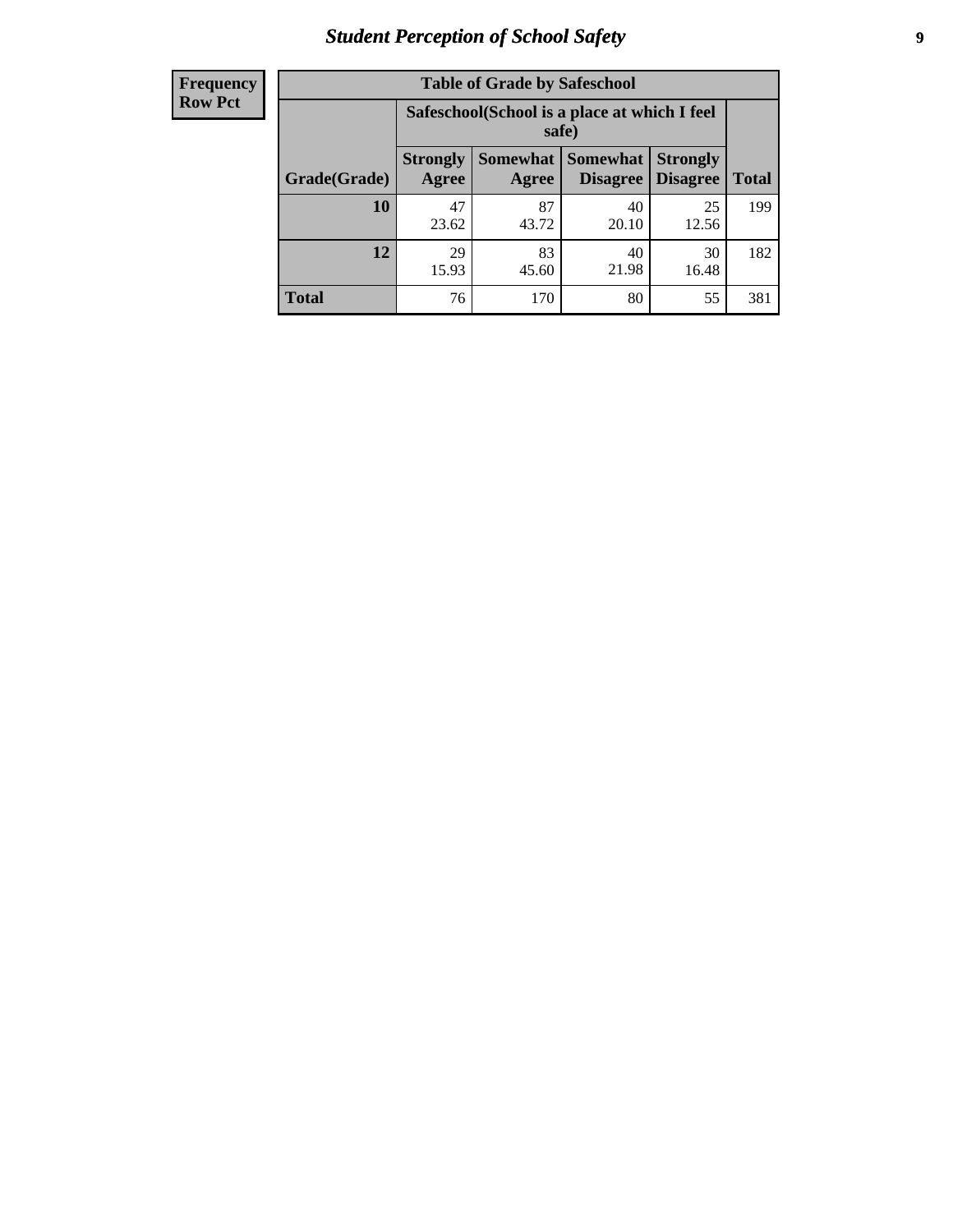### *Students Who Have Been Bullied* **10**

#### **Frequency Row Pct**

| <b>Table of Grade by Bullied</b> |                         |                                                                               |                              |                          |                        |                        |                          |              |
|----------------------------------|-------------------------|-------------------------------------------------------------------------------|------------------------------|--------------------------|------------------------|------------------------|--------------------------|--------------|
|                                  |                         | <b>Bullied</b> (I have been bullied by other<br>students in the past 30 days) |                              |                          |                        |                        |                          |              |
| Grade(Grade)                     | $\bf{0}$<br><b>Days</b> | 1 or<br>days                                                                  | 3 <sub>to</sub><br>5<br>days | <b>6 to</b><br>9<br>days | 10<br>to<br>19<br>days | 20<br>to<br>29<br>days | <b>All</b><br>30<br>days | <b>Total</b> |
| 10                               | 184<br>92.46            | 5<br>2.51                                                                     | 3<br>1.51                    | $\overline{2}$<br>1.01   | 0<br>0.00              | 3<br>1.51              | 2<br>1.01                | 199          |
| 12                               | 178<br>97.80            | $\Omega$<br>0.00                                                              | 3<br>1.65                    | $\Omega$<br>0.00         | 0.55                   | 0<br>0.00              | 0<br>0.00                | 182          |
| <b>Total</b>                     | 362                     | 5                                                                             | 6                            | $\overline{2}$           |                        | 3                      | $\overline{c}$           | 381          |

 $\blacksquare$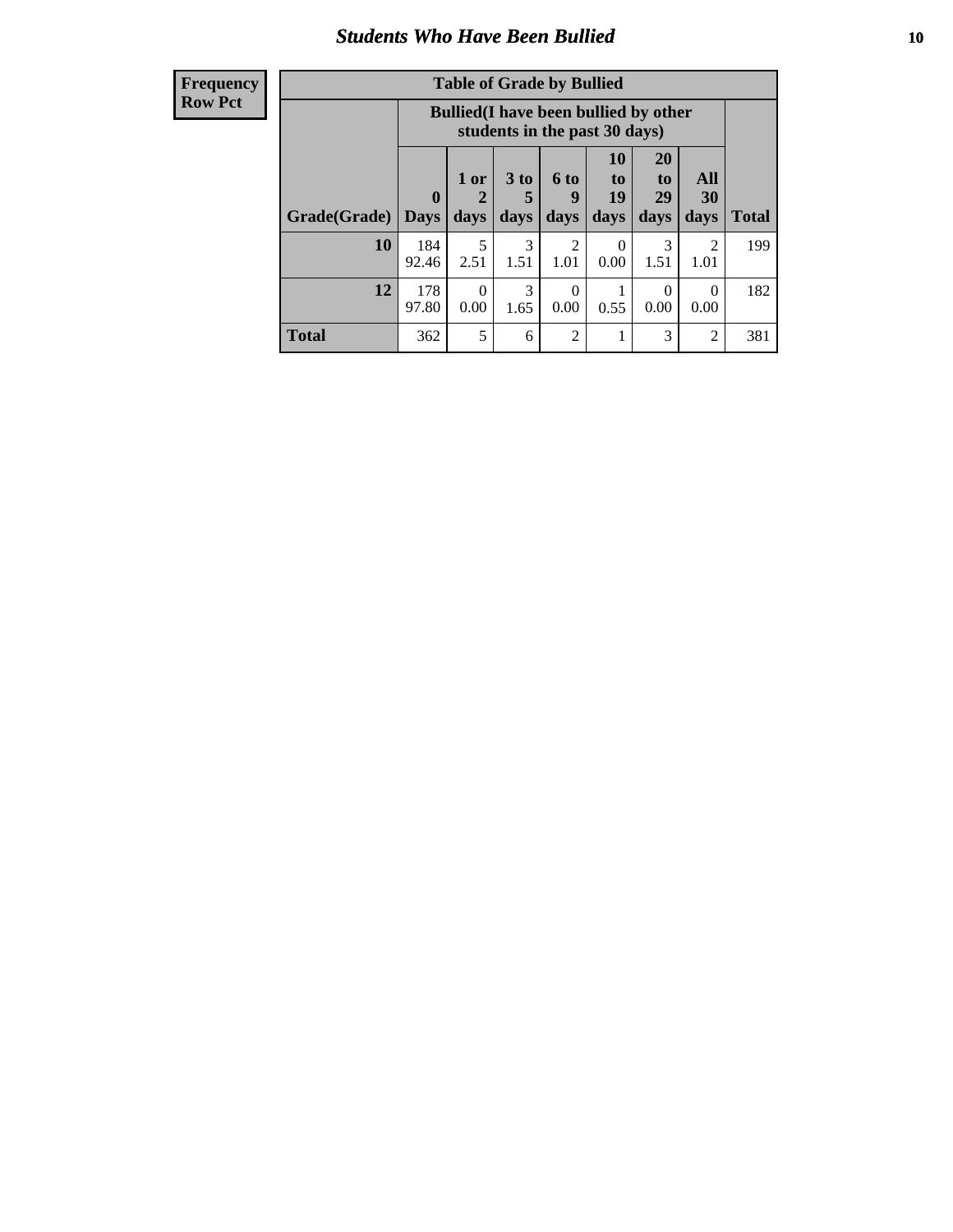### *School Climate* **11**

| Frequency      | <b>Table of SchoolClimate1 by Grade</b> |                    |             |              |  |  |
|----------------|-----------------------------------------|--------------------|-------------|--------------|--|--|
| <b>Col Pct</b> | SchoolClimate1(I<br>like school)        | Grade(Grade)<br>10 | 12          | <b>Total</b> |  |  |
|                | <b>Strongly Agree</b>                   | 68<br>34.17        | 83<br>45.60 | 151          |  |  |
|                | <b>Somewhat Agree</b>                   | 102<br>51.26       | 81<br>44.51 | 183          |  |  |
|                | <b>Somewhat Disagree</b>                | 18<br>9.05         | 9<br>4.95   | 27           |  |  |
|                | <b>Strongly Disagree</b>                | 11<br>5.53         | 9<br>4.95   | 20           |  |  |
|                | <b>Total</b>                            | 199                | 182         | 381          |  |  |

| <b>Frequency</b> | <b>Table of SchoolClimate2 by Grade</b> |              |             |              |  |  |
|------------------|-----------------------------------------|--------------|-------------|--------------|--|--|
| <b>Col Pct</b>   | SchoolClimate2(I<br>feel successful at  | Grade(Grade) |             |              |  |  |
|                  | school)                                 | 10           | 12          | <b>Total</b> |  |  |
|                  | <b>Strongly Agree</b>                   | 97<br>48.74  | 99<br>54.40 | 196          |  |  |
|                  | <b>Somewhat Agree</b>                   | 91<br>45.73  | 74<br>40.66 | 165          |  |  |
|                  | <b>Somewhat Disagree</b>                | 6<br>3.02    | 4<br>2.20   | 10           |  |  |
|                  | <b>Strongly Disagree</b>                | 5<br>2.51    | 5<br>2.75   | 10           |  |  |

**Total** 199 182 381

| Frequency      | <b>Table of SchoolClimate3 by Grade</b>               |             |              |              |  |
|----------------|-------------------------------------------------------|-------------|--------------|--------------|--|
| <b>Col Pct</b> | SchoolClimate3(My<br>school has high<br>standards for |             | Grade(Grade) |              |  |
|                | achievement)                                          | 10          | 12           | <b>Total</b> |  |
|                | <b>Strongly Agree</b>                                 | 77<br>38.69 | 53<br>29.12  | 130          |  |
|                | <b>Somewhat Agree</b>                                 | 89<br>44.72 | 90<br>49.45  | 179          |  |
|                | <b>Somewhat Disagree</b>                              | 22<br>11.06 | 24<br>13.19  | 46           |  |
|                | <b>Strongly Disagree</b>                              | 11<br>5.53  | 15<br>8.24   | 26           |  |
|                | Total                                                 | 199         | 182          | 381          |  |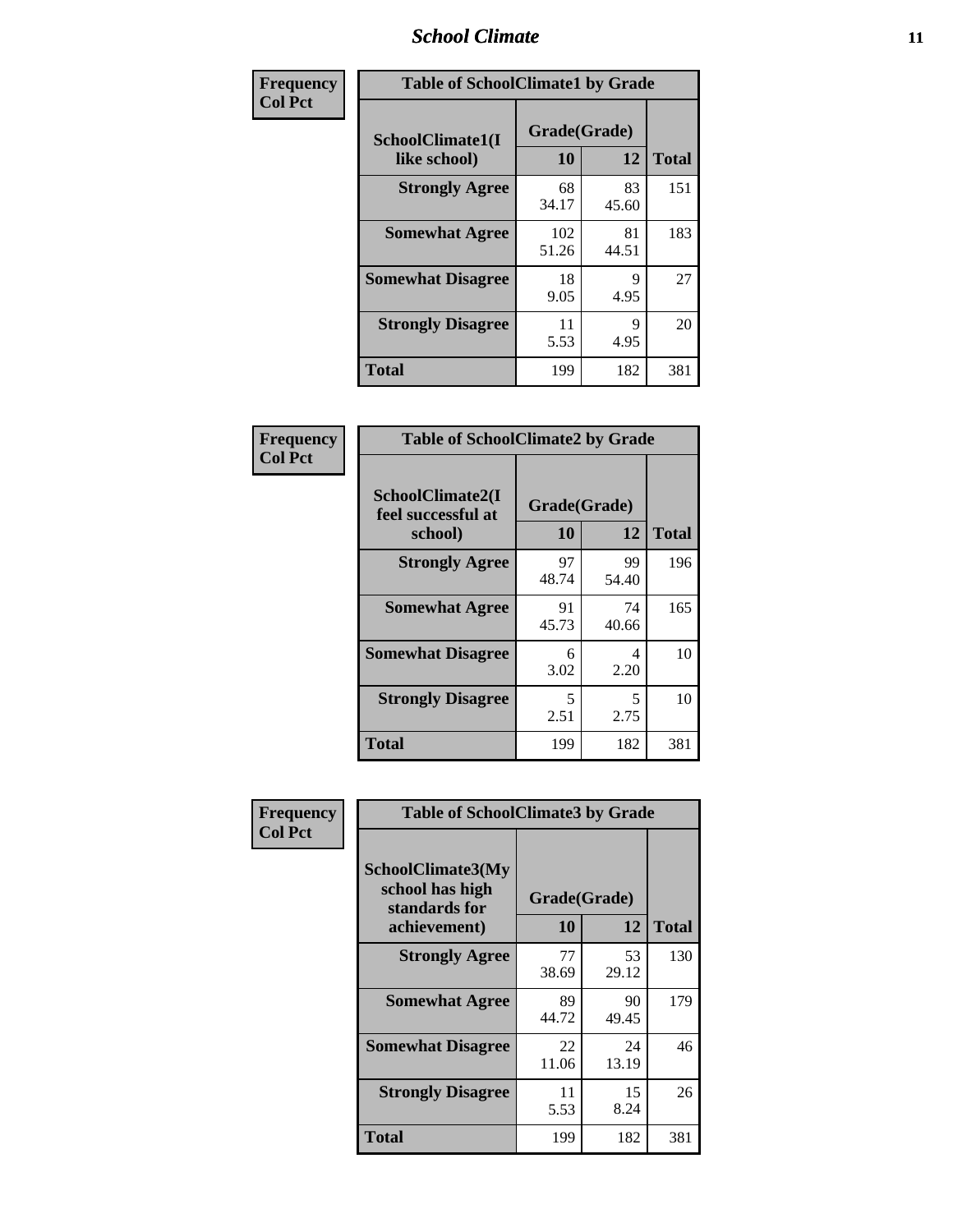### *School Climate* **12**

| Frequency      | <b>Table of SchoolClimate4 by Grade</b>                       |                    |             |              |
|----------------|---------------------------------------------------------------|--------------------|-------------|--------------|
| <b>Col Pct</b> | SchoolClimate4(My<br>school sets clear<br>rules for behavior) | Grade(Grade)<br>10 | 12          | <b>Total</b> |
|                | <b>Strongly Agree</b>                                         | 76<br>38.19        | 67<br>36.81 | 143          |
|                | <b>Somewhat Agree</b>                                         | 78<br>39.20        | 74<br>40.66 | 152          |
|                | <b>Somewhat Disagree</b>                                      | 32<br>16.08        | 28<br>15.38 | 60           |
|                | <b>Strongly Disagree</b>                                      | 13<br>6.53         | 13<br>7.14  | 26           |
|                | <b>Total</b>                                                  | 199                | 182         | 381          |

| <b>Table of SchoolClimate5 by Grade</b>                   |              |              |              |  |  |
|-----------------------------------------------------------|--------------|--------------|--------------|--|--|
| SchoolClimate5(I<br>know what to do in<br>an emergency at | Grade(Grade) |              |              |  |  |
| school)                                                   | 10           | 12           | <b>Total</b> |  |  |
| <b>Strongly Agree</b>                                     | 115<br>57.79 | 106<br>58.24 | 221          |  |  |
| <b>Somewhat Agree</b>                                     | 67<br>33.67  | 57<br>31.32  | 124          |  |  |
| <b>Somewhat Disagree</b>                                  | 9<br>4.52    | 9<br>4.95    | 18           |  |  |
| <b>Strongly Disagree</b>                                  | 8<br>4.02    | 10<br>5.49   | 18           |  |  |
| Total                                                     | 199          | 182          | 381          |  |  |

| Frequency      | <b>Table of SchoolClimate6 by Grade</b>                  |                    |             |              |
|----------------|----------------------------------------------------------|--------------------|-------------|--------------|
| <b>Col Pct</b> | <b>SchoolClimate6(Teachers</b><br>treat me with respect) | Grade(Grade)<br>10 | 12          | <b>Total</b> |
|                | <b>Strongly Agree</b>                                    | 63<br>31.66        | 66<br>36.26 | 129          |
|                | <b>Somewhat Agree</b>                                    | 86<br>43.22        | 79<br>43.41 | 165          |
|                | <b>Somewhat Disagree</b>                                 | 30<br>15.08        | 24<br>13.19 | 54           |
|                | <b>Strongly Disagree</b>                                 | 20<br>10.05        | 13<br>7.14  | 33           |
|                | Total                                                    | 199                | 182         | 381          |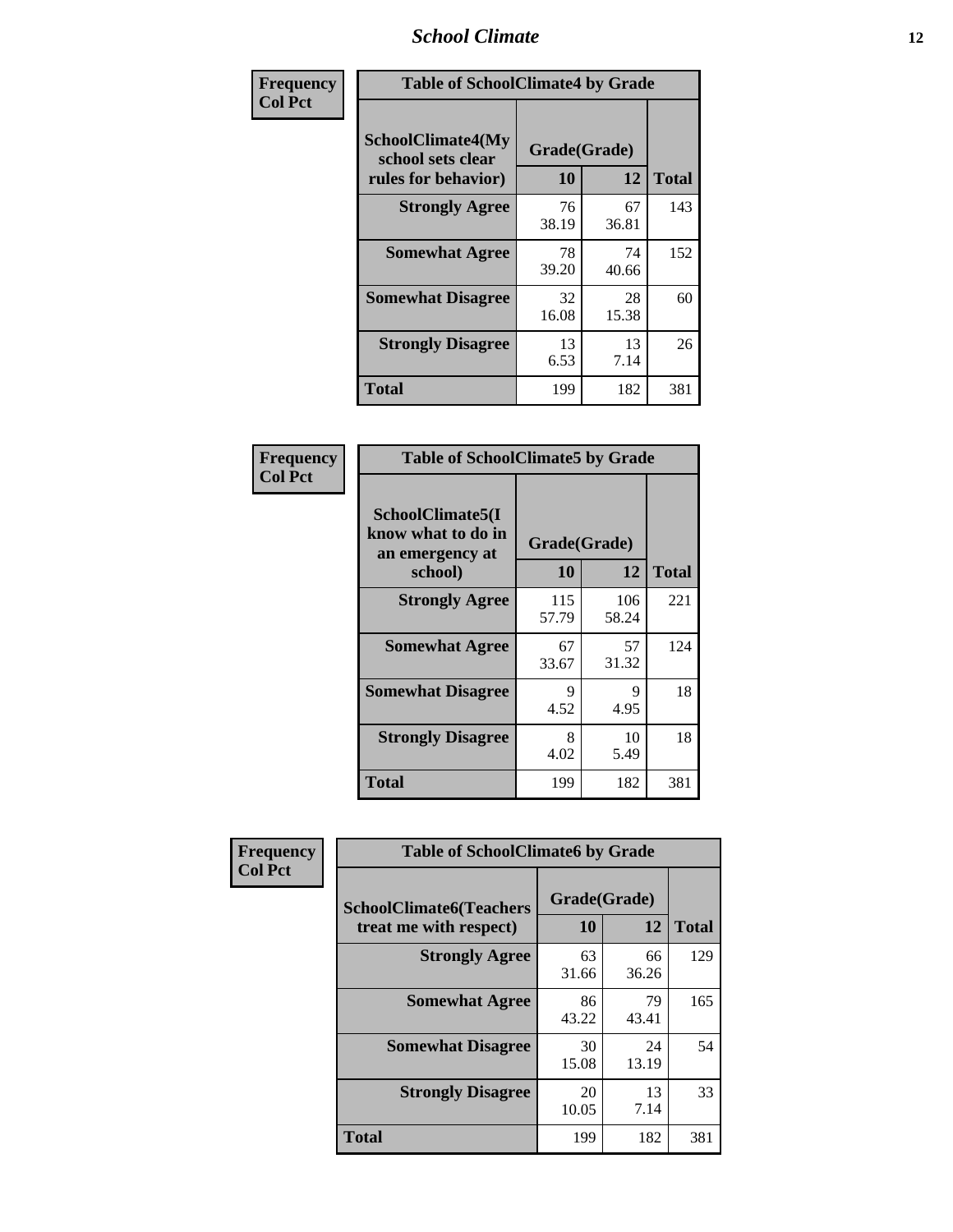### *School Climate* **13**

| Frequency      | <b>Table of SchoolClimate7 by Grade</b>                                       |                           |             |              |
|----------------|-------------------------------------------------------------------------------|---------------------------|-------------|--------------|
| <b>Col Pct</b> | <b>SchoolClimate7(Behaviors</b><br>in my class allow the<br>teacher to teach) | Grade(Grade)<br><b>10</b> | 12          | <b>Total</b> |
|                | <b>Strongly Agree</b>                                                         | 36<br>18.09               | 41<br>22.53 | 77           |
|                | <b>Somewhat Agree</b>                                                         | 97<br>48.74               | 77<br>42.31 | 174          |
|                | <b>Somewhat Disagree</b>                                                      | 49<br>24.62               | 42<br>23.08 | 91           |
|                | <b>Strongly Disagree</b>                                                      | 17<br>8.54                | 22<br>12.09 | 39           |
|                | <b>Total</b>                                                                  | 199                       | 182         | 381          |

| Frequency      | <b>Table of SchoolClimate8 by Grade</b>                                              |                    |             |              |
|----------------|--------------------------------------------------------------------------------------|--------------------|-------------|--------------|
| <b>Col Pct</b> | <b>SchoolClimate8(Students</b><br>are frequently<br>recognized for good<br>behavior) | Grade(Grade)<br>10 | 12          | <b>Total</b> |
|                | <b>Strongly Agree</b>                                                                | 42<br>21.11        | 35<br>19.23 | 77           |
|                | <b>Somewhat Agree</b>                                                                | 82<br>41.21        | 73<br>40.11 | 155          |
|                | <b>Somewhat Disagree</b>                                                             | 49<br>24.62        | 42<br>23.08 | 91           |
|                | <b>Strongly Disagree</b>                                                             | 26<br>13.07        | 32<br>17.58 | 58           |
|                | Total                                                                                | 199                | 182         | 381          |

| <b>Frequency</b> | <b>Table of SchoolClimate9 by Grade</b>                                                  |                    |              |              |
|------------------|------------------------------------------------------------------------------------------|--------------------|--------------|--------------|
| <b>Col Pct</b>   | <b>SchoolClimate9(School</b><br>counselor would be<br>helpful if I needed<br>assistance) | Grade(Grade)<br>10 | 12           | <b>Total</b> |
|                  | <b>Strongly Agree</b>                                                                    | 124<br>62.31       | 126<br>69.23 | 250          |
|                  | <b>Somewhat Agree</b>                                                                    | 55<br>27.64        | 41<br>22.53  | 96           |
|                  | <b>Somewhat Disagree</b>                                                                 | 12<br>6.03         | 10<br>5.49   | 22           |
|                  | <b>Strongly Disagree</b>                                                                 | 8<br>4.02          | 5<br>2.75    | 13           |
|                  | <b>Total</b>                                                                             | 199                | 182          | 381          |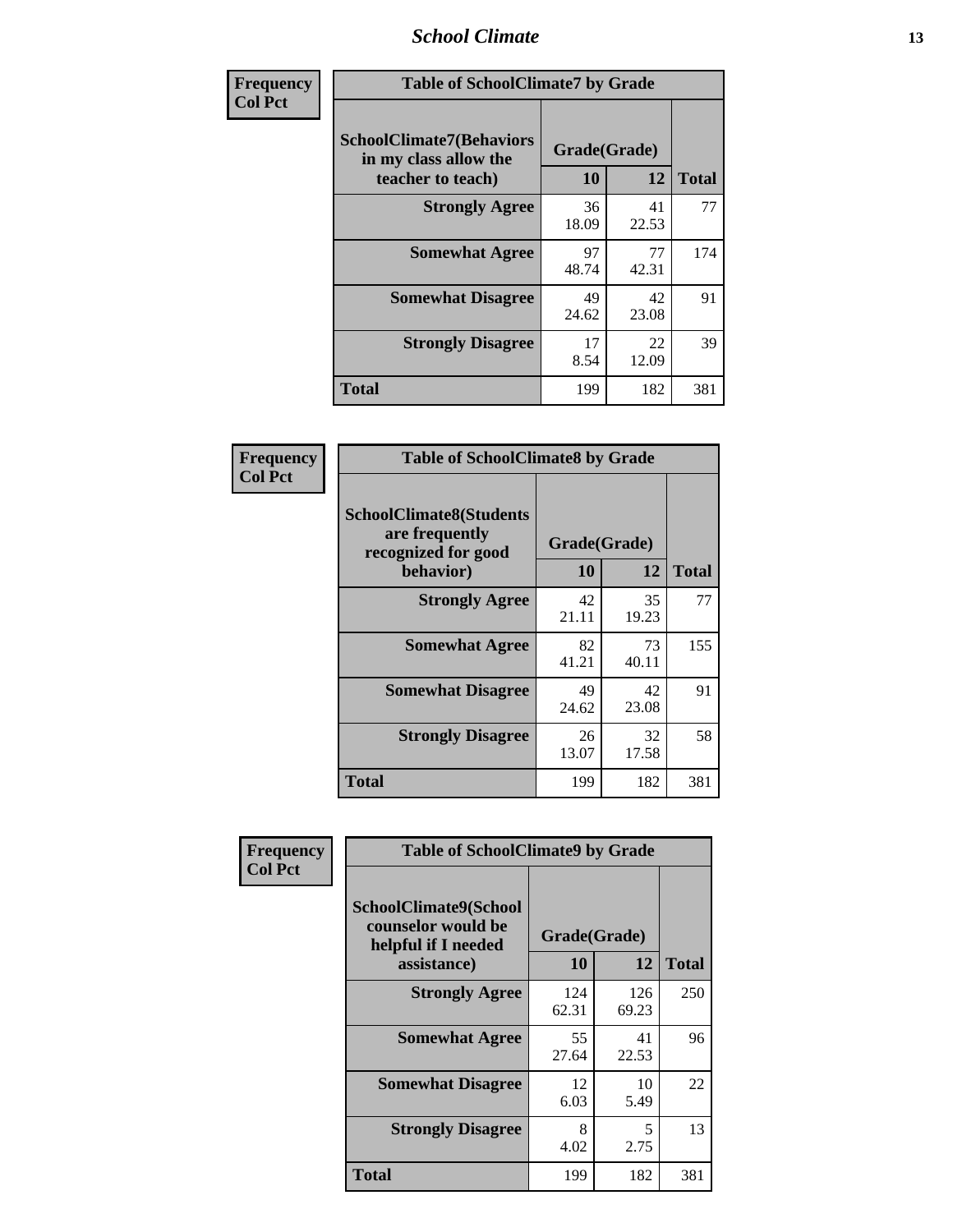### *Reasons for Dropping Out* **14**

| <b>Frequency</b> | <b>Table of Dropoutreason by Grade</b>                                   |                    |              |              |
|------------------|--------------------------------------------------------------------------|--------------------|--------------|--------------|
| <b>Col Pct</b>   | Dropoutreason(If<br>I dropped out the<br>reason would<br>most likely be) | Grade(Grade)<br>10 | 12           | <b>Total</b> |
|                  | Won't Drop out                                                           | 126<br>63.32       | 121<br>66.48 | 247          |
|                  | <b>Bored</b>                                                             | 23<br>11.56        | 21<br>11.54  | 44           |
|                  | <b>Family Reasons</b>                                                    | 26<br>13.07        | 15<br>8.24   | 41           |
|                  | <b>Being Bullied</b>                                                     | 0.50               | 0<br>0.00    | 1            |
|                  | <b>Other</b>                                                             | 23<br>11.56        | 25<br>13.74  | 48           |
|                  | Total                                                                    | 199                | 182          | 381          |

| Frequency      |                                                                        |                    | <b>Table of Dropout by Grade</b> |              |  |  |
|----------------|------------------------------------------------------------------------|--------------------|----------------------------------|--------------|--|--|
| <b>Col Pct</b> | Dropout(I<br>have<br>thought<br>about<br>dropping<br>out of<br>school) | Grade(Grade)<br>10 | 12                               | <b>Total</b> |  |  |
|                | Yes                                                                    | 47<br>23.62        | 44<br>24.18                      | 91           |  |  |
|                | N <sub>0</sub>                                                         | 152<br>76.38       | 138<br>75.82                     | 290          |  |  |
|                | <b>Total</b>                                                           | 199                | 182                              | 381          |  |  |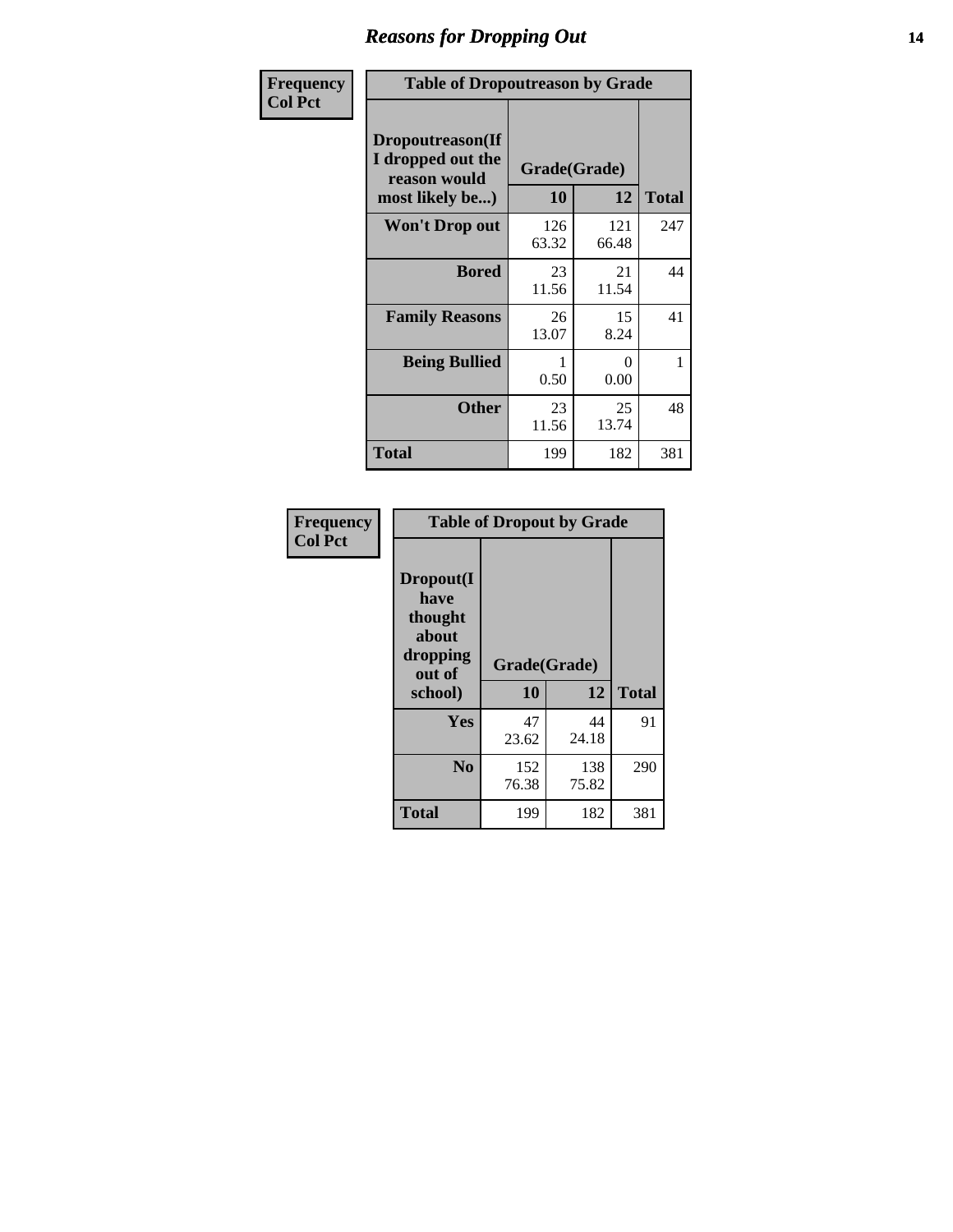*School Safety* **15**

| Frequency      | <b>Table of Gangself by Grade</b>                                                                 |                    |              |              |
|----------------|---------------------------------------------------------------------------------------------------|--------------------|--------------|--------------|
| <b>Col Pct</b> | Gangself(I<br>have<br>participated<br>in illegal<br>gang<br>activities in<br>the past 30<br>days) | Grade(Grade)<br>10 | 12           | <b>Total</b> |
|                | Yes                                                                                               | 19<br>9.55         | 6<br>3.30    | 25           |
|                | N <sub>0</sub>                                                                                    | 180<br>90.45       | 176<br>96.70 | 356          |
|                | <b>Total</b>                                                                                      | 199                | 182          | 381          |

| Frequency<br><b>Col Pct</b> | <b>Table of Gangpeers by Grade</b>                                                                                             |                    |              |              |  |
|-----------------------------|--------------------------------------------------------------------------------------------------------------------------------|--------------------|--------------|--------------|--|
|                             | <b>Gangpeers</b> (I<br>have friends<br>who have<br>participated<br>in illegal<br>gang<br>activities in<br>the past 30<br>days) | Grade(Grade)<br>10 | 12           | <b>Total</b> |  |
|                             | <b>Yes</b>                                                                                                                     | 70<br>35.18        | 40<br>21.98  | 110          |  |
|                             | N <sub>0</sub>                                                                                                                 | 129<br>64.82       | 142<br>78.02 | 271          |  |
|                             | <b>Total</b>                                                                                                                   | 199                | 182          | 381          |  |

| Frequency      | <b>Table of Pickedon by Grade</b>                                   |              |            |              |
|----------------|---------------------------------------------------------------------|--------------|------------|--------------|
| <b>Col Pct</b> | <b>Pickedon</b> (I have<br>been picked on or<br>teased at school in | Grade(Grade) |            |              |
|                | the past 30 days)                                                   | 10           | 12         | <b>Total</b> |
|                | <b>Strongly Agree</b>                                               | 19           | 11         | 30           |
|                |                                                                     | 9.55         | 6.04       |              |
|                | <b>Somewhat Agree</b>                                               | 28           | 23         | 51           |
|                |                                                                     | 14.07        | 12.64      |              |
|                | <b>Somewhat Disagree</b>                                            | 13<br>6.53   | 15<br>8.24 | 28           |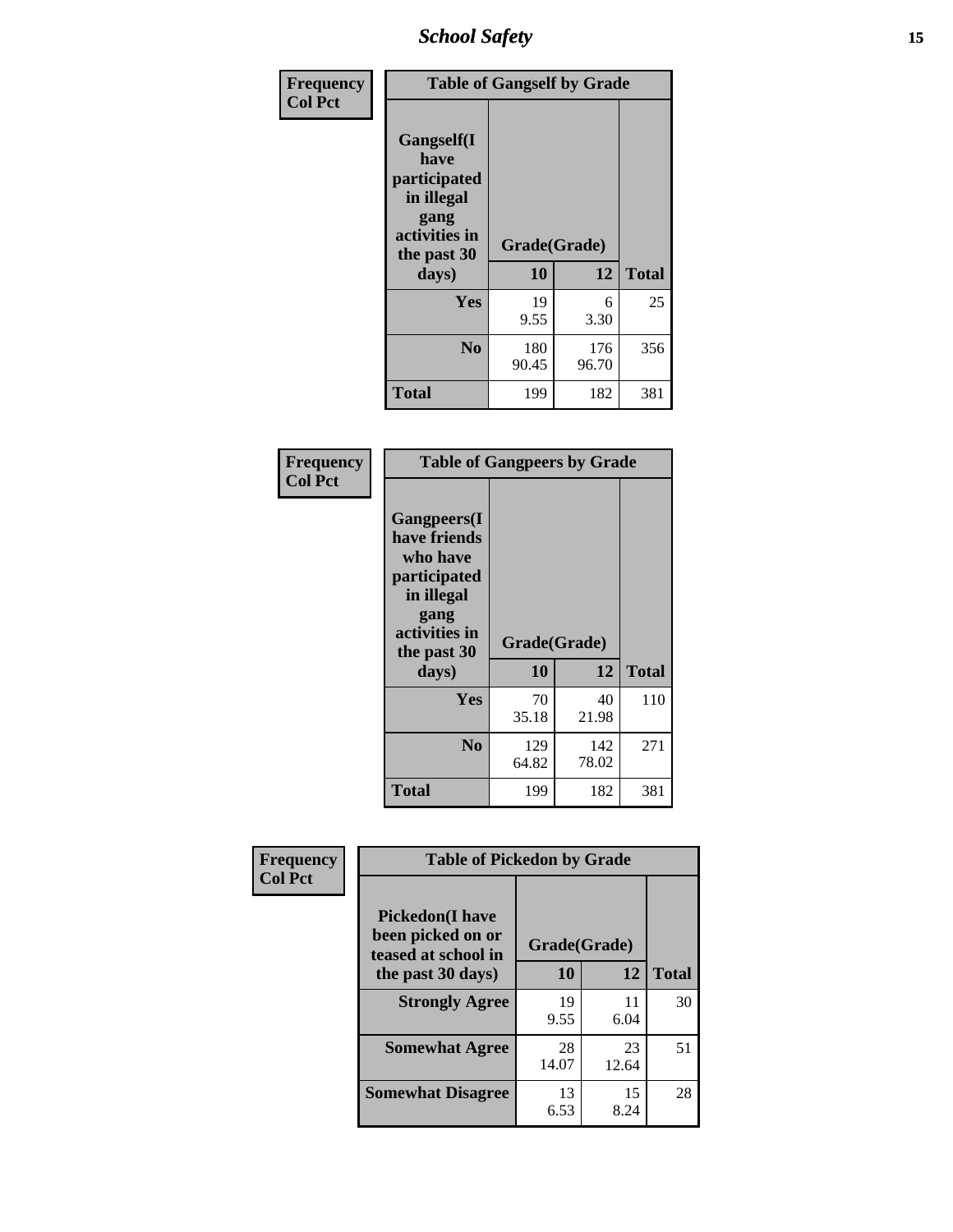# *School Safety* **16**

| Frequency      | <b>Table of Pickedon by Grade</b>                                                        |              |                    |     |  |
|----------------|------------------------------------------------------------------------------------------|--------------|--------------------|-----|--|
| <b>Col Pct</b> | <b>Pickedon</b> (I have<br>been picked on or<br>teased at school in<br>the past 30 days) | 10           | Grade(Grade)<br>12 |     |  |
|                | <b>Strongly Disagree</b>                                                                 | 139<br>69.85 | 133<br>73.08       | 272 |  |
|                | Total                                                                                    | 199          | 182                | 381 |  |

| Frequency      | <b>Table of Safeschool by Grade</b>                      |                    |             |              |  |  |  |  |  |
|----------------|----------------------------------------------------------|--------------------|-------------|--------------|--|--|--|--|--|
| <b>Col Pct</b> | Safeschool(School<br>is a place at which I<br>feel safe) | Grade(Grade)<br>10 | 12          | <b>Total</b> |  |  |  |  |  |
|                | <b>Strongly Agree</b>                                    | 47<br>23.62        | 29<br>15.93 | 76           |  |  |  |  |  |
|                | <b>Somewhat Agree</b>                                    | 87<br>43.72        | 83<br>45.60 | 170          |  |  |  |  |  |
|                | <b>Somewhat Disagree</b>                                 | 40<br>20.10        | 40<br>21.98 | 80           |  |  |  |  |  |
|                | <b>Strongly Disagree</b>                                 | 25<br>12.56        | 30<br>16.48 | 55           |  |  |  |  |  |
|                | Total                                                    | 199                | 182         | 381          |  |  |  |  |  |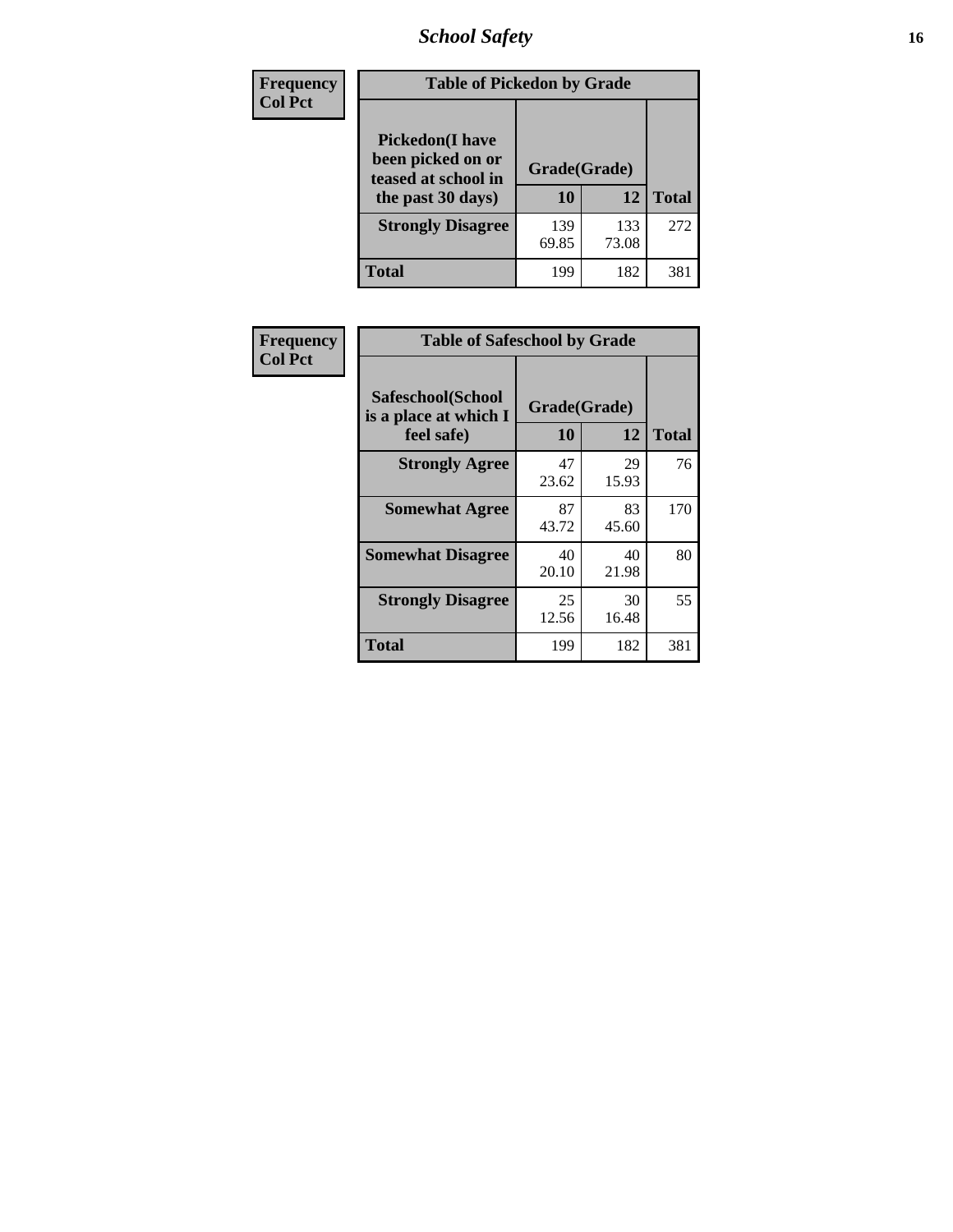*School Safety* **17**

**Frequency Row Pct**

| <b>Table of Grade by Bullied</b> |              |                                                                               |                              |                   |                        |                        |                          |              |  |  |
|----------------------------------|--------------|-------------------------------------------------------------------------------|------------------------------|-------------------|------------------------|------------------------|--------------------------|--------------|--|--|
|                                  |              | <b>Bullied</b> (I have been bullied by other<br>students in the past 30 days) |                              |                   |                        |                        |                          |              |  |  |
| <b>Grade</b> (Grade)   Days      | $\bf{0}$     | $1$ or<br>2<br>days                                                           | 3 <sub>to</sub><br>5<br>days | 6 to<br>9<br>days | 10<br>to<br>19<br>days | 20<br>to<br>29<br>days | All<br><b>30</b><br>days | <b>Total</b> |  |  |
| 10                               | 184<br>92.46 | 5<br>2.51                                                                     | 3<br>1.51                    | 2<br>1.01         | 0<br>0.00              | 3<br>1.51              | $\mathcal{D}$<br>1.01    | 199          |  |  |
| 12                               | 178<br>97.80 | 0<br>0.00                                                                     | 3<br>1.65                    | 0<br>0.00         | 0.55                   | $\Omega$<br>0.00       | $\Omega$<br>0.00         | 182          |  |  |
| Total                            | 362          | 5                                                                             | 6                            | $\overline{c}$    | 1                      | 3                      | 2                        | 381          |  |  |

| <b>Table of Grade by Bulliedothers</b> |                             |                                                                |                              |                   |                        |                        |                        |              |  |
|----------------------------------------|-----------------------------|----------------------------------------------------------------|------------------------------|-------------------|------------------------|------------------------|------------------------|--------------|--|
|                                        |                             | <b>Bulliedothers</b> (I bullied others in the past<br>30 days) |                              |                   |                        |                        |                        |              |  |
| Grade(Grade)                           | $\mathbf{0}$<br><b>Days</b> | 1 or<br>days                                                   | 3 <sub>to</sub><br>5<br>days | 6 to<br>9<br>days | 10<br>to<br>19<br>days | 20<br>to<br>29<br>days | All<br>30<br>days      | <b>Total</b> |  |
| 10                                     | 177<br>88.94                | 9<br>4.52                                                      | 4<br>2.01                    | 0<br>0.00         | 3<br>1.51              | $\overline{2}$<br>1.01 | 4<br>2.01              | 199          |  |
| 12                                     | 175<br>96.15                | $\overline{4}$<br>2.20                                         | $\Omega$<br>0.00             | 0.55              | $\Omega$<br>0.00       | $\Omega$<br>0.00       | $\mathfrak{D}$<br>1.10 | 182          |  |
| <b>Total</b>                           | 352                         | 13                                                             | $\overline{4}$               |                   | 3                      | $\overline{2}$         | 6                      | 381          |  |

| Frequency      | <b>Table of Grade by Weaponschool</b> |                                                                |                   |                              |                        |              |  |  |  |
|----------------|---------------------------------------|----------------------------------------------------------------|-------------------|------------------------------|------------------------|--------------|--|--|--|
| <b>Row Pct</b> |                                       | Weaponschool(I<br>brought a weapon to<br>school in the past 30 |                   |                              |                        |              |  |  |  |
|                | Grade(Grade)                          | $\boldsymbol{0}$<br><b>Days</b>                                | 1 or<br>2<br>days | 3 <sub>to</sub><br>5<br>days | 10<br>to<br>19<br>days | <b>Total</b> |  |  |  |
|                | 10                                    | 194<br>97.49                                                   | 4<br>2.01         | 0.50                         | 0<br>0.00              | 199          |  |  |  |
|                | 12                                    | 180<br>98.90                                                   | 0<br>0.00         | 0.55                         | 0.55                   | 182          |  |  |  |
|                | <b>Total</b>                          | 374                                                            | $\overline{4}$    | $\overline{2}$               | 1                      | 381          |  |  |  |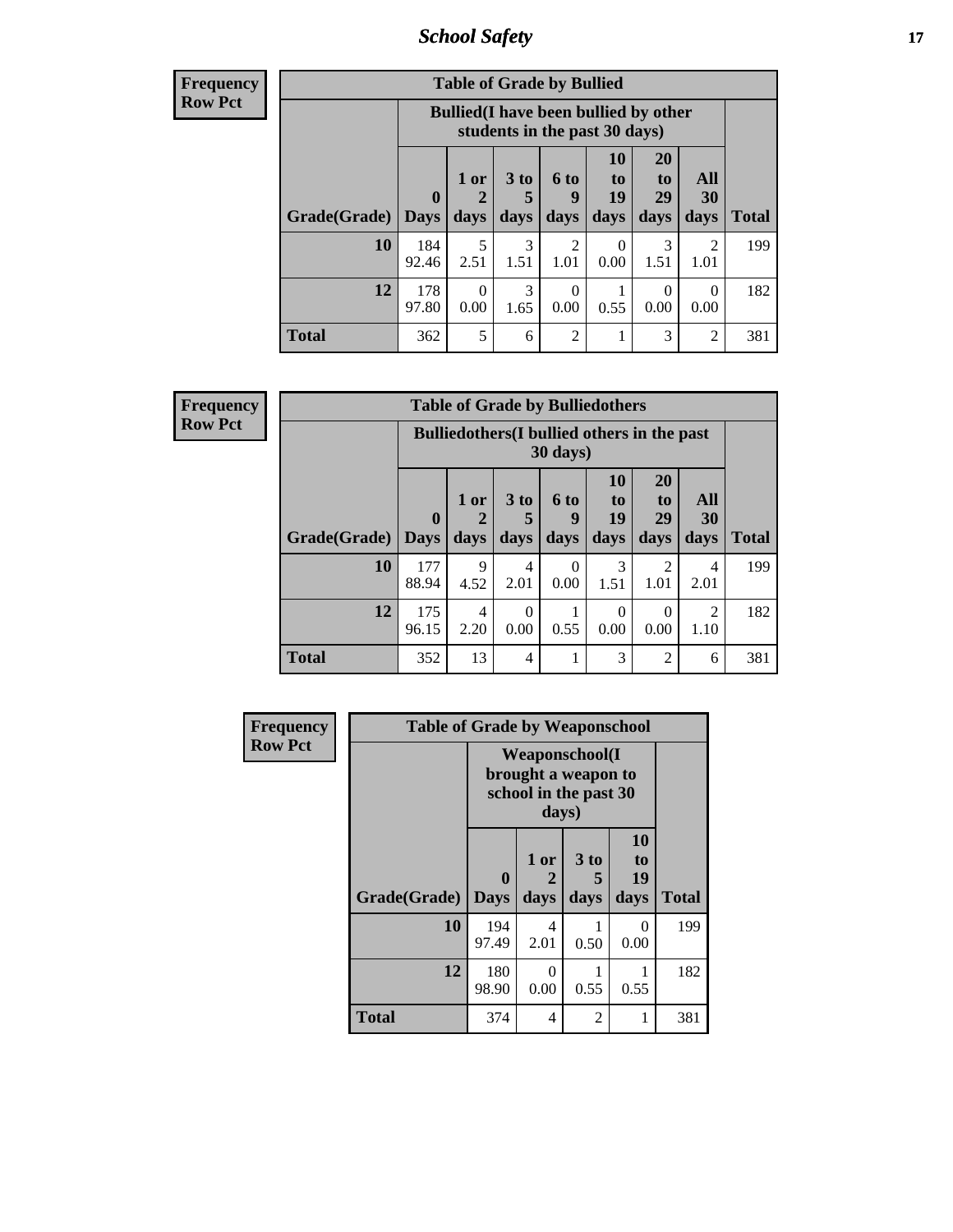*School Safety* **18**

| <b>Frequency</b> | <b>Table of Grade by Absentunsafe</b> |                                                                      |                              |                   |                        |                   |              |  |  |  |
|------------------|---------------------------------------|----------------------------------------------------------------------|------------------------------|-------------------|------------------------|-------------------|--------------|--|--|--|
| <b>Row Pct</b>   |                                       | <b>Absentunsafe(I have missed</b><br>school because I felt unsafe in |                              |                   |                        |                   |              |  |  |  |
|                  | Grade(Grade)                          | 0<br><b>Days</b>                                                     | 1 or<br>$\mathbf{2}$<br>days | 3 to<br>5<br>days | 10<br>to<br>19<br>days | All<br>30<br>days | <b>Total</b> |  |  |  |
|                  | 10                                    | 192<br>96.48                                                         | 2<br>1.01                    | 0.50              | 0.50                   | 3<br>1.51         | 199          |  |  |  |
|                  | 12                                    | 179<br>98.35                                                         | 0.55                         | 0.55              | ∩<br>0.00              | 0.55              | 182          |  |  |  |
|                  | Total                                 | 371                                                                  | 3                            | $\mathfrak{D}$    | 1                      | 4                 | 381          |  |  |  |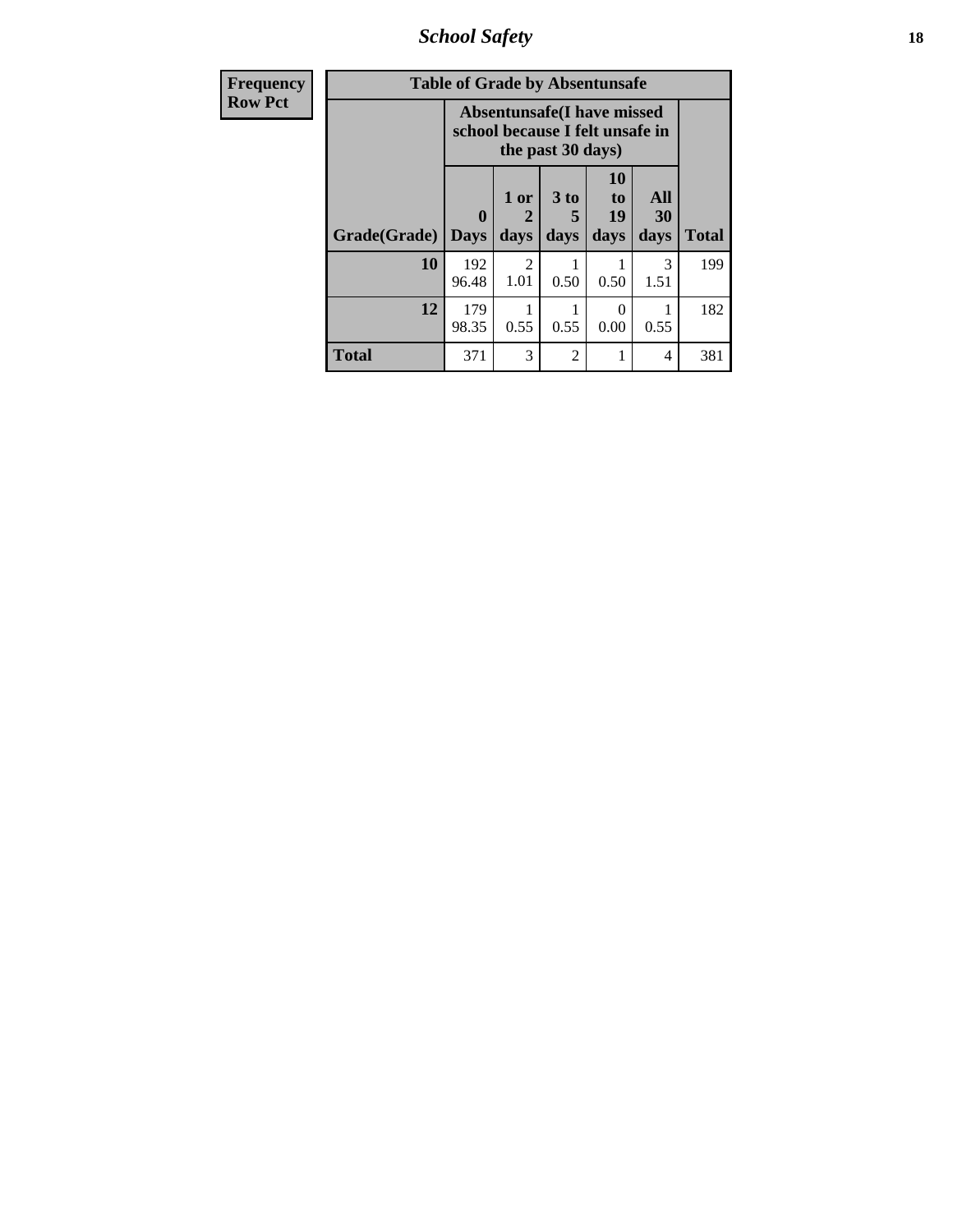# *Drug Use During Last 30 Days* **19**

#### **Frequency Row Pct**

| <b>Table of Grade by Alcohol</b> |                                 |                                    |                 |               |                 |                   |                     |              |  |  |
|----------------------------------|---------------------------------|------------------------------------|-----------------|---------------|-----------------|-------------------|---------------------|--------------|--|--|
|                                  |                                 | Alcohol(Alcohol use, past 30 days) |                 |               |                 |                   |                     |              |  |  |
| Grade(Grade)                     | <b>Did</b><br>not<br><b>use</b> | $1 - 2$<br>days                    | $3 - 5$<br>days | $6-9$<br>days | $10-19$<br>days | $20 - 29$<br>days | <b>Every</b><br>day | <b>Total</b> |  |  |
| 10                               | 161<br>80.90                    | 19<br>9.55                         | 6<br>3.02       | 3<br>1.51     | 3<br>1.51       | 4<br>2.01         | 3<br>1.51           | 199          |  |  |
| 12                               | 163<br>89.56                    | 4<br>2.20                          | 10<br>5.49      | 1<br>0.55     | 2<br>1.10       | 0.55              | 0.55                | 182          |  |  |
| <b>Total</b>                     | 324                             | 23                                 | 16              | 4             | 5               | 5                 | $\overline{4}$      | 381          |  |  |

| <b>Table of Grade by Cigarettes</b> |                                 |                                                         |                        |                        |                  |               |                        |       |  |  |
|-------------------------------------|---------------------------------|---------------------------------------------------------|------------------------|------------------------|------------------|---------------|------------------------|-------|--|--|
|                                     |                                 | <b>Cigarettes(Smoking tobacco use,</b><br>past 30 days) |                        |                        |                  |               |                        |       |  |  |
| Grade(Grade)                        | <b>Did</b><br>not<br><b>use</b> | $1 - 2$<br>days                                         | $3 - 5$<br>days        | $6-9$<br>days          | $10-19$<br>days  | 20-29<br>days | <b>Every</b><br>day    | Total |  |  |
| 10                                  | 176<br>88.44                    | 6<br>3.02                                               | 3<br>1.51              | $\overline{2}$<br>1.01 | 2<br>1.01        | 3<br>1.51     | 7<br>3.52              | 199   |  |  |
| 12                                  | 169<br>92.86                    | 4<br>2.20                                               | $\overline{2}$<br>1.10 | $\theta$<br>0.00       | $\Omega$<br>0.00 | 5<br>2.75     | $\overline{2}$<br>1.10 | 182   |  |  |
| <b>Total</b>                        | 345                             | 10                                                      | 5                      | $\overline{2}$         | $\overline{2}$   | 8             | 9                      | 381   |  |  |

| Frequency      | <b>Table of Grade by Smokeless</b> |                                                         |                  |                           |                     |              |  |  |  |
|----------------|------------------------------------|---------------------------------------------------------|------------------|---------------------------|---------------------|--------------|--|--|--|
| <b>Row Pct</b> |                                    | <b>Smokeless</b> (Chewing<br>tobacco use, past 30 days) |                  |                           |                     |              |  |  |  |
|                | Grade(Grade)                       | Did<br>not<br><b>use</b>                                | 10-19<br>days    | 20-29<br>days             | <b>Every</b><br>day | <b>Total</b> |  |  |  |
|                | 10                                 | 197<br>98.99                                            | 0.50             | $\mathbf{\Omega}$<br>0.00 | 0.50                | 199          |  |  |  |
|                | 12                                 | 180<br>98.90                                            | $\Omega$<br>0.00 | 0.55                      | 0.55                | 182          |  |  |  |
|                | <b>Total</b>                       | 377                                                     |                  |                           | $\overline{c}$      | 381          |  |  |  |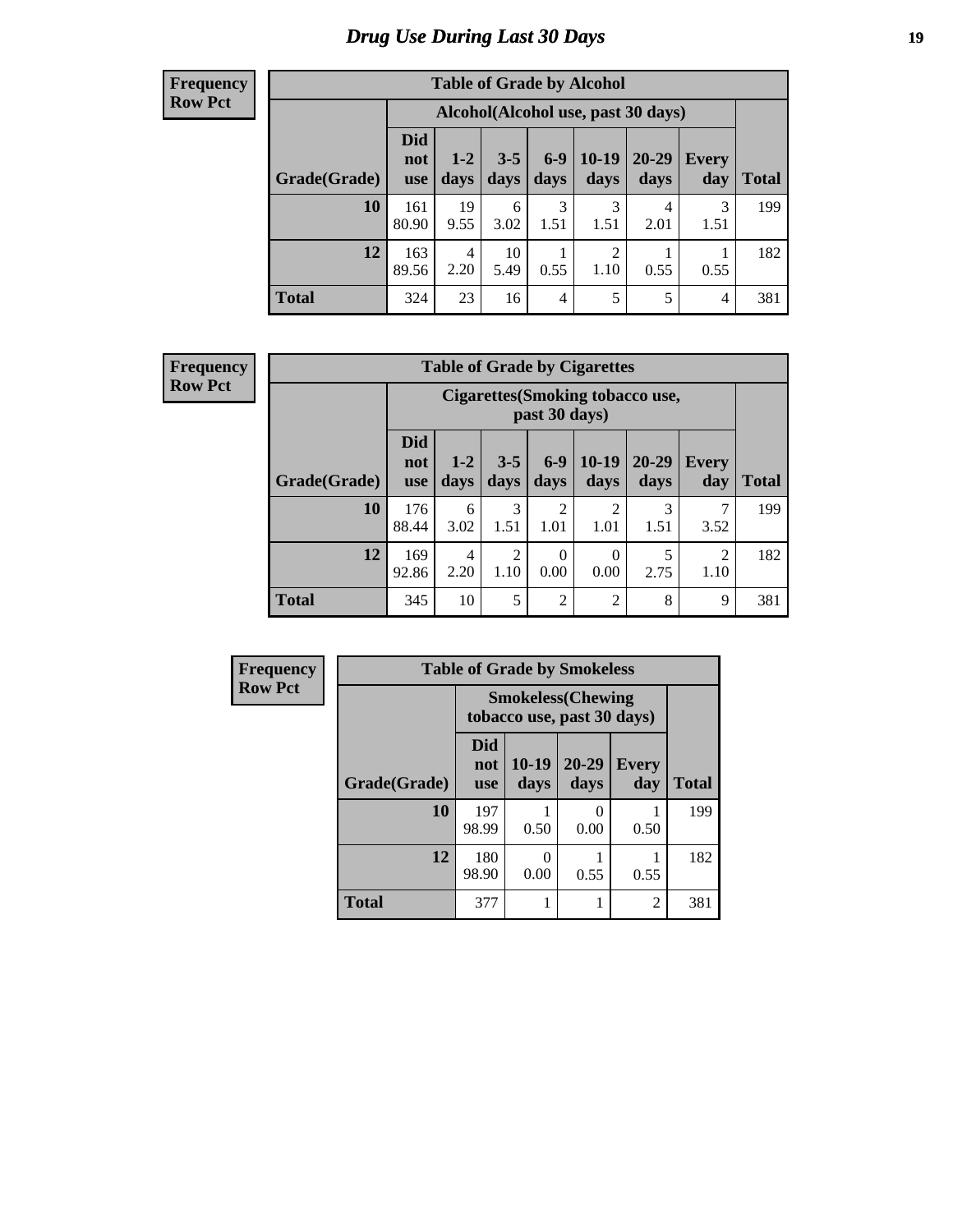| <b>Table of Grade by Marijuana</b> |                                 |                                         |                 |                  |                        |                        |                        |       |  |  |
|------------------------------------|---------------------------------|-----------------------------------------|-----------------|------------------|------------------------|------------------------|------------------------|-------|--|--|
|                                    |                                 | Marijuana (Marijuana use, past 30 days) |                 |                  |                        |                        |                        |       |  |  |
| Grade(Grade)                       | <b>Did</b><br>not<br><b>use</b> | $1 - 2$<br>days                         | $3 - 5$<br>days | $6 - 9$<br>days  | $10-19$<br>days        | 20-29<br>days          | Every<br>day           | Total |  |  |
| 10                                 | 167<br>83.92                    | 8<br>4.02                               | 5<br>2.51       | 5<br>2.51        | 0.50                   | 8<br>4.02              | 5<br>2.51              | 199   |  |  |
| 12                                 | 170<br>93.41                    | 3<br>1.65                               | 3<br>1.65       | $\theta$<br>0.00 | $\overline{c}$<br>1.10 | $\mathfrak{D}$<br>1.10 | $\overline{2}$<br>1.10 | 182   |  |  |
| <b>Total</b>                       | 337                             | 11                                      | 8               | 5                | 3                      | 10                     | 7                      | 381   |  |  |

| <b>Frequency</b> | <b>Table of Grade by Cocaine</b> |                          |                                        |               |                  |              |  |  |  |
|------------------|----------------------------------|--------------------------|----------------------------------------|---------------|------------------|--------------|--|--|--|
| <b>Row Pct</b>   |                                  |                          | Cocaine (Cocaine use,<br>past 30 days) |               |                  |              |  |  |  |
|                  | Grade(Grade)                     | <b>Did</b><br>not<br>use | $1-2$<br>days                          | 20-29<br>days | Every<br>day     | <b>Total</b> |  |  |  |
|                  | 10                               | 197<br>98.99             | $\Omega$<br>0.00                       | 0.50          | 0.50             | 199          |  |  |  |
|                  | 12                               | 180<br>98.90             | 0.55                                   | 0.55          | $\Omega$<br>0.00 | 182          |  |  |  |
|                  | <b>Total</b>                     | 377                      |                                        | 2             |                  | 381          |  |  |  |

| Frequency      | <b>Table of Grade by Inhalants</b> |                                                  |                |                     |              |  |  |  |  |  |
|----------------|------------------------------------|--------------------------------------------------|----------------|---------------------|--------------|--|--|--|--|--|
| <b>Row Pct</b> |                                    | <b>Inhalants</b> (Inhalant<br>use, past 30 days) |                |                     |              |  |  |  |  |  |
|                | Grade(Grade)                       | <b>Did</b><br>not<br><b>use</b>                  | 20-29<br>days  | <b>Every</b><br>day | <b>Total</b> |  |  |  |  |  |
|                | 10                                 | 197<br>98.99                                     | 0.50           | 0.50                | 199          |  |  |  |  |  |
|                | 12                                 | 181<br>99.45                                     | 0.55           | 0<br>0.00           | 182          |  |  |  |  |  |
|                | <b>Total</b>                       | 378                                              | $\overline{2}$ |                     | 381          |  |  |  |  |  |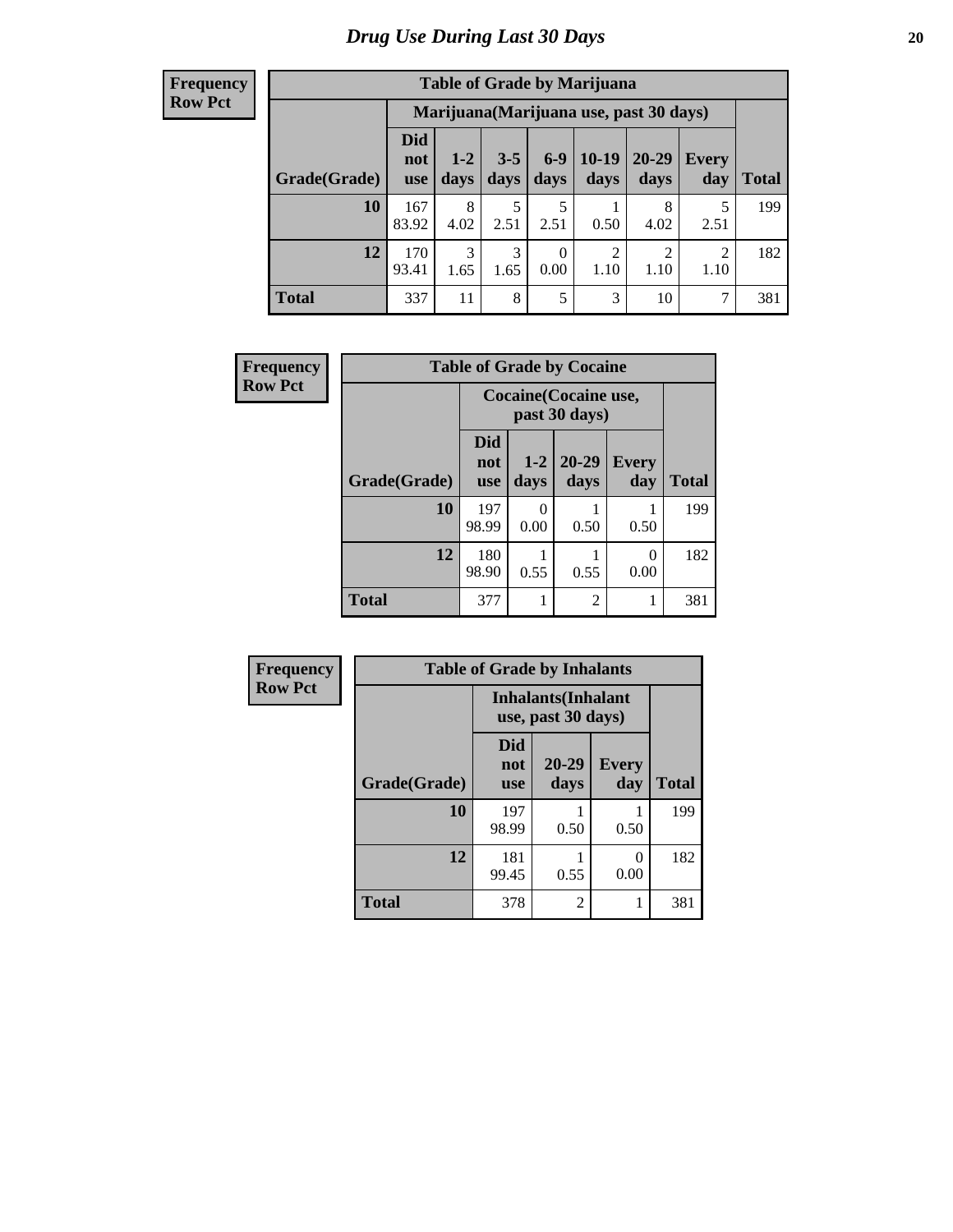| <b>Frequency</b> | <b>Table of Grade by Steroids</b> |                          |                                         |                        |              |  |
|------------------|-----------------------------------|--------------------------|-----------------------------------------|------------------------|--------------|--|
| <b>Row Pct</b>   |                                   |                          | Steroids (Steroid use,<br>past 30 days) |                        |              |  |
|                  | Grade(Grade)                      | Did<br>not<br><b>use</b> | $20 - 29$<br>days                       | Every<br>day           | <b>Total</b> |  |
|                  | 10                                | 196<br>98.49             | 0.50                                    | $\mathfrak{D}$<br>1.01 | 199          |  |
|                  | 12                                | 182<br>100.00            | 0<br>0.00                               | 0.00                   | 182          |  |
|                  | <b>Total</b>                      | 378                      |                                         | $\mathfrak{D}$         | 381          |  |

| Frequency      | <b>Table of Grade by Ecstasy</b> |                                 |                       |               |                     |              |
|----------------|----------------------------------|---------------------------------|-----------------------|---------------|---------------------|--------------|
| <b>Row Pct</b> |                                  |                                 | Ecstasy (Ecstasy use, | past 30 days) |                     |              |
|                | Grade(Grade)                     | <b>Did</b><br>not<br><b>use</b> | $3 - 5$<br>days       | $6-9$<br>days | <b>Every</b><br>day | <b>Total</b> |
|                | 10                               | 197<br>98.99                    | 0<br>0.00             | 0.50          | 0.50                | 199          |
|                | 12                               | 181<br>99.45                    | 0.55                  | 0<br>0.00     | $\theta$<br>0.00    | 182          |
|                | <b>Total</b>                     | 378                             | 1                     |               |                     | 381          |

| Frequency      | <b>Table of Grade by Meth</b> |                                             |                  |               |                   |                     |              |
|----------------|-------------------------------|---------------------------------------------|------------------|---------------|-------------------|---------------------|--------------|
| <b>Row Pct</b> |                               | Meth (Methamphetamine use,<br>past 30 days) |                  |               |                   |                     |              |
|                | Grade(Grade)                  | <b>Did</b><br>not<br><b>use</b>             | $1 - 2$<br>days  | $6-9$<br>days | $20 - 29$<br>days | <b>Every</b><br>day | <b>Total</b> |
|                | 10                            | 195<br>97.99                                | 2<br>1.01        | 0.50          | 0.00              | 0.50                | 199          |
|                | 12                            | 181<br>99.45                                | $\Omega$<br>0.00 | 0<br>0.00     | 0.55              | 0.00                | 182          |
|                | <b>Total</b>                  | 376                                         | $\overline{2}$   |               |                   |                     | 381          |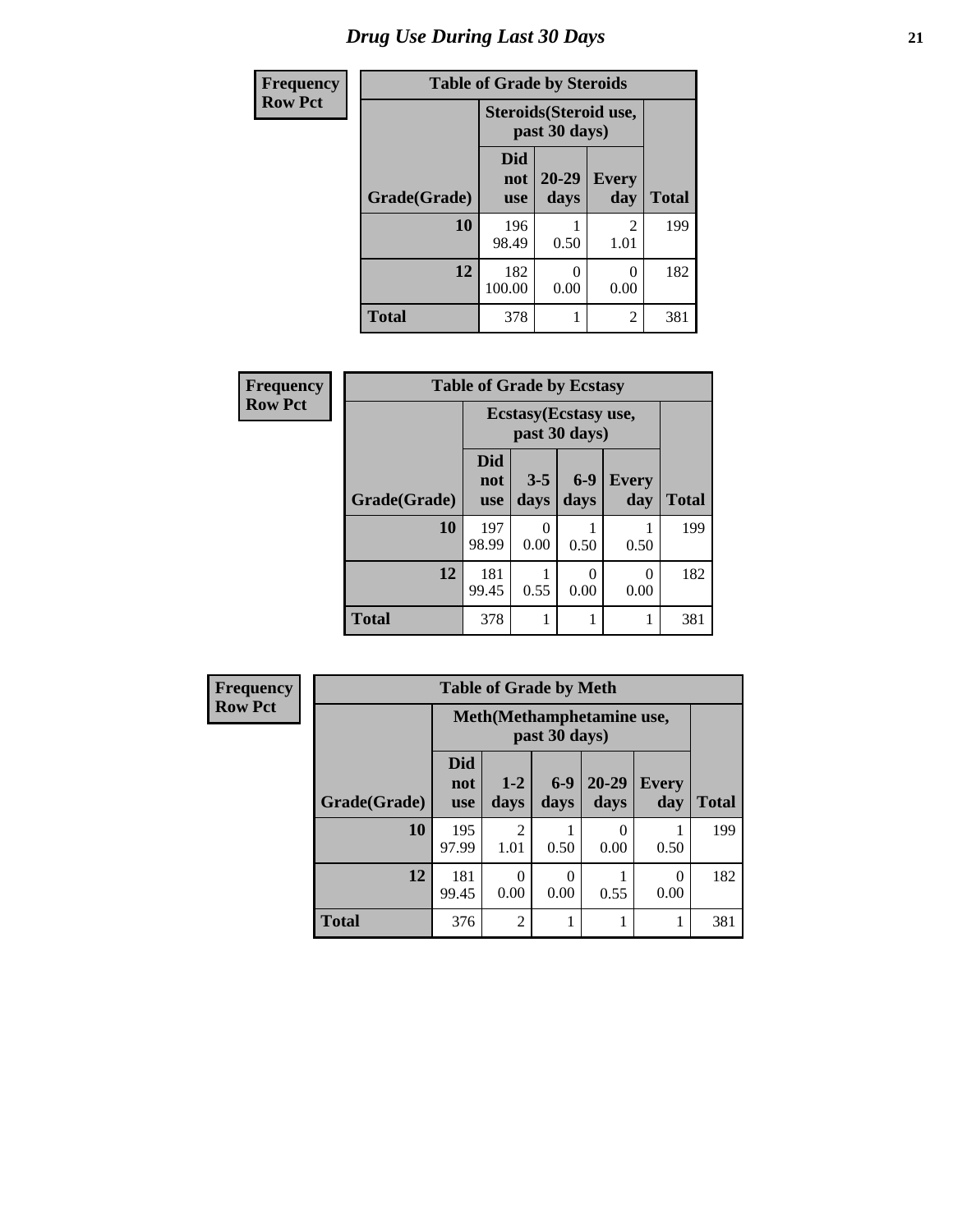# *Drug Use During Last 30 Days* **22**

| <b>Frequency</b> | <b>Table of Grade by Hallucinogens</b> |                                                   |            |                     |              |
|------------------|----------------------------------------|---------------------------------------------------|------------|---------------------|--------------|
| <b>Row Pct</b>   |                                        | Hallucinogens (Hallucinogen<br>use, past 30 days) |            |                     |              |
|                  | Grade(Grade)                           | Did not<br><b>use</b>                             | $3-5$ days | <b>Every</b><br>day | <b>Total</b> |
|                  | 10                                     | 197<br>98.99                                      | 0.50       | 0.50                | 199          |
|                  | 12                                     | 182<br>100.00                                     | 0.00       | 0.00                | 182          |
|                  | <b>Total</b>                           | 379                                               |            |                     | 381          |

| Frequency      | <b>Table of Grade by Prescription</b> |                          |                        |                 |                 |                                                                                |                  |              |
|----------------|---------------------------------------|--------------------------|------------------------|-----------------|-----------------|--------------------------------------------------------------------------------|------------------|--------------|
| <b>Row Pct</b> |                                       |                          |                        |                 |                 | <b>Prescription</b> (Prescription drugs not<br>prescribed to me, past 30 days) |                  |              |
|                | Grade(Grade)                          | <b>Did</b><br>not<br>use | $1 - 2$<br>days        | $3 - 5$<br>days | $10-19$<br>days | $20 - 29$<br>days                                                              | Every<br>day     | <b>Total</b> |
|                | 10                                    | 191<br>95.98             | 3<br>1.51              | 0<br>0.00       | 0.50            | 3<br>1.51                                                                      | 0.50             | 199          |
|                | 12                                    | 179<br>98.35             | $\mathfrak{D}$<br>1.10 | 0.55            | 0<br>0.00       | 0.00                                                                           | $\Omega$<br>0.00 | 182          |
|                | <b>Total</b>                          | 370                      | 5                      |                 |                 | 3                                                                              | т                | 381          |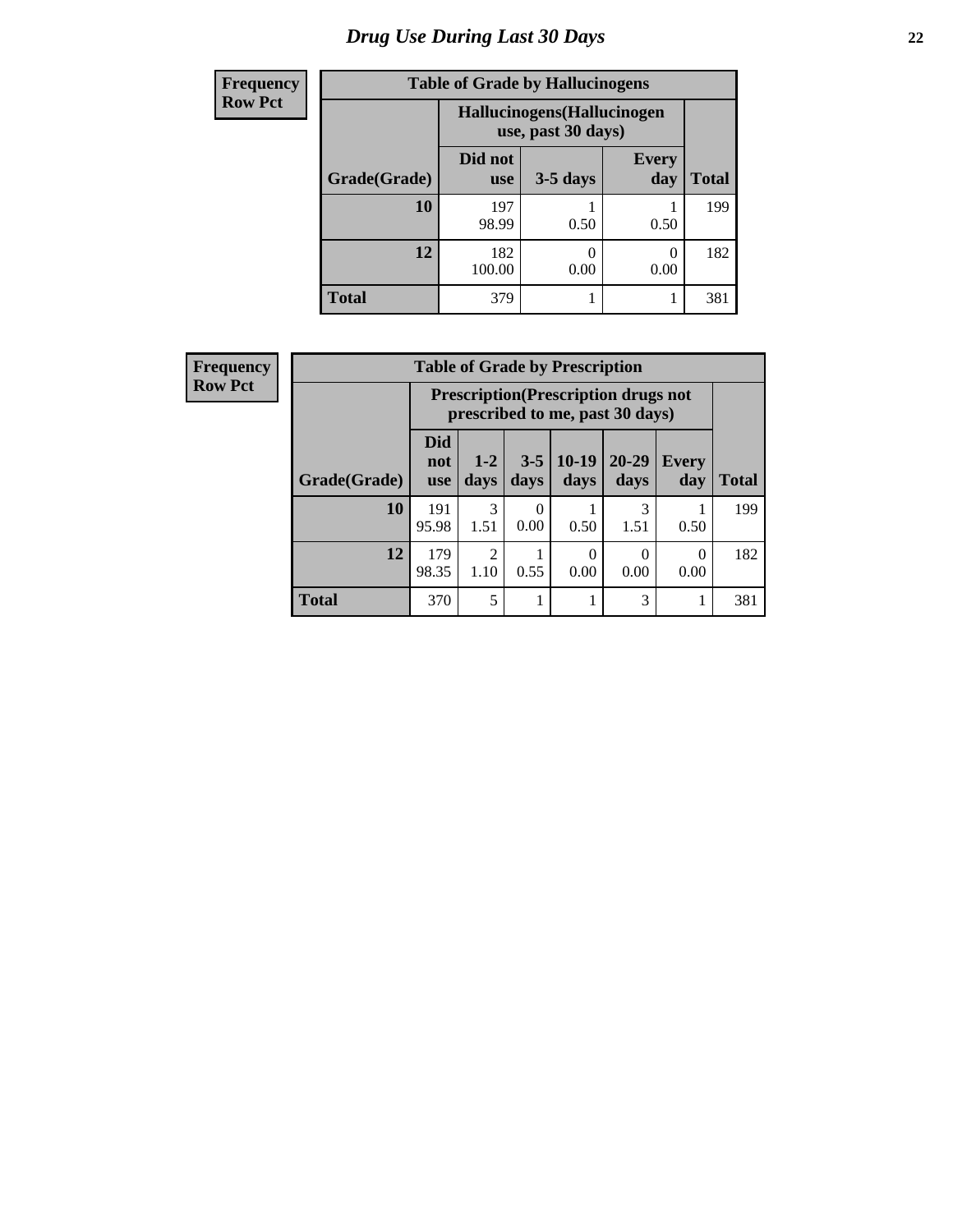| Frequency      | <b>Table of Alcoholease by Grade</b>              |                          |             |              |
|----------------|---------------------------------------------------|--------------------------|-------------|--------------|
| <b>Col Pct</b> | <b>Alcoholease</b> (It is<br>easy to get alcohol) | Grade(Grade)<br>10<br>12 |             | <b>Total</b> |
|                | <b>Strongly Agree</b>                             | 61<br>30.65              | 54<br>29.67 | 115          |
|                | <b>Somewhat Agree</b>                             | 41<br>20.60              | 52<br>28.57 | 93           |
|                | <b>Somewhat Disagree</b>                          | 22<br>11.06              | 24<br>13.19 | 46           |
|                | <b>Strongly Disagree</b>                          | 75<br>37.69              | 52<br>28.57 | 127          |
|                | <b>Total</b>                                      | 199                      | 182         | 381          |

| Frequency      | <b>Table of Cigarettesease by Grade</b>                  |                    |             |              |
|----------------|----------------------------------------------------------|--------------------|-------------|--------------|
| <b>Col Pct</b> | Cigarettesease (It is<br>easy to get smoking<br>tobacco) | Grade(Grade)<br>10 | 12          | <b>Total</b> |
|                | <b>Strongly Agree</b>                                    | 57<br>28.64        | 64<br>35.16 | 121          |
|                | <b>Somewhat Agree</b>                                    | 39<br>19.60        | 39<br>21.43 | 78           |
|                | <b>Somewhat Disagree</b>                                 | 15<br>7.54         | 16<br>8.79  | 31           |
|                | <b>Strongly Disagree</b>                                 | 88<br>44.22        | 63<br>34.62 | 151          |
|                | <b>Total</b>                                             | 199                | 182         | 381          |

| Frequency      | <b>Table of Smokelessease by Grade</b>                         |                    |             |              |  |  |
|----------------|----------------------------------------------------------------|--------------------|-------------|--------------|--|--|
| <b>Col Pct</b> | <b>Smokelessease</b> (It is<br>easy to get chewing<br>tobacco) | Grade(Grade)<br>10 | 12          | <b>Total</b> |  |  |
|                | <b>Strongly Agree</b>                                          | 30<br>15.08        | 38<br>20.88 | 68           |  |  |
|                | <b>Somewhat Agree</b>                                          | 28<br>14.07        | 38<br>20.88 | 66           |  |  |
|                | <b>Somewhat Disagree</b>                                       | 18<br>9.05         | 21<br>11.54 | 39           |  |  |
|                | <b>Strongly Disagree</b>                                       | 123<br>61.81       | 85<br>46.70 | 208          |  |  |
|                | <b>Total</b>                                                   | 199                | 182         | 381          |  |  |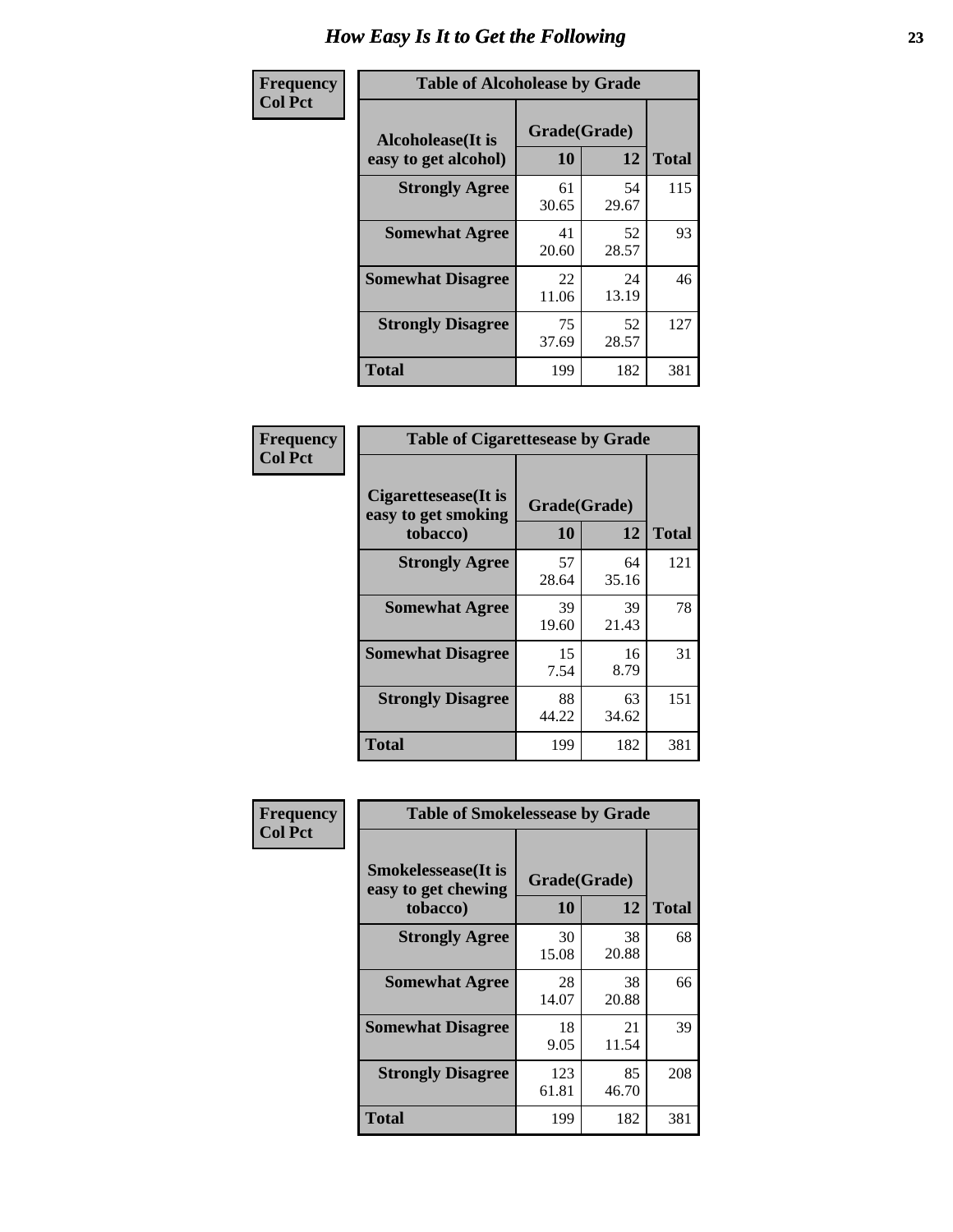| Frequency      | <b>Table of Marijuanaease by Grade</b>           |                    |             |              |  |
|----------------|--------------------------------------------------|--------------------|-------------|--------------|--|
| <b>Col Pct</b> | Marijuanaease(It is<br>easy to get<br>marijuana) | Grade(Grade)<br>10 | 12          | <b>Total</b> |  |
|                | <b>Strongly Agree</b>                            | 72<br>36.18        | 87<br>47.80 | 159          |  |
|                | <b>Somewhat Agree</b>                            | 24<br>12.06        | 29<br>15.93 | 53           |  |
|                | <b>Somewhat Disagree</b>                         | 21<br>10.55        | 9<br>4.95   | 30           |  |
|                | <b>Strongly Disagree</b>                         | 82<br>41.21        | 57<br>31.32 | 139          |  |
|                | Total                                            | 199                | 182         | 381          |  |

| <b>Table of Cocaineease by Grade</b>      |                    |              |     |  |  |  |
|-------------------------------------------|--------------------|--------------|-----|--|--|--|
| Cocaineease(It is<br>easy to get cocaine) | Grade(Grade)<br>10 | <b>Total</b> |     |  |  |  |
| <b>Strongly Agree</b>                     | 35<br>17.59        | 34<br>18.68  | 69  |  |  |  |
| <b>Somewhat Agree</b>                     | 19<br>9.55         | 38<br>20.88  | 57  |  |  |  |
| <b>Somewhat Disagree</b>                  | 27<br>13.57        | 22<br>12.09  | 49  |  |  |  |
| <b>Strongly Disagree</b>                  | 118<br>59.30       | 88<br>48.35  | 206 |  |  |  |
| <b>Total</b>                              | 199                | 182          | 381 |  |  |  |

| Frequency      | <b>Table of Inhalantsease by Grade</b>                   |                    |             |              |
|----------------|----------------------------------------------------------|--------------------|-------------|--------------|
| <b>Col Pct</b> | <b>Inhalantsease</b> (It is<br>easy to get<br>inhalants) | Grade(Grade)<br>10 | 12          | <b>Total</b> |
|                | <b>Strongly Agree</b>                                    | 43<br>21.61        | 46<br>25.27 | 89           |
|                | <b>Somewhat Agree</b>                                    | 19<br>9.55         | 37<br>20.33 | 56           |
|                | <b>Somewhat Disagree</b>                                 | 20<br>10.05        | 19<br>10.44 | 39           |
|                | <b>Strongly Disagree</b>                                 | 117<br>58.79       | 80<br>43.96 | 197          |
|                | <b>Total</b>                                             | 199                | 182         | 381          |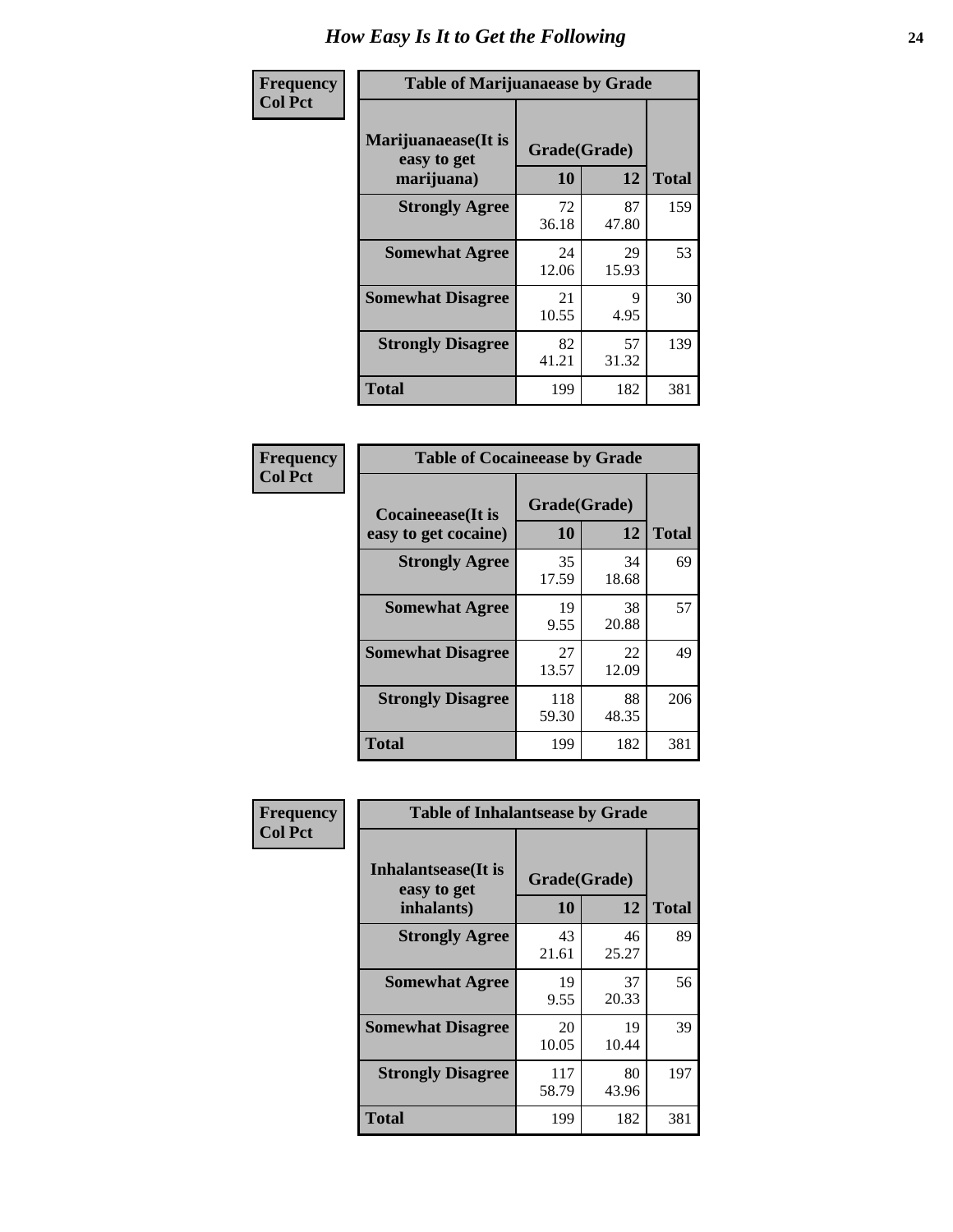| Frequency      | <b>Table of Steroidsease by Grade</b>               |                          |             |              |
|----------------|-----------------------------------------------------|--------------------------|-------------|--------------|
| <b>Col Pct</b> | <b>Steroidsease</b> (It is<br>easy to get steroids) | Grade(Grade)<br>10<br>12 |             | <b>Total</b> |
|                | <b>Strongly Agree</b>                               | 21<br>10.55              | 30<br>16.48 | 51           |
|                | <b>Somewhat Agree</b>                               | 23<br>11.56              | 26<br>14.29 | 49           |
|                | <b>Somewhat Disagree</b>                            | 24<br>12.06              | 31<br>17.03 | 55           |
|                | <b>Strongly Disagree</b>                            | 131<br>65.83             | 95<br>52.20 | 226          |
|                | <b>Total</b>                                        | 199                      | 182         | 381          |

| Frequency      | <b>Table of Ecstasyease by Grade</b>              |                    |             |              |  |  |  |
|----------------|---------------------------------------------------|--------------------|-------------|--------------|--|--|--|
| <b>Col Pct</b> | <b>Ecstasyease</b> (It is<br>easy to get ecstasy) | Grade(Grade)<br>10 | 12          | <b>Total</b> |  |  |  |
|                | <b>Strongly Agree</b>                             | 26<br>13.07        | 33<br>18.13 | 59           |  |  |  |
|                | <b>Somewhat Agree</b>                             | 17<br>8.54         | 36<br>19.78 | 53           |  |  |  |
|                | <b>Somewhat Disagree</b>                          | 22<br>11.06        | 25<br>13.74 | 47           |  |  |  |
|                | <b>Strongly Disagree</b>                          | 134<br>67.34       | 88<br>48.35 | 222          |  |  |  |
|                | Total                                             | 199                | 182         | 381          |  |  |  |

| Frequency      | <b>Table of Methease by Grade</b>                          |                    |              |              |
|----------------|------------------------------------------------------------|--------------------|--------------|--------------|
| <b>Col Pct</b> | <b>Methease</b> (It is easy<br>to get<br>methamphetamines) | Grade(Grade)<br>10 | 12           | <b>Total</b> |
|                | <b>Strongly Agree</b>                                      | 22<br>11.06        | 30<br>16.48  | 52           |
|                | <b>Somewhat Agree</b>                                      | 19<br>9.55         | 22<br>12.09  | 41           |
|                | <b>Somewhat Disagree</b>                                   | 22<br>11.06        | 29<br>15.93  | 51           |
|                | <b>Strongly Disagree</b>                                   | 136<br>68.34       | 101<br>55.49 | 237          |
|                | Total                                                      | 199                | 182          | 381          |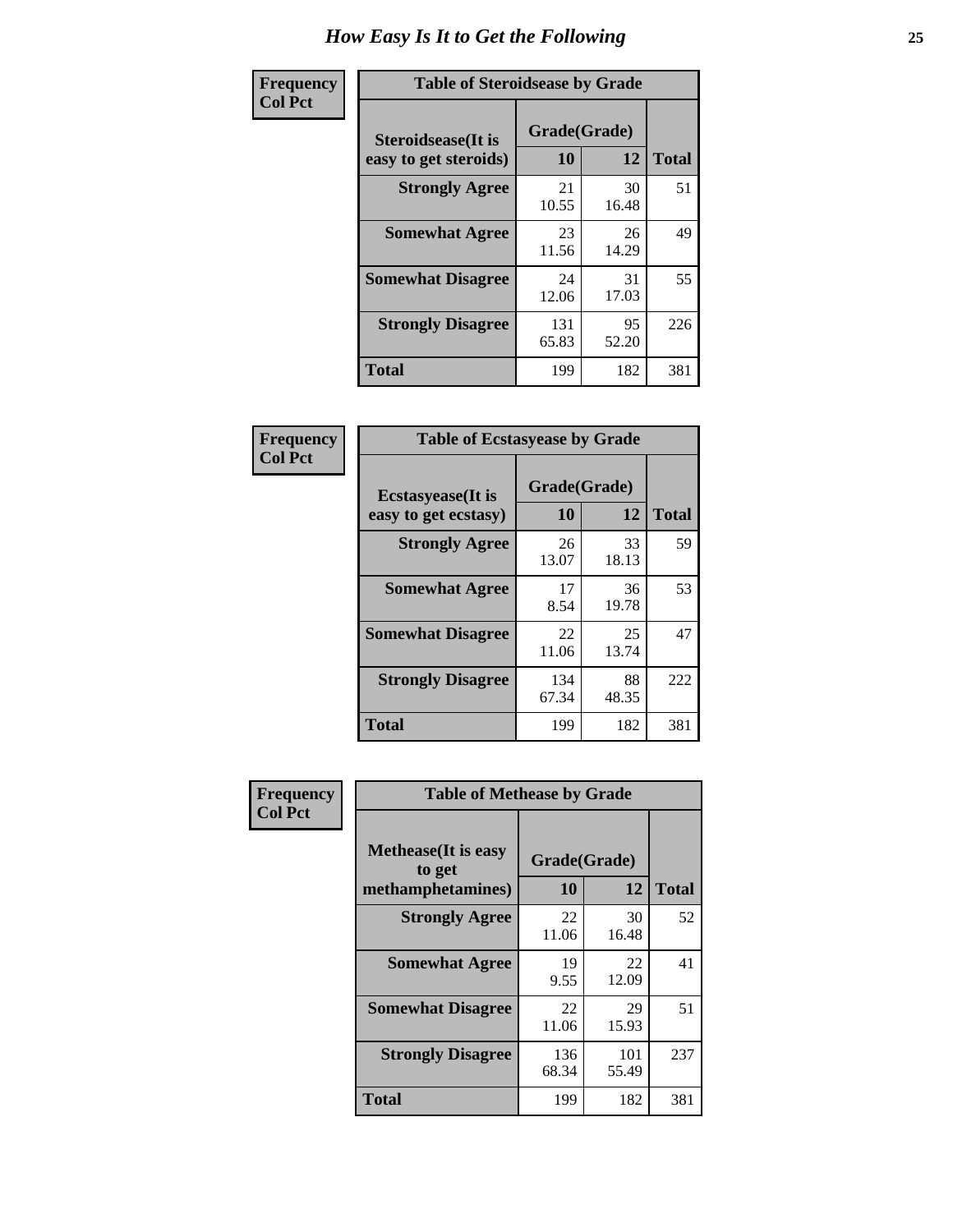| <b>Frequency</b> | <b>Table of Hallucinogensease by Grade</b>               |                    |              |              |  |  |
|------------------|----------------------------------------------------------|--------------------|--------------|--------------|--|--|
| <b>Col Pct</b>   | Hallucinogensease(It<br>is easy to get<br>hallucinogens) | Grade(Grade)<br>10 | 12           | <b>Total</b> |  |  |
|                  | <b>Strongly Agree</b>                                    | 22<br>11.06        | 27<br>14.84  | 49           |  |  |
|                  | <b>Somewhat Agree</b>                                    | 13<br>6.53         | 25<br>13.74  | 38           |  |  |
|                  | <b>Somewhat Disagree</b>                                 | 24<br>12.06        | 29<br>15.93  | 53           |  |  |
|                  | <b>Strongly Disagree</b>                                 | 140<br>70.35       | 101<br>55.49 | 241          |  |  |
|                  | <b>Total</b>                                             | 199                | 182          | 381          |  |  |

| Frequency<br>Col Pct |
|----------------------|
|                      |

| <b>Table of Prescriptionease by Grade</b>                                                |              |              |              |
|------------------------------------------------------------------------------------------|--------------|--------------|--------------|
| <b>Prescriptionease</b> (It<br>is easy to get<br>prescription drugs<br>not prescribed to |              | Grade(Grade) |              |
| me)                                                                                      | 10           | 12           | <b>Total</b> |
| <b>Strongly Agree</b>                                                                    | 50<br>25.13  | 63<br>34.62  | 113          |
| <b>Somewhat Agree</b>                                                                    | 21<br>10.55  | 25<br>13.74  | 46           |
| <b>Somewhat Disagree</b>                                                                 | 15<br>7.54   | 17<br>9.34   | 32           |
| <b>Strongly Disagree</b>                                                                 | 113<br>56.78 | 77<br>42.31  | 190          |
| Total                                                                                    | 199          | 182          | 381          |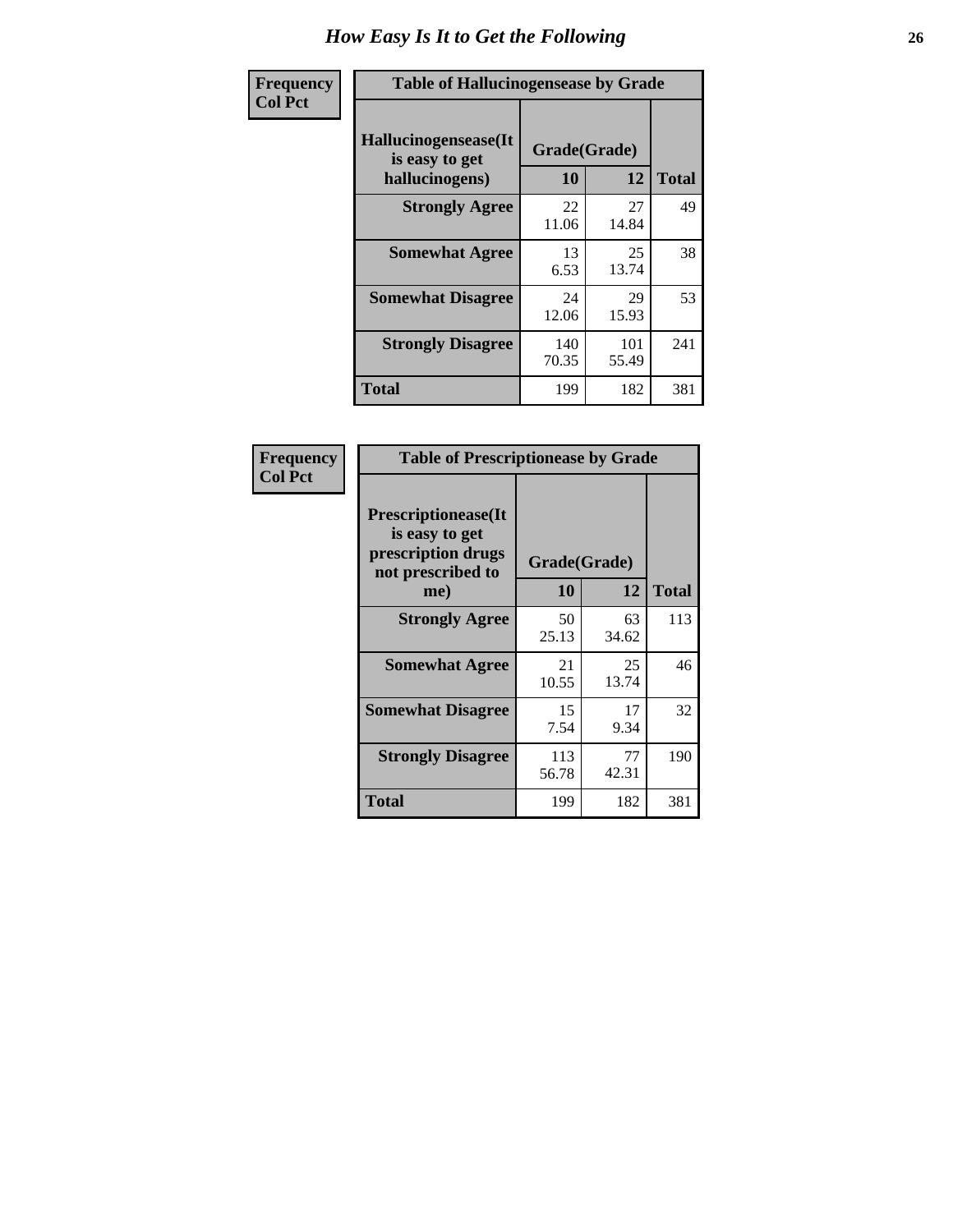*Age at Onset of Use* **27** *Results for "Age at Onset of Use" questions exclude students who said they did not use that substance*

| <b>Frequency</b> | <b>Table of Grade by Alcoholinit</b> |                        |                  |                |           |            |                                                  |            |             |             |           |                       |              |
|------------------|--------------------------------------|------------------------|------------------|----------------|-----------|------------|--------------------------------------------------|------------|-------------|-------------|-----------|-----------------------|--------------|
| <b>Row Pct</b>   |                                      |                        |                  |                |           |            | Alcoholinit (I started using alcohol when I was) |            |             |             |           |                       |              |
|                  | Grade(Grade)                         | <b>8 or</b><br>younger | 9                | 10             | 11        | 12         | 13                                               | 14         | 15          | 16          | 17        | <b>18 or</b><br>older | <b>Total</b> |
|                  | 10                                   | 12.50                  | 2<br>3.57        | 1.79           | 3.57      | 8<br>14.29 | 11<br>19.64                                      | 6<br>10.71 | 14<br>25.00 | 4<br>7.14   | 1.79      | 0.00                  | 56           |
|                  | 12                                   | $\overline{4}$<br>7.55 | $\Omega$<br>0.00 | 3<br>5.66      | 2<br>3.77 | 5<br>9.43  | 3<br>5.66                                        | 9.43       | ⇁<br>13.21  | 12<br>22.64 | 5<br>9.43 | 13.21                 | 53           |
|                  | <b>Total</b>                         | 11                     | $\overline{c}$   | $\overline{4}$ | 4         | 13         | 14                                               | 11         | 21          | 16          | 6         | ⇁                     | 109          |
|                  |                                      |                        |                  |                |           |            | Frequency Missing $= 272$                        |            |             |             |           |                       |              |

|              | <b>Table of Grade by Cigarettesinit</b>                                                                                                                 |                                                                                           |           |                        |                           |            |                                                       |           |           |           |      |    |
|--------------|---------------------------------------------------------------------------------------------------------------------------------------------------------|-------------------------------------------------------------------------------------------|-----------|------------------------|---------------------------|------------|-------------------------------------------------------|-----------|-----------|-----------|------|----|
|              |                                                                                                                                                         |                                                                                           |           |                        |                           |            | Cigarettesinit (I started smoking tobacco when I was) |           |           |           |      |    |
| Grade(Grade) | <b>8 or</b><br>younger                                                                                                                                  | <b>18 or</b><br>older   Total<br>13<br>15<br>10<br>12<br><b>16</b><br>9<br>11<br>14<br>17 |           |                        |                           |            |                                                       |           |           |           |      |    |
| 10           | 6.45                                                                                                                                                    | 3.23                                                                                      | 2<br>6.45 | $\overline{2}$<br>6.45 | 4<br>12.90                | 5<br>16.13 | 22.58                                                 | 3<br>9.68 | 3<br>9.68 | 2<br>6.45 | 0.00 | 31 |
| 12           | 3<br>22<br>2<br>$\theta$<br>$\Omega$<br>6<br>$\overline{4}$<br>0.00<br>27.27<br>0.00<br>4.55<br>18.18<br>9.09<br>4.55<br>4.55<br>13.64<br>13.64<br>4.55 |                                                                                           |           |                        |                           |            |                                                       |           |           |           |      |    |
| <b>Total</b> | 5                                                                                                                                                       |                                                                                           | 3         | 3                      | 4                         | 6          | 13                                                    | 6         | 7         | 4         |      | 53 |
|              |                                                                                                                                                         |                                                                                           |           |                        | Frequency Missing $=$ 328 |            |                                                       |           |           |           |      |    |

| Frequency      | <b>Table of Grade by Smokelessinit</b> |                                                              |        |              |
|----------------|----------------------------------------|--------------------------------------------------------------|--------|--------------|
| <b>Row Pct</b> |                                        | Smokelessinit(I<br>started chewing<br>tobacco when I<br>was) |        |              |
|                | Grade(Grade)                           | 8 or<br>younger                                              | 13     | <b>Total</b> |
|                | 10                                     | 0.00                                                         | 100.00 |              |
|                | 12                                     | 100.00                                                       | 0.00   |              |
|                | <b>Total</b>                           |                                                              |        | 2            |
|                |                                        | Frequency Missing $=$ 379                                    |        |              |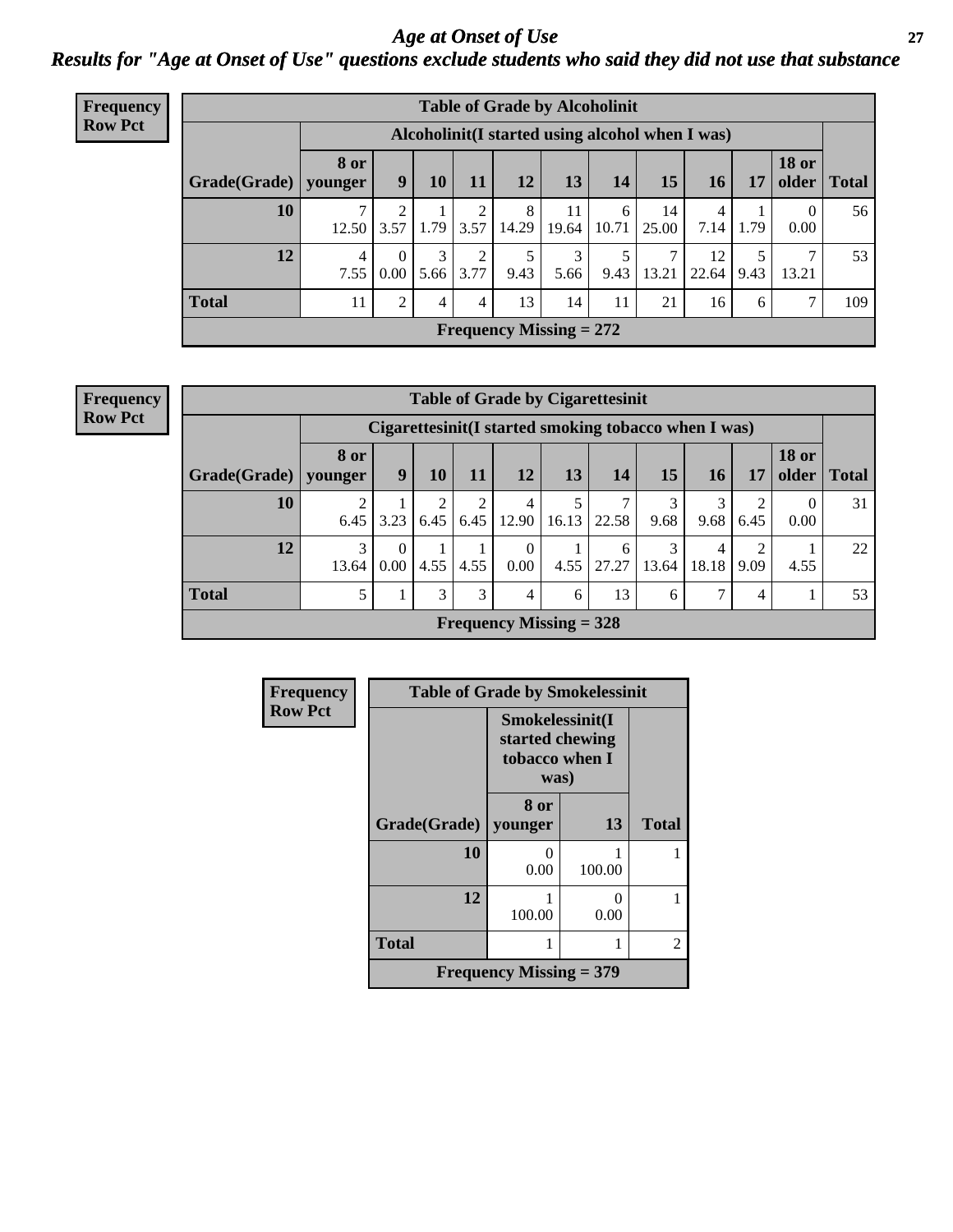#### *Age at Onset of Use* **28**

*Results for "Age at Onset of Use" questions exclude students who said they did not use that substance*

| <b>Frequency</b> |              |                  |                |                        | <b>Table of Grade by Marijuanainit</b> |            |                        |            |                                                                                |              |  |  |  |  |  |
|------------------|--------------|------------------|----------------|------------------------|----------------------------------------|------------|------------------------|------------|--------------------------------------------------------------------------------|--------------|--|--|--|--|--|
| <b>Row Pct</b>   |              |                  |                |                        |                                        | I was)     |                        |            | Marijuanainit (I started using marijuana when<br>17<br>2<br>5.00<br>26.92<br>9 |              |  |  |  |  |  |
|                  | Grade(Grade) | <b>10</b>        | 11             | 12                     | 13                                     | 14         | 15                     | 16         |                                                                                | <b>Total</b> |  |  |  |  |  |
|                  | 10           | 2.50             | 3<br>7.50      | 3<br>7.50              | 13<br>32.50                            | 7<br>17.50 | 4<br>10.00             | 7<br>17.50 |                                                                                | 40           |  |  |  |  |  |
|                  | 12           | $\theta$<br>0.00 | 3.85           | $\mathfrak{D}$<br>7.69 | $\overline{4}$<br>15.38                | 19.23      | $\overline{c}$<br>7.69 | 5<br>19.23 |                                                                                | 26           |  |  |  |  |  |
|                  | <b>Total</b> |                  | $\overline{4}$ | 5                      | 17                                     | 12         | 6                      | 12         |                                                                                | 66           |  |  |  |  |  |
|                  |              |                  |                |                        | Frequency Missing $= 315$              |            |                        |            |                                                                                |              |  |  |  |  |  |

| Frequency      | <b>Table of Grade by Cocaineinit</b> |                           |                                                          |           |                |  |  |
|----------------|--------------------------------------|---------------------------|----------------------------------------------------------|-----------|----------------|--|--|
| <b>Row Pct</b> |                                      |                           | Cocaineinit(I<br>started using<br>cocaine when I<br>was) |           |                |  |  |
|                | Grade(Grade)                         | 14                        | 15                                                       | 16        | <b>Total</b>   |  |  |
|                | 10                                   | $\mathbf{0}$<br>0.00      | 50.00                                                    | 50.00     | $\mathfrak{D}$ |  |  |
|                | 12                                   | 100.00                    | 0.00                                                     | 0<br>0.00 |                |  |  |
|                | <b>Total</b>                         |                           |                                                          |           | 3              |  |  |
|                |                                      | Frequency Missing $=$ 378 |                                                          |           |                |  |  |

| Frequency      |                        | <b>Table of Grade by Inhalantsinit</b>                   |           |                           |                |
|----------------|------------------------|----------------------------------------------------------|-----------|---------------------------|----------------|
| <b>Row Pct</b> |                        | <b>Inhalantsinit(I started</b><br>using inhalants when I | was)      |                           |                |
|                | Grade(Grade)   younger | 8 or                                                     | 11        | <b>16</b>                 | <b>Total</b>   |
|                | 10                     | 0<br>0.00                                                | 0<br>0.00 | 100.00                    |                |
|                | 12                     | 50.00                                                    | 50.00     | $\mathbf{\Omega}$<br>0.00 | $\overline{c}$ |
|                | <b>Total</b>           | 1                                                        |           |                           | 3              |
|                |                        | Frequency Missing $=$ 378                                |           |                           |                |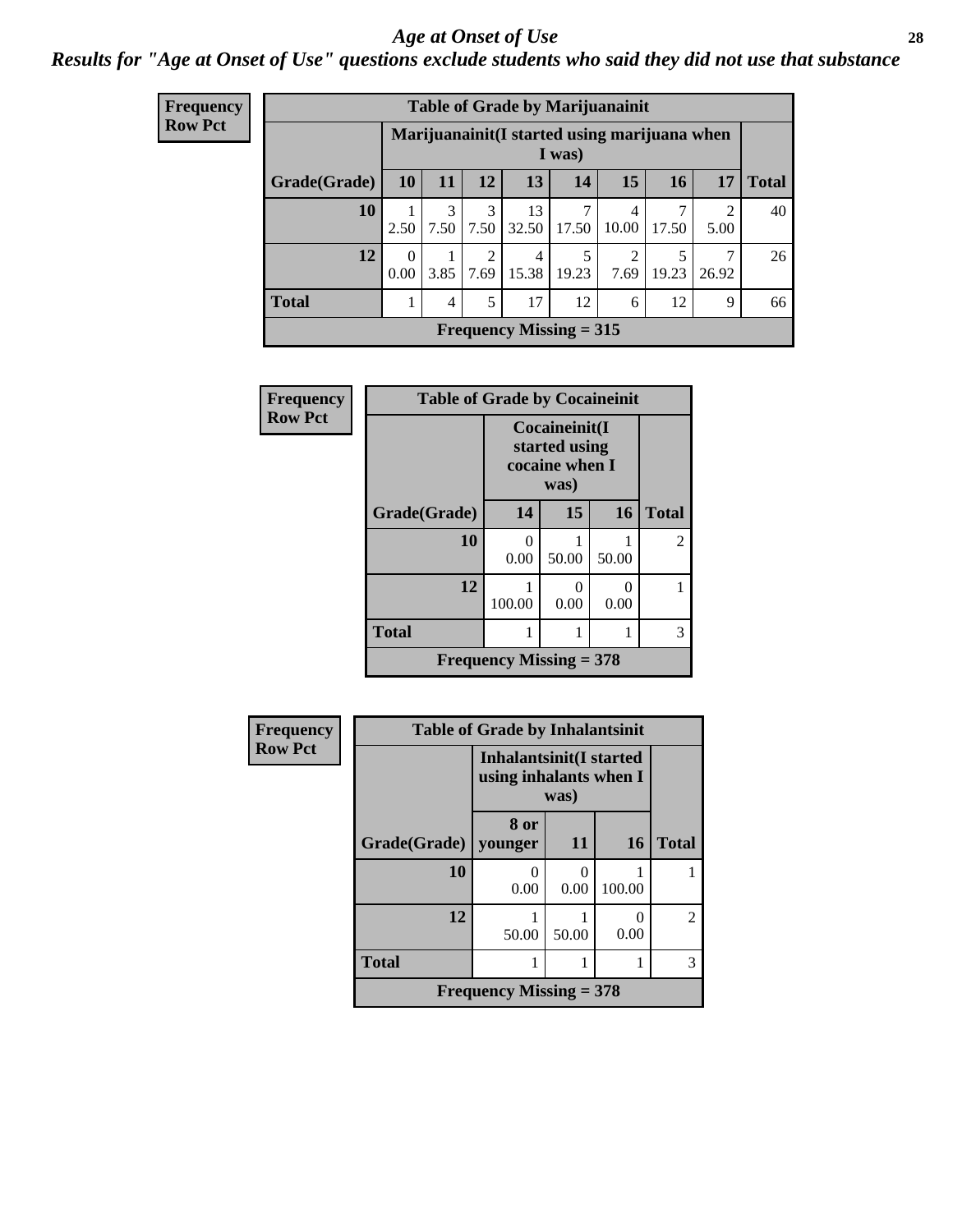#### *Age at Onset of Use* **29**

*Results for "Age at Onset of Use" questions exclude students who said they did not use that substance*

| Frequency      |              | <b>Table of Grade by Steroidsinit</b>                      |              |
|----------------|--------------|------------------------------------------------------------|--------------|
| <b>Row Pct</b> |              | Steroidsinit(I<br>started using<br>steroids<br>when I was) |              |
|                | Grade(Grade) | 14                                                         | <b>Total</b> |
|                | 10           | 100.00                                                     |              |
|                | 12           | 0                                                          | 0            |
|                | <b>Total</b> | 1                                                          |              |
|                |              | <b>Frequency Missing = 380</b>                             |              |

| Frequency      | <b>Table of Grade by Ecstasyinit</b>                          |                           |                                      |           |              |
|----------------|---------------------------------------------------------------|---------------------------|--------------------------------------|-----------|--------------|
| <b>Row Pct</b> | <b>Ecstasyinit</b> (I started<br>using ecstasy when I<br>was) |                           |                                      |           |              |
|                | Grade(Grade)   younger                                        | 8 or                      | 15                                   | 17        | <b>Total</b> |
|                | 10                                                            | 0.00                      | $\mathcal{D}_{\mathcal{L}}$<br>66.67 | 33.33     | 3            |
|                | 12                                                            | 100.00                    | $\Omega$<br>0.00                     | 0<br>0.00 |              |
|                | <b>Total</b>                                                  |                           | $\mathfrak{D}$                       |           | 4            |
|                |                                                               | Frequency Missing $= 377$ |                                      |           |              |

| Frequency      | <b>Table of Grade by Methinit</b> |                                                                       |              |  |
|----------------|-----------------------------------|-----------------------------------------------------------------------|--------------|--|
| <b>Row Pct</b> |                                   | <b>Methinit(I started</b><br>using<br>methamphetamines<br>when I was) |              |  |
|                | Grade(Grade)                      | 17                                                                    | <b>Total</b> |  |
|                | 10                                | 100.00                                                                |              |  |
|                | 12                                | 0                                                                     | $\mathbf{0}$ |  |
|                | <b>Total</b>                      |                                                                       |              |  |
|                |                                   | Frequency Missing $=$ 380                                             |              |  |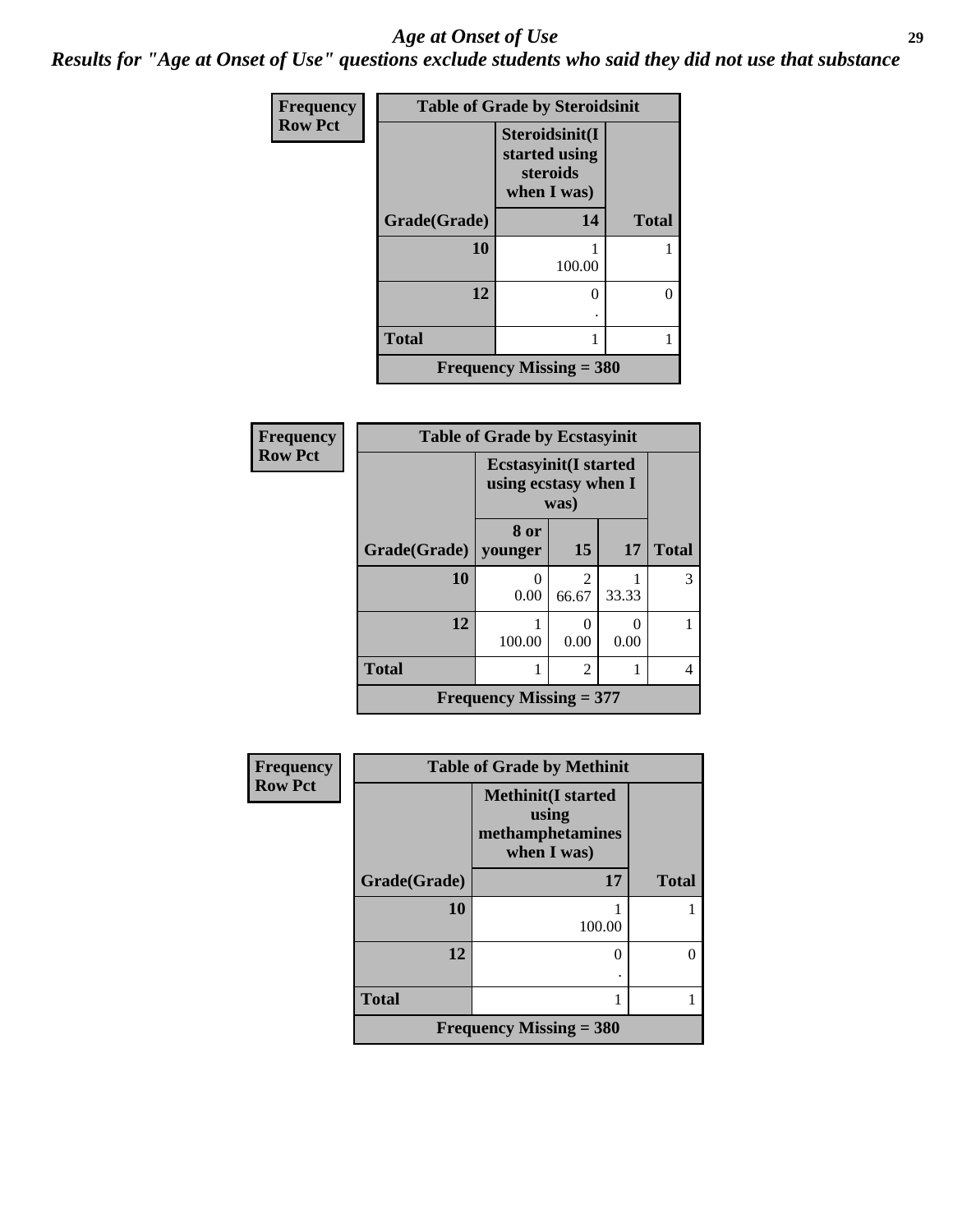#### Age at Onset of Use **30**

*Results for "Age at Onset of Use" questions exclude students who said they did not use that substance*

| Frequency      | <b>Table of Grade by Hallucinogensinit</b> |                                                                      |              |  |  |
|----------------|--------------------------------------------|----------------------------------------------------------------------|--------------|--|--|
| <b>Row Pct</b> |                                            | Hallucinogensinit(I<br>started using<br>hallucinogens<br>when I was) |              |  |  |
|                | Grade(Grade)                               | 11                                                                   | <b>Total</b> |  |  |
|                | 10                                         | 100.00                                                               |              |  |  |
|                | 12                                         | 0                                                                    | 0            |  |  |
|                | <b>Total</b>                               | 1                                                                    |              |  |  |
|                |                                            | <b>Frequency Missing = <math>380</math></b>                          |              |  |  |

| Frequency      |              | <b>Table of Grade by Prescriptioninit</b> |                                                                                            |                  |            |                           |       |           |            |                  |              |
|----------------|--------------|-------------------------------------------|--------------------------------------------------------------------------------------------|------------------|------------|---------------------------|-------|-----------|------------|------------------|--------------|
| <b>Row Pct</b> |              |                                           | Prescription in it (I started using prescription drugs not<br>prescribed to me when I was) |                  |            |                           |       |           |            |                  |              |
|                | Grade(Grade) | 8 or<br>younger                           | 9                                                                                          | 10               | 11         | 12                        | 13    | 14        | 15         | 17               | <b>Total</b> |
|                | 10           | 10.00                                     | 10.00                                                                                      | $\Omega$<br>0.00 | 3<br>30.00 | $\overline{2}$<br>20.00   | 10.00 | 0<br>0.00 | 2<br>20.00 | $\Omega$<br>0.00 | 10           |
|                | 12           | 3<br>33.33                                | 11.11                                                                                      | 11.11            | 11.11      | 11.11                     | 0.00  | 11.11     | 0.00       | 11.11            | $\mathbf Q$  |
|                | <b>Total</b> | 4                                         | $\overline{2}$                                                                             |                  | 4          | 3                         |       |           | 2          |                  | 19           |
|                |              |                                           |                                                                                            |                  |            | Frequency Missing $= 362$ |       |           |            |                  |              |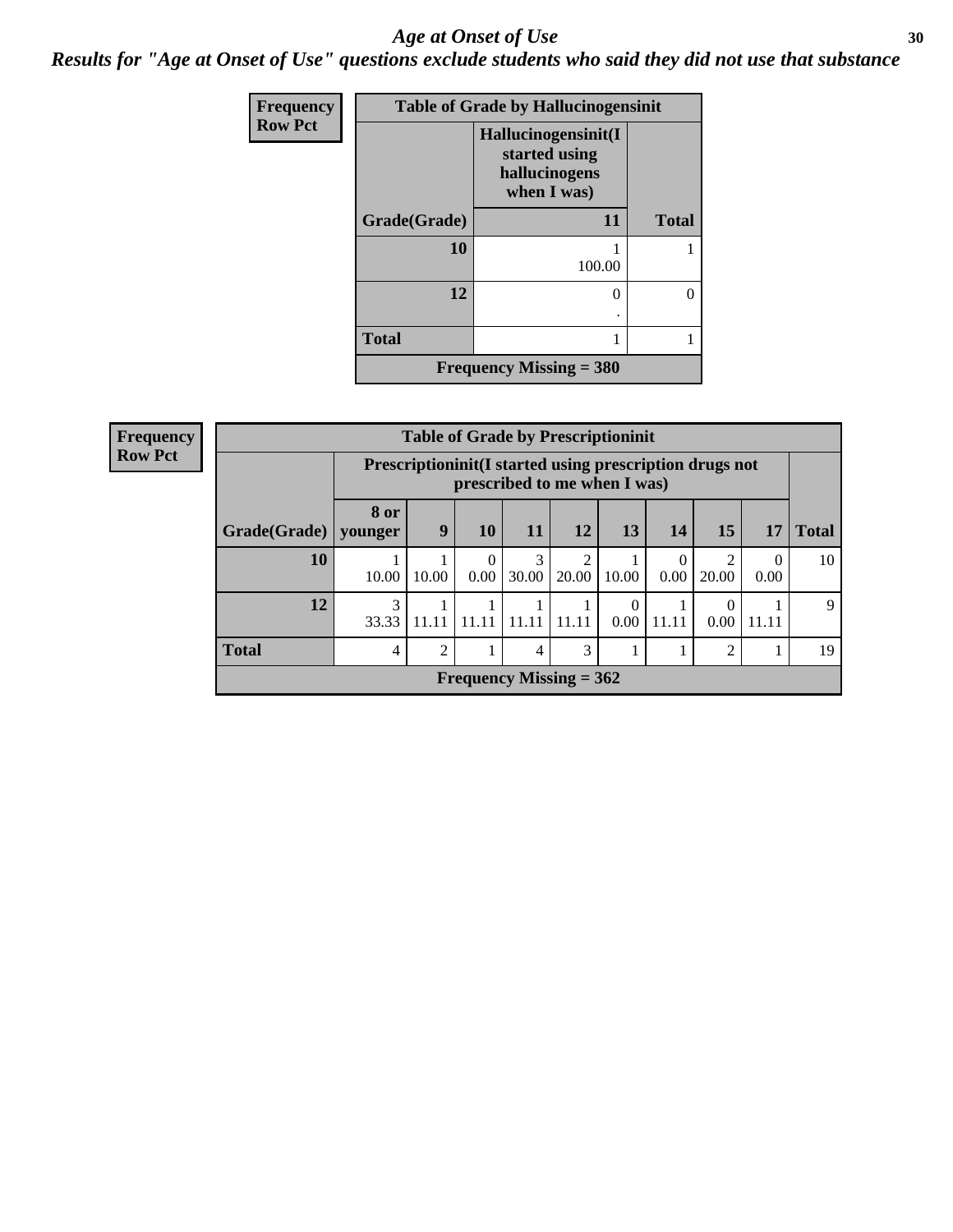| Frequency      | <b>Table of Alcoholharm by Grade</b>          |                    |              |              |  |
|----------------|-----------------------------------------------|--------------------|--------------|--------------|--|
| <b>Col Pct</b> | Alcoholharm(I<br>think alcohol is<br>harmful) | Grade(Grade)<br>10 | 12           | <b>Total</b> |  |
|                | <b>Strongly Agree</b>                         | 121<br>60.80       | 136<br>74.73 | 257          |  |
|                | <b>Somewhat Agree</b>                         | 37<br>18.59        | 29<br>15.93  | 66           |  |
|                | <b>Somewhat Disagree</b>                      | 14<br>7.04         | 10<br>5.49   | 24           |  |
|                | <b>Strongly Disagree</b>                      | 27<br>13.57        | 3.85         | 34           |  |
|                | <b>Total</b>                                  | 199                | 182          | 381          |  |

| <b>Table of Cigarettesharm by Grade</b>                  |                    |              |              |  |  |
|----------------------------------------------------------|--------------------|--------------|--------------|--|--|
| Cigarettesharm(I<br>think smoking<br>tobacco is harmful) | Grade(Grade)<br>10 | 12           | <b>Total</b> |  |  |
| <b>Strongly Agree</b>                                    | 152<br>76.38       | 162<br>89.01 | 314          |  |  |
| <b>Somewhat Agree</b>                                    | 15<br>7.54         | 10<br>5.49   | 25           |  |  |
| <b>Somewhat Disagree</b>                                 | 7<br>3.52          | 5<br>2.75    | 12           |  |  |
| <b>Strongly Disagree</b>                                 | 25<br>12.56        | 5<br>2.75    | 30           |  |  |
| <b>Total</b>                                             | 199                | 182          | 381          |  |  |

| Frequency      | <b>Table of Smokelessharm by Grade</b>                  |                    |              |              |
|----------------|---------------------------------------------------------|--------------------|--------------|--------------|
| <b>Col Pct</b> | Smokelessharm(I<br>think chewing<br>tobacco is harmful) | Grade(Grade)<br>10 | 12           | <b>Total</b> |
|                | <b>Strongly Agree</b>                                   | 153<br>76.88       | 169<br>92.86 | 322          |
|                | <b>Somewhat Agree</b>                                   | 14<br>7.04         | 3<br>1.65    | 17           |
|                | <b>Somewhat Disagree</b>                                | 3<br>1.51          | 4<br>2.20    |              |
|                | <b>Strongly Disagree</b>                                | 29<br>14.57        | 6<br>3.30    | 35           |
|                | <b>Total</b>                                            | 199                | 182          | 381          |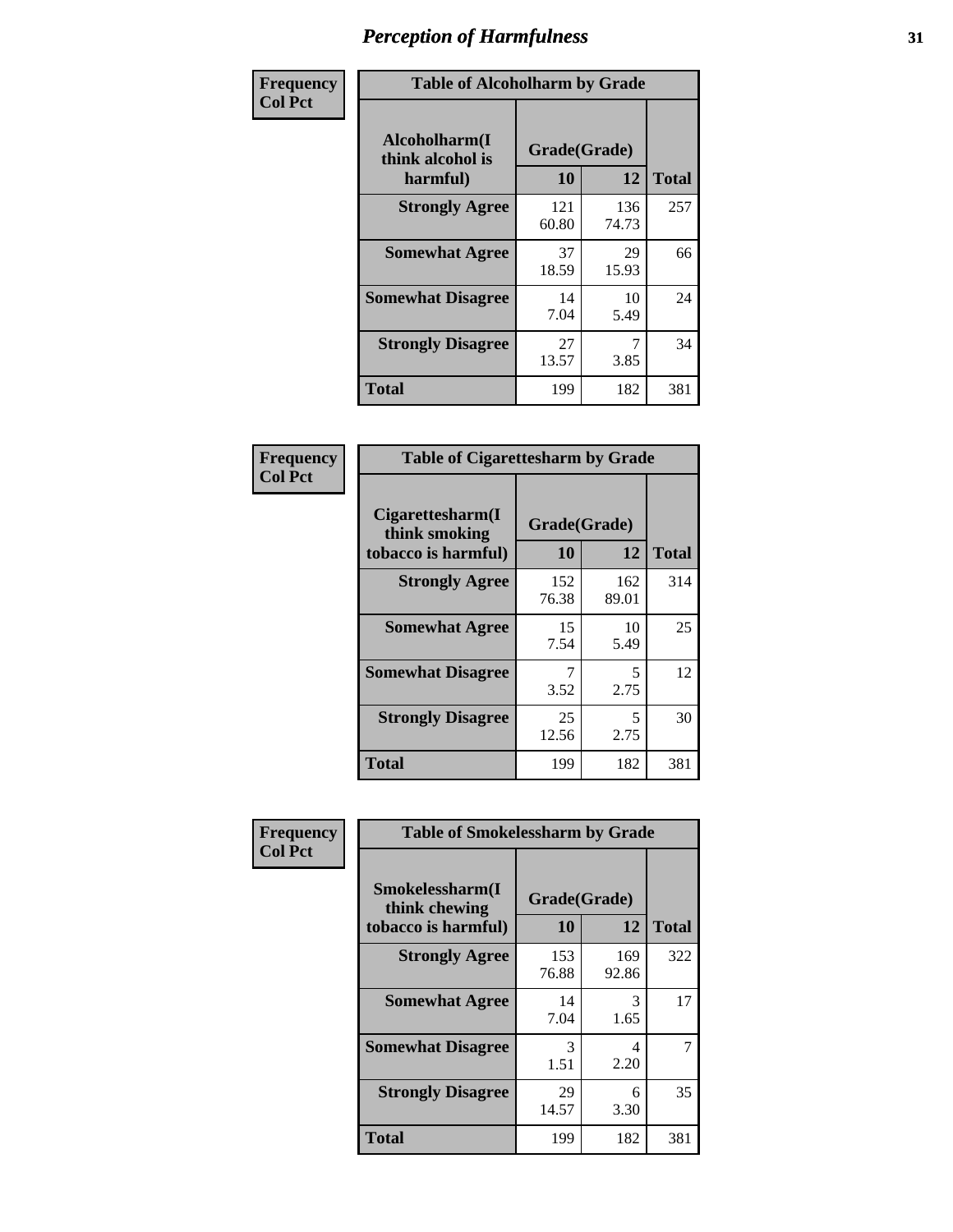| Frequency      |                                                   | <b>Table of Marijuanaharm by Grade</b> |              |              |  |  |
|----------------|---------------------------------------------------|----------------------------------------|--------------|--------------|--|--|
| <b>Col Pct</b> | Marijuanaharm(I<br>think marijuana is<br>harmful) | Grade(Grade)<br>10                     | 12           | <b>Total</b> |  |  |
|                | <b>Strongly Agree</b>                             | 132<br>66.33                           | 147<br>80.77 | 279          |  |  |
|                | <b>Somewhat Agree</b>                             | 14<br>7.04                             | 10<br>5.49   | 24           |  |  |
|                | <b>Somewhat Disagree</b>                          | 16<br>8.04                             | 9<br>4.95    | 25           |  |  |
|                | <b>Strongly Disagree</b>                          | 37<br>18.59                            | 16<br>8.79   | 53           |  |  |
|                | <b>Total</b>                                      | 199                                    | 182          | 381          |  |  |

| <b>Table of Cocaineharm by Grade</b>          |                        |              |              |  |  |  |
|-----------------------------------------------|------------------------|--------------|--------------|--|--|--|
| Cocaineharm(I<br>think cocaine is<br>harmful) | Grade(Grade)<br>10     | 12           | <b>Total</b> |  |  |  |
| <b>Strongly Agree</b>                         | 160<br>80.40           | 169<br>92.86 | 329          |  |  |  |
| <b>Somewhat Agree</b>                         | 7<br>3.52              | 5<br>2.75    | 12           |  |  |  |
| <b>Somewhat Disagree</b>                      | $\mathfrak{D}$<br>1.01 | 0.55         | 3            |  |  |  |
| <b>Strongly Disagree</b>                      | 30<br>15.08            | 7<br>3.85    | 37           |  |  |  |
| <b>Total</b>                                  | 199                    | 182          | 381          |  |  |  |

| Frequency      | <b>Table of Inhalantsharm by Grade</b>             |                    |                       |              |  |  |
|----------------|----------------------------------------------------|--------------------|-----------------------|--------------|--|--|
| <b>Col Pct</b> | Inhalantsharm(I<br>think inhalants are<br>harmful) | Grade(Grade)<br>10 | 12                    | <b>Total</b> |  |  |
|                | <b>Strongly Agree</b>                              | 151<br>75.88       | 165<br>90.66          | 316          |  |  |
|                | <b>Somewhat Agree</b>                              | 11<br>5.53         | 3.85                  | 18           |  |  |
|                | <b>Somewhat Disagree</b>                           | 6<br>3.02          | $\mathcal{L}$<br>1.10 | 8            |  |  |
|                | <b>Strongly Disagree</b>                           | 31<br>15.58        | 8<br>4.40             | 39           |  |  |
|                | <b>Total</b>                                       | 199                | 182                   | 381          |  |  |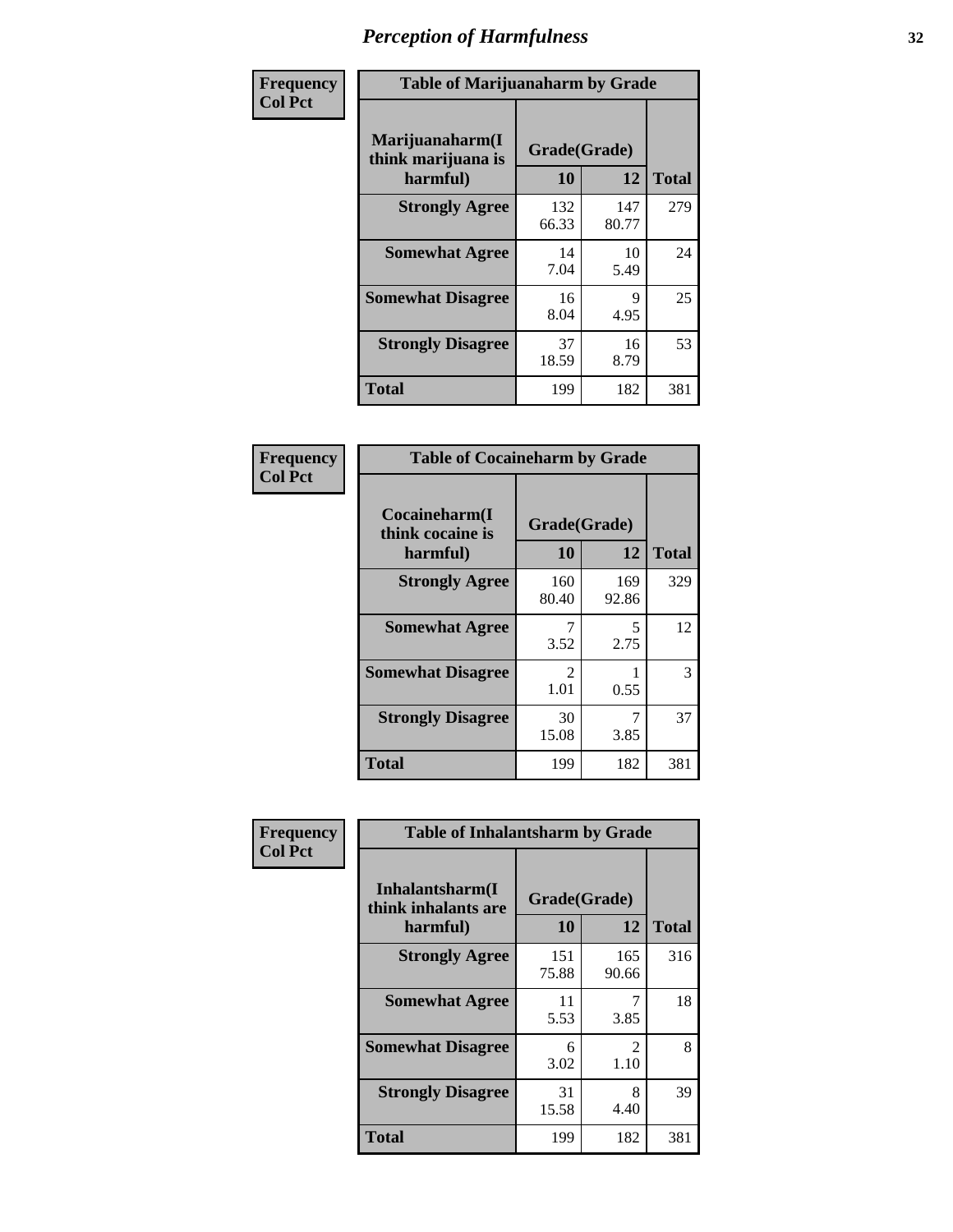| Frequency      | <b>Table of Steroidsharm by Grade</b>            |                    |                        |              |  |
|----------------|--------------------------------------------------|--------------------|------------------------|--------------|--|
| <b>Col Pct</b> | Steroidsharm(I<br>think steroids are<br>harmful) | Grade(Grade)<br>10 | 12                     | <b>Total</b> |  |
|                | <b>Strongly Agree</b>                            | 151<br>75.88       | 163<br>89.56           | 314          |  |
|                | <b>Somewhat Agree</b>                            | 14<br>7.04         | 9<br>4.95              | 23           |  |
|                | <b>Somewhat Disagree</b>                         | 4<br>2.01          | $\mathfrak{D}$<br>1.10 | 6            |  |
|                | <b>Strongly Disagree</b>                         | 30<br>15.08        | 8<br>4.40              | 38           |  |
|                | <b>Total</b>                                     | 199                | 182                    | 381          |  |

| <b>Table of Ecstasyharm by Grade</b>                |                    |              |              |  |  |  |
|-----------------------------------------------------|--------------------|--------------|--------------|--|--|--|
| $E$ cstasyharm $(I$<br>think ecstasy is<br>harmful) | Grade(Grade)<br>10 | 12           | <b>Total</b> |  |  |  |
| <b>Strongly Agree</b>                               | 155<br>77.89       | 165<br>90.66 | 320          |  |  |  |
| <b>Somewhat Agree</b>                               | 7<br>3.52          | 3.85         | 14           |  |  |  |
| <b>Somewhat Disagree</b>                            | 6<br>3.02          | 3<br>1.65    | 9            |  |  |  |
| <b>Strongly Disagree</b>                            | 31<br>15.58        | 7<br>3.85    | 38           |  |  |  |
| Total                                               | 199                | 182          | 381          |  |  |  |

| Frequency      | <b>Table of Methharm by Grade</b>                            |                           |              |              |
|----------------|--------------------------------------------------------------|---------------------------|--------------|--------------|
| <b>Col Pct</b> | <b>Methharm</b> (I think<br>methamphetamines<br>are harmful) | Grade(Grade)<br><b>10</b> | 12           | <b>Total</b> |
|                | <b>Strongly Agree</b>                                        | 158<br>79.40              | 169<br>92.86 | 327          |
|                | <b>Somewhat Agree</b>                                        | 7<br>3.52                 | 6<br>3.30    | 13           |
|                | <b>Somewhat Disagree</b>                                     | 4<br>2.01                 | 0<br>0.00    | 4            |
|                | <b>Strongly Disagree</b>                                     | 30<br>15.08               | 3.85         | 37           |
|                | <b>Total</b>                                                 | 199                       | 182          | 381          |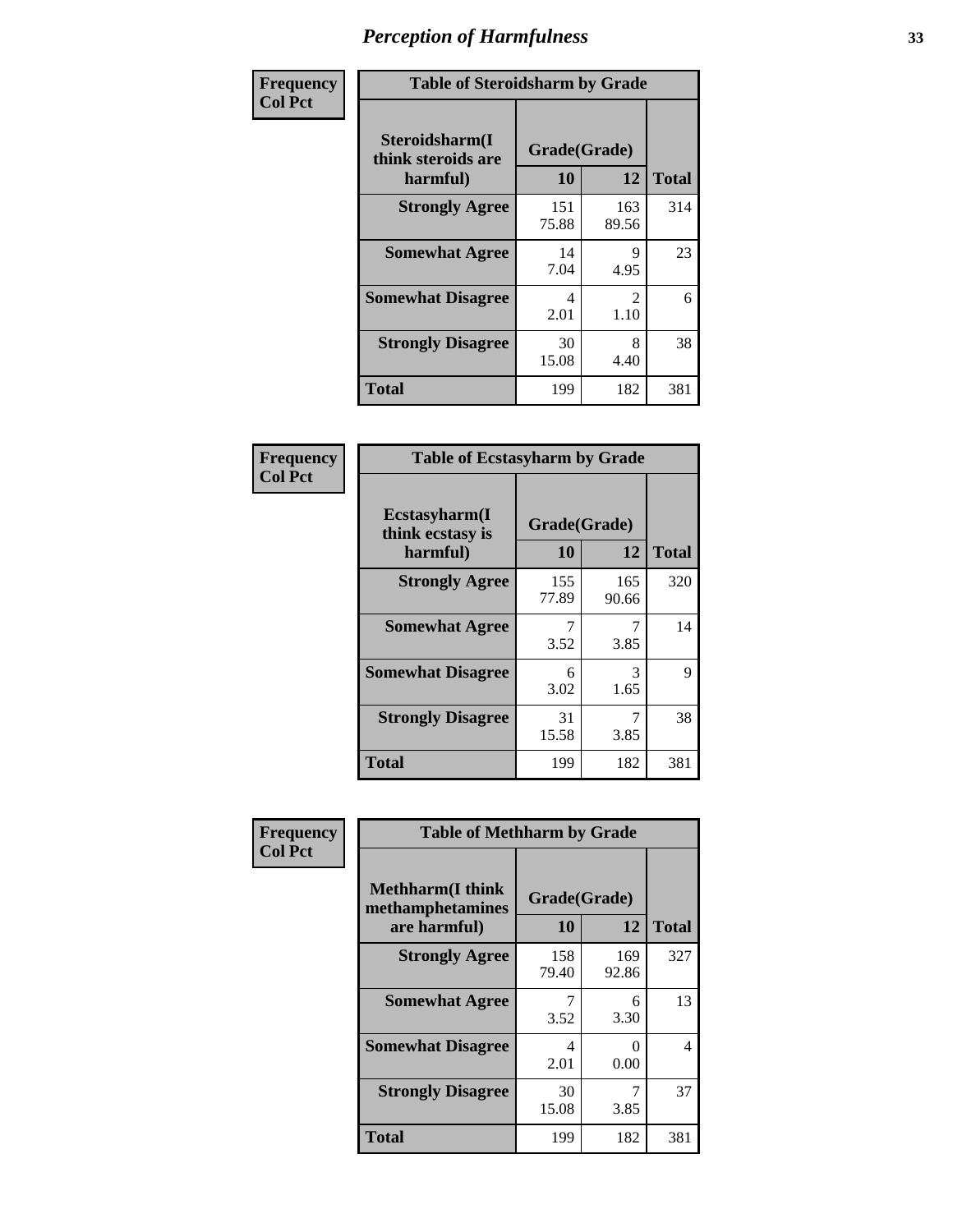| Frequency      | <b>Table of Hallucinogensharm by Grade</b>                 |                    |                       |              |
|----------------|------------------------------------------------------------|--------------------|-----------------------|--------------|
| <b>Col Pct</b> | Hallucinogensharm(I<br>think hallucinogens<br>are harmful) | Grade(Grade)<br>10 | 12                    | <b>Total</b> |
|                | <b>Strongly Agree</b>                                      | 157<br>78.89       | 169<br>92.86          | 326          |
|                | <b>Somewhat Agree</b>                                      | 8<br>4.02          | 4<br>2.20             | 12           |
|                | <b>Somewhat Disagree</b>                                   | 3<br>1.51          | $\mathcal{L}$<br>1.10 | 5            |
|                | <b>Strongly Disagree</b>                                   | 31<br>15.58        | 7<br>3.85             | 38           |
|                | <b>Total</b>                                               | 199                | 182                   | 381          |

| <b>Table of Prescriptionharm by Grade</b>                                         |              |              |              |  |
|-----------------------------------------------------------------------------------|--------------|--------------|--------------|--|
| <b>Prescriptionharm</b> (I<br>think prescription<br>drugs not<br>prescribed to me | Grade(Grade) |              |              |  |
| are harmful)                                                                      | 10           | 12           | <b>Total</b> |  |
| <b>Strongly Agree</b>                                                             | 141<br>70.85 | 151<br>82.97 | 292          |  |
| <b>Somewhat Agree</b>                                                             | 16<br>8.04   | 13<br>7.14   | 29           |  |
| <b>Somewhat Disagree</b>                                                          | 9<br>4.52    | 6<br>3.30    | 15           |  |
| <b>Strongly Disagree</b>                                                          | 33<br>16.58  | 12<br>6.59   | 45           |  |
| <b>Total</b>                                                                      | 199          | 182          | 381          |  |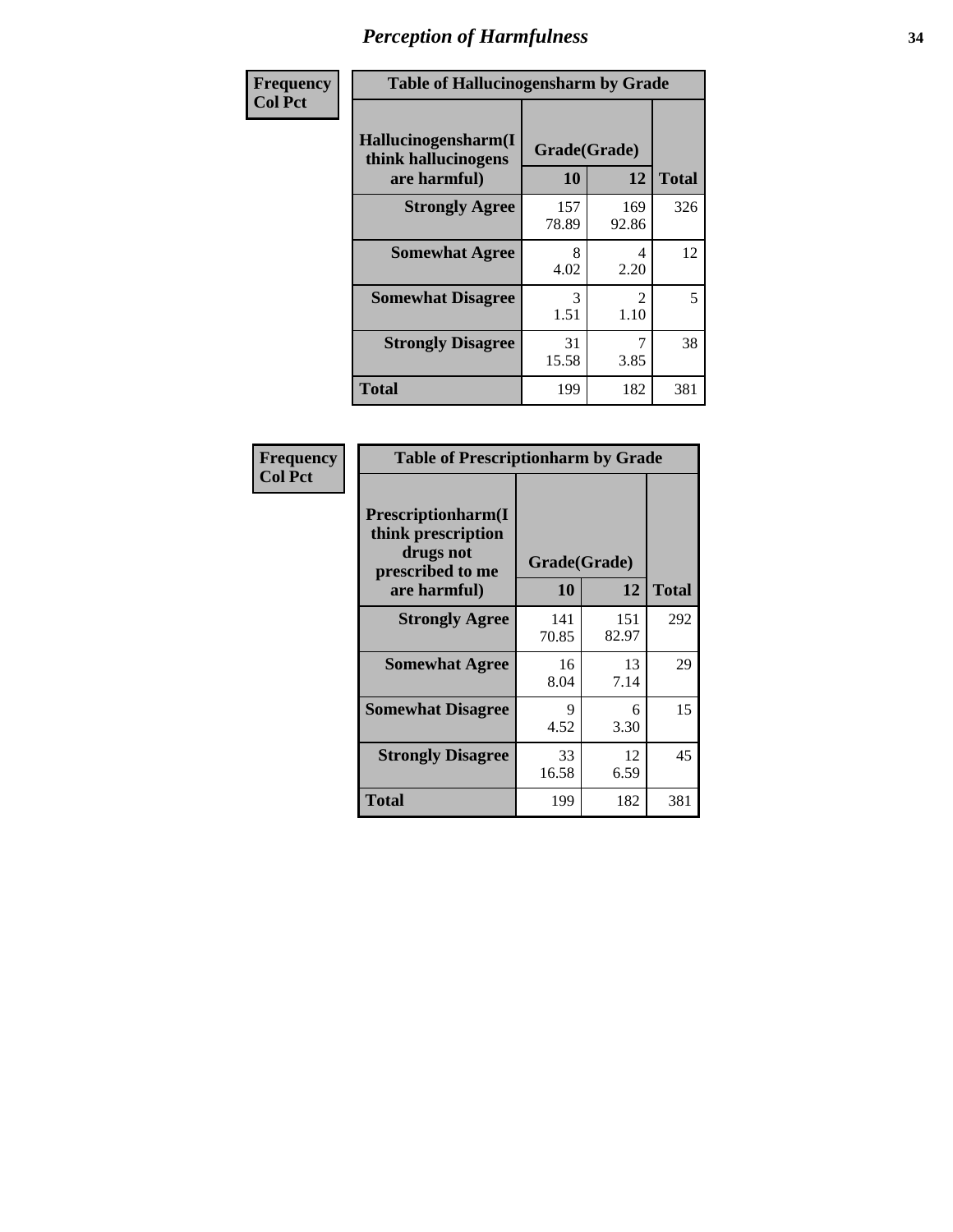# *Disapproval by Adults* **35**

| Frequency      | <b>Table of Alcoholadult by Grade</b>                                 |                    |              |              |
|----------------|-----------------------------------------------------------------------|--------------------|--------------|--------------|
| <b>Col Pct</b> | <b>Alcoholadult</b> (Adults<br>would disapprove if<br>I used alcohol) | Grade(Grade)<br>10 | 12           | <b>Total</b> |
|                | <b>Strongly Agree</b>                                                 | 114<br>57.29       | 124<br>68.13 | 238          |
|                | <b>Somewhat Agree</b>                                                 | 32<br>16.08        | 32<br>17.58  | 64           |
|                | <b>Somewhat Disagree</b>                                              | 23<br>11.56        | 12<br>6.59   | 35           |
|                | <b>Strongly Disagree</b>                                              | 30<br>15.08        | 14<br>7.69   | 44           |
|                | <b>Total</b>                                                          | 199                | 182          | 381          |

| <b>Table of Tobaccoadult by Grade</b>                                |                    |              |     |  |  |
|----------------------------------------------------------------------|--------------------|--------------|-----|--|--|
| <b>Tobaccoadult(Adults</b><br>would disapprove if<br>I used tobacco) | Grade(Grade)<br>10 | <b>Total</b> |     |  |  |
| <b>Strongly Agree</b>                                                | 139<br>69.85       | 152<br>83.52 | 291 |  |  |
| <b>Somewhat Agree</b>                                                | 18<br>9.05         | 12<br>6.59   | 30  |  |  |
| <b>Somewhat Disagree</b>                                             | 12<br>6.03         | 7<br>3.85    | 19  |  |  |
| <b>Strongly Disagree</b>                                             | 30<br>15.08        | 11<br>6.04   | 41  |  |  |
| <b>Total</b>                                                         | 199                | 182          | 381 |  |  |

| Frequency<br><b>Col Pct</b> | <b>Table of Marijuanaadult by Grade</b>                           |                    |              |              |
|-----------------------------|-------------------------------------------------------------------|--------------------|--------------|--------------|
|                             | Marijuanaadult(Adults<br>would disapprove if I<br>used marijuana) | Grade(Grade)<br>10 | 12           | <b>Total</b> |
|                             | <b>Strongly Agree</b>                                             | 132<br>66.33       | 154<br>84.62 | 286          |
|                             | <b>Somewhat Agree</b>                                             | 21<br>10.55        | 8<br>4.40    | 29           |
|                             | <b>Somewhat Disagree</b>                                          | 16<br>8.04         | 8<br>4.40    | 24           |
|                             | <b>Strongly Disagree</b>                                          | 30<br>15.08        | 12<br>6.59   | 42           |
|                             | <b>Total</b>                                                      | 199                | 182          | 381          |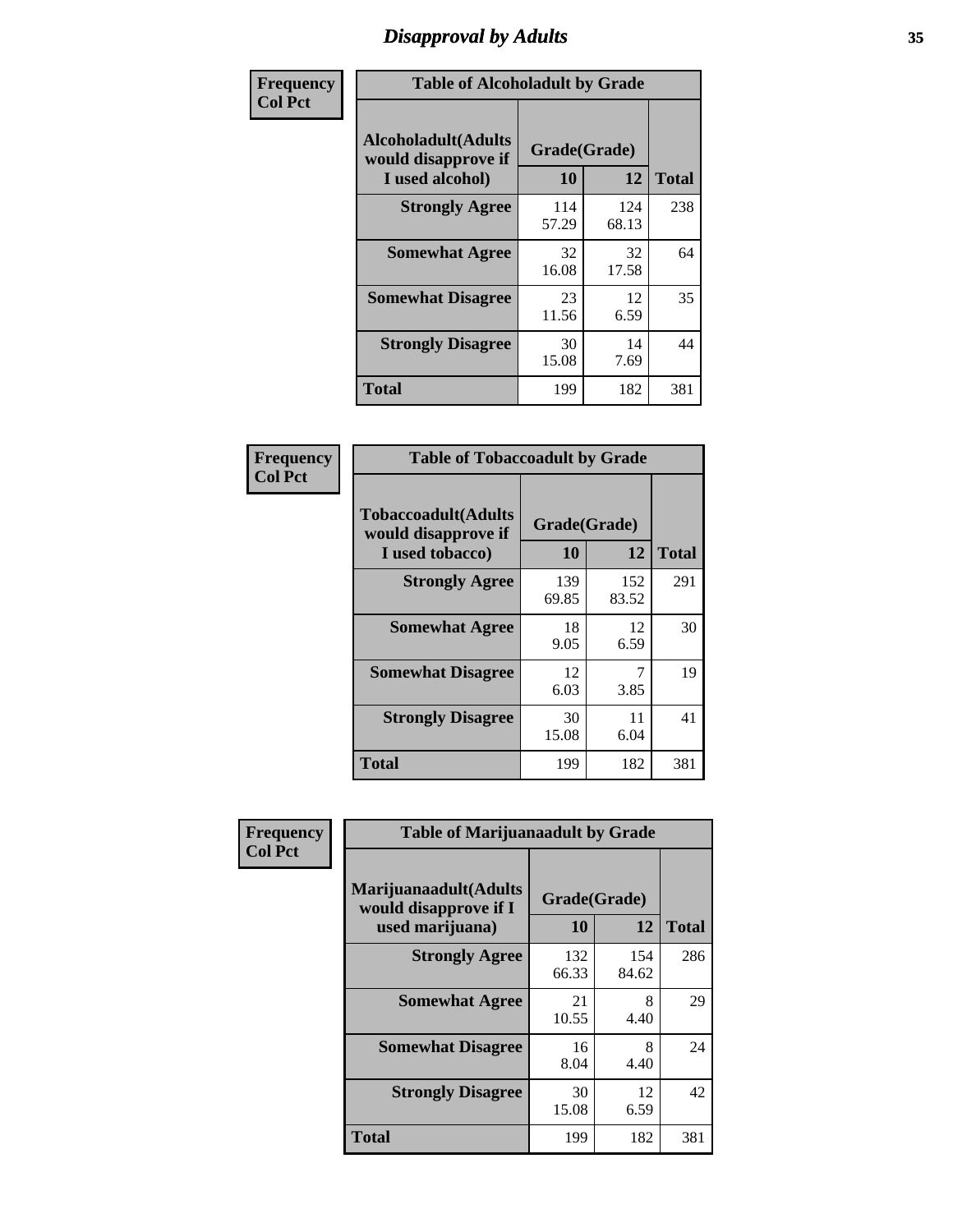### *Disapproval by Adults* **36**

| <b>Frequency</b> | <b>Table of Otherdrugadult by Grade</b>                                     |                    |                        |              |
|------------------|-----------------------------------------------------------------------------|--------------------|------------------------|--------------|
| <b>Col Pct</b>   | <b>Otherdrugadult</b> (Adults<br>would disapprove if I<br>used other drugs) | Grade(Grade)<br>10 | 12                     | <b>Total</b> |
|                  | <b>Strongly Agree</b>                                                       | 147<br>73.87       | 164<br>90.11           | 311          |
|                  | <b>Somewhat Agree</b>                                                       | 10<br>5.03         | $\mathcal{L}$<br>1.10  | 12           |
|                  | <b>Somewhat Disagree</b>                                                    | 3.52               | $\mathfrak{D}$<br>1.10 | 9            |
|                  | <b>Strongly Disagree</b>                                                    | 35<br>17.59        | 14<br>7.69             | 49           |
|                  | <b>Total</b>                                                                | 199                | 182                    | 381          |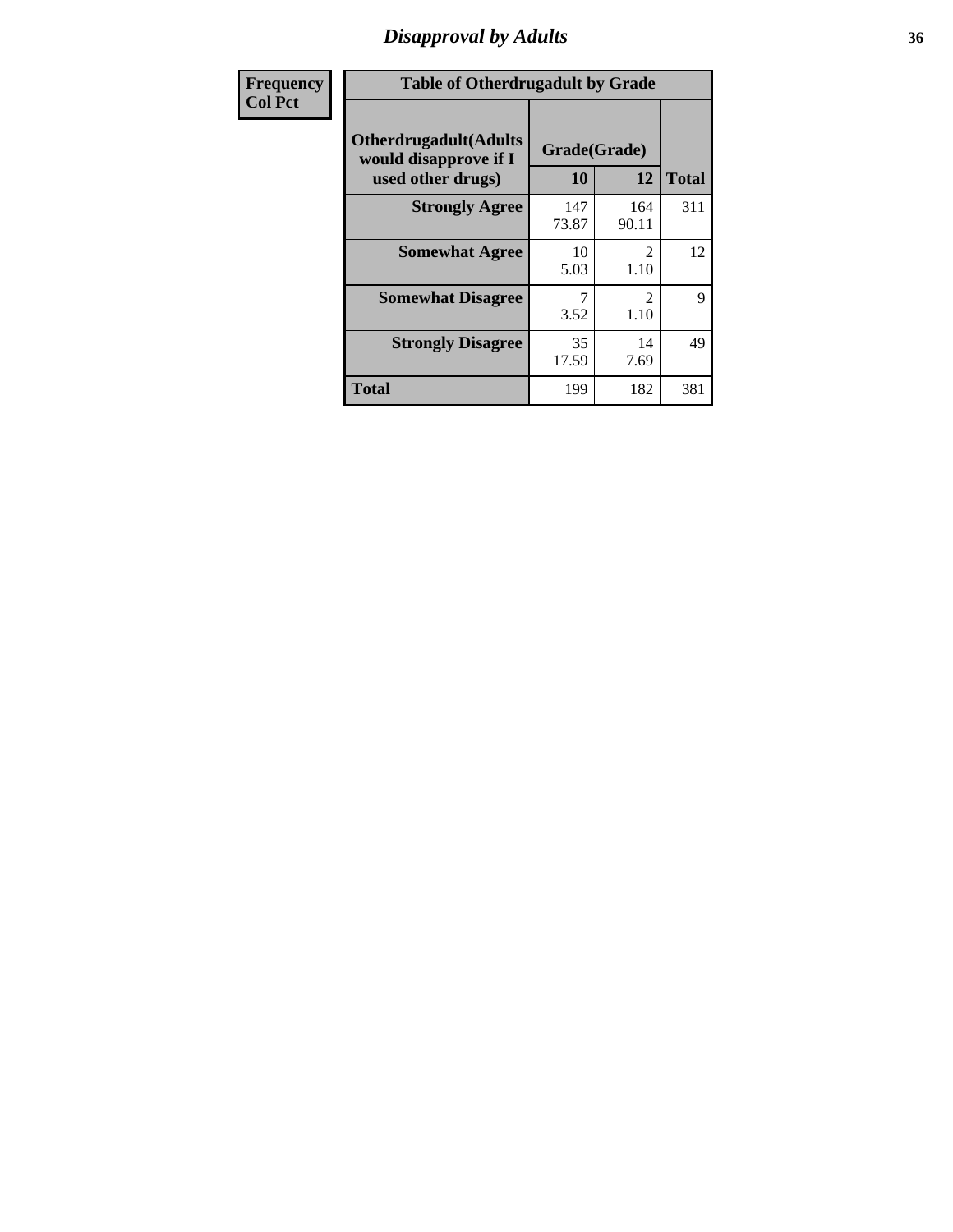## *Disapproval by Peers* **37**

| Frequency      | <b>Table of Alcoholpeer by Grade</b>                    |              |             |              |  |
|----------------|---------------------------------------------------------|--------------|-------------|--------------|--|
| <b>Col Pct</b> | Alcoholpeer(My<br>friends would<br>disapprove if I used | Grade(Grade) |             |              |  |
|                | alcohol)                                                | 10           | 12          | <b>Total</b> |  |
|                | <b>Strongly Agree</b>                                   | 68<br>34.17  | 82<br>45.05 | 150          |  |
|                | <b>Somewhat Agree</b>                                   | 50<br>25.13  | 32<br>17.58 | 82           |  |
|                | <b>Somewhat Disagree</b>                                | 30<br>15.08  | 37<br>20.33 | 67           |  |
|                | <b>Strongly Disagree</b>                                | 51<br>25.63  | 31<br>17.03 | 82           |  |
|                | Total                                                   | 199          | 182         | 381          |  |

| Frequency      | <b>Table of Tobaccopeer by Grade</b>                    |              |              |              |  |
|----------------|---------------------------------------------------------|--------------|--------------|--------------|--|
| <b>Col Pct</b> | Tobaccopeer(My<br>friends would<br>disapprove if I used | Grade(Grade) |              |              |  |
|                | tobacco)                                                | 10           | 12           | <b>Total</b> |  |
|                | <b>Strongly Agree</b>                                   | 104<br>52.26 | 115<br>63.19 | 219          |  |
|                | <b>Somewhat Agree</b>                                   | 35<br>17.59  | 22<br>12.09  | 57           |  |
|                | <b>Somewhat Disagree</b>                                | 19<br>9.55   | 20<br>10.99  | 39           |  |
|                | <b>Strongly Disagree</b>                                | 41<br>20.60  | 25<br>13.74  | 66           |  |
|                | Total                                                   | 199          | 182          | 381          |  |

| Frequency      | <b>Table of Marijuanapeer by Grade</b>                    |              |              |              |
|----------------|-----------------------------------------------------------|--------------|--------------|--------------|
| <b>Col Pct</b> | Marijuanapeer(My<br>friends would<br>disapprove if I used | Grade(Grade) |              |              |
|                | marijuana)                                                | 10           | 12           | <b>Total</b> |
|                | <b>Strongly Agree</b>                                     | 93<br>46.73  | 104<br>57.14 | 197          |
|                | <b>Somewhat Agree</b>                                     | 32<br>16.08  | 22<br>12.09  | 54           |
|                | <b>Somewhat Disagree</b>                                  | 19<br>9.55   | 23<br>12.64  | 42           |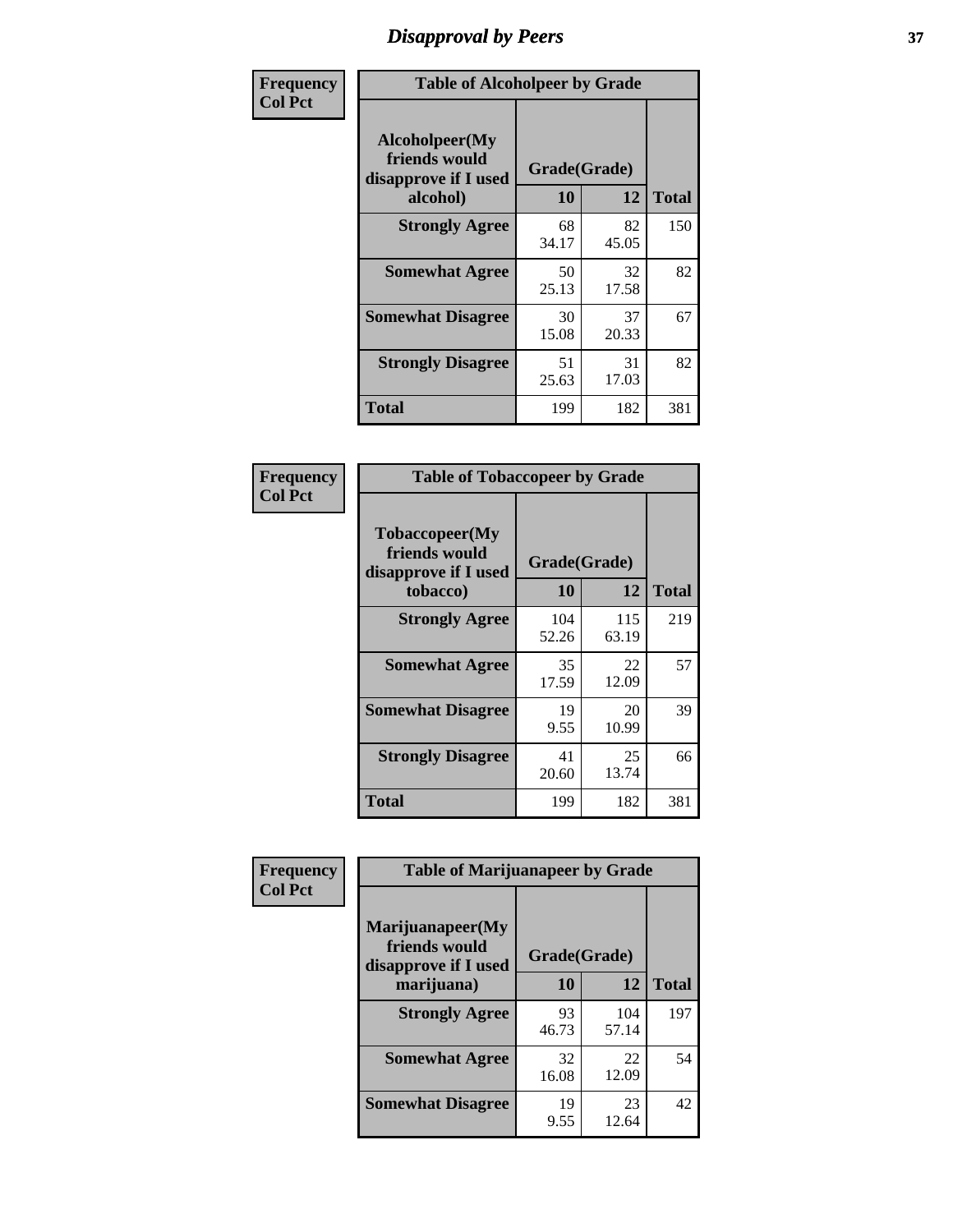# *Disapproval by Peers* **38**

| <b>Frequency</b> | <b>Table of Marijuanapeer by Grade</b>                                  |                           |             |              |  |
|------------------|-------------------------------------------------------------------------|---------------------------|-------------|--------------|--|
| <b>Col Pct</b>   | Marijuanapeer(My<br>friends would<br>disapprove if I used<br>marijuana) | Grade(Grade)<br><b>10</b> | 12          | <b>Total</b> |  |
|                  | <b>Strongly Disagree</b>                                                | 55<br>27.64               | 33<br>18.13 | 88           |  |
|                  | <b>Total</b>                                                            | 199                       | 182         | 381          |  |

| <b>Frequency</b> | <b>Table of Otherdrugpeer by Grade</b>                                    |                           |              |              |
|------------------|---------------------------------------------------------------------------|---------------------------|--------------|--------------|
| <b>Col Pct</b>   | Otherdrugpeer(My<br>friends would<br>disapprove if I used<br>other drugs) | Grade(Grade)<br><b>10</b> | 12           | <b>Total</b> |
|                  | <b>Strongly Agree</b>                                                     | 116<br>58.29              | 135<br>74.18 | 251          |
|                  | <b>Somewhat Agree</b>                                                     | 24<br>12.06               | 17<br>9.34   | 41           |
|                  | <b>Somewhat Disagree</b>                                                  | 18<br>9.05                | 12<br>6.59   | 30           |
|                  | <b>Strongly Disagree</b>                                                  | 41<br>20.60               | 18<br>9.89   | 59           |
|                  | <b>Total</b>                                                              | 199                       | 182          | 381          |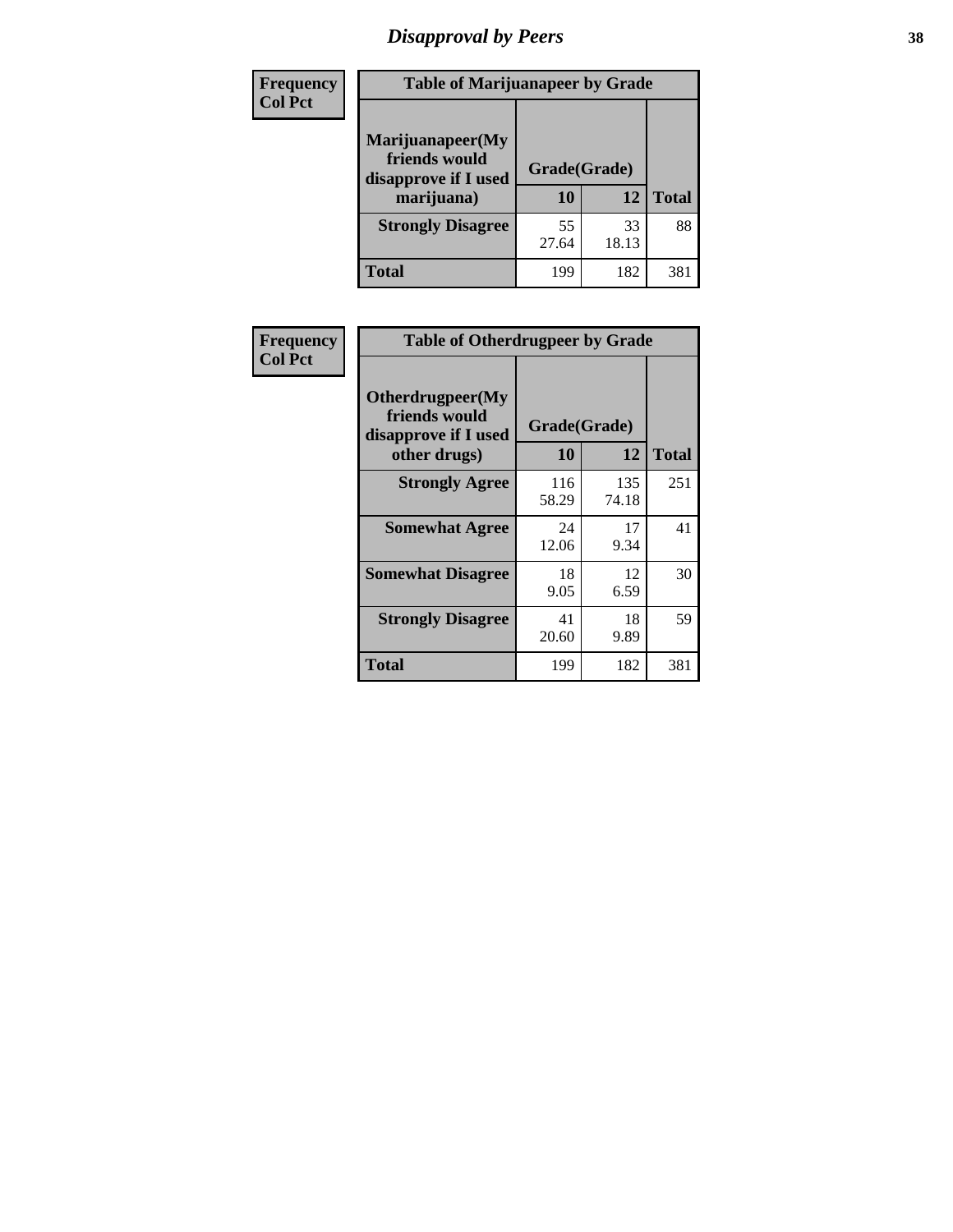| Frequency      | <b>Table of Alcohollocation1 by Grade</b> |              |             |              |
|----------------|-------------------------------------------|--------------|-------------|--------------|
| <b>Col Pct</b> | <b>Alcohollocation1(Places</b>            | Grade(Grade) |             |              |
|                | <b>Friends Use Alcohol)</b>               | 10           | 12          | <b>Total</b> |
|                |                                           | 85<br>42.71  | 94<br>51.65 | 179          |
|                | Do Not Use                                | 114<br>57.29 | 88<br>48.35 | 202          |
|                | <b>Total</b>                              | 199          | 182         | 381          |

| Frequency      | <b>Table of Alcohollocation2 by Grade</b>                     |                    |              |              |
|----------------|---------------------------------------------------------------|--------------------|--------------|--------------|
| <b>Col Pct</b> | <b>Alcohollocation2(Places</b><br><b>Friends Use Alcohol)</b> | Grade(Grade)<br>10 | <b>12</b>    | <b>Total</b> |
|                |                                                               | 140<br>70.35       | 124<br>68.13 | 264          |
|                | Home                                                          | 59<br>29.65        | 58<br>31.87  | 117          |
|                | <b>Total</b>                                                  | 199                | 182          | 381          |

| Frequency<br><b>Col Pct</b> | <b>Table of Alcohollocation 3 by Grade</b>                    |                    |              |              |
|-----------------------------|---------------------------------------------------------------|--------------------|--------------|--------------|
|                             | <b>Alcohollocation3(Places</b><br><b>Friends Use Alcohol)</b> | Grade(Grade)<br>10 | 12           | <b>Total</b> |
|                             |                                                               | 180<br>90.45       | 159<br>87.36 | 339          |
|                             | <b>School</b>                                                 | 19<br>9.55         | 23<br>12.64  | 42           |
|                             | <b>Total</b>                                                  | 199                | 182          | 381          |

| <b>Frequency</b> | <b>Table of Alcohollocation4 by Grade</b> |              |              |              |
|------------------|-------------------------------------------|--------------|--------------|--------------|
| <b>Col Pct</b>   | <b>Alcohollocation4(Places</b>            | Grade(Grade) |              |              |
|                  | <b>Friends Use Alcohol)</b>               | 10           | 12           | <b>Total</b> |
|                  |                                           | 182<br>91.46 | 152<br>83.52 | 334          |
|                  | Car                                       | 17<br>8.54   | 30<br>16.48  | 47           |
|                  | <b>Total</b>                              | 199          | 182          | 381          |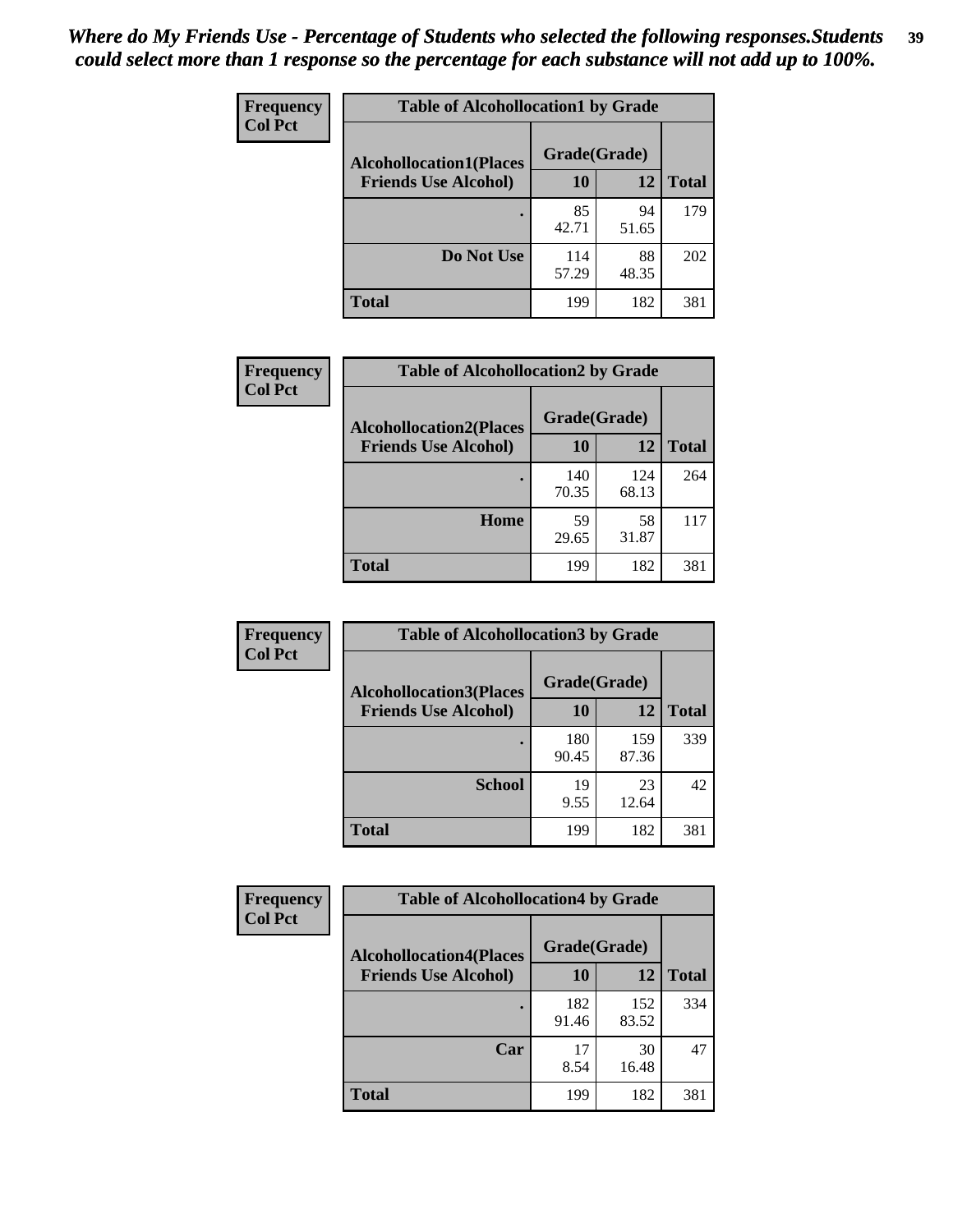| Frequency<br><b>Col Pct</b> | <b>Table of Alcohollocation5 by Grade</b><br>Grade(Grade)<br><b>Alcohollocation5(Places</b> |              |              |              |
|-----------------------------|---------------------------------------------------------------------------------------------|--------------|--------------|--------------|
|                             |                                                                                             |              |              |              |
|                             | <b>Friends Use Alcohol)</b>                                                                 | 10           | 12           | <b>Total</b> |
|                             |                                                                                             | 147<br>73.87 | 121<br>66.48 | 268          |
|                             | <b>Friend's House</b>                                                                       | 52<br>26.13  | 61<br>33.52  | 113          |
|                             | <b>Total</b>                                                                                | 199          | 182          | 381          |

| <b>Frequency</b> | <b>Table of Alcohollocation6 by Grade</b>                     |                    |              |              |
|------------------|---------------------------------------------------------------|--------------------|--------------|--------------|
| <b>Col Pct</b>   | <b>Alcohollocation6(Places</b><br><b>Friends Use Alcohol)</b> | Grade(Grade)<br>10 | 12           | <b>Total</b> |
|                  |                                                               | 166<br>83.42       | 138<br>75.82 | 304          |
|                  | <b>Other</b>                                                  | 33<br>16.58        | 44<br>24.18  | 77           |
|                  | <b>Total</b>                                                  | 199                | 182          | 381          |

| Frequency      | <b>Table of Tobaccolocation1 by Grade</b> |              |              |              |
|----------------|-------------------------------------------|--------------|--------------|--------------|
| <b>Col Pct</b> | <b>Tobaccolocation1(Places</b>            | Grade(Grade) |              |              |
|                | <b>Friends Use Tobacco)</b>               | 10           | <b>12</b>    | <b>Total</b> |
|                |                                           | 57<br>28.64  | 50<br>27.47  | 107          |
|                | Do Not Use                                | 142<br>71.36 | 132<br>72.53 | 274          |
|                | <b>Total</b>                              | 199          | 182          | 381          |

| <b>Frequency</b> | <b>Table of Tobaccolocation2 by Grade</b> |              |              |              |  |
|------------------|-------------------------------------------|--------------|--------------|--------------|--|
| <b>Col Pct</b>   | <b>Tobaccolocation2(Places</b>            | Grade(Grade) |              |              |  |
|                  | <b>Friends Use Tobacco)</b>               | 10           | 12           | <b>Total</b> |  |
|                  |                                           | 160<br>80.40 | 152<br>83.52 | 312          |  |
|                  | Home                                      | 39<br>19.60  | 30<br>16.48  | 69           |  |
|                  | <b>Total</b>                              | 199          | 182          | 381          |  |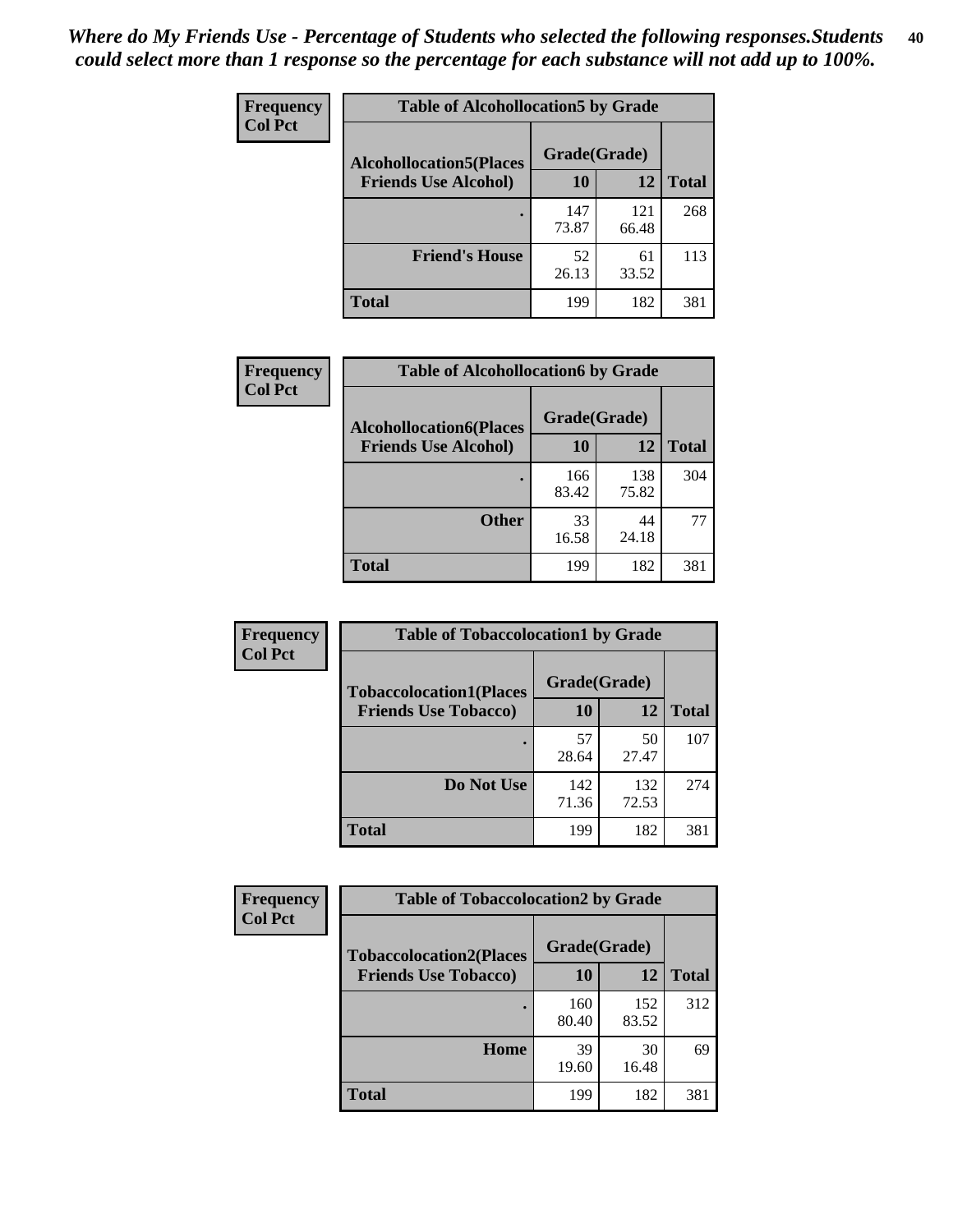| Frequency      | <b>Table of Tobaccolocation3 by Grade</b> |              |              |              |  |
|----------------|-------------------------------------------|--------------|--------------|--------------|--|
| <b>Col Pct</b> | <b>Tobaccolocation3(Places</b>            | Grade(Grade) |              |              |  |
|                | <b>Friends Use Tobacco)</b>               | 10           | 12           | <b>Total</b> |  |
|                |                                           | 181<br>90.95 | 168<br>92.31 | 349          |  |
|                | <b>School</b>                             | 18<br>9.05   | 14<br>7.69   | 32           |  |
|                | <b>Total</b>                              | 199          | 182          | 381          |  |

| Frequency<br><b>Col Pct</b> | <b>Table of Tobaccolocation4 by Grade</b> |              |              |              |
|-----------------------------|-------------------------------------------|--------------|--------------|--------------|
|                             | <b>Tobaccolocation4(Places</b>            | Grade(Grade) |              |              |
|                             | <b>Friends Use Tobacco)</b>               | 10           | 12           | <b>Total</b> |
|                             |                                           | 174<br>87.44 | 162<br>89.01 | 336          |
|                             | Car                                       | 25<br>12.56  | 20<br>10.99  | 45           |
|                             | <b>Total</b>                              | 199          | 182          | 381          |

| <b>Frequency</b> | <b>Table of Tobaccolocation5 by Grade</b> |              |              |              |
|------------------|-------------------------------------------|--------------|--------------|--------------|
| <b>Col Pct</b>   | <b>Tobaccolocation5(Places</b>            | Grade(Grade) |              |              |
|                  | <b>Friends Use Tobacco)</b>               | 10           | 12           | <b>Total</b> |
|                  |                                           | 165<br>82.91 | 156<br>85.71 | 321          |
|                  | <b>Friend's House</b>                     | 34<br>17.09  | 26<br>14.29  | 60           |
|                  | Total                                     | 199          | 182          | 381          |

| <b>Frequency</b> | <b>Table of Tobaccolocation6 by Grade</b> |              |              |              |  |
|------------------|-------------------------------------------|--------------|--------------|--------------|--|
| <b>Col Pct</b>   | <b>Tobaccolocation6(Places</b>            | Grade(Grade) |              |              |  |
|                  | <b>Friends Use Tobacco)</b>               | 10           | 12           | <b>Total</b> |  |
|                  |                                           | 176<br>88.44 | 154<br>84.62 | 330          |  |
|                  | <b>Other</b>                              | 23<br>11.56  | 28<br>15.38  | 51           |  |
|                  | <b>Total</b>                              | 199          | 182          | 381          |  |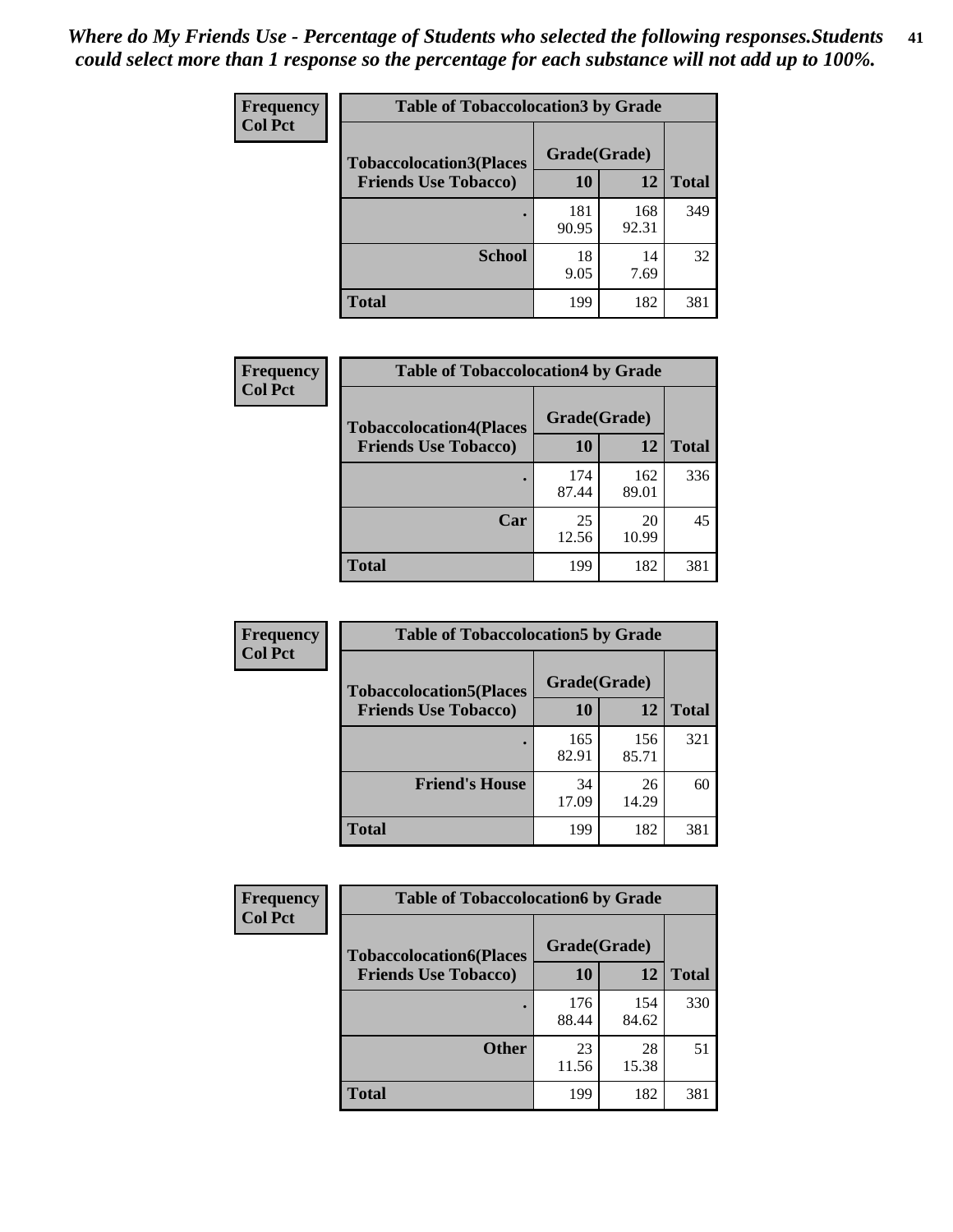| <b>Frequency</b> | <b>Table of Marijuanalocation1 by Grade</b> |              |              |              |
|------------------|---------------------------------------------|--------------|--------------|--------------|
| <b>Col Pct</b>   | <b>Marijuanalocation1(Places</b>            | Grade(Grade) |              |              |
|                  | <b>Friends Use Marijuana</b> )              | 10           | 12           | <b>Total</b> |
|                  |                                             | 84<br>42.21  | 81<br>44.51  | 165          |
|                  | Do Not Use                                  | 115<br>57.79 | 101<br>55.49 | 216          |
|                  | <b>Total</b>                                | 199          | 182          | 381          |

| <b>Frequency</b> | <b>Table of Marijuanalocation2 by Grade</b>                        |                           |              |              |
|------------------|--------------------------------------------------------------------|---------------------------|--------------|--------------|
| <b>Col Pct</b>   | <b>Marijuanalocation2(Places</b><br><b>Friends Use Marijuana</b> ) | Grade(Grade)<br><b>10</b> | 12           | <b>Total</b> |
|                  |                                                                    | 137<br>68.84              | 136<br>74.73 | 273          |
|                  | Home                                                               | 62<br>31.16               | 46<br>25.27  | 108          |
|                  | <b>Total</b>                                                       | 199                       | 182          | 381          |

| Frequency<br><b>Col Pct</b> | <b>Table of Marijuanalocation3 by Grade</b> |              |              |              |
|-----------------------------|---------------------------------------------|--------------|--------------|--------------|
|                             | <b>Marijuanalocation3</b> (Places           | Grade(Grade) |              |              |
|                             | <b>Friends Use Marijuana</b> )              | 10           | 12           | <b>Total</b> |
|                             |                                             | 169<br>84.92 | 148<br>81.32 | 317          |
|                             |                                             |              |              |              |
|                             | <b>School</b>                               | 30<br>15.08  | 34<br>18.68  | 64           |
|                             | <b>Total</b>                                | 199          | 182          | 381          |

| <b>Frequency</b> | <b>Table of Marijuanalocation4 by Grade</b> |              |              |              |  |
|------------------|---------------------------------------------|--------------|--------------|--------------|--|
| <b>Col Pct</b>   | <b>Marijuanalocation4(Places</b>            | Grade(Grade) |              |              |  |
|                  | <b>Friends Use Marijuana</b> )              | 10           | 12           | <b>Total</b> |  |
|                  |                                             | 159<br>79.90 | 144<br>79.12 | 303          |  |
|                  | Car                                         | 40<br>20.10  | 38<br>20.88  | 78           |  |
|                  | <b>Total</b>                                | 199          | 182          | 381          |  |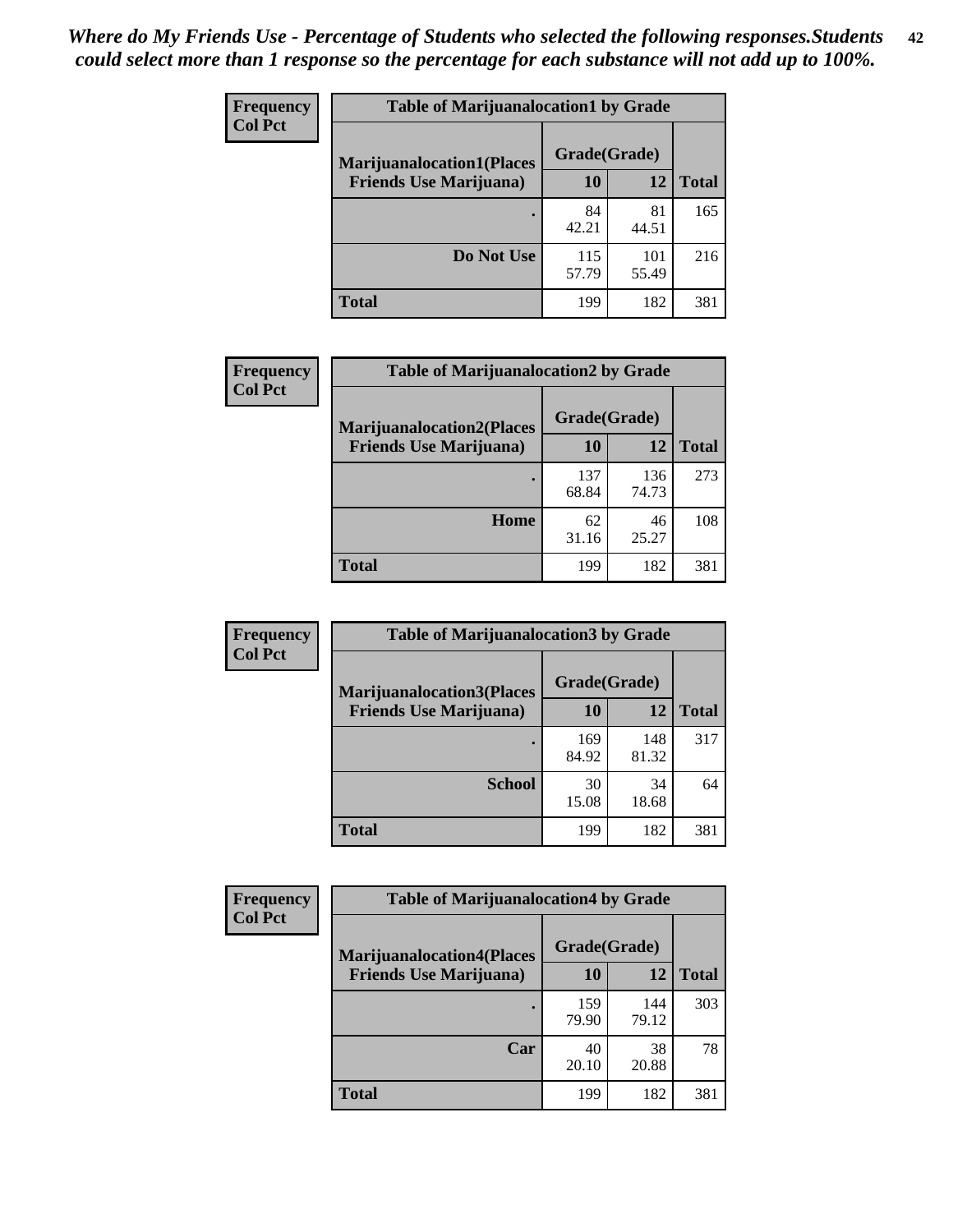| <b>Frequency</b> | <b>Table of Marijuanalocation5 by Grade</b> |              |              |              |
|------------------|---------------------------------------------|--------------|--------------|--------------|
| <b>Col Pct</b>   | <b>Marijuanalocation5</b> (Places           | Grade(Grade) |              |              |
|                  | <b>Friends Use Marijuana</b> )              | 10           | 12           | <b>Total</b> |
|                  |                                             | 148<br>74.37 | 124<br>68.13 | 272          |
|                  | <b>Friend's House</b>                       | 51<br>25.63  | 58<br>31.87  | 109          |
|                  | <b>Total</b>                                | 199          | 182          | 381          |

| <b>Frequency</b> | <b>Table of Marijuanalocation6 by Grade</b>                        |                    |              |              |
|------------------|--------------------------------------------------------------------|--------------------|--------------|--------------|
| <b>Col Pct</b>   | <b>Marijuanalocation6(Places</b><br><b>Friends Use Marijuana</b> ) | Grade(Grade)<br>10 | 12           | <b>Total</b> |
|                  |                                                                    | 161<br>80.90       | 137<br>75.27 | 298          |
|                  | <b>Other</b>                                                       | 38<br>19.10        | 45<br>24.73  | 83           |
|                  | <b>Total</b>                                                       | 199                | 182          | 381          |

| Frequency      | <b>Table of Otherdruglocation1 by Grade</b>                          |              |              |              |
|----------------|----------------------------------------------------------------------|--------------|--------------|--------------|
| <b>Col Pct</b> | <b>Otherdruglocation1(Places</b><br><b>Friends Use Other Illegal</b> | Grade(Grade) |              |              |
|                | Drugs)                                                               | 10           | 12           | <b>Total</b> |
|                |                                                                      | 24<br>12.06  | 27<br>14.84  | 51           |
|                | Do Not Use                                                           | 175<br>87.94 | 155<br>85.16 | 330          |
|                | <b>Total</b>                                                         | 199          | 182          | 381          |

| <b>Frequency</b> | <b>Table of Otherdruglocation2 by Grade</b>                          |              |              |              |
|------------------|----------------------------------------------------------------------|--------------|--------------|--------------|
| <b>Col Pct</b>   | <b>Otherdruglocation2(Places</b><br><b>Friends Use Other Illegal</b> | Grade(Grade) |              |              |
|                  | Drugs)                                                               | 10           | 12           | <b>Total</b> |
|                  |                                                                      | 185<br>92.96 | 168<br>92.31 | 353          |
|                  | Home                                                                 | 14<br>7.04   | 14<br>7.69   | 28           |
|                  | <b>Total</b>                                                         | 199          | 182          | 381          |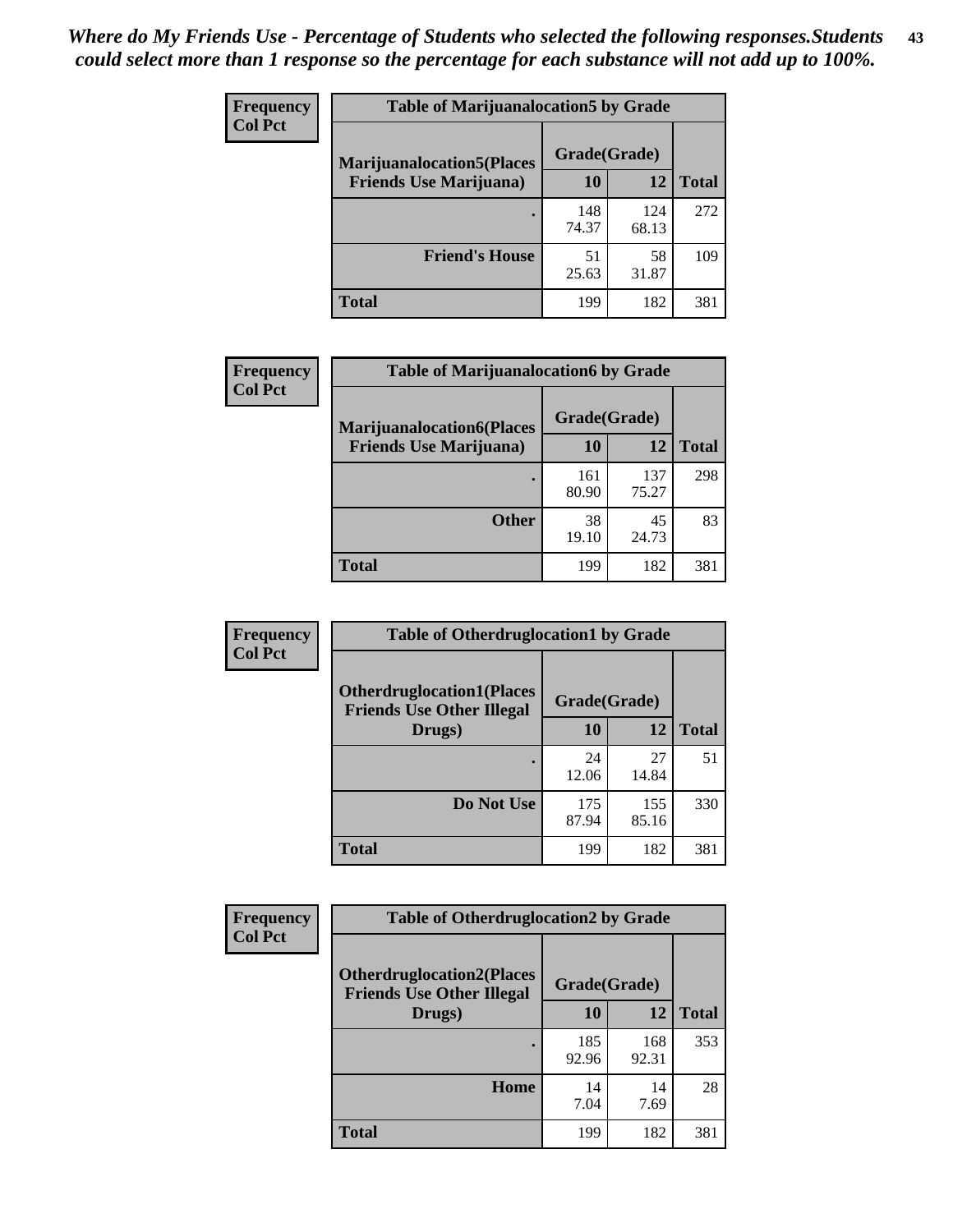| <b>Frequency</b> | <b>Table of Otherdruglocation3 by Grade</b>                           |              |              |              |
|------------------|-----------------------------------------------------------------------|--------------|--------------|--------------|
| <b>Col Pct</b>   | <b>Otherdruglocation3(Places)</b><br><b>Friends Use Other Illegal</b> | Grade(Grade) |              |              |
|                  | Drugs)                                                                | 10           | 12           | <b>Total</b> |
|                  |                                                                       | 188<br>94.47 | 176<br>96.70 | 364          |
|                  | <b>School</b>                                                         | 11<br>5.53   | 6<br>3.30    | 17           |
|                  | <b>Total</b>                                                          | 199          | 182          | 381          |

| <b>Frequency</b> | <b>Table of Otherdruglocation4 by Grade</b>                          |              |              |              |
|------------------|----------------------------------------------------------------------|--------------|--------------|--------------|
| <b>Col Pct</b>   | <b>Otherdruglocation4(Places</b><br><b>Friends Use Other Illegal</b> | Grade(Grade) |              |              |
|                  | Drugs)                                                               | 10           | 12           | <b>Total</b> |
|                  |                                                                      | 190<br>95.48 | 177<br>97.25 | 367          |
|                  | Car                                                                  | 9<br>4.52    | 5<br>2.75    | 14           |
|                  | <b>Total</b>                                                         | 199          | 182          | 381          |

| Frequency      | <b>Table of Otherdruglocation5 by Grade</b>                          |              |              |              |
|----------------|----------------------------------------------------------------------|--------------|--------------|--------------|
| <b>Col Pct</b> | <b>Otherdruglocation5(Places</b><br><b>Friends Use Other Illegal</b> | Grade(Grade) |              |              |
|                | Drugs)                                                               | 10           | 12           | <b>Total</b> |
|                |                                                                      | 184<br>92.46 | 173<br>95.05 | 357          |
|                | <b>Friend's House</b>                                                | 15<br>7.54   | Q<br>4.95    | 24           |
|                | <b>Total</b>                                                         | 199          | 182          | 381          |

| Frequency<br><b>Col Pct</b> | <b>Table of Otherdruglocation6 by Grade</b>                          |              |              |              |
|-----------------------------|----------------------------------------------------------------------|--------------|--------------|--------------|
|                             | <b>Otherdruglocation6(Places</b><br><b>Friends Use Other Illegal</b> | Grade(Grade) |              |              |
|                             | Drugs)                                                               | 10           | 12           | <b>Total</b> |
|                             |                                                                      | 185<br>92.96 | 165<br>90.66 | 350          |
|                             | <b>Other</b>                                                         | 14<br>7.04   | 17<br>9.34   | 31           |
|                             | <b>Total</b>                                                         | 199          | 182          | 381          |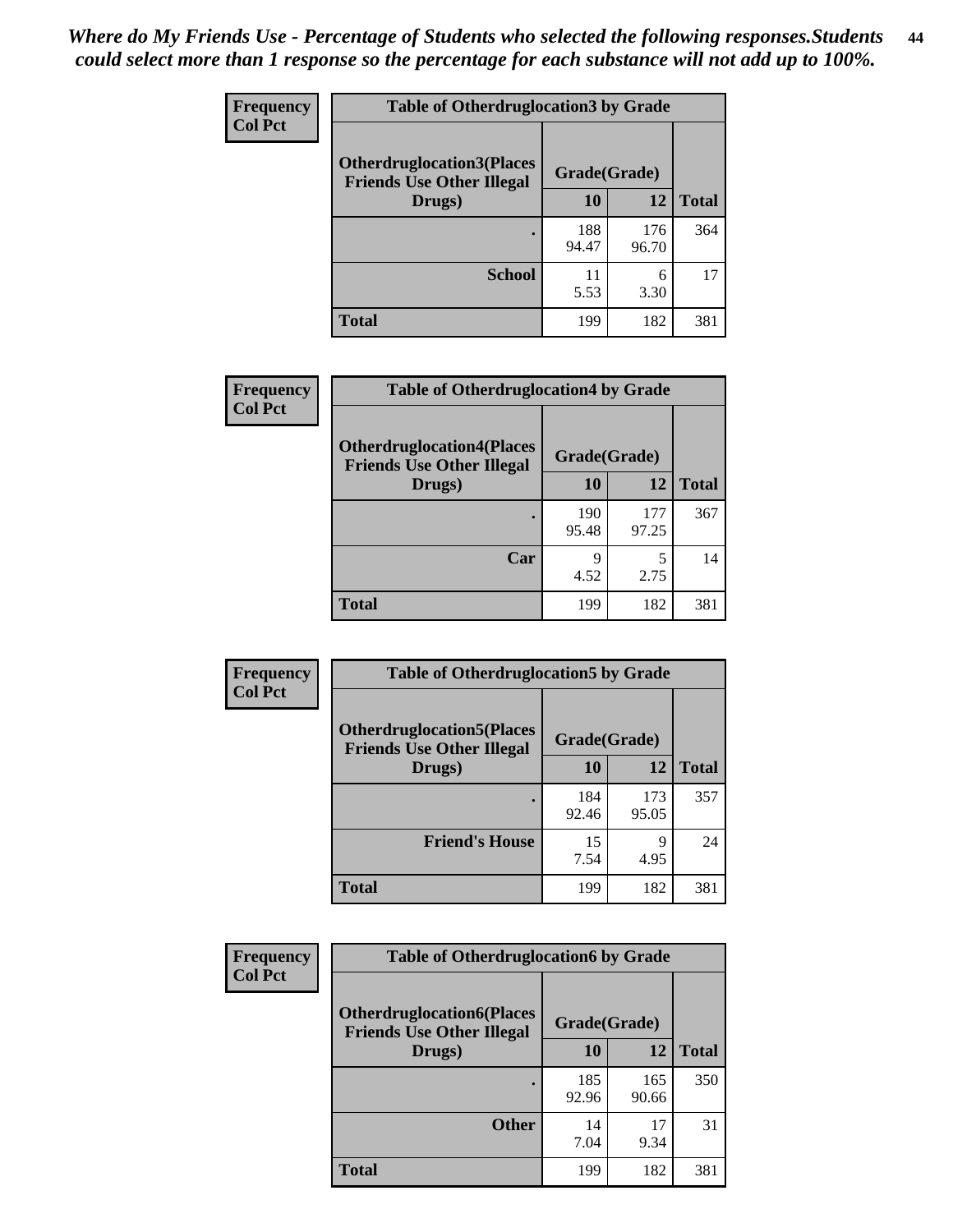| Frequency      | <b>Table of Alcoholtime1 by Grade</b>           |              |             |              |
|----------------|-------------------------------------------------|--------------|-------------|--------------|
| <b>Col Pct</b> | <b>Alcoholtime1(Times</b><br><b>Friends Use</b> | Grade(Grade) |             |              |
|                | Alcohol)                                        | 10           | 12          | <b>Total</b> |
|                |                                                 | 80<br>40.20  | 89<br>48.90 | 169          |
|                | Do Not Use                                      | 119<br>59.80 | 93<br>51.10 | 212          |
|                | <b>Total</b>                                    | 199          | 182         | 381          |

| Frequency      | <b>Table of Alcoholtime2 by Grade</b>           |              |              |              |
|----------------|-------------------------------------------------|--------------|--------------|--------------|
| <b>Col Pct</b> | <b>Alcoholtime2(Times</b><br><b>Friends Use</b> | Grade(Grade) |              |              |
|                | Alcohol)                                        | 10           | 12           | <b>Total</b> |
|                |                                                 | 180<br>90.45 | 164<br>90.11 | 344          |
|                | <b>On Way to School</b>                         | 19<br>9.55   | 18<br>9.89   | 37           |
|                | <b>Total</b>                                    | 199          | 182          | 381          |

| Frequency<br><b>Col Pct</b> | <b>Table of Alcoholtime3 by Grade</b>           |              |              |              |  |
|-----------------------------|-------------------------------------------------|--------------|--------------|--------------|--|
|                             | <b>Alcoholtime3(Times</b><br><b>Friends Use</b> | Grade(Grade) |              |              |  |
|                             | Alcohol)                                        | 10           | 12           | <b>Total</b> |  |
|                             |                                                 | 182<br>91.46 | 169<br>92.86 | 351          |  |
|                             | <b>During School</b>                            | 17<br>8.54   | 13<br>7.14   | 30           |  |
|                             | Total                                           | 199          | 182          | 381          |  |

| <b>Frequency</b> | <b>Table of Alcoholtime4 by Grade</b> |              |              |              |
|------------------|---------------------------------------|--------------|--------------|--------------|
| <b>Col Pct</b>   | <b>Alcoholtime4(Times</b>             | Grade(Grade) |              |              |
|                  | <b>Friends Use Alcohol)</b>           | 10           | 12           | <b>Total</b> |
|                  |                                       | 181<br>90.95 | 162<br>89.01 | 343          |
|                  | <b>On Way Home From School</b>        | 18<br>9.05   | 20<br>10.99  | 38           |
|                  | <b>Total</b>                          | 199          | 182          | 381          |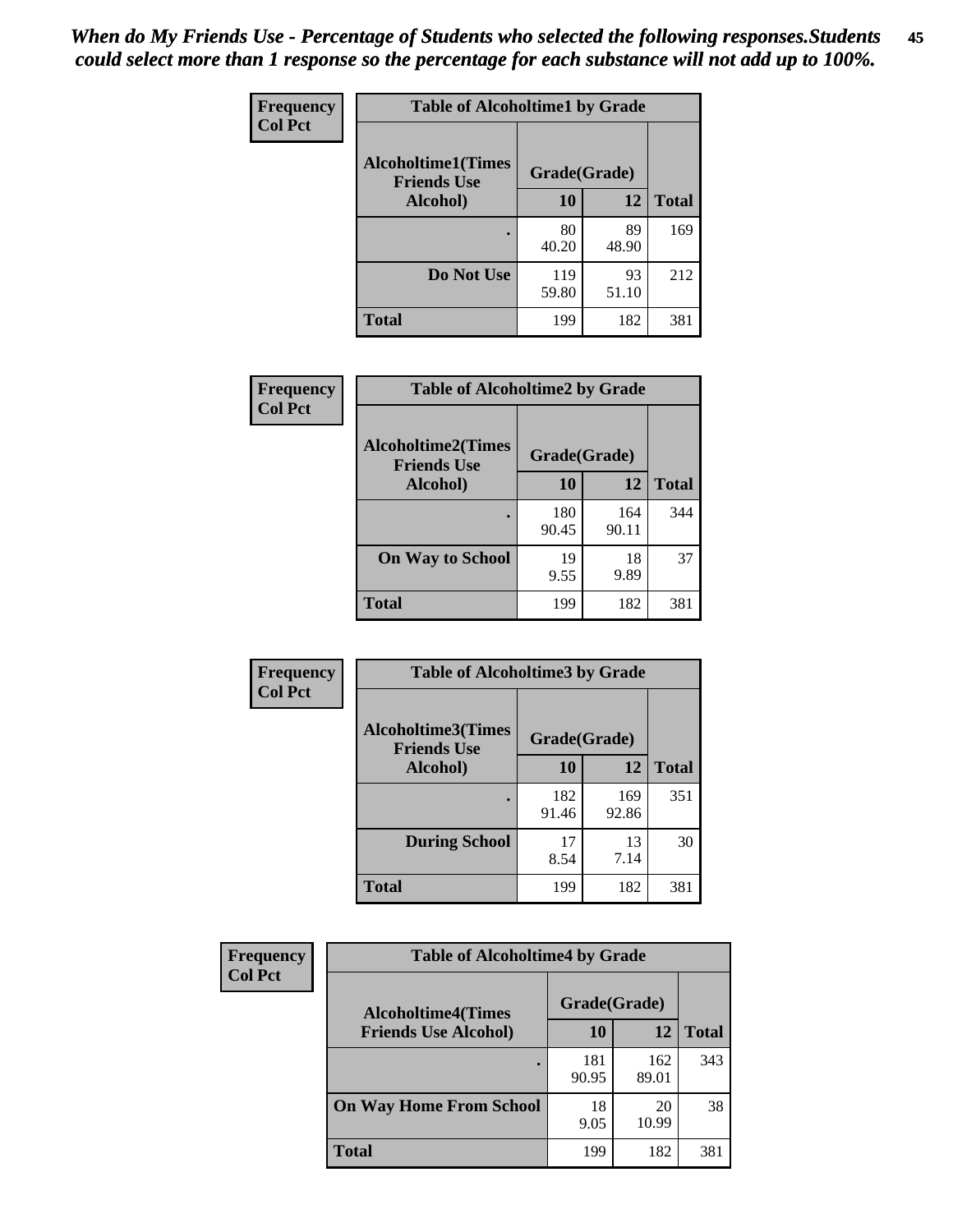*When do My Friends Use - Percentage of Students who selected the following responses.Students could select more than 1 response so the percentage for each substance will not add up to 100%.* **46**

| Frequency      | <b>Table of Alcoholtime5 by Grade</b>            |              |              |              |
|----------------|--------------------------------------------------|--------------|--------------|--------------|
| <b>Col Pct</b> | <b>Alcoholtime5</b> (Times<br><b>Friends Use</b> | Grade(Grade) |              |              |
|                | Alcohol)                                         | 10           | 12           | <b>Total</b> |
|                |                                                  | 159<br>79.90 | 145<br>79.67 | 304          |
|                | Weeknights                                       | 40<br>20.10  | 37<br>20.33  | 77           |
|                | <b>Total</b>                                     | 199          | 182          | 381          |

| Frequency      | <b>Table of Alcoholtime6 by Grade</b>           |              |             |              |
|----------------|-------------------------------------------------|--------------|-------------|--------------|
| <b>Col Pct</b> | <b>Alcoholtime6(Times</b><br><b>Friends Use</b> | Grade(Grade) |             |              |
|                | Alcohol)                                        | 10           | 12          | <b>Total</b> |
|                |                                                 | 130<br>65.33 | 90<br>49.45 | 220          |
|                | Weekends                                        | 69<br>34.67  | 92<br>50.55 | 161          |
|                | <b>Total</b>                                    | 199          | 182         | 381          |

| Frequency<br><b>Col Pct</b> | <b>Table of Tobaccotime1 by Grade</b>                           |              |              |              |
|-----------------------------|-----------------------------------------------------------------|--------------|--------------|--------------|
|                             | <b>Tobaccotime1(Times</b><br>Grade(Grade)<br><b>Friends Use</b> |              |              |              |
|                             | <b>Tobacco</b> )                                                | 10           | 12           | <b>Total</b> |
|                             |                                                                 | 54<br>27.14  | 42<br>23.08  | 96           |
|                             | Do Not Use                                                      | 145<br>72.86 | 140<br>76.92 | 285          |
|                             | <b>Total</b>                                                    | 199          | 182          | 381          |

| Frequency      |                                                 | <b>Table of Tobaccotime2 by Grade</b> |              |              |  |  |
|----------------|-------------------------------------------------|---------------------------------------|--------------|--------------|--|--|
| <b>Col Pct</b> | <b>Tobaccotime2(Times</b><br><b>Friends Use</b> | Grade(Grade)                          |              |              |  |  |
|                | <b>Tobacco</b> )                                | 10                                    | 12           | <b>Total</b> |  |  |
|                |                                                 | 174<br>87.44                          | 158<br>86.81 | 332          |  |  |
|                | <b>On Way to School</b>                         | 25<br>12.56                           | 24<br>13.19  | 49           |  |  |
|                | <b>Total</b>                                    | 199                                   | 182          | 381          |  |  |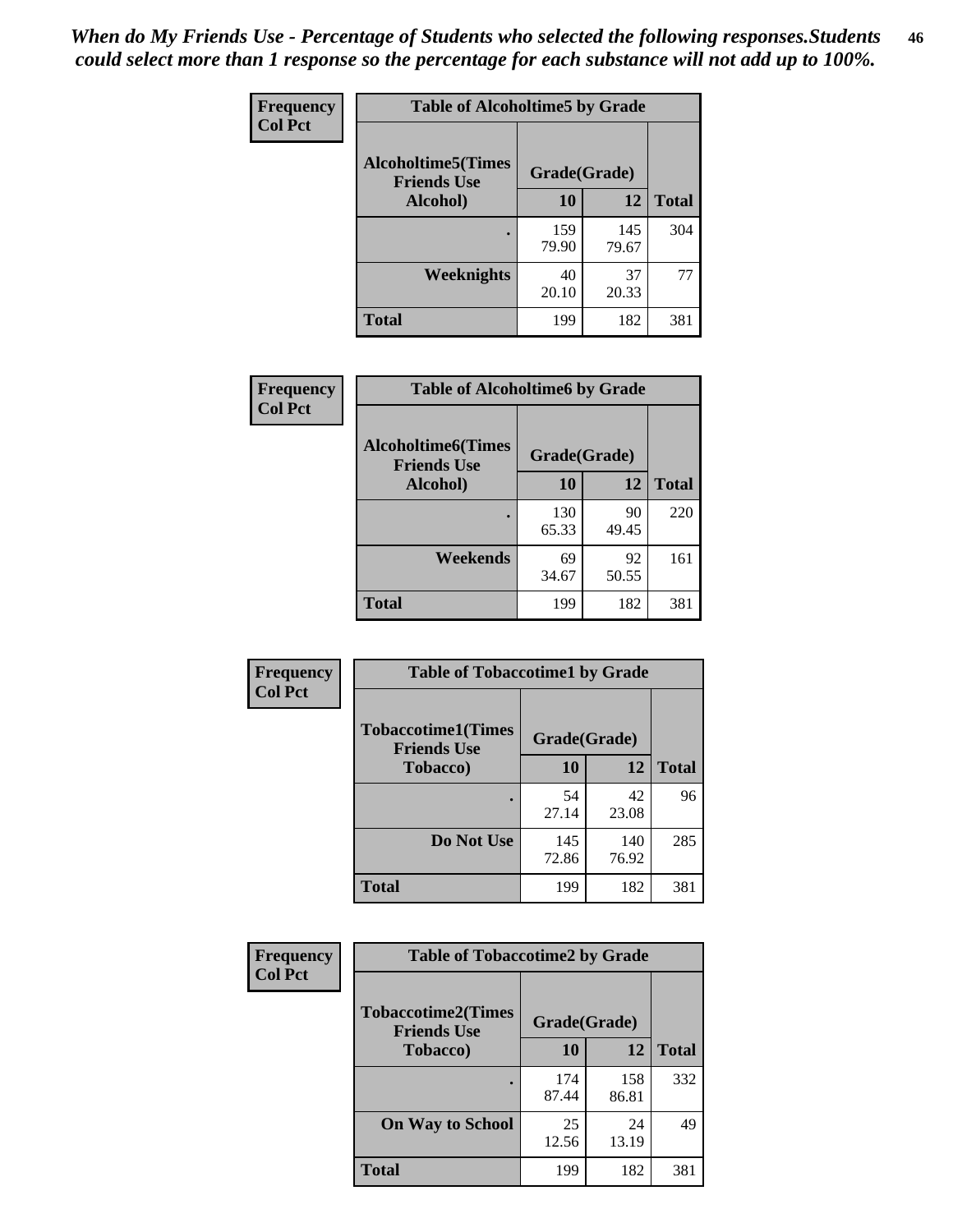*When do My Friends Use - Percentage of Students who selected the following responses.Students could select more than 1 response so the percentage for each substance will not add up to 100%.* **47**

| <b>Frequency</b> | <b>Table of Tobaccotime3 by Grade</b>           |              |              |              |  |
|------------------|-------------------------------------------------|--------------|--------------|--------------|--|
| <b>Col Pct</b>   | <b>Tobaccotime3(Times</b><br><b>Friends Use</b> |              | Grade(Grade) |              |  |
|                  | <b>Tobacco</b> )                                | 10           | 12           | <b>Total</b> |  |
|                  |                                                 | 174<br>87.44 | 163<br>89.56 | 337          |  |
|                  | <b>During School</b>                            | 25<br>12.56  | 19<br>10.44  | 44           |  |
|                  | <b>Total</b>                                    | 199          | 182          | 381          |  |

| Frequency<br><b>Col Pct</b> | <b>Table of Tobaccotime4 by Grade</b> |              |              |              |
|-----------------------------|---------------------------------------|--------------|--------------|--------------|
|                             | <b>Tobaccotime4(Times</b>             | Grade(Grade) |              |              |
|                             | <b>Friends Use Tobacco)</b>           | 10           | 12           | <b>Total</b> |
|                             |                                       | 181<br>90.95 | 162<br>89.01 | 343          |
|                             | <b>On Way Home From School</b>        | 18<br>9.05   | 20<br>10.99  | 38           |
|                             | Total                                 | 199          | 182          | 381          |

| Frequency      | <b>Table of Tobaccotime5 by Grade</b>           |              |              |              |  |
|----------------|-------------------------------------------------|--------------|--------------|--------------|--|
| <b>Col Pct</b> | <b>Tobaccotime5(Times</b><br><b>Friends Use</b> | Grade(Grade) |              |              |  |
|                | <b>Tobacco</b> )                                | 10           | 12           | <b>Total</b> |  |
|                |                                                 | 160<br>80.40 | 152<br>83.52 | 312          |  |
|                | Weeknights                                      | 39<br>19.60  | 30<br>16.48  | 69           |  |
|                | <b>Total</b>                                    | 199          | 182          | 381          |  |

| Frequency<br><b>Col Pct</b> | <b>Table of Tobaccotime6 by Grade</b>                           |              |              |              |  |
|-----------------------------|-----------------------------------------------------------------|--------------|--------------|--------------|--|
|                             | <b>Tobaccotime6(Times</b><br>Grade(Grade)<br><b>Friends Use</b> |              |              |              |  |
|                             | <b>Tobacco</b> )                                                | 10           | 12           | <b>Total</b> |  |
|                             | ٠                                                               | 155<br>77.89 | 141<br>77.47 | 296          |  |
|                             | Weekends                                                        | 44<br>22.11  | 41<br>22.53  | 85           |  |
|                             | <b>Total</b>                                                    | 199          | 182          | 381          |  |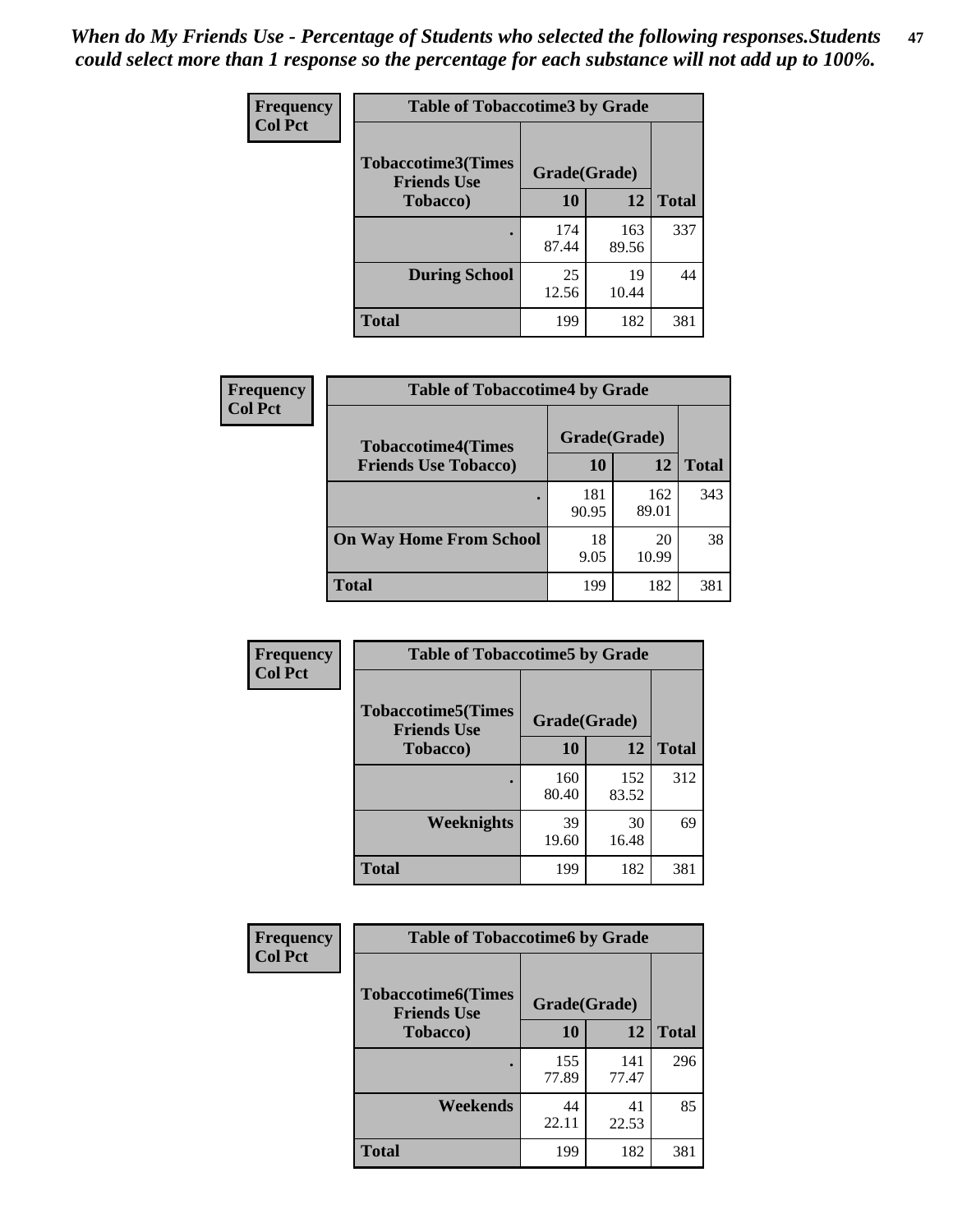| Frequency      | <b>Table of Marijuanatime1 by Grade</b>           |              |              |              |
|----------------|---------------------------------------------------|--------------|--------------|--------------|
| <b>Col Pct</b> | <b>Marijuanatime1(Times</b><br><b>Friends Use</b> | Grade(Grade) |              |              |
|                | Marijuana)                                        | 10           | 12           | <b>Total</b> |
|                |                                                   | 84<br>42.21  | 75<br>41.21  | 159          |
|                | Do Not Use                                        | 115<br>57.79 | 107<br>58.79 | 222          |
|                | <b>Total</b>                                      | 199          | 182          | 381          |

| Frequency      | <b>Table of Marijuanatime2 by Grade</b>           |              |              |              |
|----------------|---------------------------------------------------|--------------|--------------|--------------|
| <b>Col Pct</b> | <b>Marijuanatime2(Times</b><br><b>Friends Use</b> | Grade(Grade) |              |              |
|                | Marijuana)                                        | 10           | 12           | <b>Total</b> |
|                |                                                   | 147<br>73.87 | 146<br>80.22 | 293          |
|                | <b>On Way to School</b>                           | 52<br>26.13  | 36<br>19.78  | 88           |
|                | <b>Total</b>                                      | 199          | 182          | 381          |

| Frequency<br><b>Col Pct</b> | <b>Table of Marijuanatime3 by Grade</b>    |              |              |              |  |
|-----------------------------|--------------------------------------------|--------------|--------------|--------------|--|
|                             | Marijuanatime3(Times<br><b>Friends Use</b> | Grade(Grade) |              |              |  |
|                             | Marijuana)                                 | 10           | 12           | <b>Total</b> |  |
|                             |                                            | 156<br>78.39 | 151<br>82.97 | 307          |  |
|                             | <b>During School</b>                       | 43<br>21.61  | 31<br>17.03  | 74           |  |
|                             | Total                                      | 199          | 182          | 381          |  |

| <b>Frequency</b><br><b>Col Pct</b> | <b>Table of Marijuanatime4 by Grade</b> |              |              |       |
|------------------------------------|-----------------------------------------|--------------|--------------|-------|
|                                    | <b>Marijuanatime4(Times</b>             | Grade(Grade) |              |       |
|                                    | <b>Friends Use Marijuana</b> )          | 10           | 12           | Total |
|                                    |                                         | 149<br>74.87 | 143<br>78.57 | 292   |
|                                    | <b>On Way Home From School</b>          | 50<br>25.13  | 39<br>21.43  | 89    |
|                                    | <b>Total</b>                            | 199          | 182          | 381   |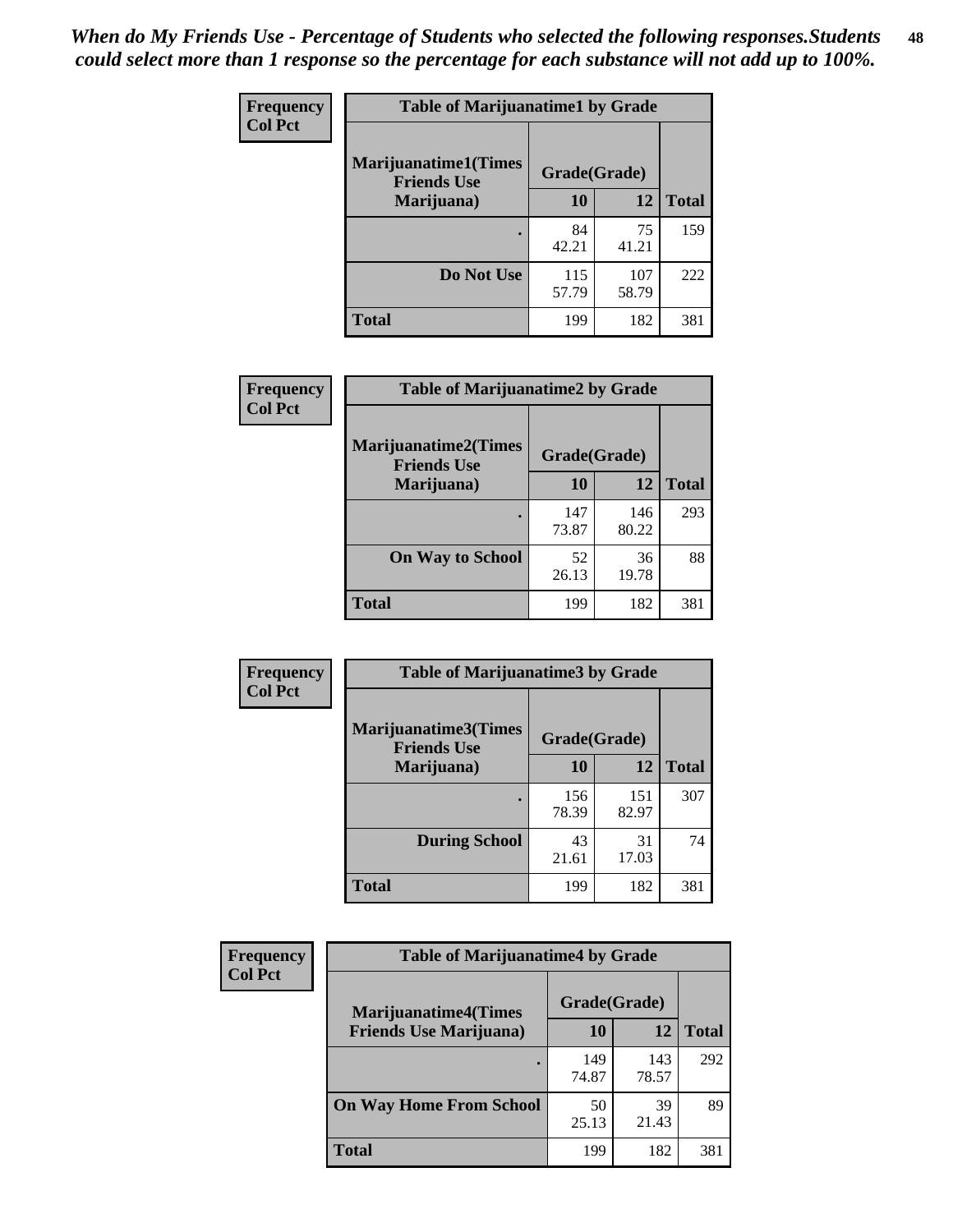| Frequency      | <b>Table of Marijuanatime5 by Grade</b>            |              |              |              |
|----------------|----------------------------------------------------|--------------|--------------|--------------|
| <b>Col Pct</b> | <b>Marijuanatime5</b> (Times<br><b>Friends Use</b> | Grade(Grade) |              |              |
|                | Marijuana)                                         | 10           | 12           | <b>Total</b> |
|                |                                                    | 143<br>71.86 | 134<br>73.63 | 277          |
|                | Weeknights                                         | 56<br>28.14  | 48<br>26.37  | 104          |
|                | <b>Total</b>                                       | 199          | 182          | 381          |

| Frequency      | <b>Table of Marijuanatime6 by Grade</b>            |              |              |              |
|----------------|----------------------------------------------------|--------------|--------------|--------------|
| <b>Col Pct</b> | <b>Marijuanatime6</b> (Times<br><b>Friends Use</b> | Grade(Grade) |              |              |
|                | Marijuana)                                         | 10           | 12           | <b>Total</b> |
|                |                                                    | 129<br>64.82 | 108<br>59.34 | 237          |
|                | Weekends                                           | 70<br>35.18  | 74<br>40.66  | 144          |
|                | <b>Total</b>                                       | 199          | 182          | 381          |

| <b>Frequency</b> | <b>Table of Otherdrugtime1 by Grade</b>                  |              |              |              |  |
|------------------|----------------------------------------------------------|--------------|--------------|--------------|--|
| <b>Col Pct</b>   | <b>Otherdrugtime1</b> (Times<br><b>Friends Use Other</b> | Grade(Grade) |              |              |  |
|                  | <b>Illegal Drugs</b> )                                   | 10           | 12           | <b>Total</b> |  |
|                  |                                                          | 24<br>12.06  | 23<br>12.64  | 47           |  |
|                  | Do Not Use                                               | 175<br>87.94 | 159<br>87.36 | 334          |  |
|                  | Total                                                    | 199          | 182          | 381          |  |

| <b>Frequency</b><br><b>Col Pct</b> | <b>Table of Otherdrugtime2 by Grade</b>                 |              |              |              |  |  |  |
|------------------------------------|---------------------------------------------------------|--------------|--------------|--------------|--|--|--|
|                                    | <b>Otherdrugtime2(Times</b><br><b>Friends Use Other</b> | Grade(Grade) |              |              |  |  |  |
|                                    | <b>Illegal Drugs</b> )                                  | 10           | 12           | <b>Total</b> |  |  |  |
|                                    |                                                         | 188<br>94.47 | 170<br>93.41 | 358          |  |  |  |
|                                    | <b>On Way to School</b>                                 | 11<br>5.53   | 12<br>6.59   | 23           |  |  |  |
|                                    | <b>Total</b>                                            | 199          | 182          | 381          |  |  |  |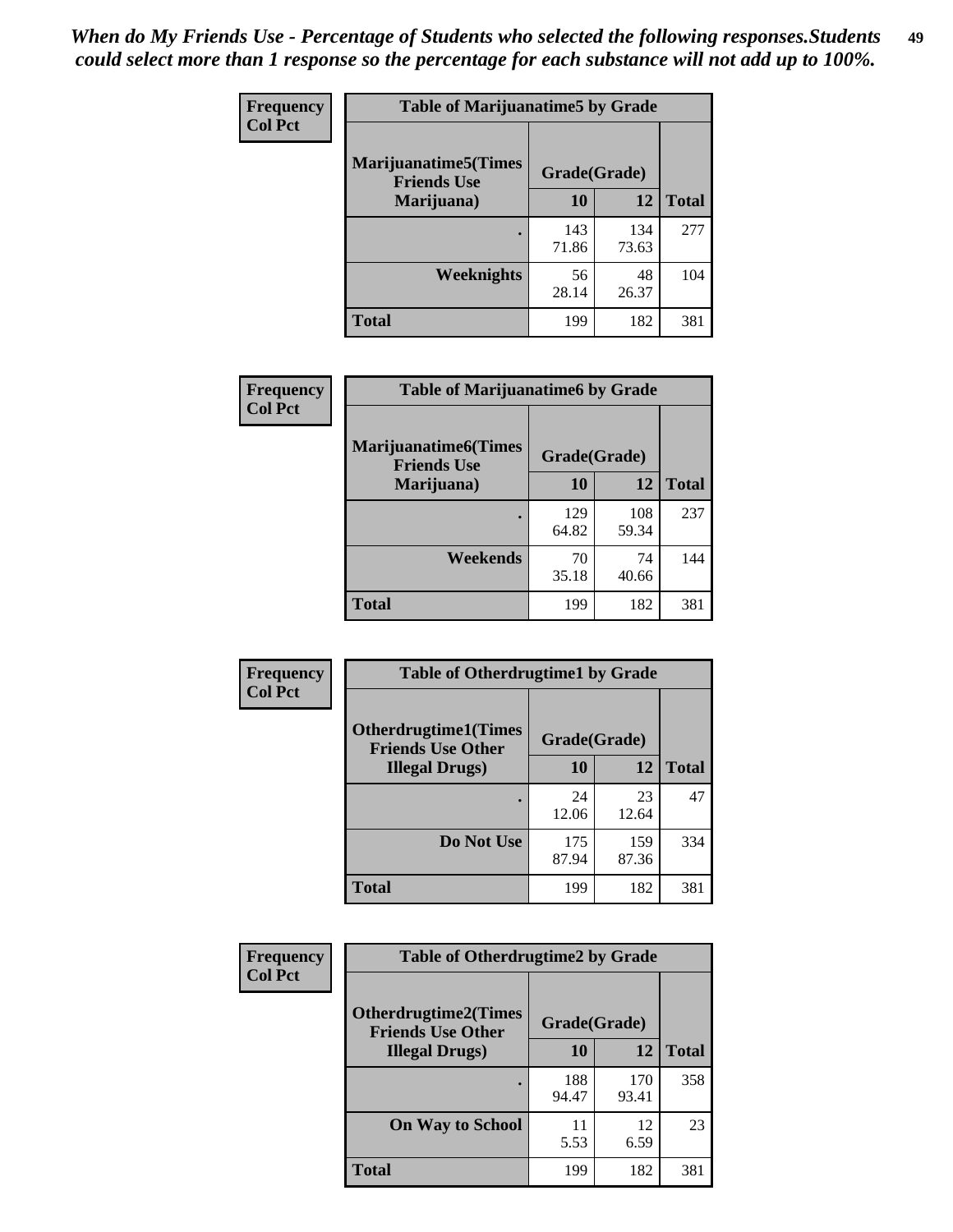| <b>Frequency</b> | <b>Table of Otherdrugtime3 by Grade</b>                                 |              |              |              |  |  |
|------------------|-------------------------------------------------------------------------|--------------|--------------|--------------|--|--|
| <b>Col Pct</b>   | <b>Otherdrugtime3(Times</b><br>Grade(Grade)<br><b>Friends Use Other</b> |              |              |              |  |  |
|                  | <b>Illegal Drugs)</b>                                                   | 10           | 12           | <b>Total</b> |  |  |
|                  |                                                                         | 189<br>94.97 | 172<br>94.51 | 361          |  |  |
|                  | <b>During School</b>                                                    | 10<br>5.03   | 10<br>5.49   | 20           |  |  |
|                  | Total                                                                   | 199          | 182          | 381          |  |  |

| <b>Frequency</b> | <b>Table of Otherdrugtime4 by Grade</b>                         |              |              |              |  |  |
|------------------|-----------------------------------------------------------------|--------------|--------------|--------------|--|--|
| <b>Col Pct</b>   | <b>Otherdrugtime4(Times</b><br><b>Friends Use Other Illegal</b> | Grade(Grade) |              |              |  |  |
|                  | Drugs)                                                          | 10           | 12           | <b>Total</b> |  |  |
|                  | $\bullet$                                                       | 186<br>93.47 | 172<br>94.51 | 358          |  |  |
|                  | <b>On Way Home From School</b>                                  | 13<br>6.53   | 10<br>5.49   | 23           |  |  |
|                  | <b>Total</b>                                                    | 199          | 182          | 381          |  |  |

| <b>Frequency</b> | <b>Table of Otherdrugtime5 by Grade</b>                  |              |              |              |  |  |
|------------------|----------------------------------------------------------|--------------|--------------|--------------|--|--|
| <b>Col Pct</b>   | <b>Otherdrugtime5</b> (Times<br><b>Friends Use Other</b> | Grade(Grade) |              |              |  |  |
|                  | <b>Illegal Drugs</b> )                                   | 10           | 12           | <b>Total</b> |  |  |
|                  |                                                          | 182<br>91.46 | 172<br>94.51 | 354          |  |  |
|                  | Weeknights                                               | 17<br>8.54   | 10<br>5.49   | 27           |  |  |
|                  | <b>Total</b>                                             | 199          | 182          | 381          |  |  |

| Frequency      | <b>Table of Otherdrugtime6 by Grade</b>                 |              |              |              |  |  |
|----------------|---------------------------------------------------------|--------------|--------------|--------------|--|--|
| <b>Col Pct</b> | <b>Otherdrugtime6(Times</b><br><b>Friends Use Other</b> | Grade(Grade) |              |              |  |  |
|                | <b>Illegal Drugs</b> )                                  | 10           | 12           | <b>Total</b> |  |  |
|                |                                                         | 181<br>90.95 | 163<br>89.56 | 344          |  |  |
|                | Weekends                                                | 18<br>9.05   | 19<br>10.44  | 37           |  |  |
|                | <b>Total</b>                                            | 199          | 182          | 381          |  |  |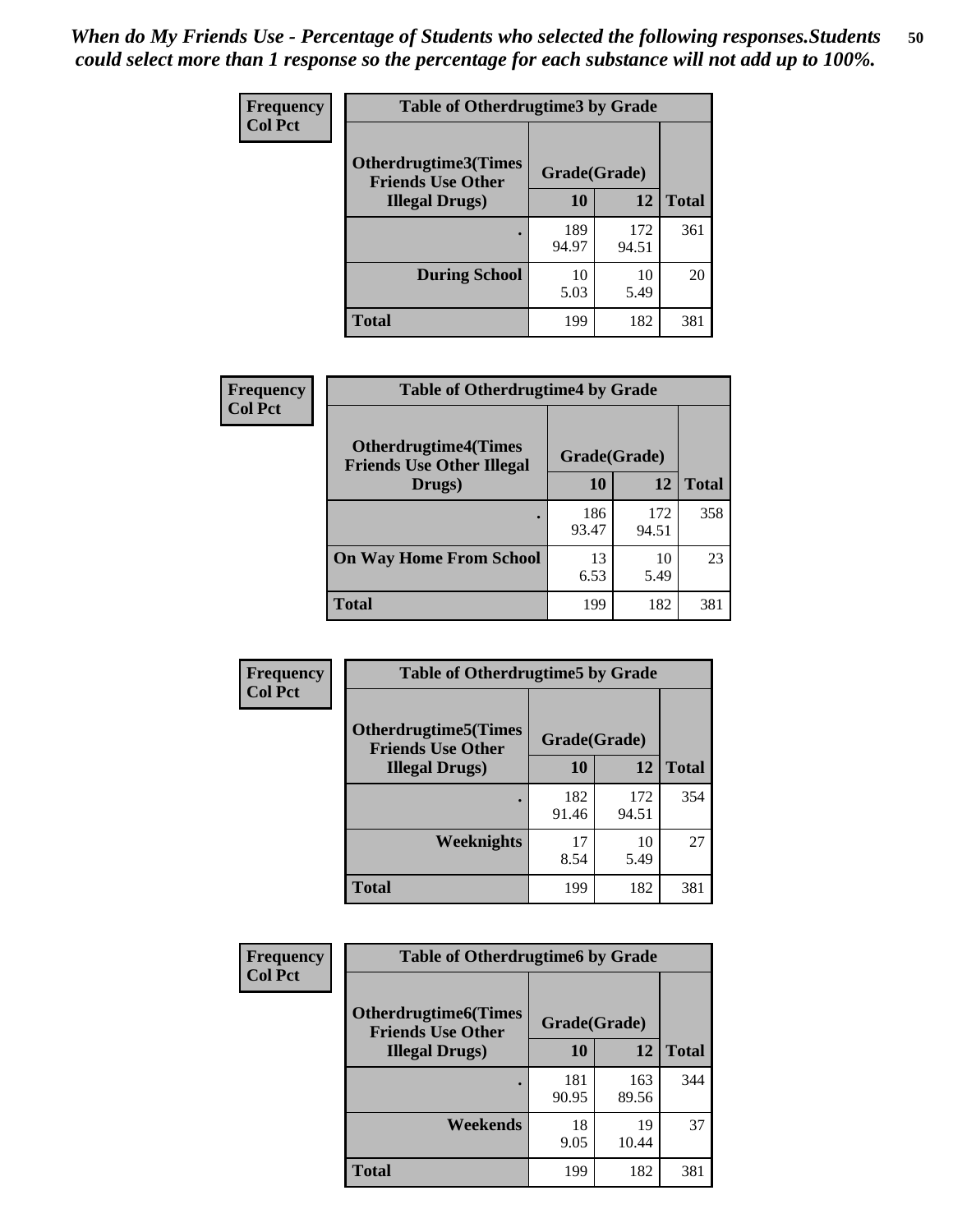| Frequency      | <b>Table of Educationalcohol by Grade</b>                                                                  |              |              |              |  |  |
|----------------|------------------------------------------------------------------------------------------------------------|--------------|--------------|--------------|--|--|
| <b>Col Pct</b> | Educationalcohol(I<br>have been taught<br>about alcohol,<br>tobacco,<br>and other drugs<br>within the last | Grade(Grade) |              |              |  |  |
|                | year at school)                                                                                            | 10           | 12           | <b>Total</b> |  |  |
|                | Yes                                                                                                        | 168<br>84.42 | 131<br>71.98 | 299          |  |  |
|                | N <sub>0</sub>                                                                                             | 31<br>15.58  | 51<br>28.02  | 82           |  |  |
|                | <b>Total</b>                                                                                               | 199          | 182          | 381          |  |  |

| Frequency      | <b>Table of Eversmoked by Grade</b>         |              |              |              |  |  |  |
|----------------|---------------------------------------------|--------------|--------------|--------------|--|--|--|
| <b>Col Pct</b> | Eversmoked(I<br>Grade(Grade)<br>have smoked |              |              |              |  |  |  |
|                | a cigarette)                                | 10           | 12           | <b>Total</b> |  |  |  |
|                | <b>Yes</b>                                  | 69<br>34.67  | 39<br>21.43  | 108          |  |  |  |
|                | N <sub>0</sub>                              | 130<br>65.33 | 143<br>78.57 | 273          |  |  |  |
|                | <b>Total</b>                                | 199          | 182          | 381          |  |  |  |

| Frequency<br><b>Col Pct</b> | <b>Table of Drovedrinking by Grade</b>                                                                              |                    |              |              |
|-----------------------------|---------------------------------------------------------------------------------------------------------------------|--------------------|--------------|--------------|
|                             | Drovedrinking(In<br>the past 30 days I<br>have driven a car<br>or other vehicle<br>while I was<br>drinking alcohol) | Grade(Grade)<br>10 | 12           | <b>Total</b> |
|                             | <b>Yes</b>                                                                                                          | 8<br>4.02          | 9<br>4.95    | 17           |
|                             | N <sub>0</sub>                                                                                                      | 191<br>95.98       | 173<br>95.05 | 364          |
|                             | <b>Total</b>                                                                                                        | 199                | 182          | 381          |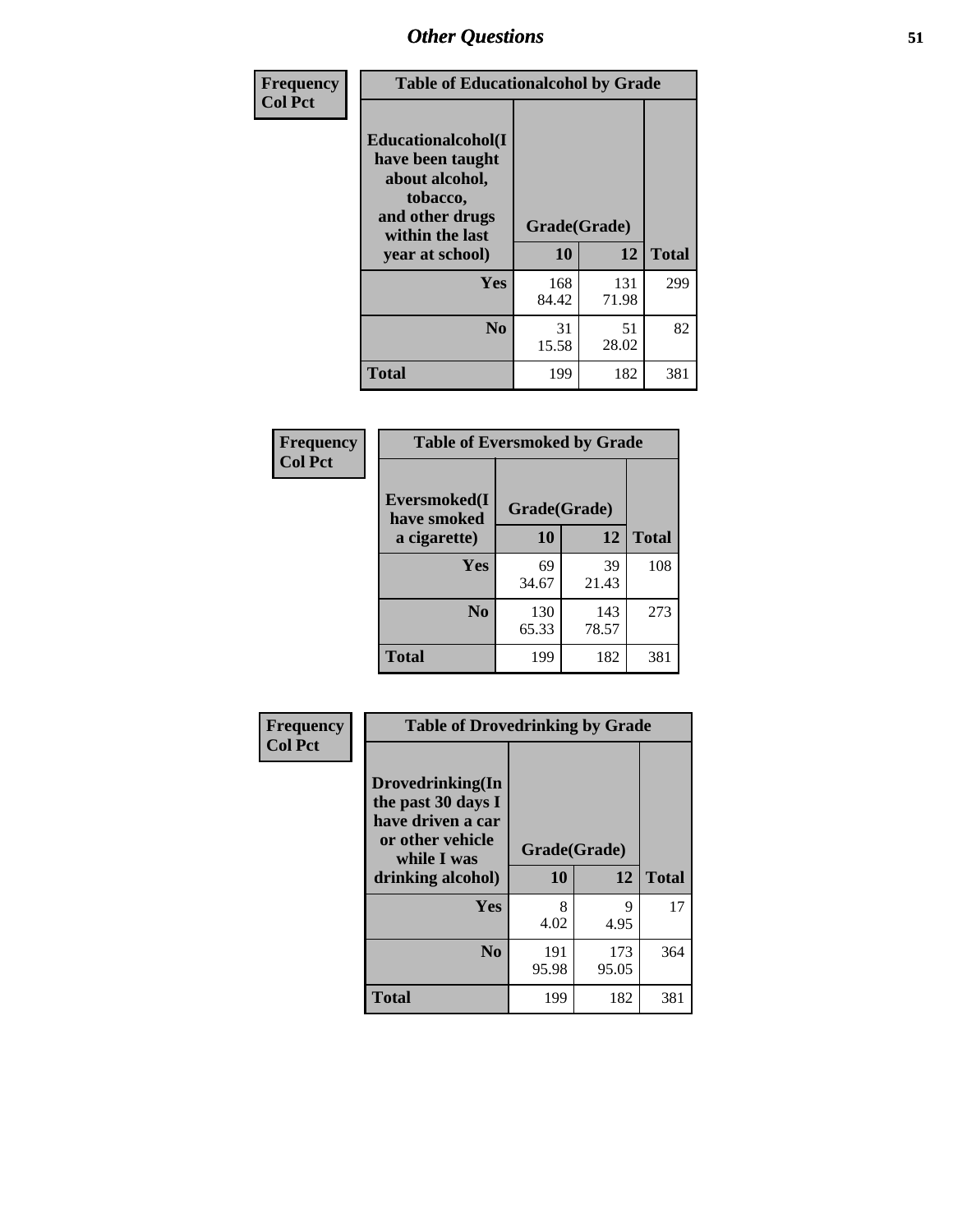| Frequency<br><b>Col Pct</b> | <b>Table of Rodedrinking by Grade</b>                                                                                  |                    |              |     |  |  |
|-----------------------------|------------------------------------------------------------------------------------------------------------------------|--------------------|--------------|-----|--|--|
|                             | Rodedrinking(In<br>the past 30 days<br>I have ridden in<br>a car with a<br>driver who had<br>been drinking<br>alcohol) | Grade(Grade)<br>10 | <b>Total</b> |     |  |  |
|                             | <b>Yes</b>                                                                                                             | 28<br>14.07        | 34<br>18.68  | 62  |  |  |
|                             | N <sub>0</sub>                                                                                                         | 171<br>85.93       | 148<br>81.32 | 319 |  |  |
|                             | <b>Total</b>                                                                                                           | 199                | 182          | 381 |  |  |

#### **Frequency Col Pct**

| <b>Table of Drugsschool by Grade</b>                                                                                      |              |              |              |  |  |  |
|---------------------------------------------------------------------------------------------------------------------------|--------------|--------------|--------------|--|--|--|
| <b>Drugsschool</b> (During<br>the past 12 months,<br>I have been offered,<br>sold,<br>or given illegal<br>drugs on school | Grade(Grade) |              |              |  |  |  |
| property)                                                                                                                 | 10           | 12           | <b>Total</b> |  |  |  |
| Yes                                                                                                                       | 29<br>14.57  | 28<br>15.38  | 57           |  |  |  |
| N <sub>0</sub>                                                                                                            | 170<br>85.43 | 154<br>84.62 | 324          |  |  |  |
| <b>Total</b>                                                                                                              | 199          | 182          | 381          |  |  |  |

| Frequency      | <b>Table of Helpbullied by Grade</b>                 |              |             |              |  |  |  |
|----------------|------------------------------------------------------|--------------|-------------|--------------|--|--|--|
| <b>Col Pct</b> | $Helpb$ ullied $(I$<br>would help<br>someone who was | Grade(Grade) |             |              |  |  |  |
|                | being bullied)                                       | 10           | 12          | <b>Total</b> |  |  |  |
|                | <b>Strongly Agree</b>                                | 77<br>38.69  | 86<br>47.25 | 163          |  |  |  |
|                | <b>Somewhat Agree</b>                                | 78<br>39.20  | 68<br>37.36 | 146          |  |  |  |
|                | <b>Somewhat Disagree</b>                             | 26<br>13.07  | 17<br>9.34  | 43           |  |  |  |
|                | <b>Strongly Disagree</b>                             | 18<br>9.05   | 11<br>6.04  | 29           |  |  |  |
|                | <b>Total</b>                                         | 199          | 182         | 381          |  |  |  |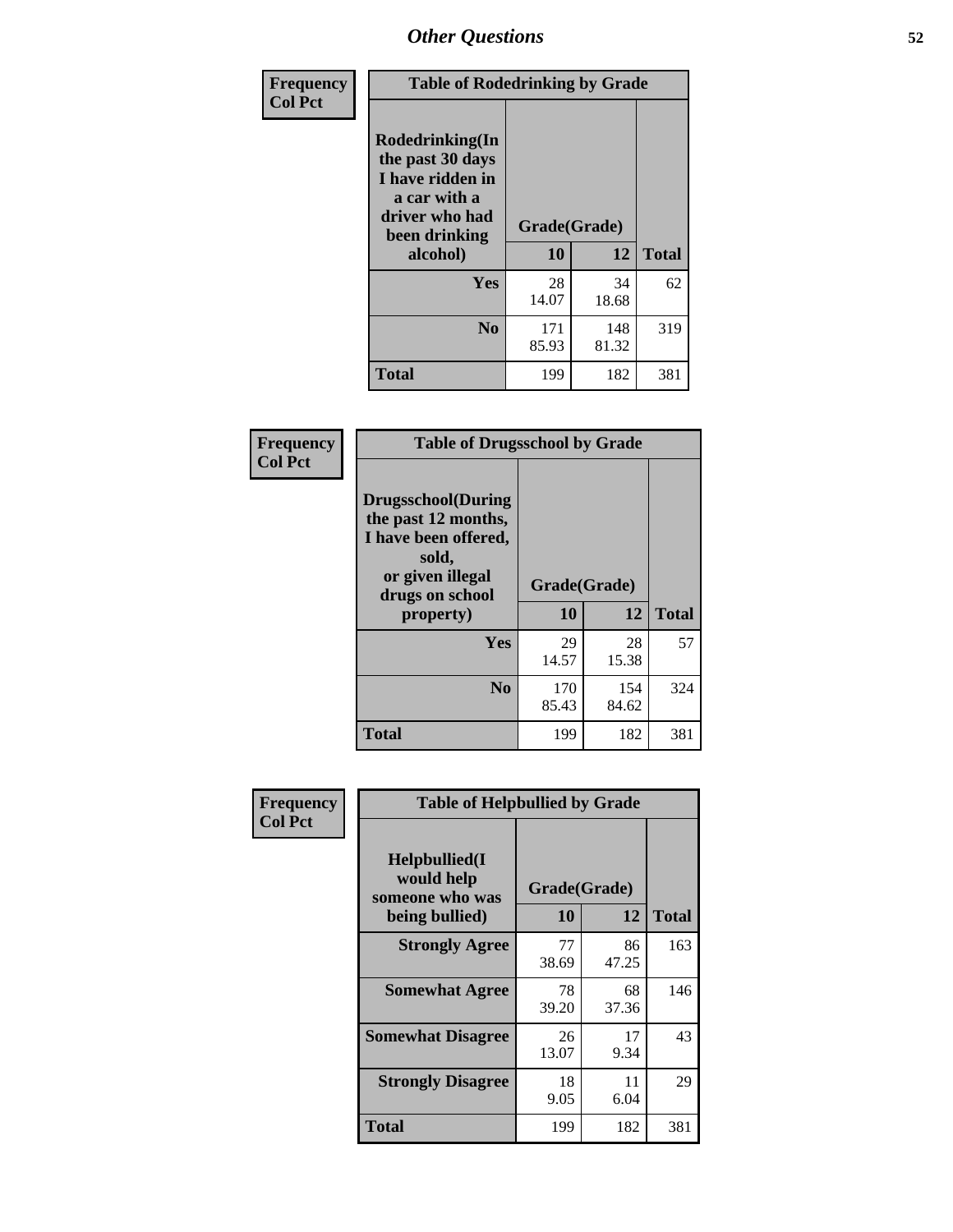| <b>Frequency</b><br><b>Row Pct</b> | <b>Table of Grade by Bingedrinking</b><br>Bingedrinking(I have drunk five or more<br>drinks of alcohol at one sitting during the<br>last 30 days) |              |              |                              |                     |                                  |                                           |                   |              |
|------------------------------------|---------------------------------------------------------------------------------------------------------------------------------------------------|--------------|--------------|------------------------------|---------------------|----------------------------------|-------------------------------------------|-------------------|--------------|
|                                    | Grade(Grade)   Days                                                                                                                               | $\mathbf 0$  | 1 or<br>days | 3 <sub>to</sub><br>5<br>days | $6$ to<br>9<br>days | 10<br>$\mathbf{t}$<br>19<br>days | <b>20</b><br>t <sub>0</sub><br>29<br>days | All<br>30<br>days | <b>Total</b> |
|                                    | 10                                                                                                                                                | 184<br>92.46 | 6<br>3.02    | 3<br>1.51                    | 0.50                | 3<br>1.51                        | $\mathcal{D}_{\mathcal{L}}$<br>1.01       | 0<br>0.00         | 199          |
|                                    | 12                                                                                                                                                | 169<br>92.86 | 4<br>2.20    | 3<br>1.65                    | 0<br>0.00           | 3<br>1.65                        | $\mathfrak{D}$<br>1.10                    | 0.55              | 182          |
|                                    | <b>Total</b>                                                                                                                                      | 353          | 10           | 6                            | 1                   | 6                                | 4                                         |                   | 381          |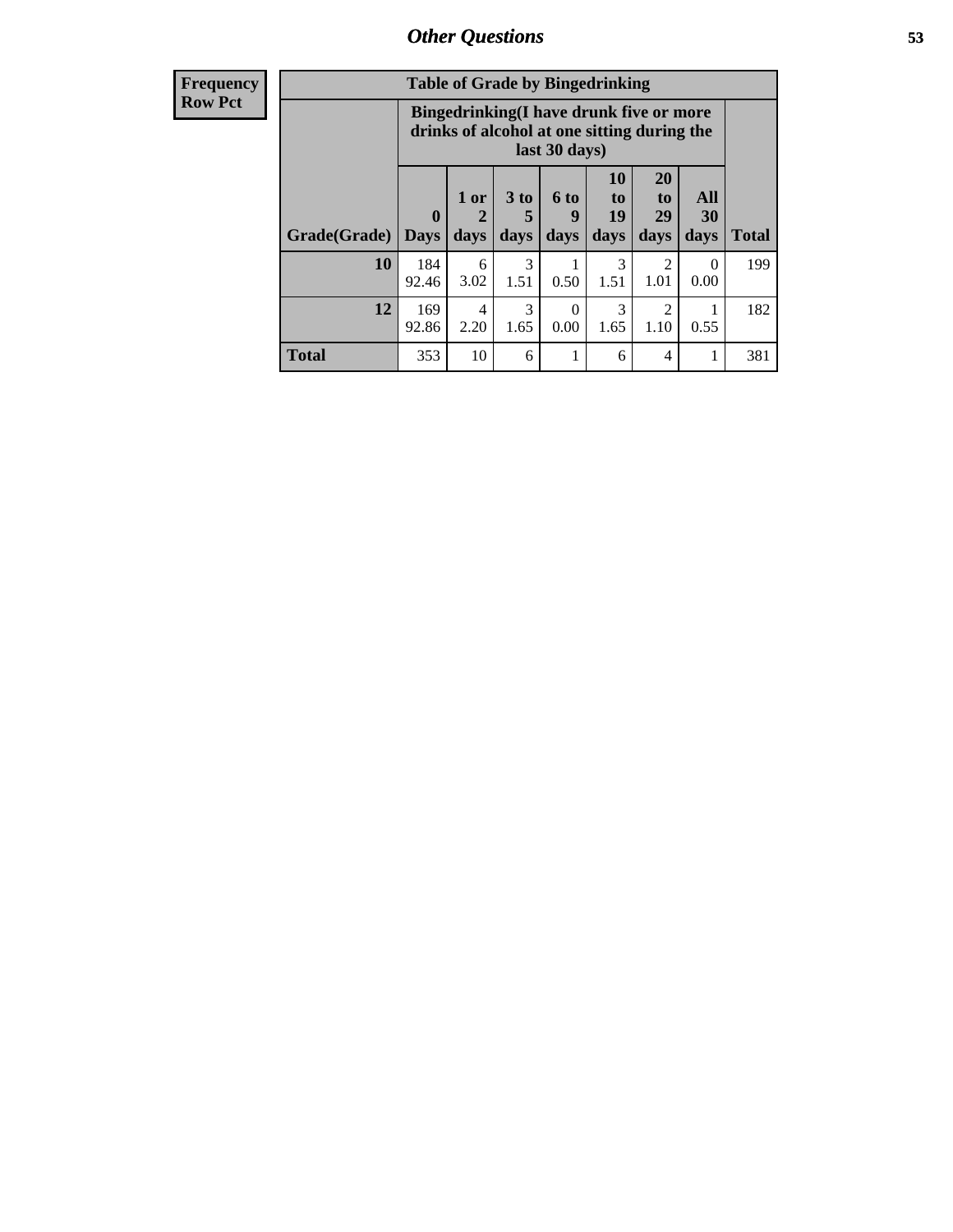#### *Nutrition* **54**

| <b>Frequency</b><br>Row Pct |
|-----------------------------|
|                             |

| <b>Table of Grade by Dairy</b> |                          |                                                                 |                             |                                    |              |  |
|--------------------------------|--------------------------|-----------------------------------------------------------------|-----------------------------|------------------------------------|--------------|--|
|                                |                          | Dairy (I eat at least 3 servings of dairy<br>products each day) |                             |                                    |              |  |
| Grade(Grade)                   | <b>Strongly</b><br>Agree | <b>Somewhat</b><br>Agree                                        | <b>Somewhat</b><br>Disagree | <b>Strongly</b><br><b>Disagree</b> | <b>Total</b> |  |
| 10                             | 53<br>26.63              | 90<br>45.23                                                     | 29<br>14.57                 | 27<br>13.57                        | 199          |  |
| 12                             | 46<br>25.27              | 86<br>47.25                                                     | 30<br>16.48                 | 20<br>10.99                        | 182          |  |
| <b>Total</b>                   | 99                       | 176                                                             | 59                          | 47                                 | 381          |  |

| <b>Frequency</b> |  |
|------------------|--|
| <b>Row Pct</b>   |  |

| <b>Table of Grade by Fruitveg</b> |                          |                                                                          |                                 |                                    |              |  |
|-----------------------------------|--------------------------|--------------------------------------------------------------------------|---------------------------------|------------------------------------|--------------|--|
|                                   |                          | Fruitveg(I eat at least 5 servings of fruits<br>and vegetables each day) |                                 |                                    |              |  |
| Grade(Grade)                      | <b>Strongly</b><br>Agree | Agree                                                                    | Somewhat   Somewhat<br>Disagree | <b>Strongly</b><br><b>Disagree</b> | <b>Total</b> |  |
| 10                                | 48<br>24.12              | 78<br>39.20                                                              | 39<br>19.60                     | 34<br>17.09                        | 199          |  |
| 12                                | 36<br>19.78              | 80<br>43.96                                                              | 33<br>18.13                     | 33<br>18.13                        | 182          |  |
| <b>Total</b>                      | 84                       | 158                                                                      | 72                              | 67                                 | 381          |  |

| <b>Frequency</b> | <b>Table of Grade by Cafeteriahealthy</b> |                                                                       |                     |                      |                                    |              |  |  |
|------------------|-------------------------------------------|-----------------------------------------------------------------------|---------------------|----------------------|------------------------------------|--------------|--|--|
| <b>Row Pct</b>   |                                           | Cafeteriahealthy (School meals in my<br>school cafeteria are healthy) |                     |                      |                                    |              |  |  |
|                  | Grade(Grade)                              | <b>Strongly</b><br>Agree                                              | Somewhat  <br>Agree | Somewhat<br>Disagree | <b>Strongly</b><br><b>Disagree</b> | <b>Total</b> |  |  |
|                  | 10                                        | 34<br>17.09                                                           | 89<br>44.72         | 38<br>19.10          | 38<br>19.10                        | 199          |  |  |
|                  | 12                                        | 23<br>12.64                                                           | 61<br>33.52         | 40<br>21.98          | 58<br>31.87                        | 182          |  |  |
|                  | <b>Total</b>                              | 57                                                                    | 150                 | 78                   | 96                                 | 381          |  |  |

| <b>Frequency</b> |
|------------------|
| <b>Row Pct</b>   |

| <b>Table of Grade by Cafeterianutrition</b> |                                                                                           |                          |                             |                                    |              |  |
|---------------------------------------------|-------------------------------------------------------------------------------------------|--------------------------|-----------------------------|------------------------------------|--------------|--|
|                                             | <b>Cafeterianutrition</b> (Facts about nutrition<br>are available in my school cafeteria) |                          |                             |                                    |              |  |
| Grade(Grade)                                | <b>Strongly</b><br>Agree                                                                  | <b>Somewhat</b><br>Agree | <b>Somewhat</b><br>Disagree | <b>Strongly</b><br><b>Disagree</b> | <b>Total</b> |  |
| 10                                          | 42<br>21.11                                                                               | 61<br>30.65              | 38<br>19.10                 | 58<br>29.15                        | 199          |  |
| 12                                          | 43<br>23.63                                                                               | 66<br>36.26              | 14<br>7.69                  | 59<br>32.42                        | 182          |  |
| Total                                       | 85                                                                                        | 127                      | 52                          | 117                                | 381          |  |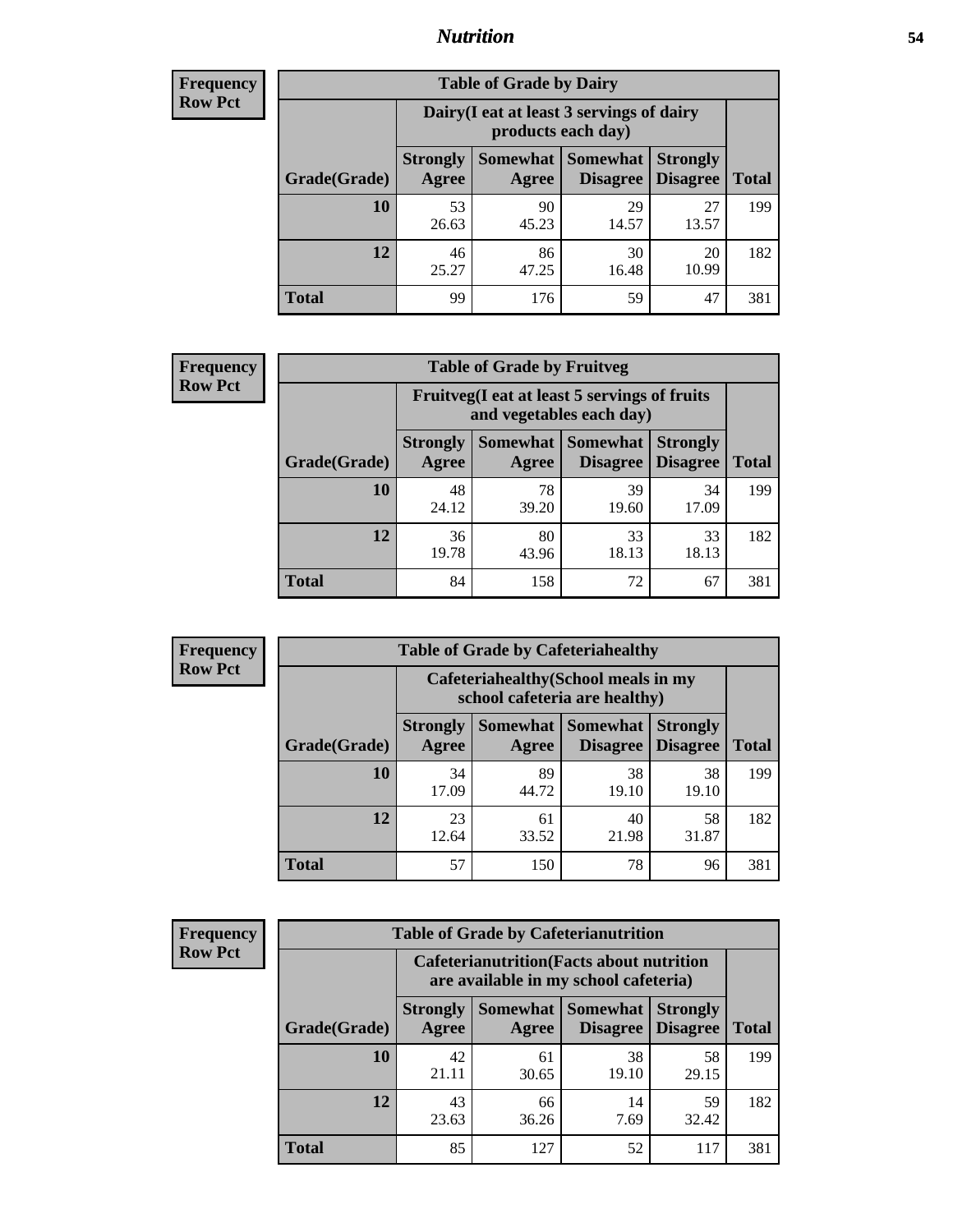### *Nutrition* **55**

| <b>Frequency</b> |
|------------------|
| <b>Row Pct</b>   |

| <b>Table of Grade by Schoollunch</b> |                          |                                                                 |                             |                                    |              |  |
|--------------------------------------|--------------------------|-----------------------------------------------------------------|-----------------------------|------------------------------------|--------------|--|
|                                      |                          | Schoollunch(I eat school lunch three or<br>more times per week) |                             |                                    |              |  |
| Grade(Grade)                         | <b>Strongly</b><br>Agree | Somewhat<br>Agree                                               | <b>Somewhat</b><br>Disagree | <b>Strongly</b><br><b>Disagree</b> | <b>Total</b> |  |
| 10                                   | 89<br>44.72              | 53<br>26.63                                                     | 28<br>14.07                 | 29<br>14.57                        | 199          |  |
| 12                                   | 73<br>40.11              | 54<br>29.67                                                     | 17<br>9.34                  | 38<br>20.88                        | 182          |  |
| <b>Total</b>                         | 162                      | 107                                                             | 45                          | 67                                 | 381          |  |

| <b>Frequency</b> |  |
|------------------|--|
| <b>Row Pct</b>   |  |

|                                                                     |                          | <b>Table of Grade by Foodchoices</b> |                               |                                    |              |
|---------------------------------------------------------------------|--------------------------|--------------------------------------|-------------------------------|------------------------------------|--------------|
| Foodchoices (I make healthy food choices in<br>my school cafeteria) |                          |                                      |                               |                                    |              |
| Grade(Grade)                                                        | <b>Strongly</b><br>Agree | Agree                                | Somewhat Somewhat<br>Disagree | <b>Strongly</b><br><b>Disagree</b> | <b>Total</b> |
| 10                                                                  | 50<br>25.13              | 77<br>38.69                          | 34<br>17.09                   | 38<br>19.10                        | 199          |
| 12                                                                  | 37<br>20.33              | 80<br>43.96                          | 25<br>13.74                   | 40<br>21.98                        | 182          |
| Total                                                               | 87                       | 157                                  | 59                            | 78                                 | 381          |

| <b>Frequency</b> |  |
|------------------|--|
| <b>Row Pct</b>   |  |

| <b>Table of Grade by Wholewheat</b> |                                                                                                             |             |                                          |                                    |              |  |
|-------------------------------------|-------------------------------------------------------------------------------------------------------------|-------------|------------------------------------------|------------------------------------|--------------|--|
|                                     | Wholewheat (There are whole wheat and<br>multigrain breads and cereals available in<br>my school cafeteria) |             |                                          |                                    |              |  |
| Grade(Grade)                        | <b>Strongly</b><br>Agree                                                                                    | Agree       | Somewhat   Somewhat  <br><b>Disagree</b> | <b>Strongly</b><br><b>Disagree</b> | <b>Total</b> |  |
| 10                                  | 67<br>33.67                                                                                                 | 69<br>34.67 | 28<br>14.07                              | 35<br>17.59                        | 199          |  |
| 12                                  | 44<br>24.18                                                                                                 | 77<br>42.31 | 19<br>10.44                              | 42<br>23.08                        | 182          |  |
| <b>Total</b>                        | 111                                                                                                         | 146         | 47                                       |                                    | 381          |  |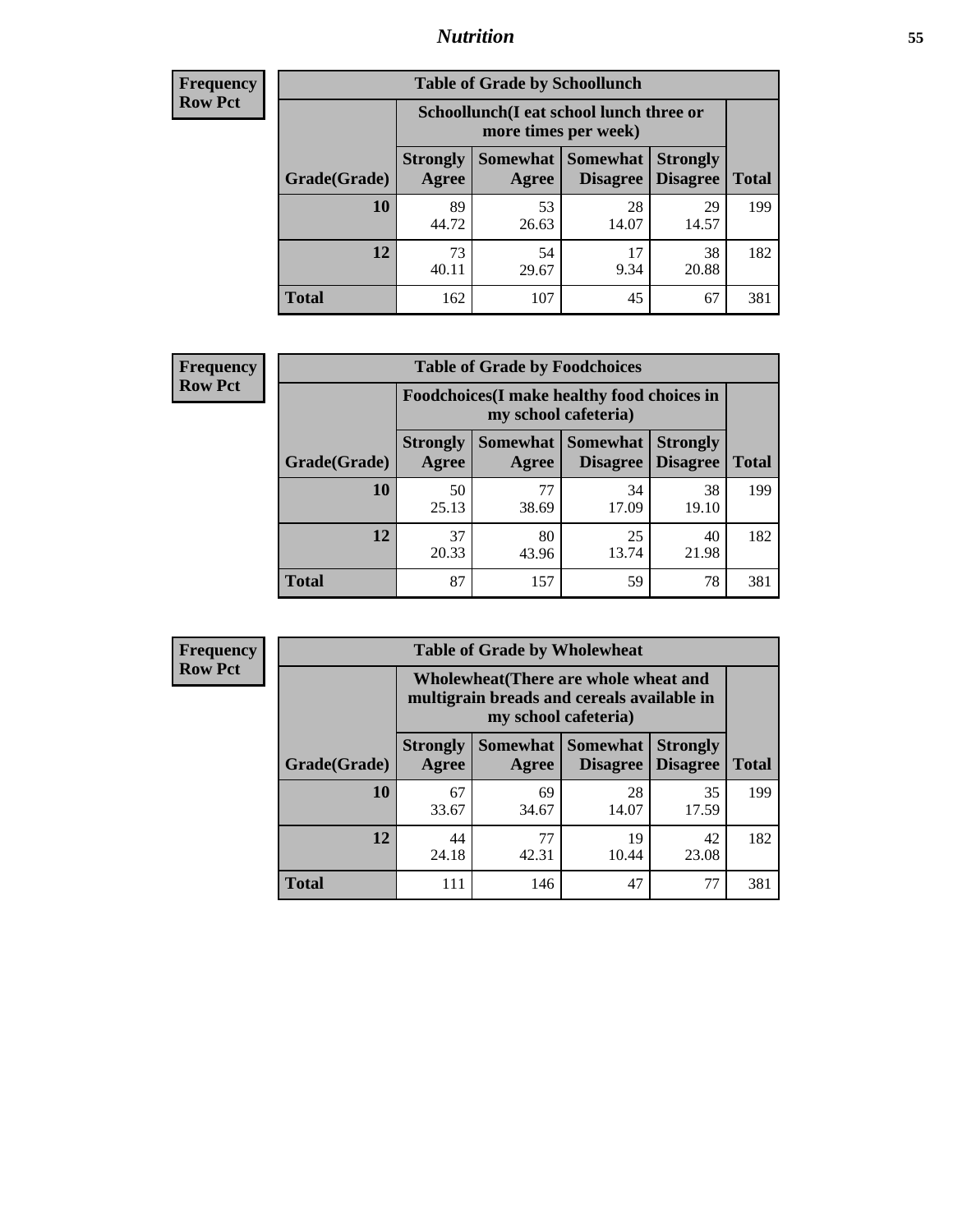#### *Nutrition* **56**

**Frequency Row Pct**

| <b>Table of Grade by Healthyvending</b> |                                                                                                                                               |                          |                                    |                                    |              |  |
|-----------------------------------------|-----------------------------------------------------------------------------------------------------------------------------------------------|--------------------------|------------------------------------|------------------------------------|--------------|--|
|                                         | Healthyvending (If only healthy snacks and<br>beverages were available in the vending<br>machines during the school day,<br>I would buy them) |                          |                                    |                                    |              |  |
| Grade(Grade)                            | <b>Strongly</b><br>Agree                                                                                                                      | <b>Somewhat</b><br>Agree | <b>Somewhat</b><br><b>Disagree</b> | <b>Strongly</b><br><b>Disagree</b> | <b>Total</b> |  |
| 10                                      | 60<br>30.15                                                                                                                                   | 59<br>29.65              | 35<br>17.59                        | 45<br>22.61                        | 199          |  |
| 12                                      | 44<br>24.18                                                                                                                                   | 67<br>36.81              | 31<br>17.03                        | 40<br>21.98                        | 182          |  |
| Total                                   | 104                                                                                                                                           | 126                      | 66                                 | 85                                 | 381          |  |

**Frequency Row Pct**

| <b>Table of Grade by Schoolbreakfast</b> |                                                                                                                                        |                     |                                    |                                    |              |  |
|------------------------------------------|----------------------------------------------------------------------------------------------------------------------------------------|---------------------|------------------------------------|------------------------------------|--------------|--|
|                                          | Schoolbreakfast(If breakfast were<br>available at school,<br>but outside the cafeteria,<br>I would eat breakfast at school more often) |                     |                                    |                                    |              |  |
| Grade(Grade)                             | <b>Strongly</b><br>Agree                                                                                                               | Somewhat  <br>Agree | <b>Somewhat</b><br><b>Disagree</b> | <b>Strongly</b><br><b>Disagree</b> | <b>Total</b> |  |
| 10                                       | 71<br>35.68                                                                                                                            | 64<br>32.16         | 25<br>12.56                        | 39<br>19.60                        | 199          |  |
| 12                                       | 53<br>29.12                                                                                                                            | 72<br>39.56         | 29<br>15.93                        | 28<br>15.38                        | 182          |  |
| <b>Total</b>                             | 124                                                                                                                                    | 136                 | 54                                 | 67                                 | 381          |  |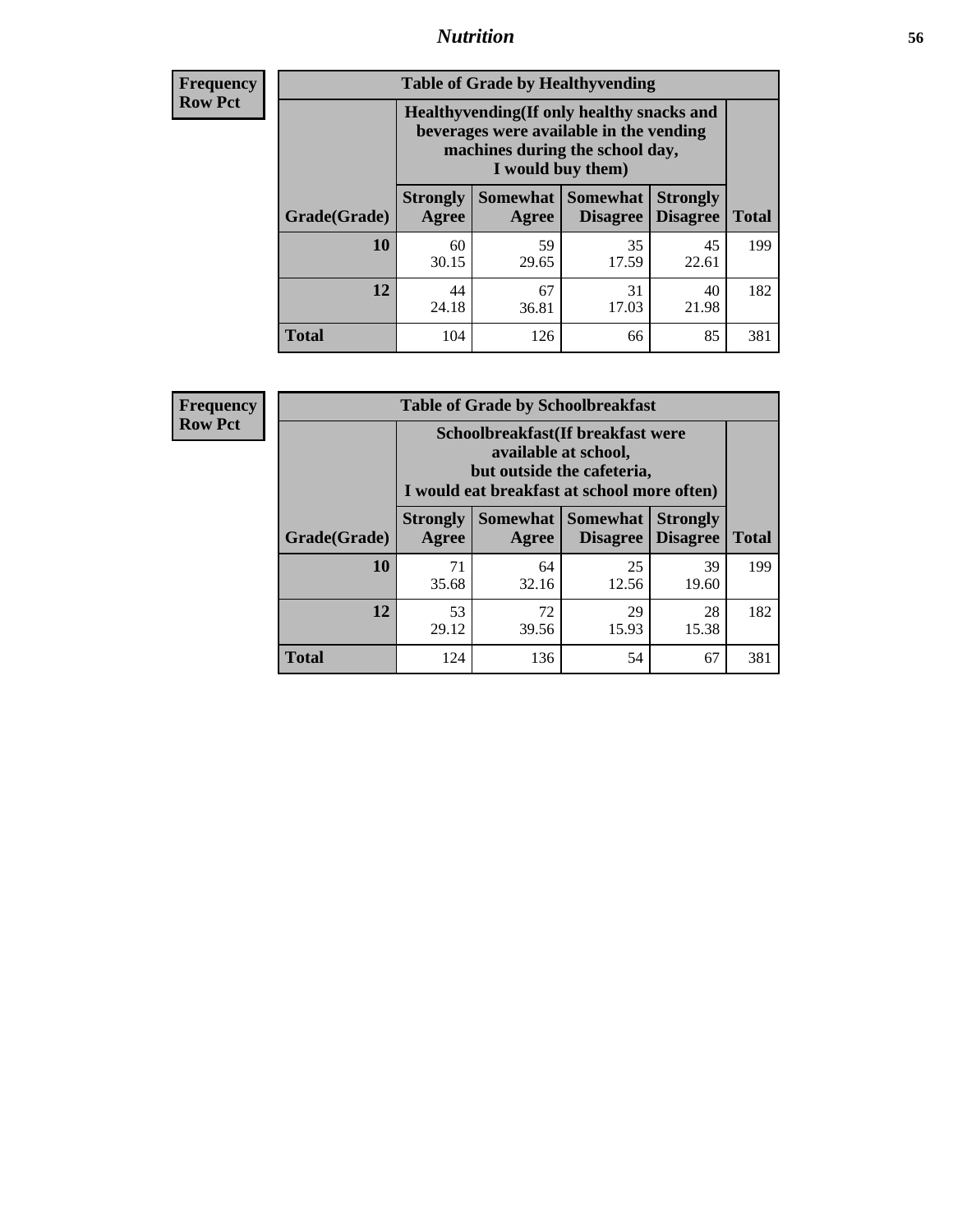| Frequency<br><b>Col Pct</b> | <b>Table of Educationaids by Grade</b>                                                                    |                    |              |              |
|-----------------------------|-----------------------------------------------------------------------------------------------------------|--------------------|--------------|--------------|
|                             | <b>Educationaids</b> (I<br>have been<br>taught about<br><b>HIV/AIDS</b> at<br>school in the<br>past year) | Grade(Grade)<br>10 | 12           | <b>Total</b> |
|                             | Yes                                                                                                       | 180<br>90.45       | 142<br>78.02 | 322          |
|                             | N <sub>0</sub>                                                                                            | 19<br>9.55         | 40<br>21.98  | 59           |
|                             | <b>Total</b>                                                                                              | 199                | 182          | 381          |

| Frequency      | <b>Table of Educationcharacter by Grade</b>                 |              |              |              |
|----------------|-------------------------------------------------------------|--------------|--------------|--------------|
| <b>Col Pct</b> | Educationcharacter(I<br>have been taught<br>about character |              |              |              |
|                | education in the past                                       | Grade(Grade) |              |              |
|                | year at school)                                             | 10           | 12           | <b>Total</b> |
|                | <b>Yes</b>                                                  | 176<br>88.44 | 139<br>76.37 | 315          |
|                |                                                             |              |              |              |
|                | N <sub>0</sub>                                              | 23           | 43           | 66           |
|                |                                                             | 11.56        | 23.63        |              |
|                | <b>Total</b>                                                | 199          | 182          | 381          |

| Frequency      | <b>Table of Gradcoach1 by Grade</b> |              |              |              |
|----------------|-------------------------------------|--------------|--------------|--------------|
| <b>Col Pct</b> | Gradcoach1(I                        |              |              |              |
|                | know who my<br><b>Graduation</b>    | Grade(Grade) |              |              |
|                | Coach is)                           | 10           | 12           | <b>Total</b> |
|                | Yes                                 | 95<br>47.74  | 141<br>77.47 | 236          |
|                | N <sub>0</sub>                      | 104<br>52.26 | 41<br>22.53  | 145          |
|                | <b>Total</b>                        | 199          | 182          | 381          |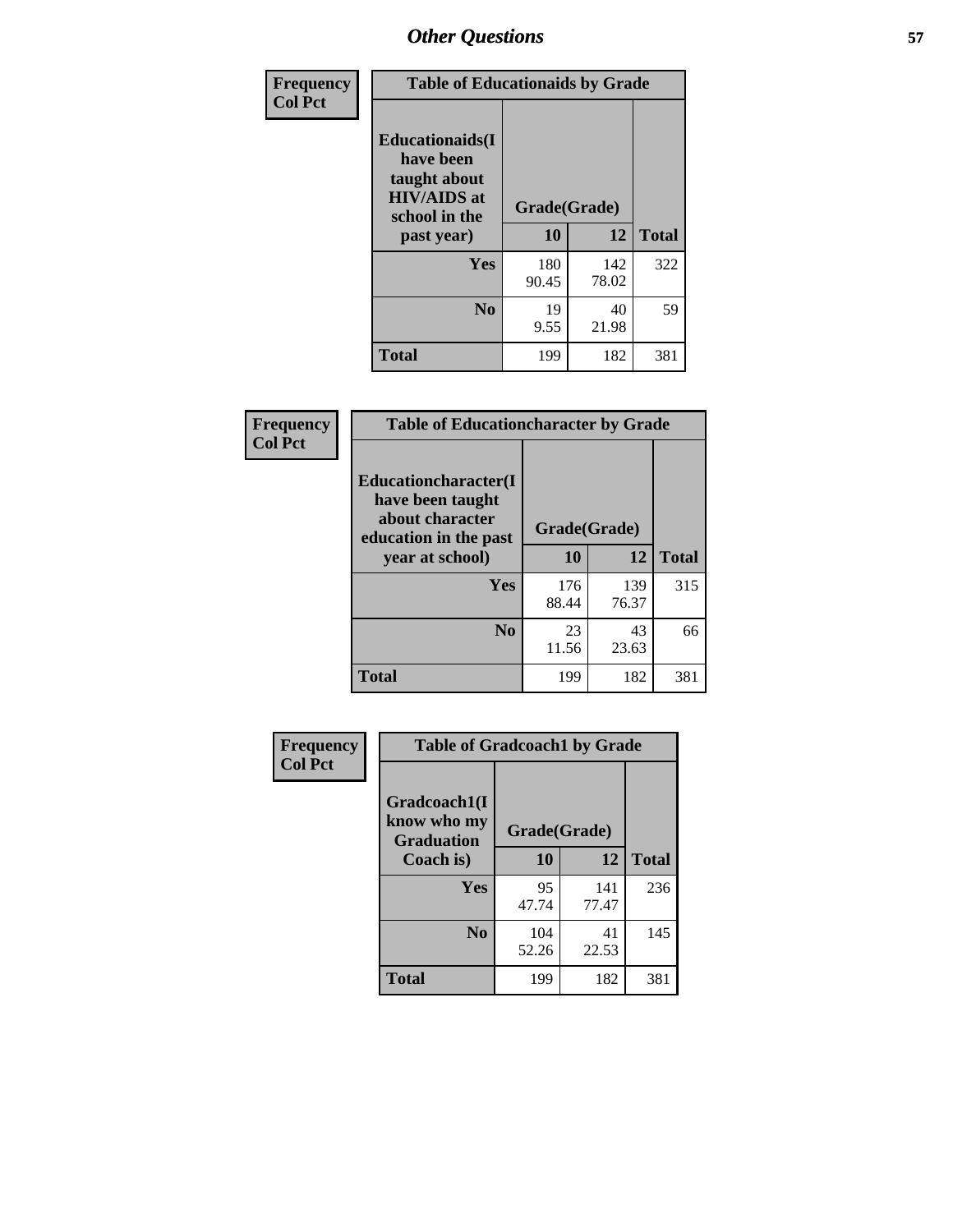| <b>Frequency</b> | <b>Table of Gradcoach2 by Grade</b> |              |              |              |
|------------------|-------------------------------------|--------------|--------------|--------------|
| <b>Col Pct</b>   | Gradcoach2(I<br>have                |              |              |              |
|                  | contacted my<br><b>Graduation</b>   |              | Grade(Grade) |              |
|                  | Coach)                              | 10           | 12           | <b>Total</b> |
|                  | Yes                                 | 41<br>20.60  | 94<br>51.65  | 135          |
|                  | N <sub>0</sub>                      | 158<br>79.40 | 88<br>48.35  | 246          |
|                  | <b>Total</b>                        | 199          | 182          | 381          |

| Frequency<br><b>Col Pct</b> | <b>Table of Gradcoach3 by Grade</b>                                         |              |       |              |
|-----------------------------|-----------------------------------------------------------------------------|--------------|-------|--------------|
|                             | Gradcoach3(I<br>have received<br>assistance<br>from my<br><b>Graduation</b> | Grade(Grade) |       |              |
|                             | Coach)                                                                      | 10           | 12    | <b>Total</b> |
|                             | Yes                                                                         | 29           | 88    | 117          |
|                             |                                                                             | 14.57        | 48.35 |              |
|                             | N <sub>0</sub>                                                              | 75           | 35    | 110          |
|                             |                                                                             | 37.69        | 19.23 |              |
|                             | Don't know                                                                  | 95           | 59    | 154          |
|                             |                                                                             | 47.74        | 32.42 |              |
|                             | <b>Total</b>                                                                | 199          | 182   | 381          |

| Frequency      | <b>Table of Selfharm by Grade</b>                                                                                                                                                      |                    |              |              |
|----------------|----------------------------------------------------------------------------------------------------------------------------------------------------------------------------------------|--------------------|--------------|--------------|
| <b>Col Pct</b> | <b>Selfharm</b> (During<br>the past 12<br>months,<br>I harmed myself<br>on purpose<br><b>Suicideconsider</b><br>During the past<br>12 months,<br>I seriously<br>considered<br>suicide) | Grade(Grade)<br>10 | 12           | <b>Total</b> |
|                | Yes                                                                                                                                                                                    | 13<br>6.53         | 18<br>9.89   | 31           |
|                | N <sub>0</sub>                                                                                                                                                                         | 186<br>93.47       | 164<br>90.11 | 350          |
|                | <b>Total</b>                                                                                                                                                                           | 199                | 182          | 381          |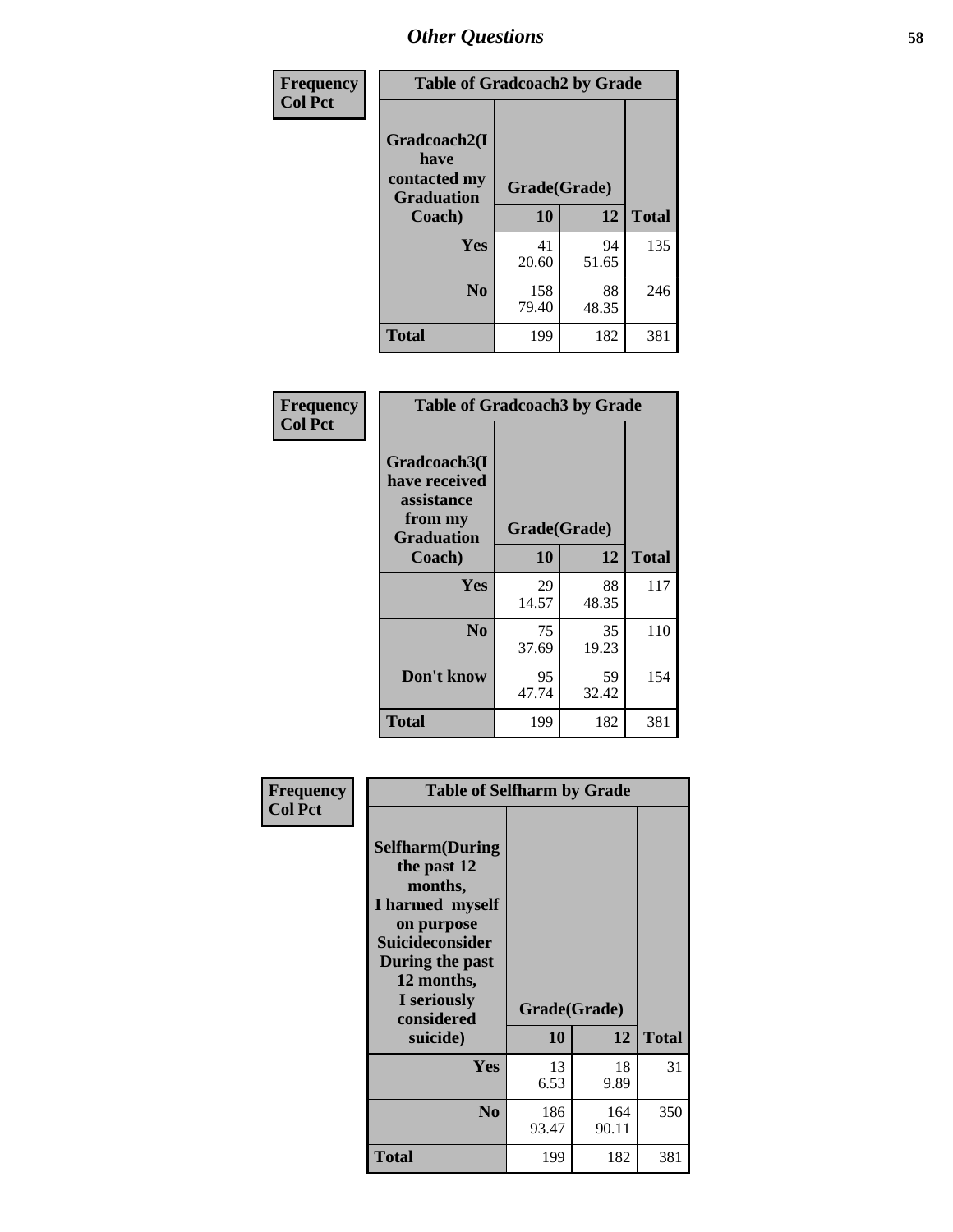| <b>Frequency</b> | <b>Table of Suicideconsider by Grade</b> |              |              |              |
|------------------|------------------------------------------|--------------|--------------|--------------|
| <b>Col Pct</b>   |                                          | Grade(Grade) |              |              |
|                  | <b>Suicideconsider</b>                   | <b>10</b>    | 12           | <b>Total</b> |
|                  | Yes                                      | 25<br>12.56  | 20<br>10.99  | 45           |
|                  | N <sub>0</sub>                           | 174<br>87.44 | 162<br>89.01 | 336          |
|                  | Total                                    | 199          | 182          | 381          |

| Frequency      | <b>Table of Suicideattempt by Grade</b>              |              |              |              |
|----------------|------------------------------------------------------|--------------|--------------|--------------|
| <b>Col Pct</b> | Suicideattempt(I<br>have attempted<br>suicide in the | Grade(Grade) |              |              |
|                | last year)                                           | 10           | 12           | <b>Total</b> |
|                | Yes                                                  | 8<br>4.02    | 13<br>7.14   | 21           |
|                | N <sub>0</sub>                                       | 191<br>95.98 | 169<br>92.86 | 360          |
|                | <b>Total</b>                                         | 199          | 182          | 381          |

| Frequency      | <b>Table of Instantmessaged by Grade</b>               |              |              |              |
|----------------|--------------------------------------------------------|--------------|--------------|--------------|
| <b>Col Pct</b> | Instantmessaged(I<br>have instant<br>messaged people I | Grade(Grade) |              |              |
|                | do not even know)                                      | 10           | 12           | <b>Total</b> |
|                | Yes                                                    | 56<br>28.14  | 44<br>24.18  | 100          |
|                | N <sub>0</sub>                                         | 143<br>71.86 | 138<br>75.82 | 281          |
|                | <b>Total</b>                                           | 199          | 182          | 381          |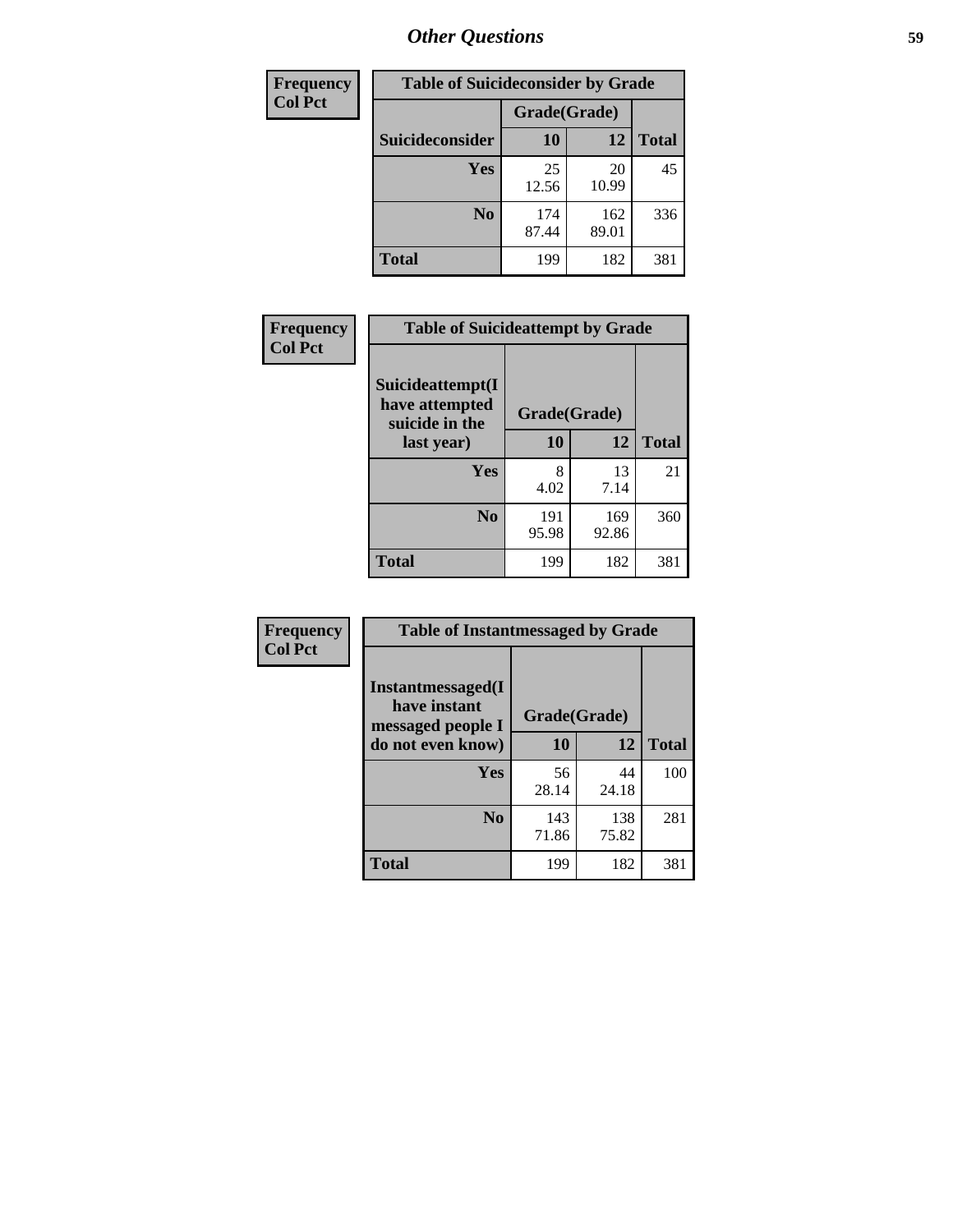| Frequency      | <b>Table of Getsalong by Grade</b>                          |              |              |              |  |  |  |
|----------------|-------------------------------------------------------------|--------------|--------------|--------------|--|--|--|
| <b>Col Pct</b> | <b>Getsalong</b> (I get<br>along with other<br>students and | Grade(Grade) |              |              |  |  |  |
|                | adults)                                                     | 10           | 12           | <b>Total</b> |  |  |  |
|                | <b>Strongly Agree</b>                                       | 120<br>60.30 | 109<br>59.89 | 229          |  |  |  |
|                | <b>Somewhat Agree</b>                                       | 59<br>29.65  | 55<br>30.22  | 114          |  |  |  |
|                | <b>Somewhat Disagree</b>                                    | 9<br>4.52    | 12<br>6.59   | 21           |  |  |  |
|                | <b>Strongly Disagree</b>                                    | 11<br>5.53   | 6<br>3.30    | 17           |  |  |  |
|                | <b>Total</b>                                                | 199          | 182          | 381          |  |  |  |

| Frequency      | <b>Table of Safehome by Grade</b> |                           |                        |              |  |  |  |
|----------------|-----------------------------------|---------------------------|------------------------|--------------|--|--|--|
| <b>Col Pct</b> | Safehome(I feel<br>safe at home)  | Grade(Grade)<br><b>10</b> | 12                     | <b>Total</b> |  |  |  |
|                | <b>Strongly Agree</b>             | 135<br>67.84              | 129<br>70.88           | 264          |  |  |  |
|                | <b>Somewhat Agree</b>             | 43<br>21.61               | 39<br>21.43            | 82           |  |  |  |
|                | <b>Somewhat Disagree</b>          | 12<br>6.03                | $\mathfrak{D}$<br>1.10 | 14           |  |  |  |
|                | <b>Strongly Disagree</b>          | Q<br>4.52                 | 12<br>6.59             | 21           |  |  |  |
|                | <b>Total</b>                      | 199                       | 182                    | 381          |  |  |  |

| Frequency      | <b>Table of Adulttalk by Grade</b>                                                                |                    |              |              |  |  |  |
|----------------|---------------------------------------------------------------------------------------------------|--------------------|--------------|--------------|--|--|--|
| <b>Col Pct</b> | <b>Adulttalk(I</b><br>know an<br>adult at<br>school that<br>I can talk<br>with if I<br>need help) | Grade(Grade)<br>10 | 12           | <b>Total</b> |  |  |  |
|                |                                                                                                   |                    |              |              |  |  |  |
|                | <b>Yes</b>                                                                                        | 158<br>79.40       | 146<br>80.22 | 304          |  |  |  |
|                | N <sub>0</sub>                                                                                    | 41<br>20.60        | 36<br>19.78  | 77           |  |  |  |
|                | <b>Total</b>                                                                                      | 199                | 182          | 381          |  |  |  |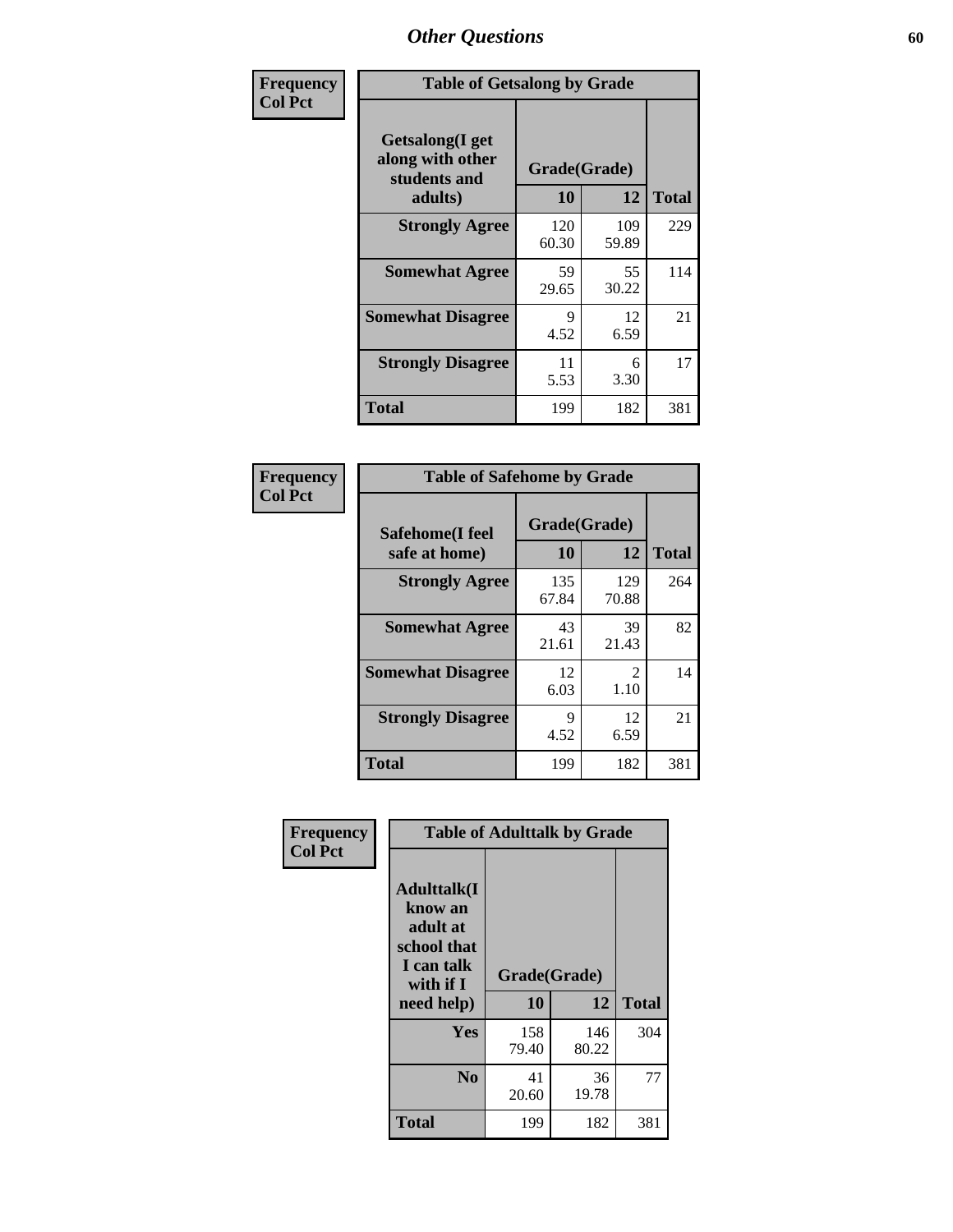**Frequency Row Pct**

| <b>Table of Grade by Tvtime</b> |             |                                                                                        |             |             |             |             |              |  |  |  |
|---------------------------------|-------------|----------------------------------------------------------------------------------------|-------------|-------------|-------------|-------------|--------------|--|--|--|
|                                 |             | Tvtime(On an average school day,<br>how much unsupervised time do I spend watching TV) |             |             |             |             |              |  |  |  |
|                                 |             | <b>Less that</b>                                                                       |             | $2 - 3$     | $4 - 5$     | $6+$        |              |  |  |  |
| Grade(Grade)                    | None        | hour/day                                                                               | hour/day    | hours/day   | hours/day   | hours/day   | <b>Total</b> |  |  |  |
| 10                              | 21<br>10.55 | 16<br>8.04                                                                             | 14<br>7.04  | 50<br>25.13 | 42<br>21.11 | 56<br>28.14 | 199          |  |  |  |
| 12                              | 17<br>9.34  | 13<br>7.14                                                                             | 22<br>12.09 | 53<br>29.12 | 42<br>23.08 | 35<br>19.23 | 182          |  |  |  |
| <b>Total</b>                    | 38          | 29                                                                                     | 36          | 103         | 84          | 91          | 381          |  |  |  |

**Frequency Row Pct**

| <b>Table of Grade by Computertime</b> |             |                                                                                                   |             |                      |                      |                   |              |  |  |  |
|---------------------------------------|-------------|---------------------------------------------------------------------------------------------------|-------------|----------------------|----------------------|-------------------|--------------|--|--|--|
|                                       |             | Computertime (On an average school day,<br>how much unsupervised time do I spend on the computer) |             |                      |                      |                   |              |  |  |  |
| Grade(Grade)                          | None $ $    | <b>Less that</b><br>hour/day                                                                      | hour/day    | $2 - 3$<br>hours/day | $4 - 5$<br>hours/day | $6+$<br>hours/day | <b>Total</b> |  |  |  |
| 10                                    | 26<br>13.07 | 31<br>15.58                                                                                       | 38<br>19.10 | 52<br>26.13          | 27<br>13.57          | 25<br>12.56       | 199          |  |  |  |
| 12                                    | 27<br>14.84 | 27<br>32<br>47<br>18<br>31<br>14.84<br>9.89<br>17.03<br>17.58<br>25.82                            |             |                      |                      |                   |              |  |  |  |
| <b>Total</b>                          | 53          | 58                                                                                                | 70          | 99                   | 45                   | 56                | 381          |  |  |  |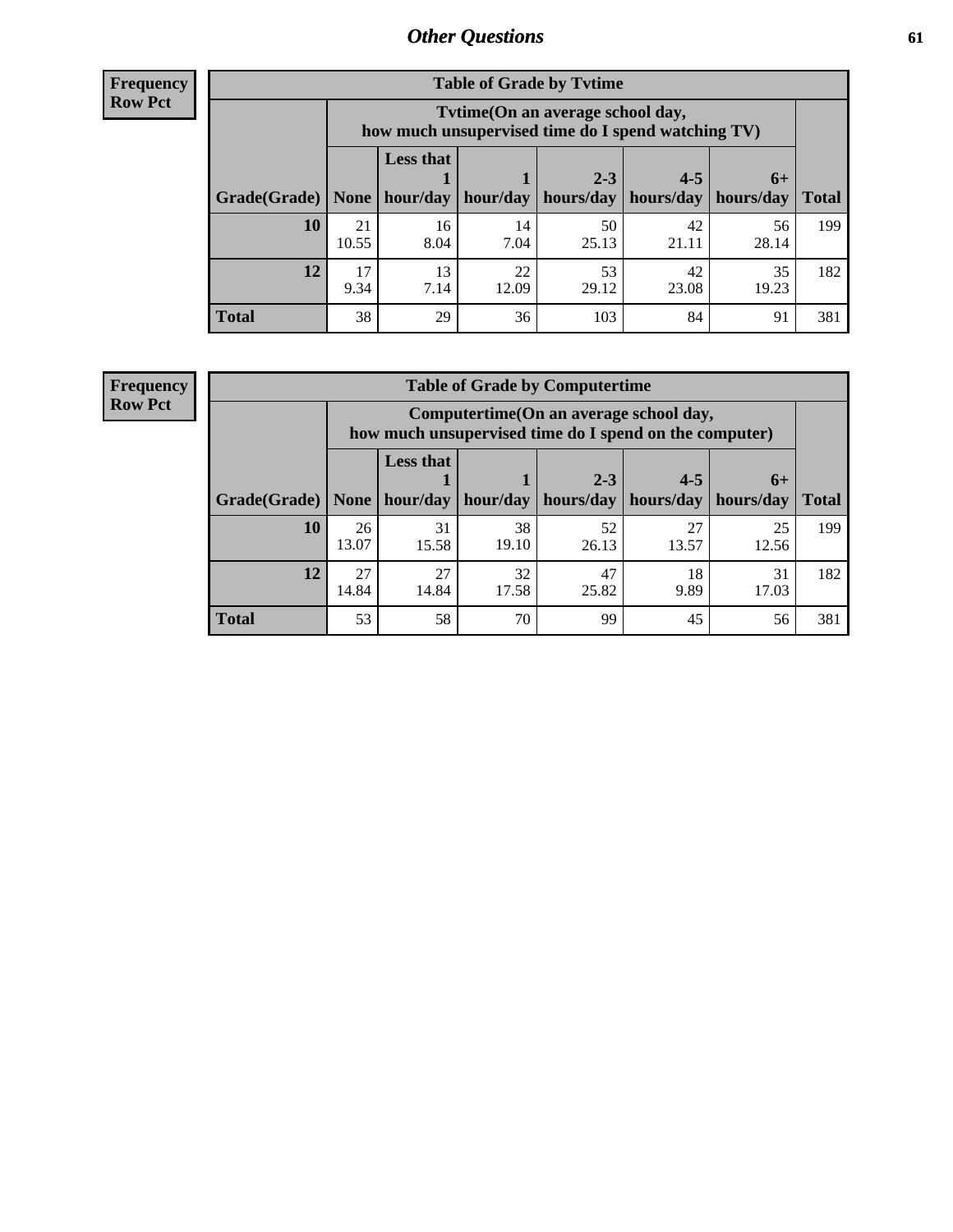#### *Questions about Driving Laws* **62** *Driving Questions were asked only of high school students.*

| <b>Frequency</b> |
|------------------|
| <b>Row Pct</b>   |

| <b>Table of Grade by License1</b> |                                     |                                                                                                                                           |                |               |               |              |  |  |  |  |
|-----------------------------------|-------------------------------------|-------------------------------------------------------------------------------------------------------------------------------------------|----------------|---------------|---------------|--------------|--|--|--|--|
|                                   |                                     | License1(During the first 6 months of driving<br>with a provisional license,<br>the only passengers who can ride with the<br>driver are:) |                |               |               |              |  |  |  |  |
| Grade(Grade)                      | <b>Parent or</b><br><b>Guardian</b> | Family<br><b>Members</b>                                                                                                                  | <b>Friends</b> | <b>Anyone</b> | Don't<br>Know | <b>Total</b> |  |  |  |  |
| 10                                | 96<br>48.24                         | 42<br>21.11                                                                                                                               | 8<br>4.02      | 25<br>12.56   | 28<br>14.07   | 199          |  |  |  |  |
| 12                                | 62<br>34.07                         | 81<br>8<br>17<br>14<br>4.40<br>9.34<br>44.51<br>7.69                                                                                      |                |               |               |              |  |  |  |  |
| <b>Total</b>                      | 158                                 | 123                                                                                                                                       | 16             | 39            | 45            | 381          |  |  |  |  |

| Frequency      |                                                                                                          | <b>Table of Grade by License2</b> |                              |                  |                                                      |                      |              |  |  |
|----------------|----------------------------------------------------------------------------------------------------------|-----------------------------------|------------------------------|------------------|------------------------------------------------------|----------------------|--------------|--|--|
| <b>Row Pct</b> | License2(17 yr old drivers with a<br>provisional driver's license cannot<br>drive between the hours of:) |                                   |                              |                  |                                                      |                      |              |  |  |
|                | Grade(Grade)                                                                                             | <b>Midnight</b><br>to 6am         | 1am<br>t <sub>0</sub><br>5am | 1am<br>to<br>6am | N <sub>0</sub><br>curfew<br>for $17$<br>year<br>olds | Don't<br><b>Know</b> | <b>Total</b> |  |  |
|                | 10                                                                                                       | 65<br>32.66                       | 19<br>9.55                   | 49<br>24.62      | 18<br>9.05                                           | 48<br>24.12          | 199          |  |  |
|                | 12                                                                                                       | 116<br>63.74                      | 13<br>7.14                   | 17<br>9.34       | 11<br>6.04                                           | 25<br>13.74          | 182          |  |  |
|                | <b>Total</b>                                                                                             | 181                               | 32                           | 66               | 29                                                   | 73                   | 381          |  |  |

| Frequency      |              | <b>Table of Grade by License3</b>                                                               |              |             |           |            |               |              |  |  |
|----------------|--------------|-------------------------------------------------------------------------------------------------|--------------|-------------|-----------|------------|---------------|--------------|--|--|
| <b>Row Pct</b> |              | License3(For drivers under the age of<br>21,<br>what level of alcohol is considered<br>$DUI$ ?) |              |             |           |            |               |              |  |  |
|                | Grade(Grade) | Any<br><b>Amount</b>                                                                            | 0.02         | 0.04        | 0.06      | 0.08       | Don't<br>know | <b>Total</b> |  |  |
|                | 10           | 19<br>9.55                                                                                      | 37<br>18.59  | 42<br>21.11 | 9<br>4.52 | 14<br>7.04 | 78<br>39.20   | 199          |  |  |
|                | 12           | 17<br>9.34                                                                                      | 100<br>54.95 | 18<br>9.89  | 7<br>3.85 | 7<br>3.85  | 33<br>18.13   | 182          |  |  |
|                | <b>Total</b> | 36                                                                                              | 137          | 60          | 16        | 21         | 111           | 381          |  |  |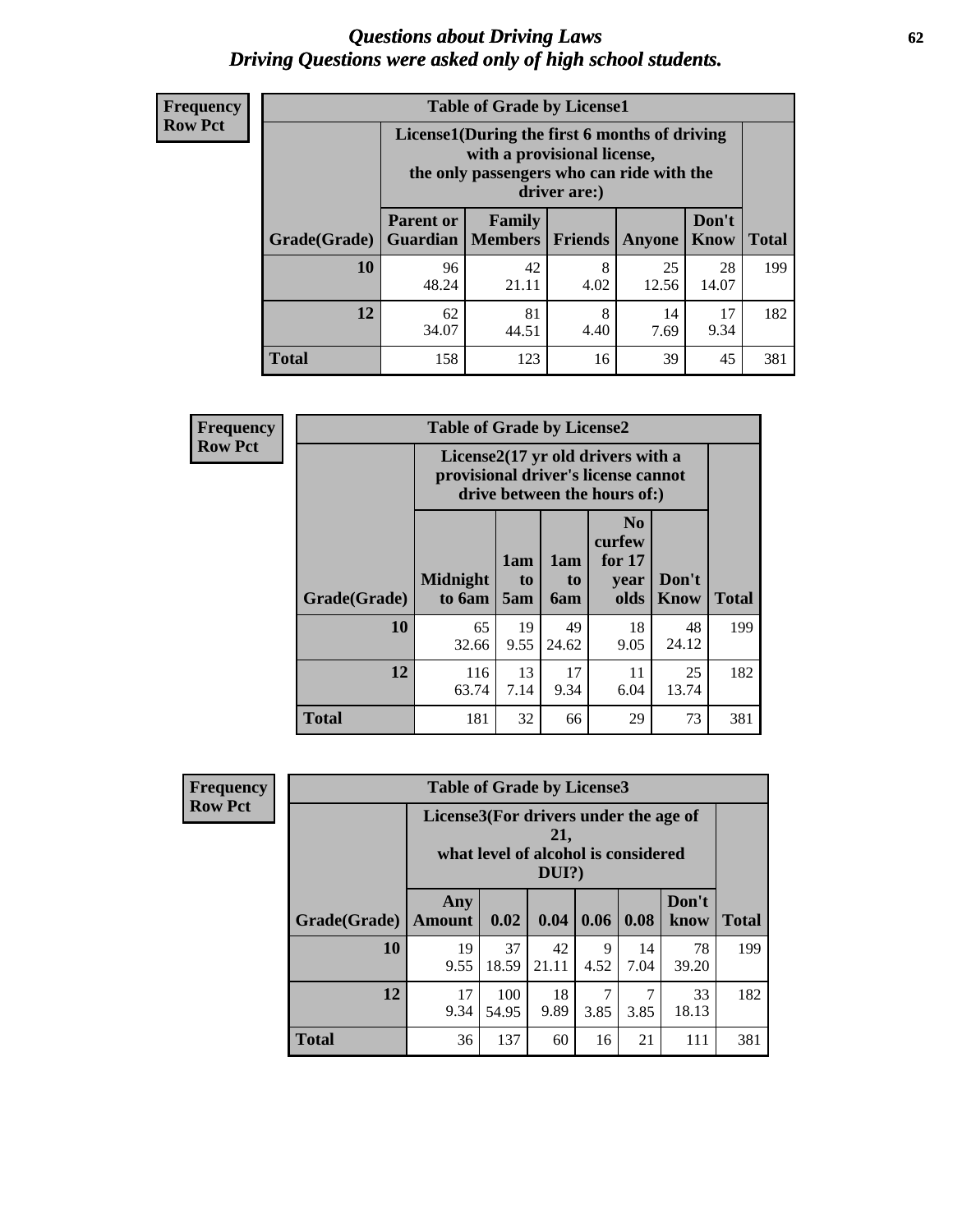#### *Questions about Driving Laws* **63** *Driving Questions were asked only of high school students.*

**Frequency Row Pct**

|              |             |                                                                                                                                                                                                                                                                                |             | <b>Table of Grade by License4</b> |           |             |     |  |  |  |
|--------------|-------------|--------------------------------------------------------------------------------------------------------------------------------------------------------------------------------------------------------------------------------------------------------------------------------|-------------|-----------------------------------|-----------|-------------|-----|--|--|--|
|              |             | License4(A driver under 21 automatically<br>loses his/her license if caught exceeding the<br>posted speet limit by:)<br>Can't<br>lose<br><b>Depends</b><br>license<br>$15+$<br>$25+$<br>$35+$<br>Don't<br>for<br>on<br><b>Total</b><br>mph<br>speeding<br>know<br>mph<br>judge |             |                                   |           |             |     |  |  |  |
| Grade(Grade) | mph         |                                                                                                                                                                                                                                                                                |             |                                   |           |             |     |  |  |  |
| 10           | 22<br>11.06 | 72<br>36.18                                                                                                                                                                                                                                                                    | 24<br>12.06 | 18<br>9.05                        | 7<br>3.52 | 56<br>28.14 | 199 |  |  |  |
| 12           | 24<br>13.19 | 88<br>19<br>9<br>7<br>35<br>48.35<br>3.85<br>10.44<br>4.95<br>19.23                                                                                                                                                                                                            |             |                                   |           |             |     |  |  |  |
| <b>Total</b> | 46          | 160                                                                                                                                                                                                                                                                            | 43          | 27                                | 14        | 91          | 381 |  |  |  |

| Frequency      | <b>Table of Grade by License5</b> |             |                                                                                                                                      |                     |       |
|----------------|-----------------------------------|-------------|--------------------------------------------------------------------------------------------------------------------------------------|---------------------|-------|
| <b>Row Pct</b> |                                   |             | License5(A)<br>Georgia teenager<br>with family<br>connections or a<br>good lawyer can<br>break a teen<br>driving law and<br>license) | keep their driver's |       |
|                | Grade(Grade)                      | <b>Yes</b>  | N <sub>0</sub>                                                                                                                       | Don't<br>know       | Total |
|                | 10                                | 30<br>15.08 | 98<br>49.25                                                                                                                          | 71<br>35.68         | 199   |
|                | 12                                | 29<br>15.93 | 121<br>66.48                                                                                                                         | 32<br>17.58         | 182   |
|                | Total                             | 59          | 219                                                                                                                                  | 103                 | 381   |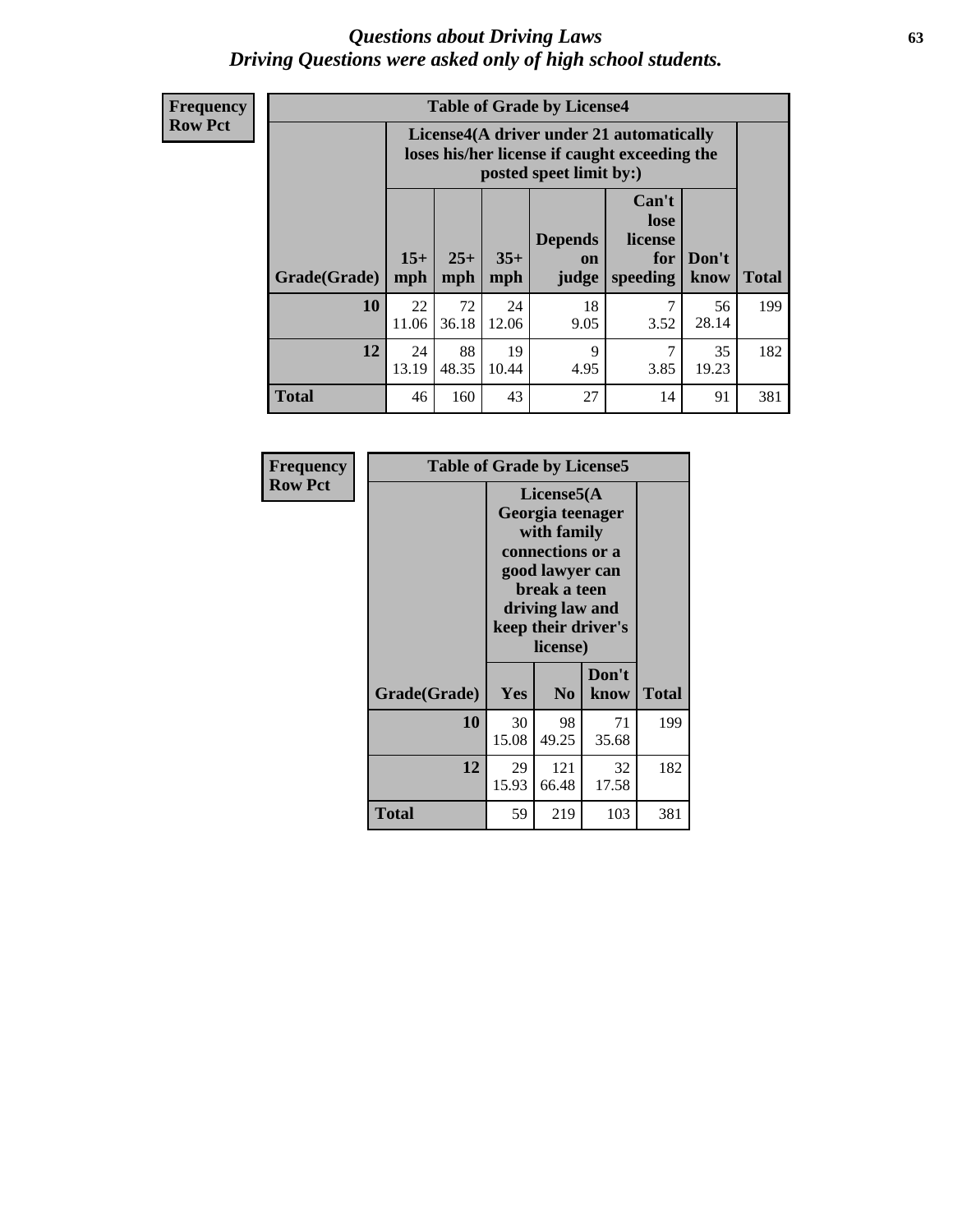#### *Questions about Driving Laws* **64** *Driving Questions were asked only of high school students.*

| <b>Frequency</b> | <b>Table of Grade by License6</b> |                                                                                                                                                 |                |               |              |
|------------------|-----------------------------------|-------------------------------------------------------------------------------------------------------------------------------------------------|----------------|---------------|--------------|
| <b>Row Pct</b>   |                                   | License <sub>6</sub> (I know a<br>friend or<br>classmate that<br>broke a teen<br>driving law,<br>but was allowed to<br>keep his/her<br>license) |                |               |              |
|                  | Grade(Grade)                      | <b>Yes</b>                                                                                                                                      | N <sub>0</sub> | Don't<br>know | <b>Total</b> |
|                  | 10                                | 31<br>15.58                                                                                                                                     | 98<br>49.25    | 70<br>35.18   | 199          |
|                  | 12                                | 118<br>27<br>37<br>14.84<br>20.33<br>64.84                                                                                                      |                |               | 182          |
|                  | <b>Total</b>                      | 58                                                                                                                                              | 216            | 107           | 381          |

| <b>Frequency</b> | <b>Table of Grade by License7</b> |                                                                             |                                     |                                                                                               |                        |              |
|------------------|-----------------------------------|-----------------------------------------------------------------------------|-------------------------------------|-----------------------------------------------------------------------------------------------|------------------------|--------------|
| <b>Row Pct</b>   |                                   |                                                                             |                                     | License7(A student under the age of 18 cam loser<br>his/her driving privileges if he or she:) |                        |              |
|                  | Grade(Grade)                      | <b>Have</b><br>more than<br>10<br>unexcused<br>absences<br>per school<br>yr | Drop out<br>without  <br>graduating | <b>Bring</b><br>alcohol/drugs/weapon<br>to school                                             | All of<br>the<br>above | <b>Total</b> |
|                  | 10                                | 31<br>15.58                                                                 | 21<br>10.55                         | 17<br>8.54                                                                                    | 130<br>65.33           | 199          |
|                  | 12                                | 44<br>24.18                                                                 | 16<br>8.79                          | 11<br>6.04                                                                                    | 111<br>60.99           | 182          |
|                  | <b>Total</b>                      | 75                                                                          | 37                                  | 28                                                                                            | 241                    | 381          |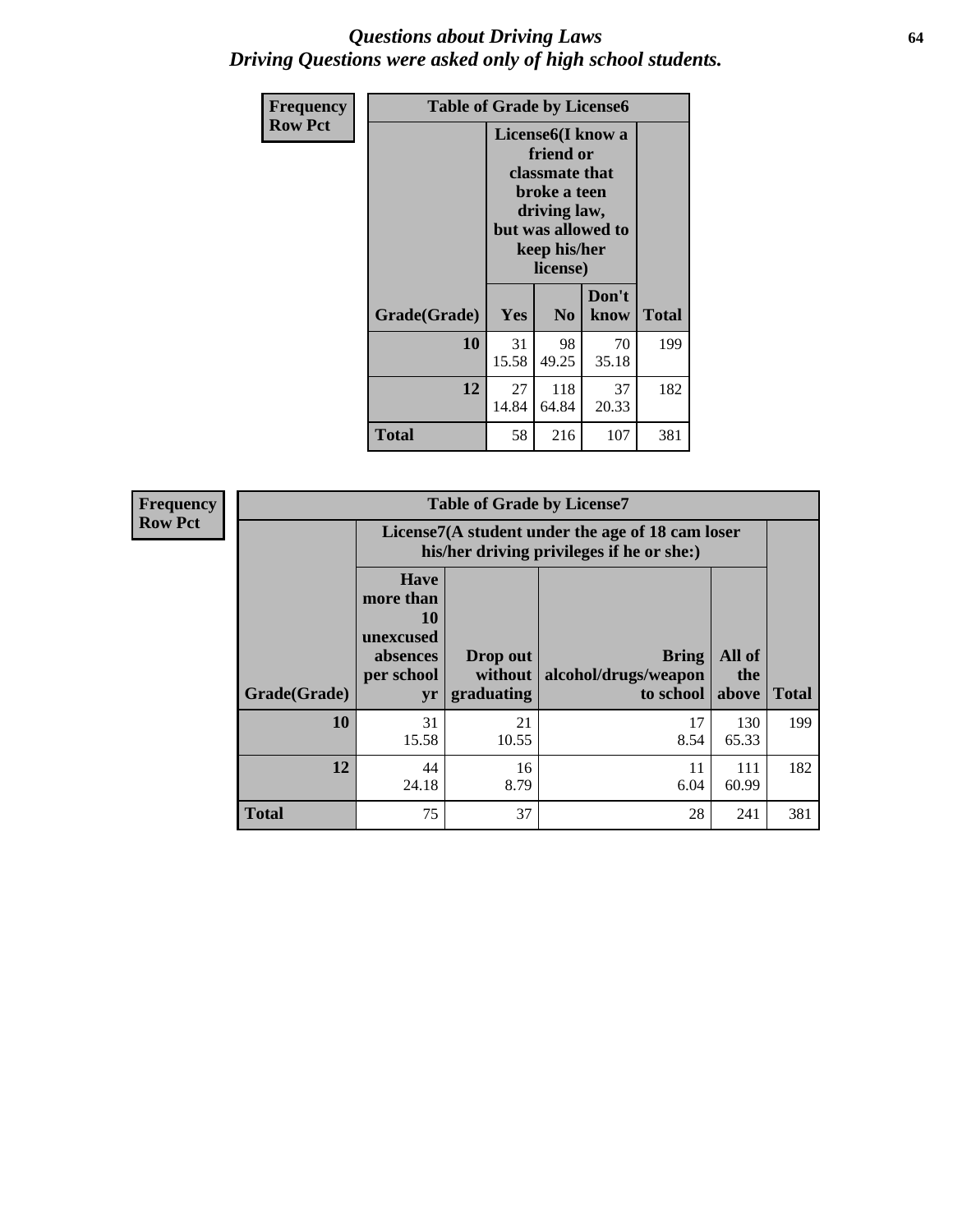# *Select Results by Gender* **65**

| Frequency      | <b>Table of SchoolClimate2 by Gender</b> |                      |                   |                     |
|----------------|------------------------------------------|----------------------|-------------------|---------------------|
| <b>Col Pct</b> | SchoolClimate2(I<br>feel successful at   | Gender(Gender)       |                   |                     |
|                | school)<br><b>Strongly Agree</b>         | <b>Female</b><br>121 | <b>Male</b><br>75 | <b>Total</b><br>196 |
|                |                                          | 55.00                | 46.58             |                     |
|                | <b>Somewhat Agree</b>                    | 90<br>40.91          | 75<br>46.58       | 165                 |
|                | <b>Somewhat Disagree</b>                 | 5<br>2.27            | 5.<br>3.11        | 10                  |
|                | <b>Strongly Disagree</b>                 | 4<br>1.82            | 6<br>3.73         | 10                  |
|                | <b>Total</b>                             | 220                  | 161               | 381                 |

| Frequency      | <b>Table of SchoolClimate6 by Gender</b>                 |                          |             |              |  |
|----------------|----------------------------------------------------------|--------------------------|-------------|--------------|--|
| <b>Col Pct</b> | <b>SchoolClimate6(Teachers</b><br>treat me with respect) | Gender(Gender)<br>Female | <b>Male</b> | <b>Total</b> |  |
|                | <b>Strongly Agree</b>                                    | 74<br>33.64              | 55<br>34.16 | 129          |  |
|                | <b>Somewhat Agree</b>                                    | 91<br>41.36              | 74<br>45.96 | 165          |  |
|                | <b>Somewhat Disagree</b>                                 | 35<br>15.91              | 19<br>11.80 | 54           |  |
|                | <b>Strongly Disagree</b>                                 | 20<br>9.09               | 13<br>8.07  | 33           |  |
|                | Total                                                    | 220                      | 161         | 381          |  |

| <b>Frequency</b> | <b>Table of SchoolClimate8 by Gender</b>                                             |               |                               |              |
|------------------|--------------------------------------------------------------------------------------|---------------|-------------------------------|--------------|
| <b>Col Pct</b>   | <b>SchoolClimate8(Students</b><br>are frequently<br>recognized for good<br>behavior) | <b>Female</b> | Gender(Gender)<br><b>Male</b> | <b>Total</b> |
|                  | <b>Strongly Agree</b>                                                                | 44<br>20.00   | 33<br>20.50                   | 77           |
|                  | <b>Somewhat Agree</b>                                                                | 89<br>40.45   | 66<br>40.99                   | 155          |
|                  | <b>Somewhat Disagree</b>                                                             | 48<br>21.82   | 43<br>26.71                   | 91           |
|                  | <b>Strongly Disagree</b>                                                             | 39<br>17.73   | 19<br>11.80                   | 58           |
|                  | Total                                                                                | 220           | 161                           | 381          |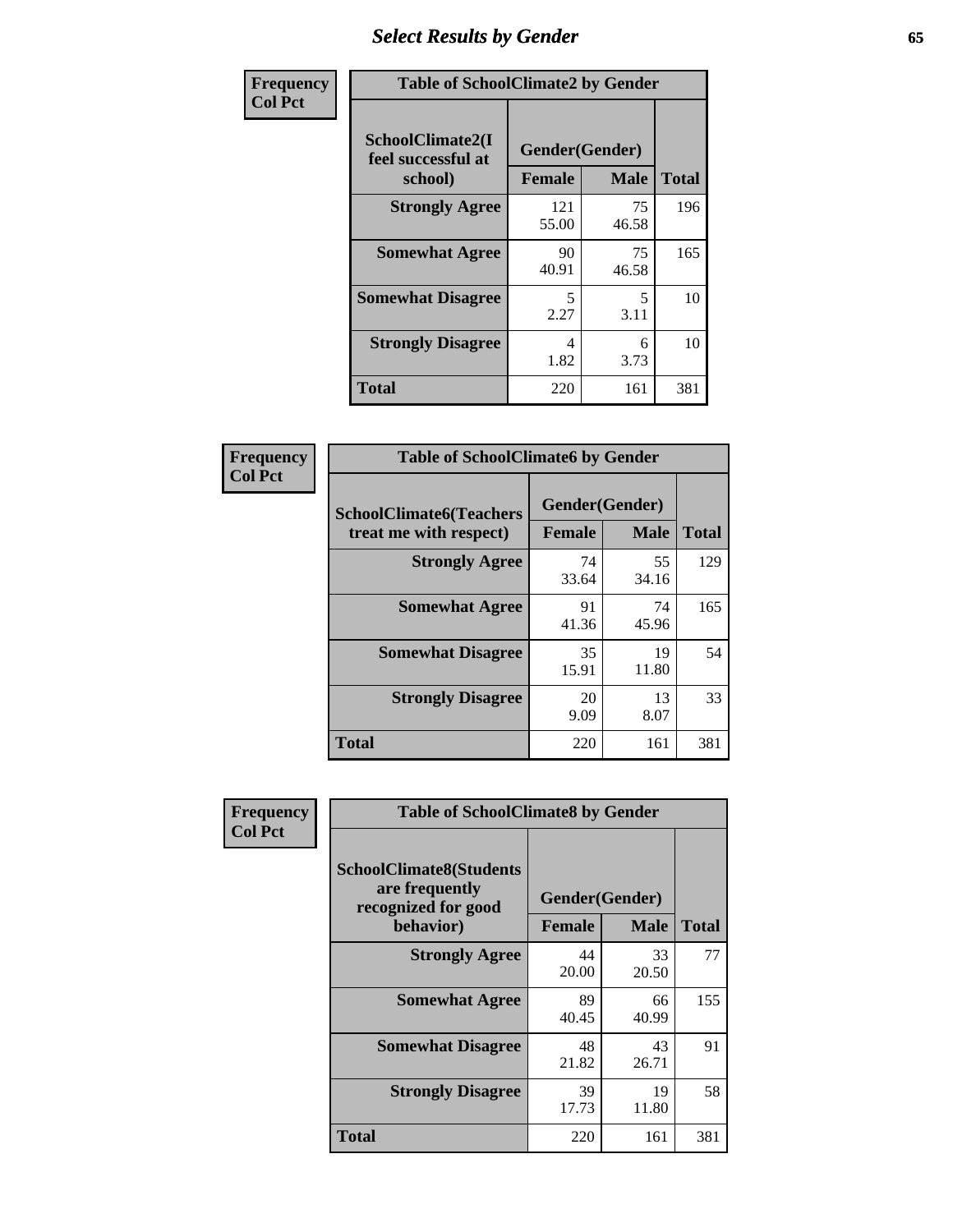### *Select Results by Gender* **66**

| <b>Frequency</b> | <b>Table of Gender by Dropout</b> |                                                                        |              |              |
|------------------|-----------------------------------|------------------------------------------------------------------------|--------------|--------------|
| <b>Row Pct</b>   |                                   | Dropout(I<br>have<br>thought<br>about<br>dropping<br>out of<br>school) |              |              |
|                  | Gender(Gender)                    | Yes                                                                    | No           | <b>Total</b> |
|                  | <b>Female</b>                     | 50<br>22.73                                                            | 170<br>77.27 | 220          |
|                  | <b>Male</b>                       | 41<br>25.47                                                            | 120<br>74.53 | 161          |
|                  | <b>Total</b>                      | 91                                                                     | 290          | 381          |

| <b>Frequency</b> | <b>Table of Gender by Dropoutreason</b> |                                                                    |              |                          |                                |              |              |
|------------------|-----------------------------------------|--------------------------------------------------------------------|--------------|--------------------------|--------------------------------|--------------|--------------|
| <b>Row Pct</b>   |                                         | Dropoutreason(If I dropped out the<br>reason would most likely be) |              |                          |                                |              |              |
|                  | Gender(Gender)                          | Won't<br><b>Drop</b><br>out                                        | <b>Bored</b> | Family<br><b>Reasons</b> | <b>Being</b><br><b>Bullied</b> | <b>Other</b> | <b>Total</b> |
|                  | Female                                  | 141<br>64.09                                                       | 25<br>11.36  | 25<br>11.36              | 0.45                           | 28<br>12.73  | 220          |
|                  | <b>Male</b>                             | 106<br>65.84                                                       | 19<br>11.80  | 16<br>9.94               | 0.00                           | 20<br>12.42  | 161          |
|                  | <b>Total</b>                            | 247                                                                | 44           | 41                       |                                | 48           | 381          |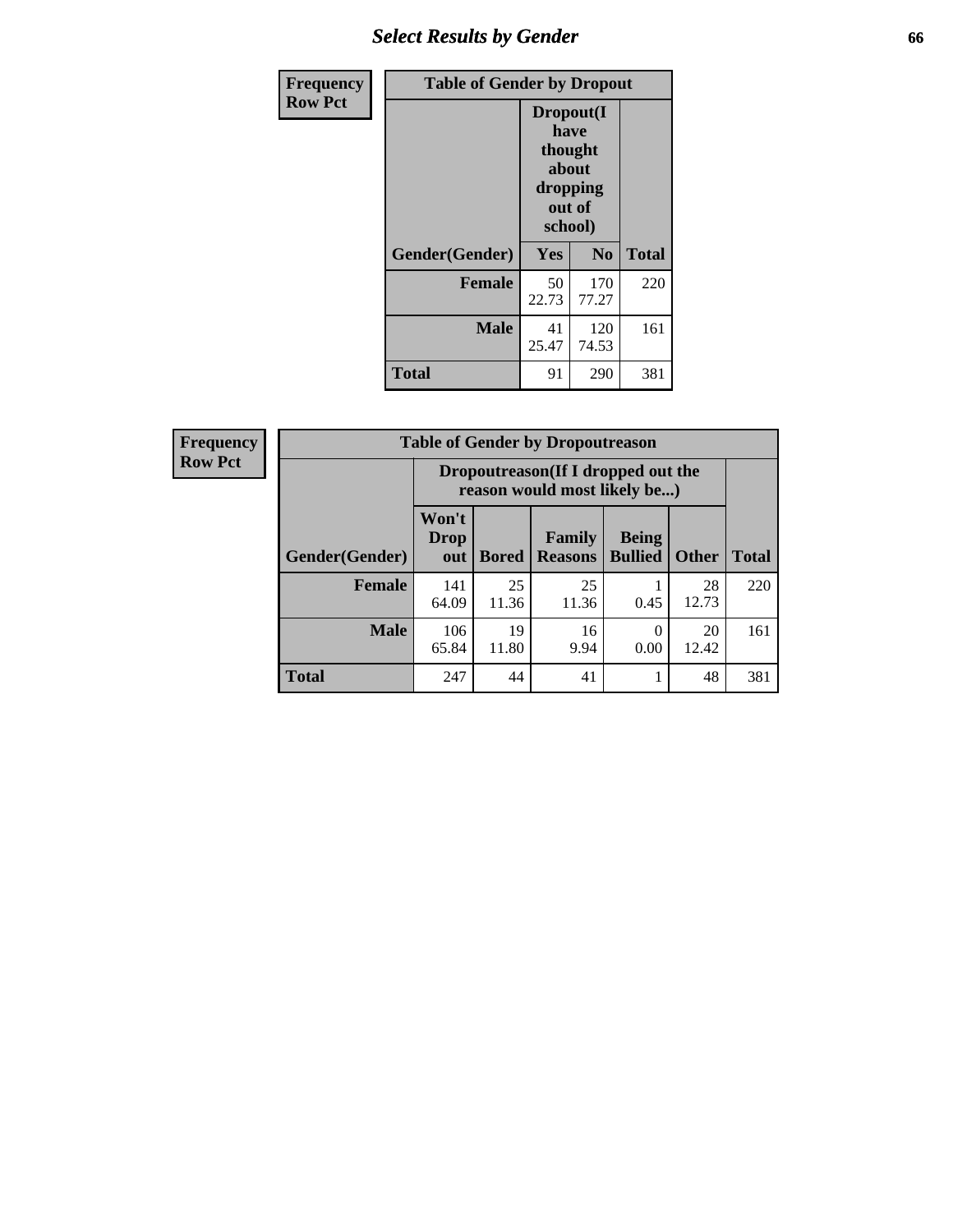*School Safety* **67**

| Frequency      | <b>Table of Gender by Bullied2</b> |                 |                |              |
|----------------|------------------------------------|-----------------|----------------|--------------|
| <b>Row Pct</b> |                                    | <b>Bullied2</b> |                |              |
|                | Gender(Gender)                     | Yes             | N <sub>0</sub> | <b>Total</b> |
|                | Female                             | 8<br>3.64       | 212<br>96.36   | 220          |
|                | <b>Male</b>                        | 11<br>6.83      | 150<br>93.17   | 161          |
|                | Total                              | 19              | 362            | 381          |

| <b>Frequency</b> | <b>Table of Gender by Bulliedothers2</b> |                       |                |              |
|------------------|------------------------------------------|-----------------------|----------------|--------------|
| <b>Row Pct</b>   |                                          | <b>Bulliedothers2</b> |                |              |
|                  | Gender(Gender)                           | <b>Yes</b>            | N <sub>0</sub> | <b>Total</b> |
|                  | <b>Female</b>                            | 16<br>7.27            | 204<br>92.73   | 220          |
|                  | <b>Male</b>                              | 13<br>8.07            | 148<br>91.93   | 161          |
|                  | <b>Total</b>                             | 29                    | 352            | 381          |

| <b>Frequency</b> | <b>Table of Gender by Weaponschool2</b> |                      |                |              |
|------------------|-----------------------------------------|----------------------|----------------|--------------|
| <b>Row Pct</b>   |                                         | <b>Weaponschool2</b> |                |              |
|                  | Gender(Gender)                          | Yes                  | N <sub>0</sub> | <b>Total</b> |
|                  | <b>Female</b>                           | 2<br>0.91            | 218<br>99.09   | 220          |
|                  | <b>Male</b>                             | 5<br>3.11            | 156<br>96.89   | 161          |
|                  | <b>Total</b>                            | 7                    | 374            | 381          |

| Frequency      | <b>Table of Gender by Absentunsafe2</b> |               |                |              |
|----------------|-----------------------------------------|---------------|----------------|--------------|
| <b>Row Pct</b> |                                         | Absentunsafe2 |                |              |
|                | Gender(Gender)                          | Yes           | N <sub>0</sub> | <b>Total</b> |
|                | <b>Female</b>                           | 0.45          | 219<br>99.55   | 220          |
|                | <b>Male</b>                             | q<br>5.59     | 152<br>94.41   | 161          |
|                | <b>Total</b>                            | 10            | 371            | 381          |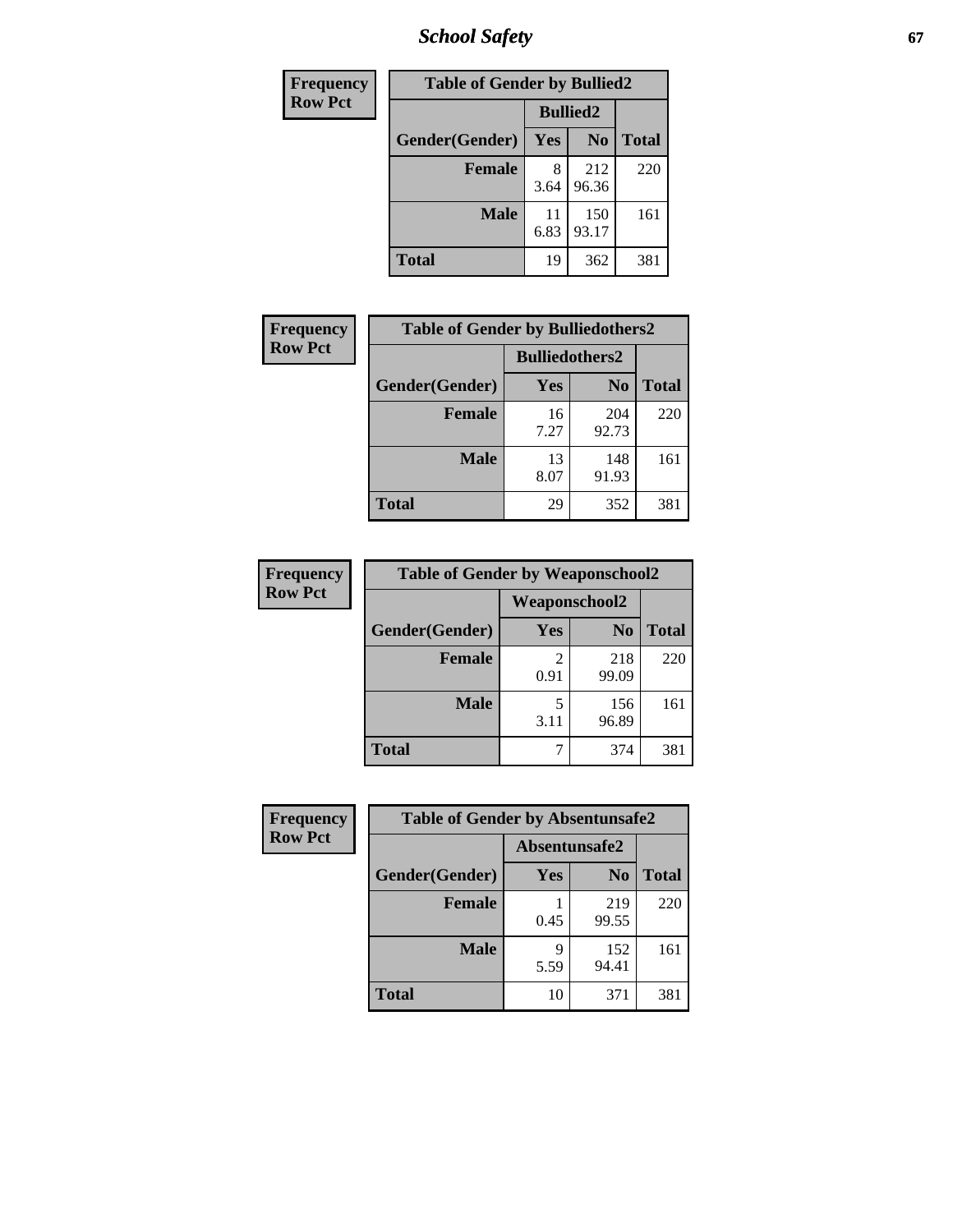*School Safety* **68**

| Frequency      | <b>Table of Gender by Gangself</b> |                                                                                                |                |              |
|----------------|------------------------------------|------------------------------------------------------------------------------------------------|----------------|--------------|
| <b>Row Pct</b> |                                    | Gangself(I<br>have<br>participated<br>in illegal gang<br>activities in<br>the past 30<br>days) |                |              |
|                | Gender(Gender)                     | Yes                                                                                            | N <sub>0</sub> | <b>Total</b> |
|                | <b>Female</b>                      | 5<br>2.27                                                                                      | 215<br>97.73   | 220          |
|                | <b>Male</b>                        | 20<br>12.42                                                                                    | 141<br>87.58   | 161          |
|                | <b>Total</b>                       | 25                                                                                             | 356            | 381          |

| Frequency      | <b>Table of Gender by Gangpeers</b> |                                                                                                             |                |              |
|----------------|-------------------------------------|-------------------------------------------------------------------------------------------------------------|----------------|--------------|
| <b>Row Pct</b> |                                     | <b>Gangpeers</b> (I<br>who have<br>participated<br>in illegal gang<br>activities in<br>the past 30<br>days) | have friends   |              |
|                | Gender(Gender)                      | <b>Yes</b>                                                                                                  | N <sub>0</sub> | <b>Total</b> |
|                | <b>Female</b>                       | 61<br>27.73                                                                                                 | 159<br>72.27   | 220          |
|                | <b>Male</b>                         | 49<br>30.43                                                                                                 | 112<br>69.57   | 161          |
|                | Total                               | 110                                                                                                         | 271            | 381          |

| Frequency      | <b>Table of Gender by Pickedon2</b> |             |                |              |  |
|----------------|-------------------------------------|-------------|----------------|--------------|--|
| <b>Row Pct</b> |                                     | Pickedon2   |                |              |  |
|                | Gender(Gender)                      | Yes         | N <sub>0</sub> | <b>Total</b> |  |
|                | <b>Female</b>                       | 46<br>20.91 | 174<br>79.09   | 220          |  |
|                | <b>Male</b>                         | 35<br>21.74 | 126<br>78.26   | 161          |  |
|                | <b>Total</b>                        | 81          | 300            | 381          |  |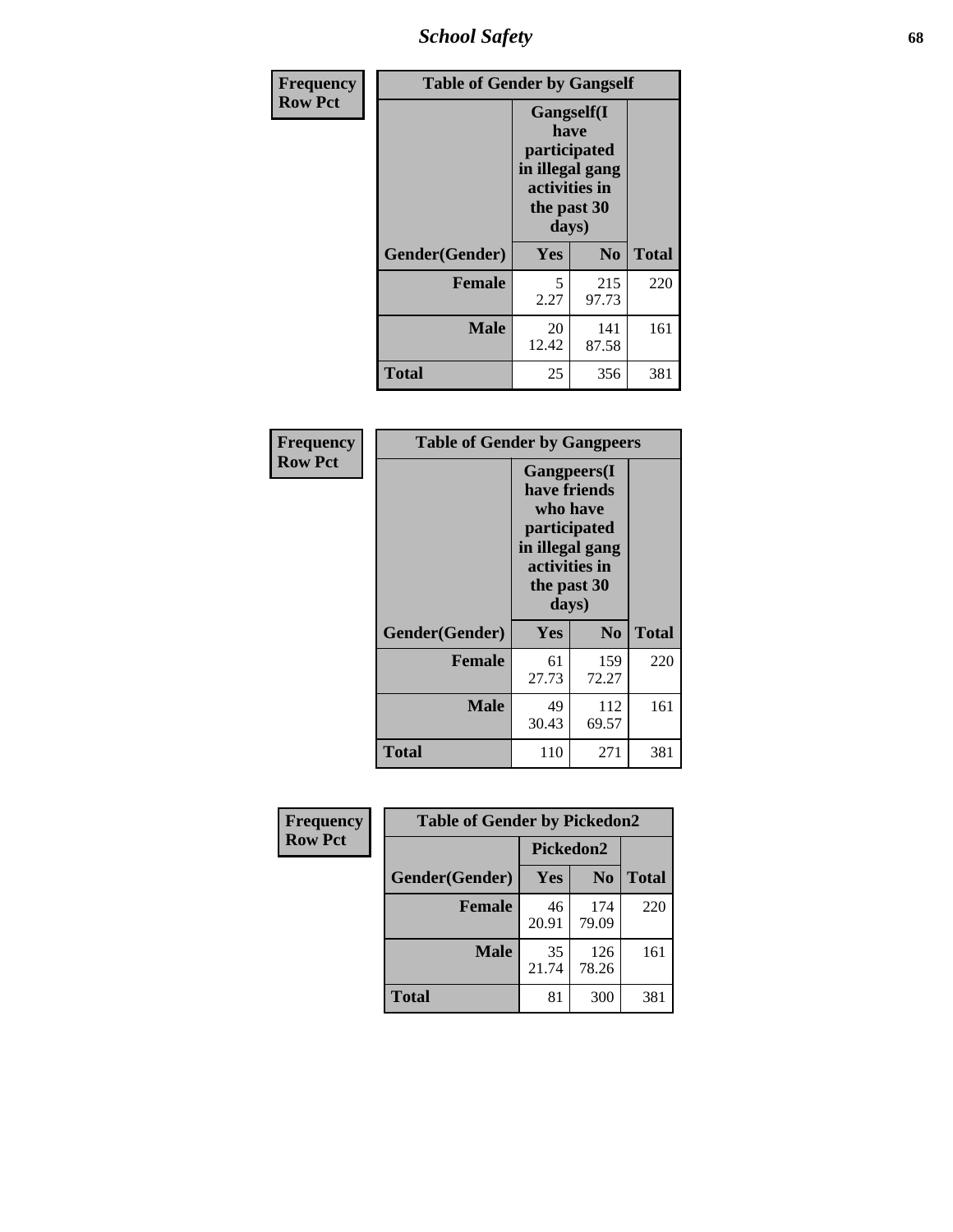*School Safety* **69**

| Frequency      | <b>Table of Gender by Safeschool2</b> |              |                |              |
|----------------|---------------------------------------|--------------|----------------|--------------|
| <b>Row Pct</b> |                                       | Safeschool2  |                |              |
|                | Gender(Gender)                        | Yes          | N <sub>0</sub> | <b>Total</b> |
|                | <b>Female</b>                         | 139<br>63.18 | 81<br>36.82    | 220          |
|                | <b>Male</b>                           | 107<br>66.46 | 54<br>33.54    | 161          |
|                | <b>Total</b>                          | 246          | 135            | 381          |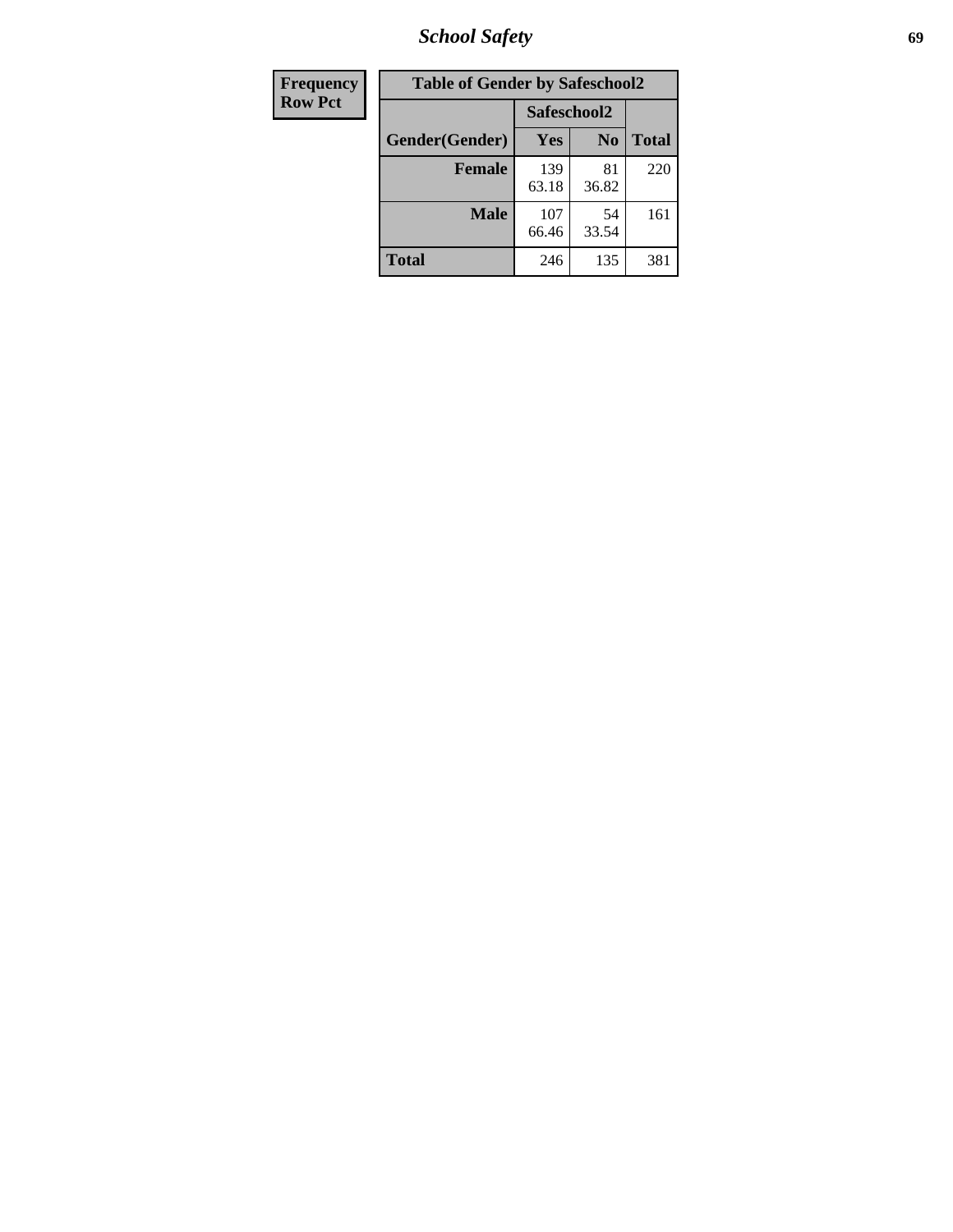# *Incidence of Drug Use* **70**

| <b>Frequency</b> | <b>Table of Gender by AlcoholAlt</b> |                                          |                |              |  |
|------------------|--------------------------------------|------------------------------------------|----------------|--------------|--|
| <b>Row Pct</b>   |                                      | AlcoholAlt(Alcohol<br>use, past 30 days) |                |              |  |
|                  | Gender(Gender)                       | Yes                                      | N <sub>0</sub> | <b>Total</b> |  |
|                  | Female                               | 28<br>12.73                              | 192<br>87.27   | 220          |  |
|                  | <b>Male</b>                          | 29<br>18.01                              | 132<br>81.99   | 161          |  |
|                  | <b>Total</b>                         | 57                                       | 324            | 381          |  |

| <b>Frequency</b> | <b>Table of Gender by TobaccoAny</b> |             |                                          |              |
|------------------|--------------------------------------|-------------|------------------------------------------|--------------|
| <b>Row Pct</b>   |                                      |             | TobaccoAny(Tobacco<br>use, past 30 days) |              |
|                  | Gender(Gender)                       | <b>Yes</b>  | N <sub>0</sub>                           | <b>Total</b> |
|                  | <b>Female</b>                        | 15<br>6.82  | 205<br>93.18                             | 220          |
|                  | <b>Male</b>                          | 21<br>13.04 | 140<br>86.96                             | 161          |
|                  | <b>Total</b>                         | 36          | 345                                      | 381          |

| <b>Frequency</b> | <b>Table of Gender by MarijuanaAlt</b> |                    |                        |              |
|------------------|----------------------------------------|--------------------|------------------------|--------------|
| <b>Row Pct</b>   |                                        | use, past 30 days) | MarijuanaAlt(Marijuana |              |
|                  | Gender(Gender)                         | <b>Yes</b>         | N <sub>0</sub>         | <b>Total</b> |
|                  | <b>Female</b>                          | 14<br>6.36         | 206<br>93.64           | 220          |
|                  | <b>Male</b>                            | 30<br>18.63        | 131<br>81.37           | 161          |
|                  | <b>Total</b>                           | 44                 | 337                    | 381          |

| <b>Frequency</b> | <b>Table of Gender by OtherDrugAny</b> |                         |                           |              |
|------------------|----------------------------------------|-------------------------|---------------------------|--------------|
| <b>Row Pct</b>   |                                        | drug use, past 30 days) | <b>OtherDrugAny(Other</b> |              |
|                  | Gender(Gender)                         | <b>Yes</b>              | N <sub>0</sub>            | <b>Total</b> |
|                  | <b>Female</b>                          | 3.18                    | 213<br>96.82              | 220          |
|                  | <b>Male</b>                            | 9<br>5.59               | 152<br>94.41              | 161          |
|                  | <b>Total</b>                           | 16                      | 365                       | 381          |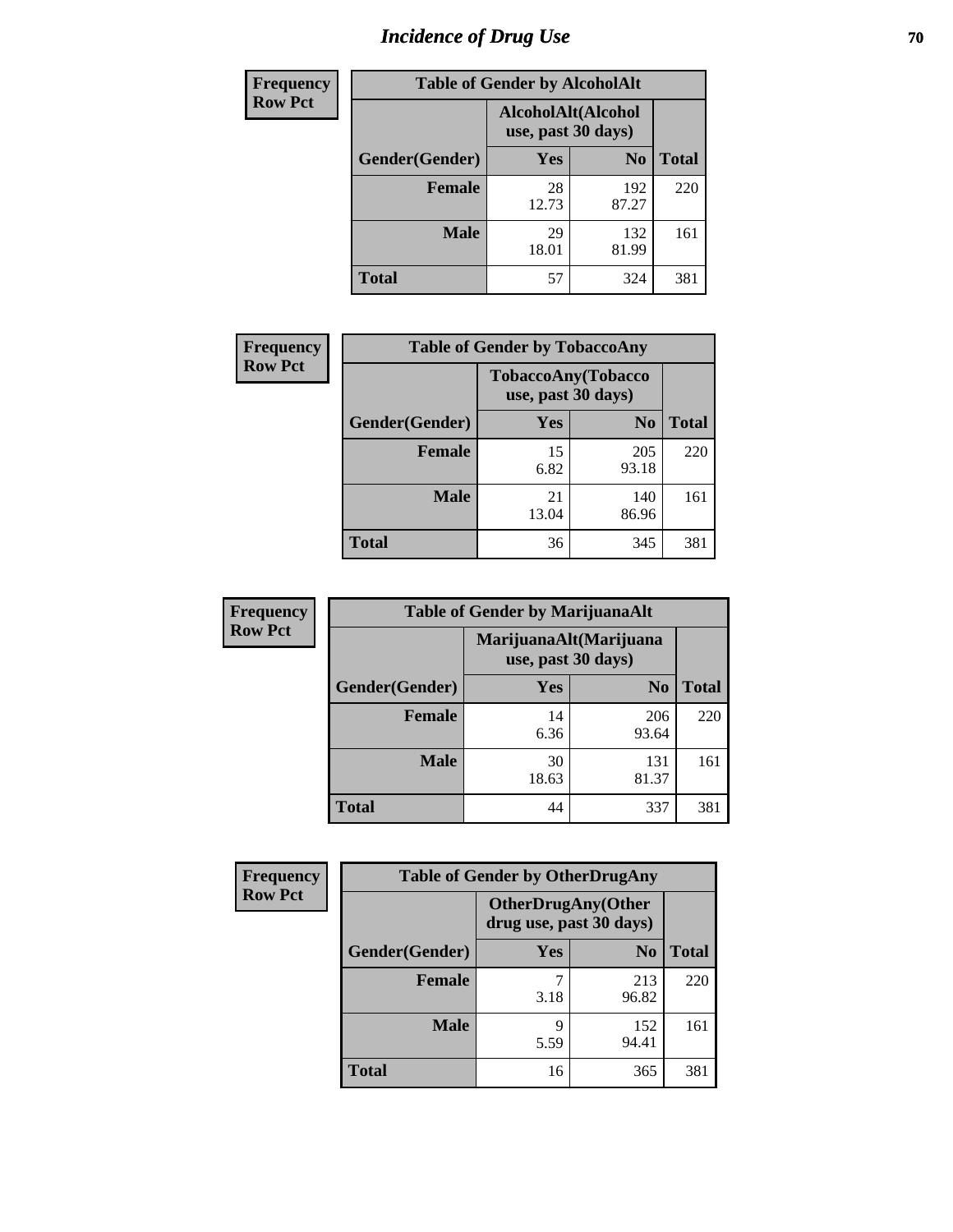#### *Average Age at Onset of Use* **71** *Results for "Average Age at Onset of Use" questions exclude students who said they did not use that substance*

#### **Gender=Female**

| <b>Variable</b>    | <b>Label</b>                                                       | <b>Mean</b> |
|--------------------|--------------------------------------------------------------------|-------------|
| Alcoholinit2       | I started using alcohol when I was                                 | 13.33       |
| Cigarettesinit2    | I started smoking tobacco when I was                               | 13.88       |
| Smokelessinit2     | I started chewing tobacco when I was                               | 8.00        |
| Marijuanainit2     | I started using marijuana when I was                               | 14.48       |
| Cocaineinit2       | I started using cocaine when I was                                 |             |
| Inhalantsinit2     | I started using inhalants when I was                               | 9.50        |
| Steroidsinit2      | I started using steroids when I was                                |             |
| Ecstasyinit2       | I started using ecstasy when I was                                 | 15.00       |
| Methinit2          | I started using methamphetamines when I was                        |             |
| Hallucinogensinit2 | I started using hallucinogens when I was                           |             |
| Prescription in t2 | I started using prescription drugs not prescribed to me when I was | 11.00       |

#### **Gender=Male**

| Label                                                              | <b>Mean</b> |
|--------------------------------------------------------------------|-------------|
| I started using alcohol when I was                                 | 13.96       |
| I started smoking tobacco when I was                               | 12.93       |
| I started chewing tobacco when I was                               | 13.00       |
| I started using marijuana when I was                               | 14.05       |
| I started using cocaine when I was                                 | 15.00       |
| I started using inhalants when I was                               | 16.00       |
| I started using steroids when I was                                | 14.00       |
| I started using ecstasy when I was                                 | 12.50       |
| I started using methamphetamines when I was                        | 17.00       |
| I started using hallucinogens when I was<br>Hallucinogensinit2     | 11.00       |
| I started using prescription drugs not prescribed to me when I was | 11.83       |
|                                                                    |             |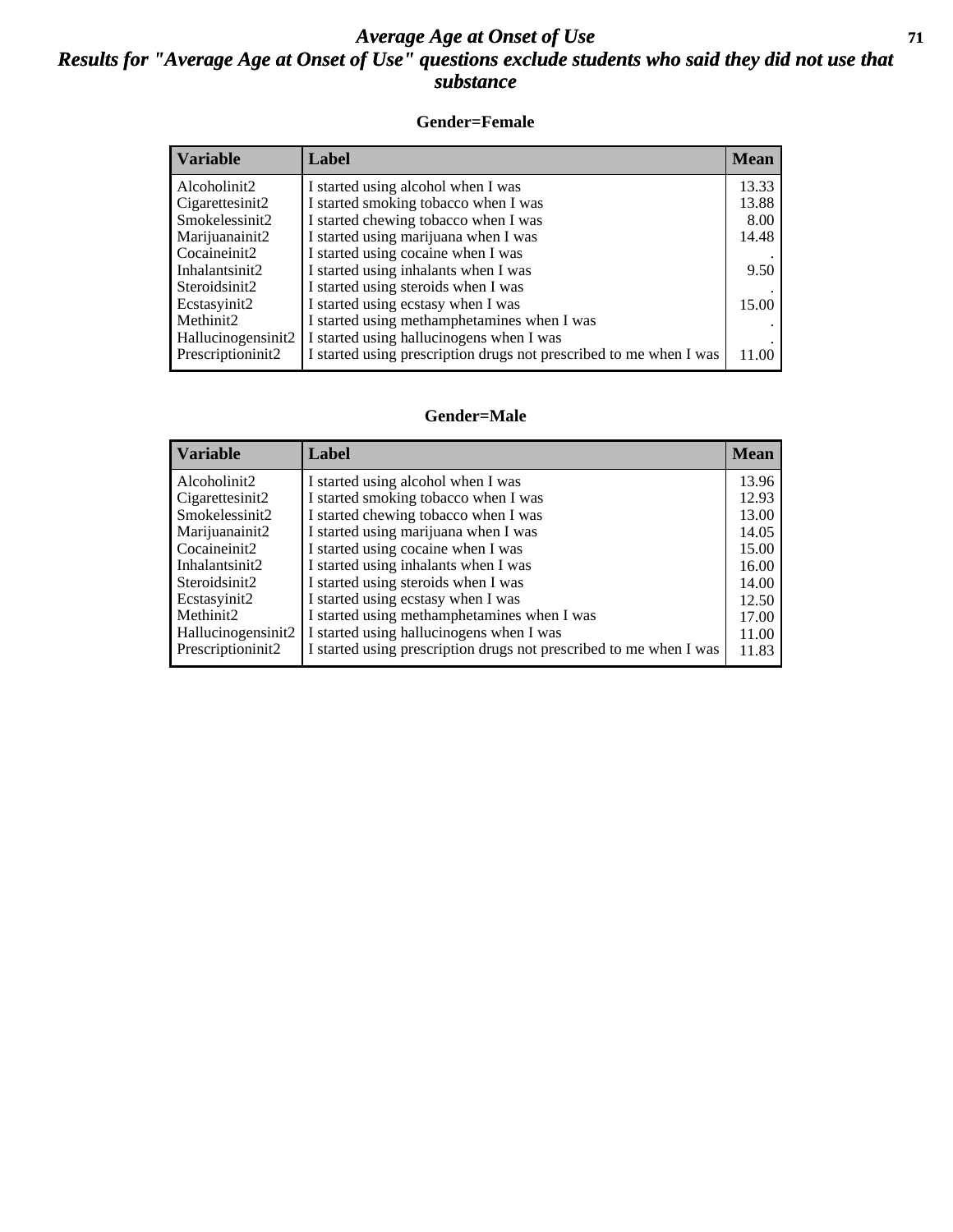# *I Think These Drugs are Harmful* **72**

| <b>Frequency</b> | <b>Table of Gender by Alcoholharmdich</b> |                                                   |                |              |  |
|------------------|-------------------------------------------|---------------------------------------------------|----------------|--------------|--|
| <b>Row Pct</b>   |                                           | Alcoholharmdich(I<br>think alcohol is<br>harmful) |                |              |  |
|                  | Gender(Gender)                            | <b>Yes</b>                                        | N <sub>0</sub> | <b>Total</b> |  |
|                  | <b>Female</b>                             | 194<br>88.18                                      | 26<br>11.82    | 220          |  |
|                  | <b>Male</b>                               | 129<br>80.12                                      | 32<br>19.88    | 161          |  |
|                  | Total                                     | 323                                               | 58             | 381          |  |

| Frequency      | <b>Table of Gender by Tobaccoharmdich</b> |                  |                               |              |  |
|----------------|-------------------------------------------|------------------|-------------------------------|--------------|--|
| <b>Row Pct</b> |                                           | think tobacco is | Tobaccoharmdich(I<br>harmful) |              |  |
|                | Gender(Gender)                            | <b>Yes</b>       | N <sub>0</sub>                | <b>Total</b> |  |
|                | <b>Female</b>                             | 208<br>94.55     | 12<br>5.45                    | 220          |  |
|                | <b>Male</b>                               | 140<br>86.96     | 21<br>13.04                   | 161          |  |
|                | <b>Total</b>                              | 348              | 33                            | 381          |  |

| Frequency      | <b>Table of Gender by Marijuanaharmdich</b> |                                                       |                |              |  |
|----------------|---------------------------------------------|-------------------------------------------------------|----------------|--------------|--|
| <b>Row Pct</b> |                                             | Marijuanaharmdich(I<br>think marijuana is<br>harmful) |                |              |  |
|                | Gender(Gender)                              | <b>Yes</b>                                            | N <sub>0</sub> | <b>Total</b> |  |
|                | <b>Female</b>                               | 190<br>86.36                                          | 30<br>13.64    | 220          |  |
|                | <b>Male</b>                                 | 113<br>70.19                                          | 48<br>29.81    | 161          |  |
|                | <b>Total</b>                                | 303                                                   | 78             | 381          |  |

| Frequency      | <b>Table of Gender by Otherdrugharmdich</b> |                                                          |                |              |  |
|----------------|---------------------------------------------|----------------------------------------------------------|----------------|--------------|--|
| <b>Row Pct</b> |                                             | Otherdrugharmdich(I<br>think other drugs are<br>harmful) |                |              |  |
|                | Gender(Gender)                              | <b>Yes</b>                                               | N <sub>0</sub> | <b>Total</b> |  |
|                | <b>Female</b>                               | 209<br>95.00                                             | 11<br>5.00     | 220          |  |
|                | <b>Male</b>                                 | 136<br>84.47                                             | 25<br>15.53    | 161          |  |
|                | <b>Total</b>                                | 345                                                      | 36             | 381          |  |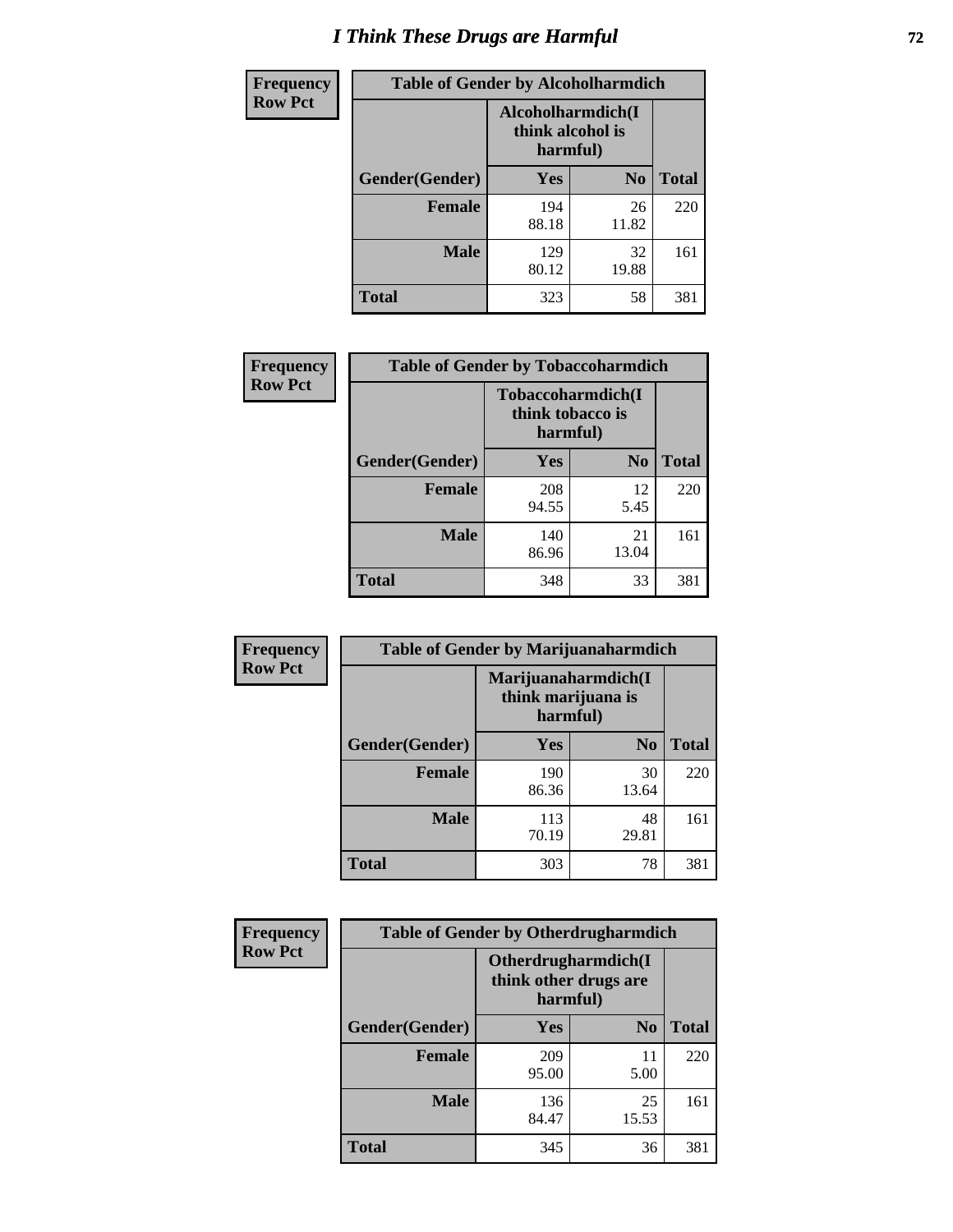| <b>Frequency</b> | <b>Table of Gender by Alcohollocation1</b> |                                                               |              |              |
|------------------|--------------------------------------------|---------------------------------------------------------------|--------------|--------------|
| <b>Row Pct</b>   |                                            | <b>Alcohollocation1(Places</b><br><b>Friends Use Alcohol)</b> |              |              |
|                  | Gender(Gender)                             |                                                               | Do Not Use   | <b>Total</b> |
|                  | <b>Female</b>                              | 100<br>45.45                                                  | 120<br>54.55 | 220          |
|                  | <b>Male</b>                                | 79<br>49.07                                                   | 82<br>50.93  | 161          |
|                  | <b>Total</b>                               | 179                                                           | 202          | 381          |

| <b>Frequency</b> | <b>Table of Gender by Alcohollocation2</b> |                                                               |             |              |
|------------------|--------------------------------------------|---------------------------------------------------------------|-------------|--------------|
| <b>Row Pct</b>   |                                            | <b>Alcohollocation2(Places</b><br><b>Friends Use Alcohol)</b> |             |              |
|                  | Gender(Gender)                             |                                                               | Home        | <b>Total</b> |
|                  | <b>Female</b>                              | 145<br>65.91                                                  | 75<br>34.09 | 220          |
|                  | <b>Male</b>                                | 119<br>73.91                                                  | 42<br>26.09 | 161          |
|                  | <b>Total</b>                               | 264                                                           | 117         | 381          |

| Frequency      | <b>Table of Gender by Alcohollocation3</b> |                                                               |               |              |
|----------------|--------------------------------------------|---------------------------------------------------------------|---------------|--------------|
| <b>Row Pct</b> |                                            | <b>Alcohollocation3(Places</b><br><b>Friends Use Alcohol)</b> |               |              |
|                | Gender(Gender)                             |                                                               | <b>School</b> | <b>Total</b> |
|                | <b>Female</b>                              | 195<br>88.64                                                  | 25<br>11.36   | 220          |
|                | <b>Male</b>                                | 144<br>89.44                                                  | 17<br>10.56   | 161          |
|                | <b>Total</b>                               | 339                                                           | 42            | 381          |

| <b>Frequency</b> | <b>Table of Gender by Alcohollocation4</b> |                                                               |             |              |  |
|------------------|--------------------------------------------|---------------------------------------------------------------|-------------|--------------|--|
| <b>Row Pct</b>   |                                            | <b>Alcohollocation4(Places</b><br><b>Friends Use Alcohol)</b> |             |              |  |
|                  | Gender(Gender)                             |                                                               | Car         | <b>Total</b> |  |
|                  | <b>Female</b>                              | 194<br>88.18                                                  | 26<br>11.82 | 220          |  |
|                  | <b>Male</b>                                | 140<br>86.96                                                  | 21<br>13.04 | 161          |  |
|                  | <b>Total</b>                               | 334                                                           | 47          | 381          |  |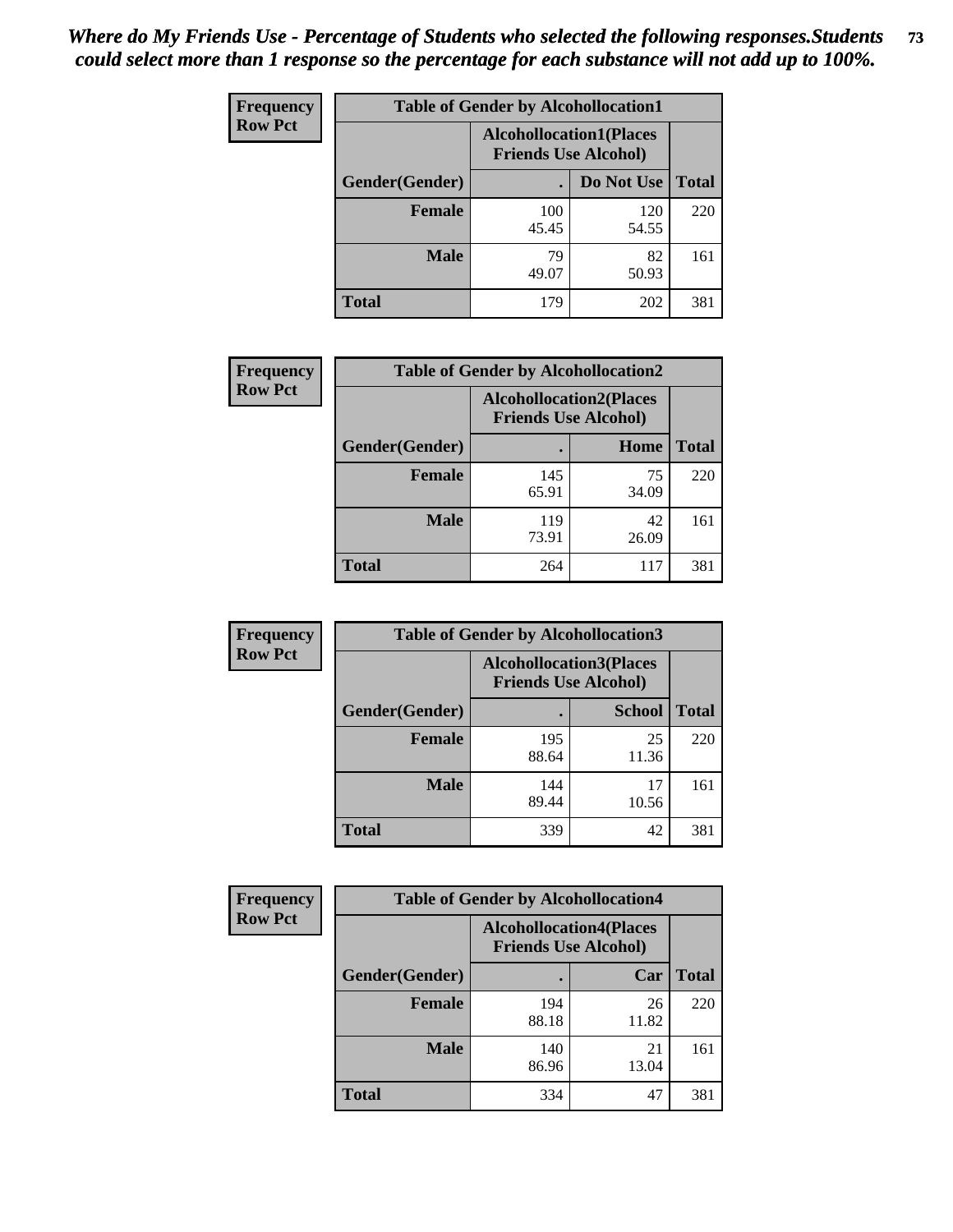| <b>Frequency</b> | <b>Table of Gender by Alcohollocation5</b> |                                                               |                                 |              |
|------------------|--------------------------------------------|---------------------------------------------------------------|---------------------------------|--------------|
| <b>Row Pct</b>   |                                            | <b>Alcohollocation5(Places</b><br><b>Friends Use Alcohol)</b> |                                 |              |
|                  | Gender(Gender)                             |                                                               | <b>Friend's</b><br><b>House</b> | <b>Total</b> |
|                  | <b>Female</b>                              | 153<br>69.55                                                  | 67<br>30.45                     | 220          |
|                  | <b>Male</b>                                | 115<br>71.43                                                  | 46<br>28.57                     | 161          |
|                  | <b>Total</b>                               | 268                                                           | 113                             | 381          |

| Frequency      | <b>Table of Gender by Alcohollocation6</b> |                                                               |              |              |  |
|----------------|--------------------------------------------|---------------------------------------------------------------|--------------|--------------|--|
| <b>Row Pct</b> |                                            | <b>Alcohollocation6(Places</b><br><b>Friends Use Alcohol)</b> |              |              |  |
|                | <b>Gender</b> (Gender)                     |                                                               | <b>Other</b> | <b>Total</b> |  |
|                | <b>Female</b>                              | 176<br>80.00                                                  | 44<br>20.00  | 220          |  |
|                | <b>Male</b>                                | 128<br>79.50                                                  | 33<br>20.50  | 161          |  |
|                | <b>Total</b>                               | 304                                                           | 77           | 381          |  |

| Frequency      | <b>Table of Gender by Tobaccolocation1</b> |                                                               |              |              |  |
|----------------|--------------------------------------------|---------------------------------------------------------------|--------------|--------------|--|
| <b>Row Pct</b> |                                            | <b>Tobaccolocation1(Places</b><br><b>Friends Use Tobacco)</b> |              |              |  |
|                | Gender(Gender)                             |                                                               | Do Not Use   | <b>Total</b> |  |
|                | Female                                     | 54<br>24.55                                                   | 166<br>75.45 | 220          |  |
|                | <b>Male</b>                                | 53<br>32.92                                                   | 108<br>67.08 | 161          |  |
|                | <b>Total</b>                               | 107                                                           | 274          | 381          |  |

| <b>Frequency</b> | <b>Table of Gender by Tobaccolocation2</b> |                                                               |             |              |
|------------------|--------------------------------------------|---------------------------------------------------------------|-------------|--------------|
| <b>Row Pct</b>   |                                            | <b>Tobaccolocation2(Places</b><br><b>Friends Use Tobacco)</b> |             |              |
|                  | Gender(Gender)                             |                                                               | Home        | <b>Total</b> |
|                  | Female                                     | 178<br>80.91                                                  | 42<br>19.09 | 220          |
|                  | <b>Male</b>                                | 134<br>83.23                                                  | 27<br>16.77 | 161          |
|                  | <b>Total</b>                               | 312                                                           | 69          | 381          |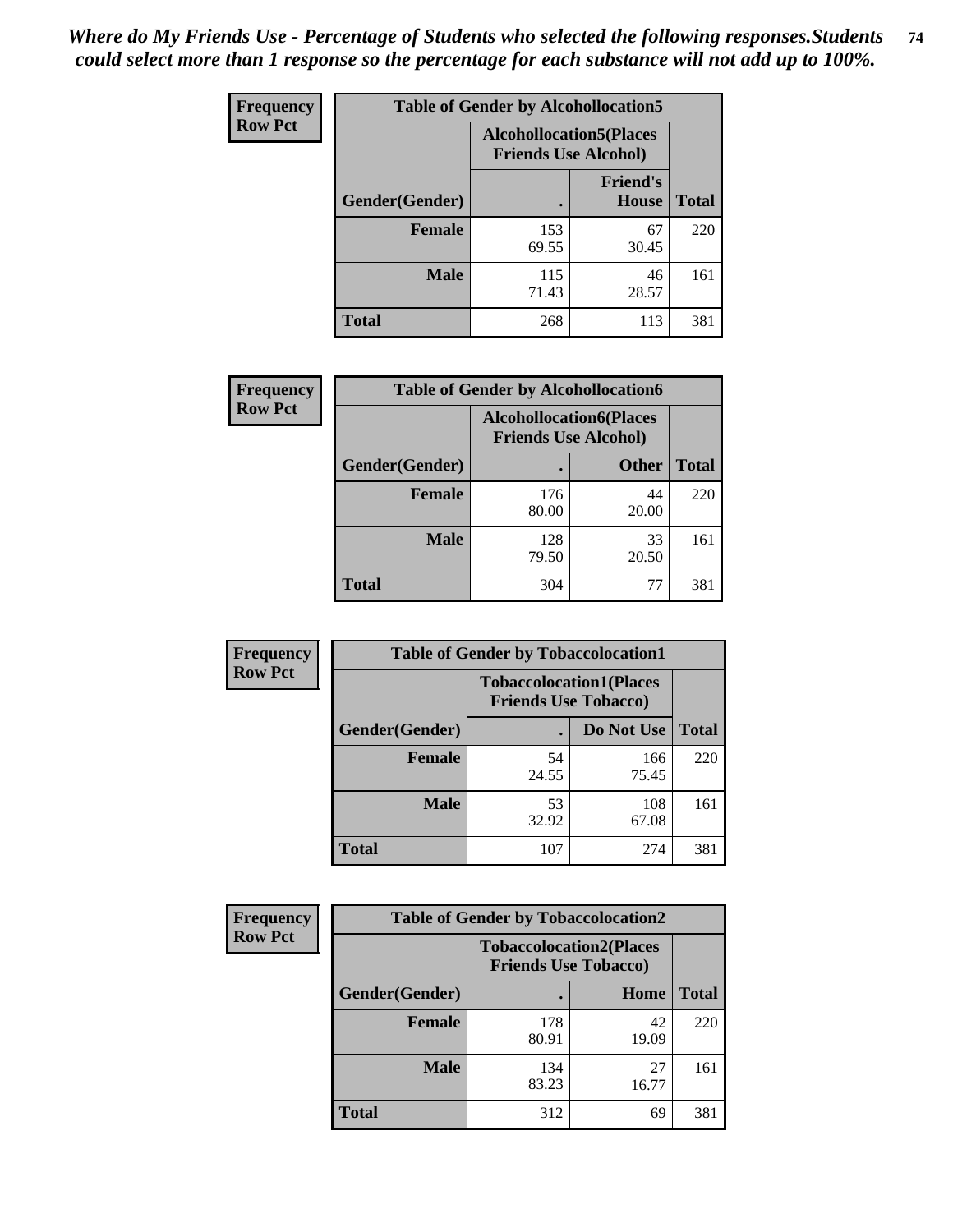| <b>Frequency</b> | <b>Table of Gender by Tobaccolocation3</b> |                                                               |               |              |
|------------------|--------------------------------------------|---------------------------------------------------------------|---------------|--------------|
| <b>Row Pct</b>   |                                            | <b>Tobaccolocation3(Places</b><br><b>Friends Use Tobacco)</b> |               |              |
|                  | Gender(Gender)                             |                                                               | <b>School</b> | <b>Total</b> |
|                  | Female                                     | 203<br>92.27                                                  | 17<br>7.73    | 220          |
|                  | <b>Male</b>                                | 146<br>90.68                                                  | 15<br>9.32    | 161          |
|                  | <b>Total</b>                               | 349                                                           | 32            | 381          |

| <b>Frequency</b> | <b>Table of Gender by Tobaccolocation4</b> |                                                               |             |              |
|------------------|--------------------------------------------|---------------------------------------------------------------|-------------|--------------|
| <b>Row Pct</b>   |                                            | <b>Tobaccolocation4(Places</b><br><b>Friends Use Tobacco)</b> |             |              |
|                  | Gender(Gender)                             |                                                               | Car         | <b>Total</b> |
|                  | <b>Female</b>                              | 190<br>86.36                                                  | 30<br>13.64 | 220          |
|                  | <b>Male</b>                                | 146<br>90.68                                                  | 15<br>9.32  | 161          |
|                  | <b>Total</b>                               | 336                                                           | 45          | 381          |

| <b>Frequency</b> | <b>Table of Gender by Tobaccolocation5</b> |              |                                                               |              |
|------------------|--------------------------------------------|--------------|---------------------------------------------------------------|--------------|
| <b>Row Pct</b>   |                                            |              | <b>Tobaccolocation5(Places</b><br><b>Friends Use Tobacco)</b> |              |
|                  | Gender(Gender)                             |              | <b>Friend's</b><br><b>House</b>                               | <b>Total</b> |
|                  | <b>Female</b>                              | 183<br>83.18 | 37<br>16.82                                                   | 220          |
|                  | <b>Male</b>                                | 138<br>85.71 | 23<br>14.29                                                   | 161          |
|                  | <b>Total</b>                               | 321          | 60                                                            | 381          |

| <b>Frequency</b> | <b>Table of Gender by Tobaccolocation6</b> |                                                               |              |              |
|------------------|--------------------------------------------|---------------------------------------------------------------|--------------|--------------|
| <b>Row Pct</b>   |                                            | <b>Tobaccolocation6(Places</b><br><b>Friends Use Tobacco)</b> |              |              |
|                  | Gender(Gender)                             |                                                               | <b>Other</b> | <b>Total</b> |
|                  | <b>Female</b>                              | 194<br>88.18                                                  | 26<br>11.82  | 220          |
|                  | <b>Male</b>                                | 136<br>84.47                                                  | 25<br>15.53  | 161          |
|                  | <b>Total</b>                               | 330                                                           | 51           | 381          |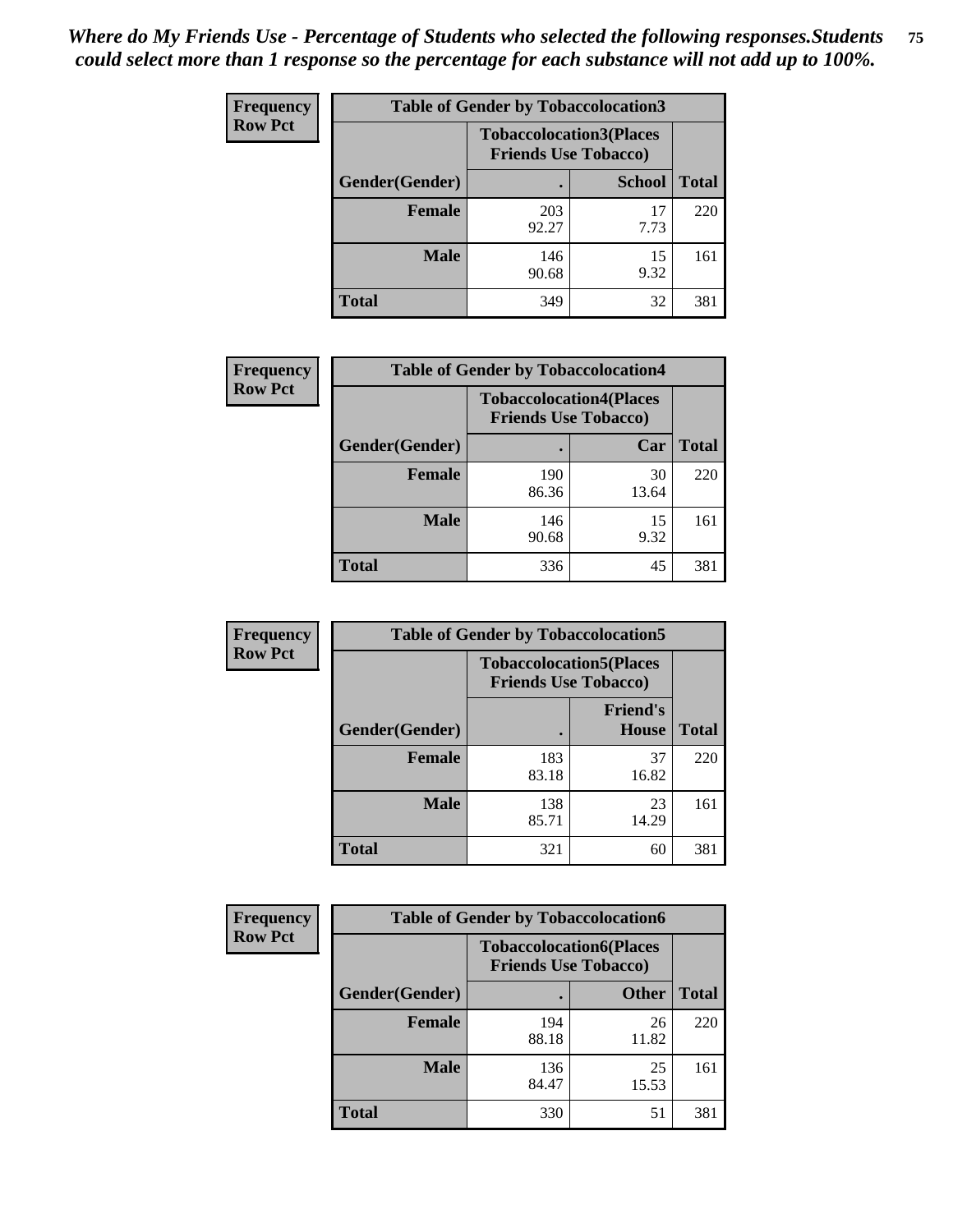| <b>Frequency</b> | <b>Table of Gender by Marijuanalocation1</b> |                                                                    |              |              |
|------------------|----------------------------------------------|--------------------------------------------------------------------|--------------|--------------|
| <b>Row Pct</b>   |                                              | <b>Marijuanalocation1(Places</b><br><b>Friends Use Marijuana</b> ) |              |              |
|                  | Gender(Gender)                               |                                                                    | Do Not Use   | <b>Total</b> |
|                  | <b>Female</b>                                | 86<br>39.09                                                        | 134<br>60.91 | 220          |
|                  | <b>Male</b>                                  | 79<br>49.07                                                        | 82<br>50.93  | 161          |
|                  | <b>Total</b>                                 | 165                                                                | 216          | 381          |

| <b>Frequency</b> | <b>Table of Gender by Marijuanalocation2</b> |                                                                    |             |              |  |
|------------------|----------------------------------------------|--------------------------------------------------------------------|-------------|--------------|--|
| <b>Row Pct</b>   |                                              | <b>Marijuanalocation2(Places</b><br><b>Friends Use Marijuana</b> ) |             |              |  |
|                  | Gender(Gender)                               |                                                                    | Home        | <b>Total</b> |  |
|                  | Female                                       | 161<br>73.18                                                       | 59<br>26.82 | 220          |  |
|                  | <b>Male</b>                                  | 112<br>69.57                                                       | 49<br>30.43 | 161          |  |
|                  | <b>Total</b>                                 | 273                                                                | 108         | 381          |  |

| Frequency      | <b>Table of Gender by Marijuanalocation3</b> |              |                                                                    |              |  |
|----------------|----------------------------------------------|--------------|--------------------------------------------------------------------|--------------|--|
| <b>Row Pct</b> |                                              |              | <b>Marijuanalocation3(Places</b><br><b>Friends Use Marijuana</b> ) |              |  |
|                | Gender(Gender)                               |              | <b>School</b>                                                      | <b>Total</b> |  |
|                | Female                                       | 180<br>81.82 | 40<br>18.18                                                        | 220          |  |
|                | <b>Male</b>                                  | 137<br>85.09 | 24<br>14.91                                                        | 161          |  |
|                | <b>Total</b>                                 | 317          | 64                                                                 | 381          |  |

| Frequency      | <b>Table of Gender by Marijuanalocation4</b> |                                |                                  |              |  |
|----------------|----------------------------------------------|--------------------------------|----------------------------------|--------------|--|
| <b>Row Pct</b> |                                              | <b>Friends Use Marijuana</b> ) | <b>Marijuanalocation4(Places</b> |              |  |
|                | Gender(Gender)                               |                                | Car                              | <b>Total</b> |  |
|                | <b>Female</b>                                | 178<br>80.91                   | 42<br>19.09                      | 220          |  |
|                | <b>Male</b>                                  | 125<br>77.64                   | 36<br>22.36                      | 161          |  |
|                | <b>Total</b>                                 | 303                            | 78                               | 381          |  |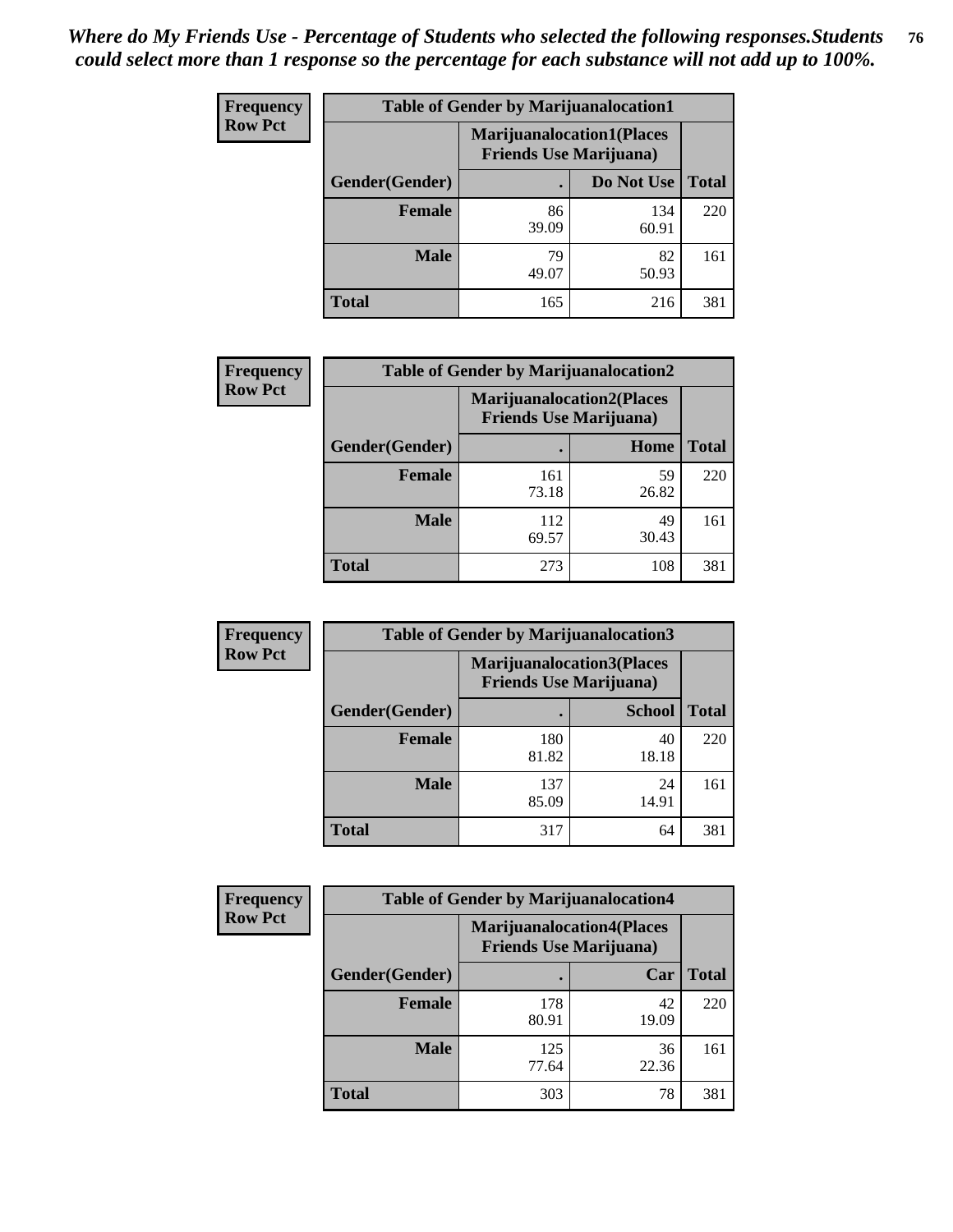| <b>Frequency</b> | <b>Table of Gender by Marijuanalocation5</b> |                                                                     |                                 |              |
|------------------|----------------------------------------------|---------------------------------------------------------------------|---------------------------------|--------------|
| <b>Row Pct</b>   |                                              | <b>Marijuanalocation5</b> (Places<br><b>Friends Use Marijuana</b> ) |                                 |              |
|                  | Gender(Gender)                               |                                                                     | <b>Friend's</b><br><b>House</b> | <b>Total</b> |
|                  | <b>Female</b>                                | 156<br>70.91                                                        | 64<br>29.09                     | 220          |
|                  | <b>Male</b>                                  | 116<br>72.05                                                        | 45<br>27.95                     | 161          |
|                  | <b>Total</b>                                 | 272                                                                 | 109                             | 381          |

| <b>Frequency</b> | <b>Table of Gender by Marijuanalocation6</b> |                                |                                  |              |
|------------------|----------------------------------------------|--------------------------------|----------------------------------|--------------|
| <b>Row Pct</b>   |                                              | <b>Friends Use Marijuana</b> ) | <b>Marijuanalocation6(Places</b> |              |
|                  | <b>Gender</b> (Gender)                       |                                | <b>Other</b>                     | <b>Total</b> |
|                  | <b>Female</b>                                | 178<br>80.91                   | 42<br>19.09                      | 220          |
|                  | <b>Male</b>                                  | 120<br>74.53                   | 41<br>25.47                      | 161          |
|                  | <b>Total</b>                                 | 298                            | 83                               | 381          |

| <b>Frequency</b> | <b>Table of Gender by Otherdruglocation1</b> |                                                                                |              |              |
|------------------|----------------------------------------------|--------------------------------------------------------------------------------|--------------|--------------|
| <b>Row Pct</b>   |                                              | <b>Otherdruglocation1(Places</b><br><b>Friends Use Other Illegal</b><br>Drugs) |              |              |
|                  | Gender(Gender)                               |                                                                                | Do Not Use   | <b>Total</b> |
|                  | Female                                       | 25<br>11.36                                                                    | 195<br>88.64 | 220          |
|                  | <b>Male</b>                                  | 26<br>16.15                                                                    | 135<br>83.85 | 161          |
|                  | <b>Total</b>                                 | 51                                                                             | 330          | 381          |

| Frequency      | <b>Table of Gender by Otherdruglocation2</b> |                                                                                |            |              |
|----------------|----------------------------------------------|--------------------------------------------------------------------------------|------------|--------------|
| <b>Row Pct</b> |                                              | <b>Otherdruglocation2(Places</b><br><b>Friends Use Other Illegal</b><br>Drugs) |            |              |
|                | Gender(Gender)                               |                                                                                | Home       | <b>Total</b> |
|                | <b>Female</b>                                | 205<br>93.18                                                                   | 15<br>6.82 | 220          |
|                | <b>Male</b>                                  | 148<br>91.93                                                                   | 13<br>8.07 | 161          |
|                | <b>Total</b>                                 | 353                                                                            | 28         | 381          |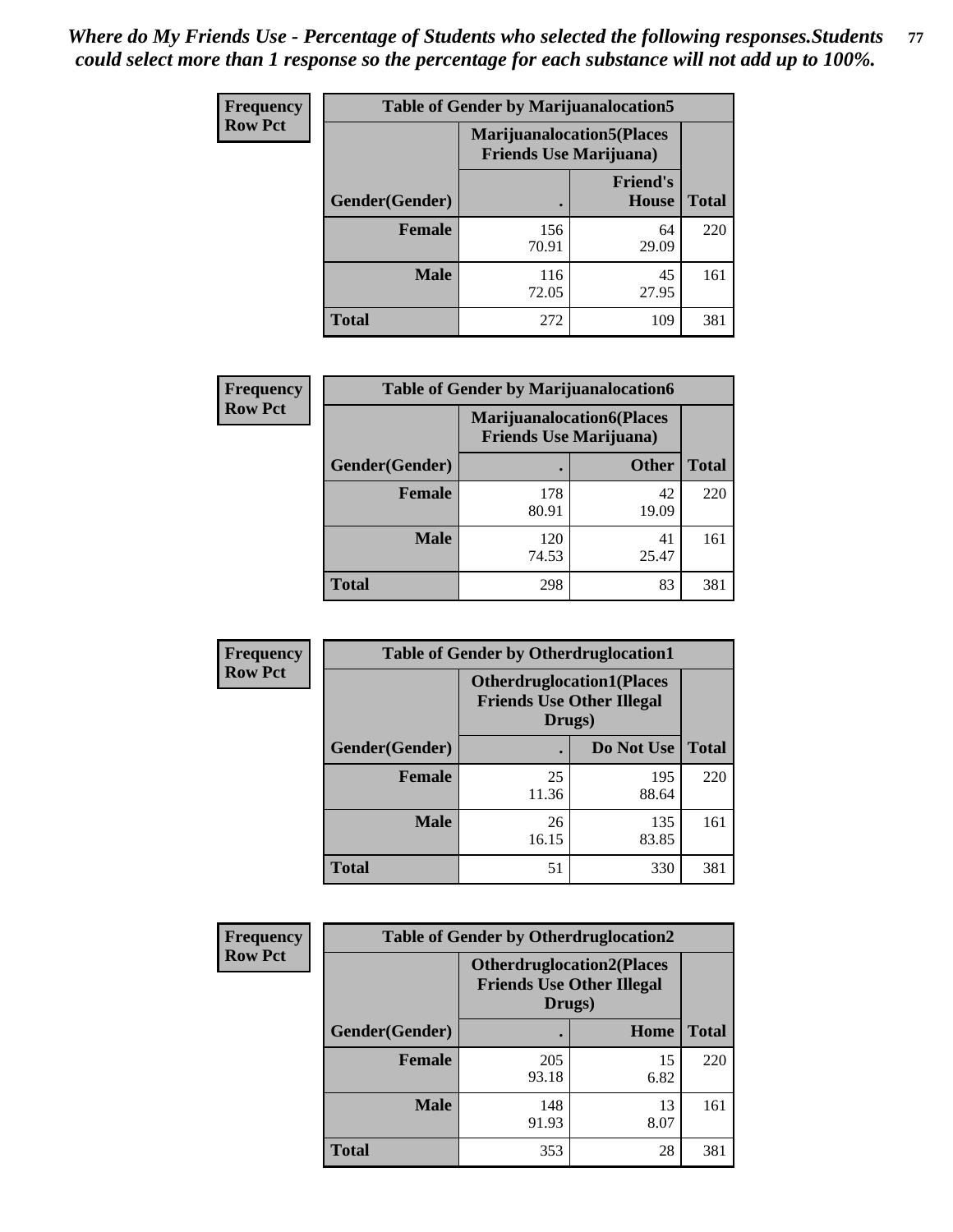| <b>Frequency</b> | <b>Table of Gender by Otherdruglocation3</b> |                                                                                |               |              |
|------------------|----------------------------------------------|--------------------------------------------------------------------------------|---------------|--------------|
| <b>Row Pct</b>   |                                              | <b>Otherdruglocation3(Places</b><br><b>Friends Use Other Illegal</b><br>Drugs) |               |              |
|                  | Gender(Gender)                               |                                                                                | <b>School</b> | <b>Total</b> |
|                  | <b>Female</b>                                | 213<br>96.82                                                                   | 3.18          | 220          |
|                  | <b>Male</b>                                  | 151<br>93.79                                                                   | 10<br>6.21    | 161          |
|                  | <b>Total</b>                                 | 364                                                                            | 17            | 381          |

| Frequency      | <b>Table of Gender by Otherdruglocation4</b> |                                                                                |           |              |
|----------------|----------------------------------------------|--------------------------------------------------------------------------------|-----------|--------------|
| <b>Row Pct</b> |                                              | <b>Otherdruglocation4(Places</b><br><b>Friends Use Other Illegal</b><br>Drugs) |           |              |
|                | Gender(Gender)                               |                                                                                | Car       | <b>Total</b> |
|                | Female                                       | 213<br>96.82                                                                   | 7<br>3.18 | 220          |
|                | <b>Male</b>                                  | 154<br>95.65                                                                   | 4.35      | 161          |
|                | <b>Total</b>                                 | 367                                                                            | 14        | 381          |

| Frequency      | <b>Table of Gender by Otherdruglocation5</b> |                                                                                |                                 |              |
|----------------|----------------------------------------------|--------------------------------------------------------------------------------|---------------------------------|--------------|
| <b>Row Pct</b> |                                              | <b>Otherdruglocation5(Places</b><br><b>Friends Use Other Illegal</b><br>Drugs) |                                 |              |
|                | Gender(Gender)                               |                                                                                | <b>Friend's</b><br><b>House</b> | <b>Total</b> |
|                | <b>Female</b>                                | 205<br>93.18                                                                   | 15<br>6.82                      | 220          |
|                | <b>Male</b>                                  | 152<br>94.41                                                                   | 9<br>5.59                       | 161          |
|                | <b>Total</b>                                 | 357                                                                            | 24                              | 381          |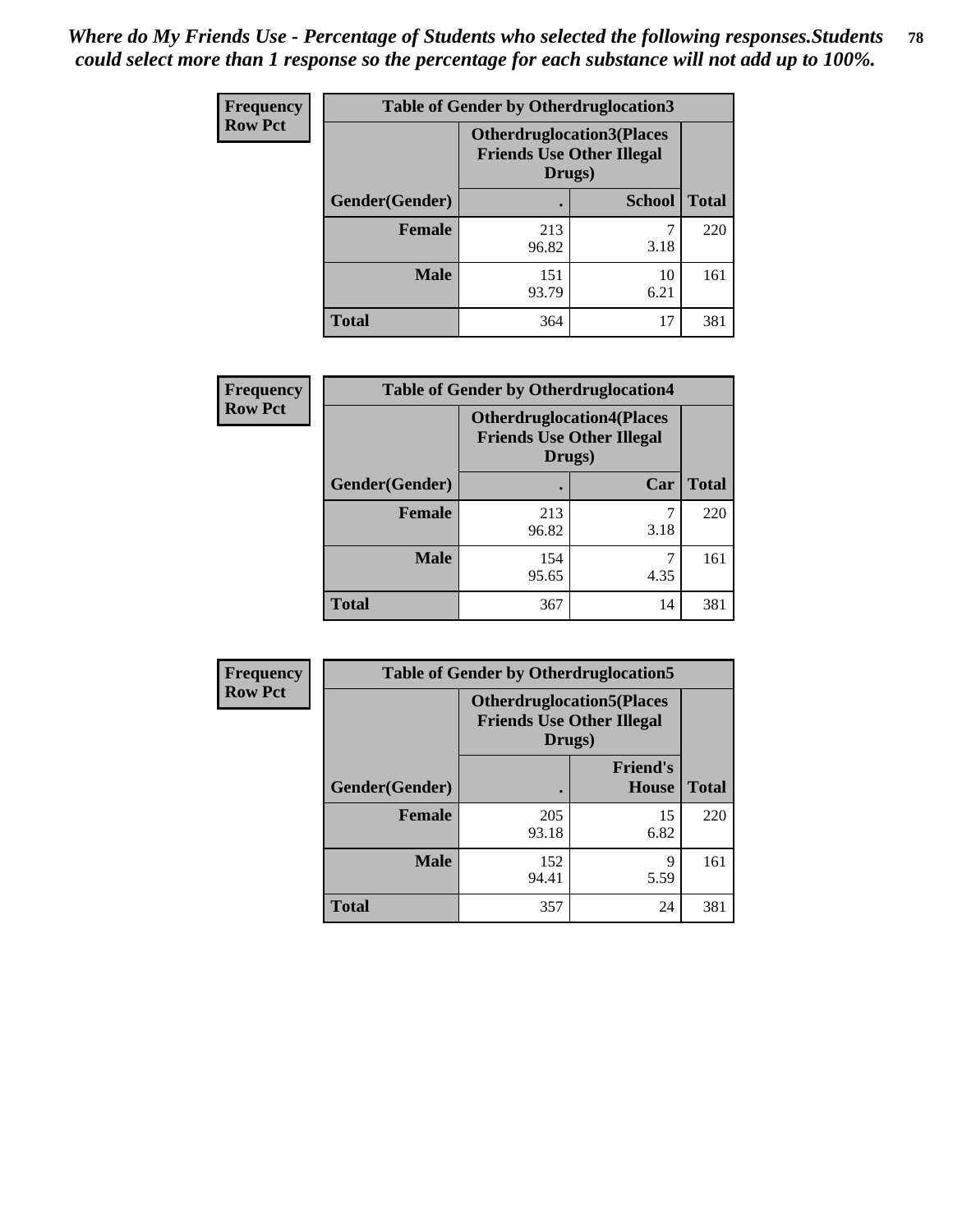| Frequency      | <b>Table of Gender by Otherdruglocation6</b> |                                            |                                  |              |
|----------------|----------------------------------------------|--------------------------------------------|----------------------------------|--------------|
| <b>Row Pct</b> |                                              | <b>Friends Use Other Illegal</b><br>Drugs) | <b>Otherdruglocation6(Places</b> |              |
|                | Gender(Gender)                               |                                            | <b>Other</b>                     | <b>Total</b> |
|                | <b>Female</b>                                | 208<br>94.55                               | 12<br>5.45                       | 220          |
|                | <b>Male</b>                                  | 142<br>88.20                               | 19<br>11.80                      | 161          |
|                | <b>Total</b>                                 | 350                                        | 31                               | 381          |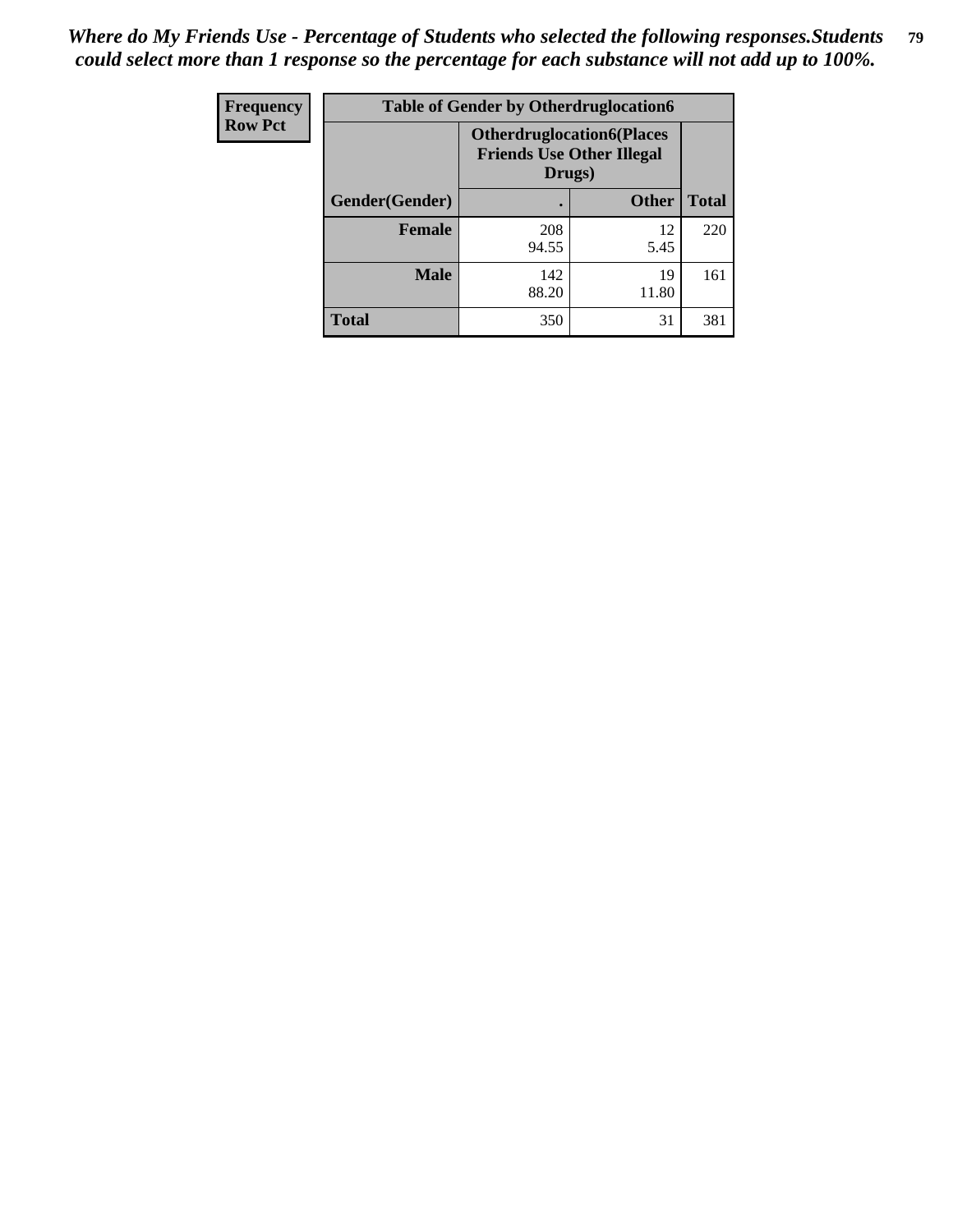| <b>Frequency</b> | <b>Table of Gender by Alcoholtime1</b> |                                                          |                      |              |
|------------------|----------------------------------------|----------------------------------------------------------|----------------------|--------------|
| <b>Row Pct</b>   |                                        | <b>Alcoholtime1(Times</b><br><b>Friends Use Alcohol)</b> |                      |              |
|                  | Gender(Gender)                         | $\bullet$                                                | Do Not<br><b>Use</b> | <b>Total</b> |
|                  | <b>Female</b>                          | 95<br>43.18                                              | 125<br>56.82         | 220          |
|                  | <b>Male</b>                            | 74<br>45.96                                              | 87<br>54.04          | 161          |
|                  | <b>Total</b>                           | 169                                                      | 212                  | 381          |

| <b>Frequency</b> | <b>Table of Gender by Alcoholtime2</b> |                                                          |                            |              |
|------------------|----------------------------------------|----------------------------------------------------------|----------------------------|--------------|
| <b>Row Pct</b>   |                                        | <b>Alcoholtime2(Times</b><br><b>Friends Use Alcohol)</b> |                            |              |
|                  | Gender(Gender)                         |                                                          | <b>On Way</b><br>to School | <b>Total</b> |
|                  | <b>Female</b>                          | 200<br>90.91                                             | 20<br>9.09                 | 220          |
|                  | <b>Male</b>                            | 144<br>89.44                                             | 17<br>10.56                | 161          |
|                  | <b>Total</b>                           | 344                                                      | 37                         | 381          |

| <b>Frequency</b> | <b>Table of Gender by Alcoholtime3</b> |                                                          |                                |              |
|------------------|----------------------------------------|----------------------------------------------------------|--------------------------------|--------------|
| <b>Row Pct</b>   |                                        | <b>Alcoholtime3(Times</b><br><b>Friends Use Alcohol)</b> |                                |              |
|                  | Gender(Gender)                         |                                                          | <b>During</b><br><b>School</b> | <b>Total</b> |
|                  | Female                                 | 201<br>91.36                                             | 19<br>8.64                     | 220          |
|                  | <b>Male</b>                            | 150<br>93.17                                             | 11<br>6.83                     | 161          |
|                  | <b>Total</b>                           | 351                                                      | 30                             | 381          |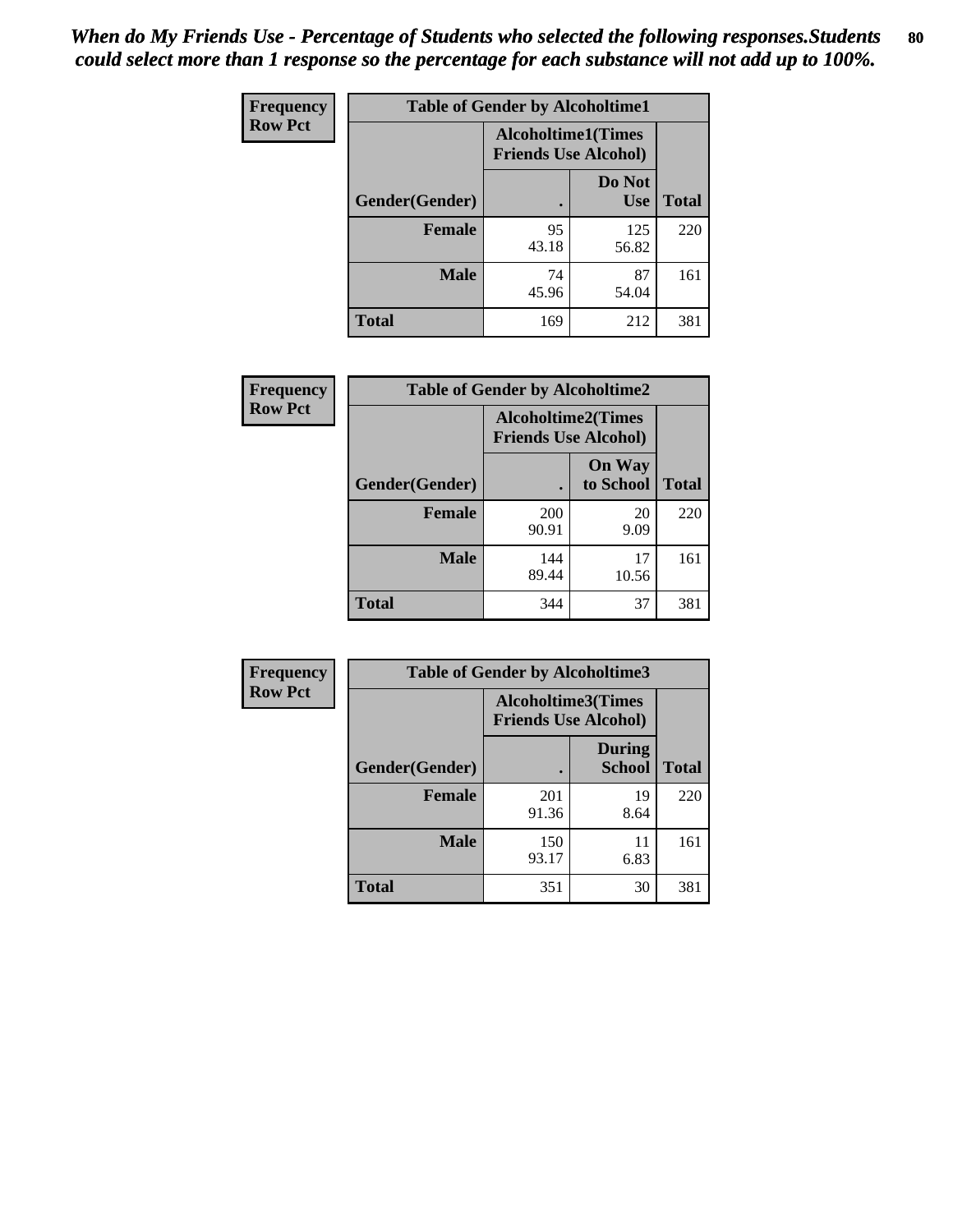*When do My Friends Use - Percentage of Students who selected the following responses.Students could select more than 1 response so the percentage for each substance will not add up to 100%.* **81**

| <b>Frequency</b> | <b>Table of Gender by Alcoholtime4</b> |                                                          |                                                       |              |
|------------------|----------------------------------------|----------------------------------------------------------|-------------------------------------------------------|--------------|
| <b>Row Pct</b>   |                                        | <b>Alcoholtime4(Times</b><br><b>Friends Use Alcohol)</b> |                                                       |              |
|                  | Gender(Gender)                         |                                                          | <b>On Way</b><br>Home<br><b>From</b><br><b>School</b> | <b>Total</b> |
|                  | <b>Female</b>                          | 198<br>90.00                                             | 22<br>10.00                                           | 220          |
|                  | <b>Male</b>                            | 145<br>90.06                                             | 16<br>9.94                                            | 161          |
|                  | <b>Total</b>                           | 343                                                      | 38                                                    | 381          |

| <b>Frequency</b> | <b>Table of Gender by Alcoholtime5</b> |                                                           |             |              |  |
|------------------|----------------------------------------|-----------------------------------------------------------|-------------|--------------|--|
| <b>Row Pct</b>   |                                        | <b>Alcoholtime5</b> (Times<br><b>Friends Use Alcohol)</b> |             |              |  |
|                  | Gender(Gender)                         |                                                           | Weeknights  | <b>Total</b> |  |
|                  | <b>Female</b>                          | 179<br>81.36                                              | 41<br>18.64 | 220          |  |
|                  | <b>Male</b>                            | 125<br>77.64                                              | 36<br>22.36 | 161          |  |
|                  | <b>Total</b>                           | 304                                                       | 77          | 381          |  |

| <b>Frequency</b> | <b>Table of Gender by Alcoholtime6</b> |                                                          |             |              |
|------------------|----------------------------------------|----------------------------------------------------------|-------------|--------------|
| <b>Row Pct</b>   |                                        | <b>Alcoholtime6(Times</b><br><b>Friends Use Alcohol)</b> |             |              |
|                  | Gender(Gender)                         |                                                          | Weekends    | <b>Total</b> |
|                  | Female                                 | 124<br>56.36                                             | 96<br>43.64 | 220          |
|                  | <b>Male</b>                            | 96<br>59.63                                              | 65<br>40.37 | 161          |
|                  | <b>Total</b>                           | 220                                                      | 161         | 381          |

| <b>Frequency</b> | <b>Table of Gender by Tobaccotime1</b> |                                                          |                      |              |
|------------------|----------------------------------------|----------------------------------------------------------|----------------------|--------------|
| <b>Row Pct</b>   |                                        | <b>Tobaccotime1(Times</b><br><b>Friends Use Tobacco)</b> |                      |              |
|                  | Gender(Gender)                         |                                                          | Do Not<br><b>Use</b> | <b>Total</b> |
|                  | <b>Female</b>                          | 49<br>22.27                                              | 171<br>77.73         | 220          |
|                  | <b>Male</b>                            | 47<br>29.19                                              | 114<br>70.81         | 161          |
|                  | <b>Total</b>                           | 96                                                       | 285                  | 381          |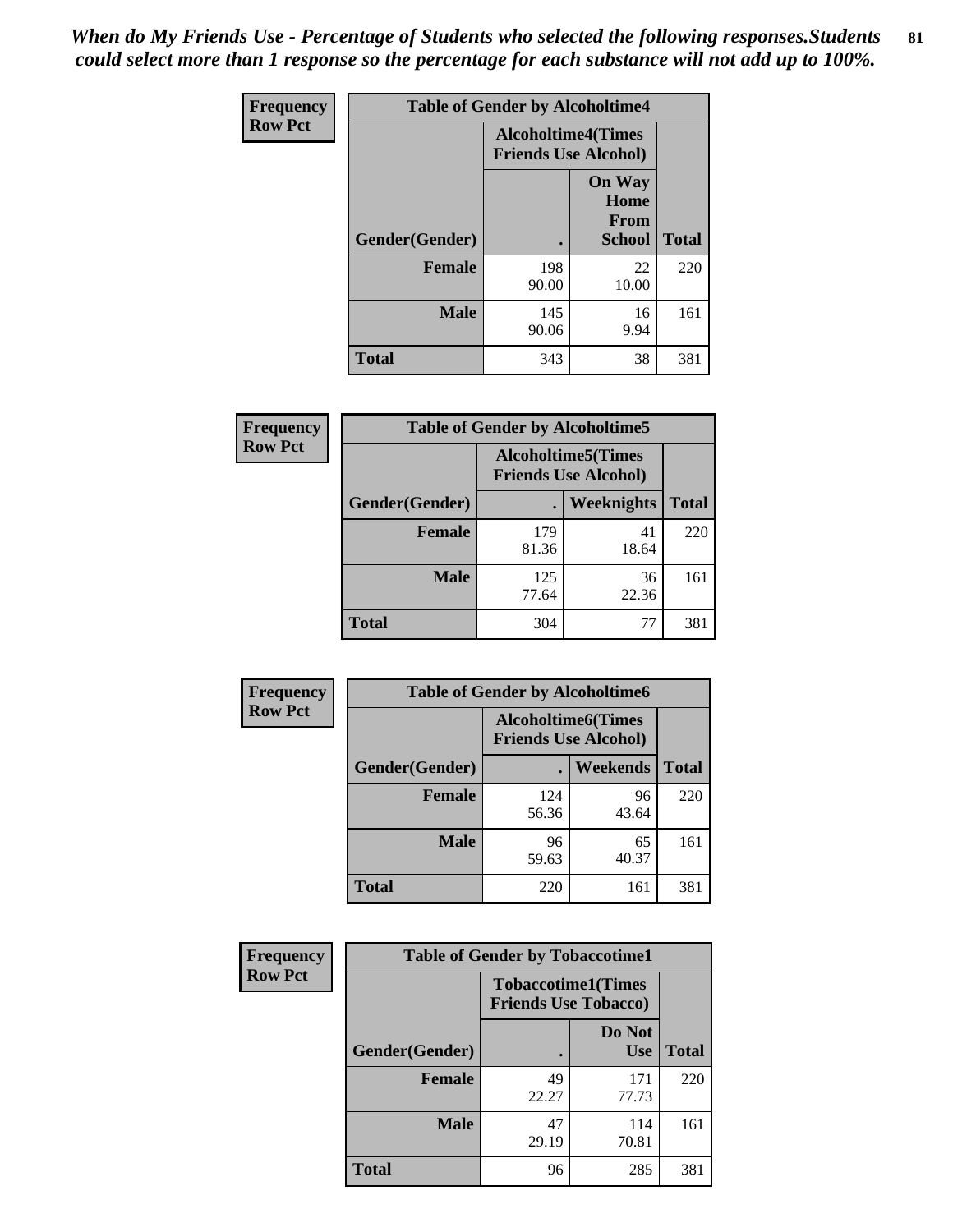| Frequency      | <b>Table of Gender by Tobaccotime2</b> |                                                          |                            |              |
|----------------|----------------------------------------|----------------------------------------------------------|----------------------------|--------------|
| <b>Row Pct</b> |                                        | <b>Tobaccotime2(Times</b><br><b>Friends Use Tobacco)</b> |                            |              |
|                | Gender(Gender)                         | $\bullet$                                                | <b>On Way</b><br>to School | <b>Total</b> |
|                | Female                                 | 196<br>89.09                                             | 24<br>10.91                | 220          |
|                | <b>Male</b>                            | 136<br>84.47                                             | 25<br>15.53                | 161          |
|                | <b>Total</b>                           | 332                                                      | 49                         | 381          |

| Frequency      | <b>Table of Gender by Tobaccotime3</b> |                                                          |                                |              |
|----------------|----------------------------------------|----------------------------------------------------------|--------------------------------|--------------|
| <b>Row Pct</b> |                                        | <b>Tobaccotime3(Times</b><br><b>Friends Use Tobacco)</b> |                                |              |
|                | Gender(Gender)                         |                                                          | <b>During</b><br><b>School</b> | <b>Total</b> |
|                | <b>Female</b>                          | 202<br>91.82                                             | 18<br>8.18                     | 220          |
|                | <b>Male</b>                            | 135<br>83.85                                             | 26<br>16.15                    | 161          |
|                | <b>Total</b>                           | 337                                                      | 44                             | 381          |

| Frequency      | <b>Table of Gender by Tobaccotime4</b> |                                                          |                                                |              |
|----------------|----------------------------------------|----------------------------------------------------------|------------------------------------------------|--------------|
| <b>Row Pct</b> |                                        | <b>Tobaccotime4(Times</b><br><b>Friends Use Tobacco)</b> |                                                |              |
|                | Gender(Gender)                         |                                                          | <b>On Way</b><br>Home<br><b>From</b><br>School | <b>Total</b> |
|                | <b>Female</b>                          | 198<br>90.00                                             | 22<br>10.00                                    | 220          |
|                | <b>Male</b>                            | 145<br>90.06                                             | 16<br>9.94                                     | 161          |
|                | <b>Total</b>                           | 343                                                      | 38                                             | 381          |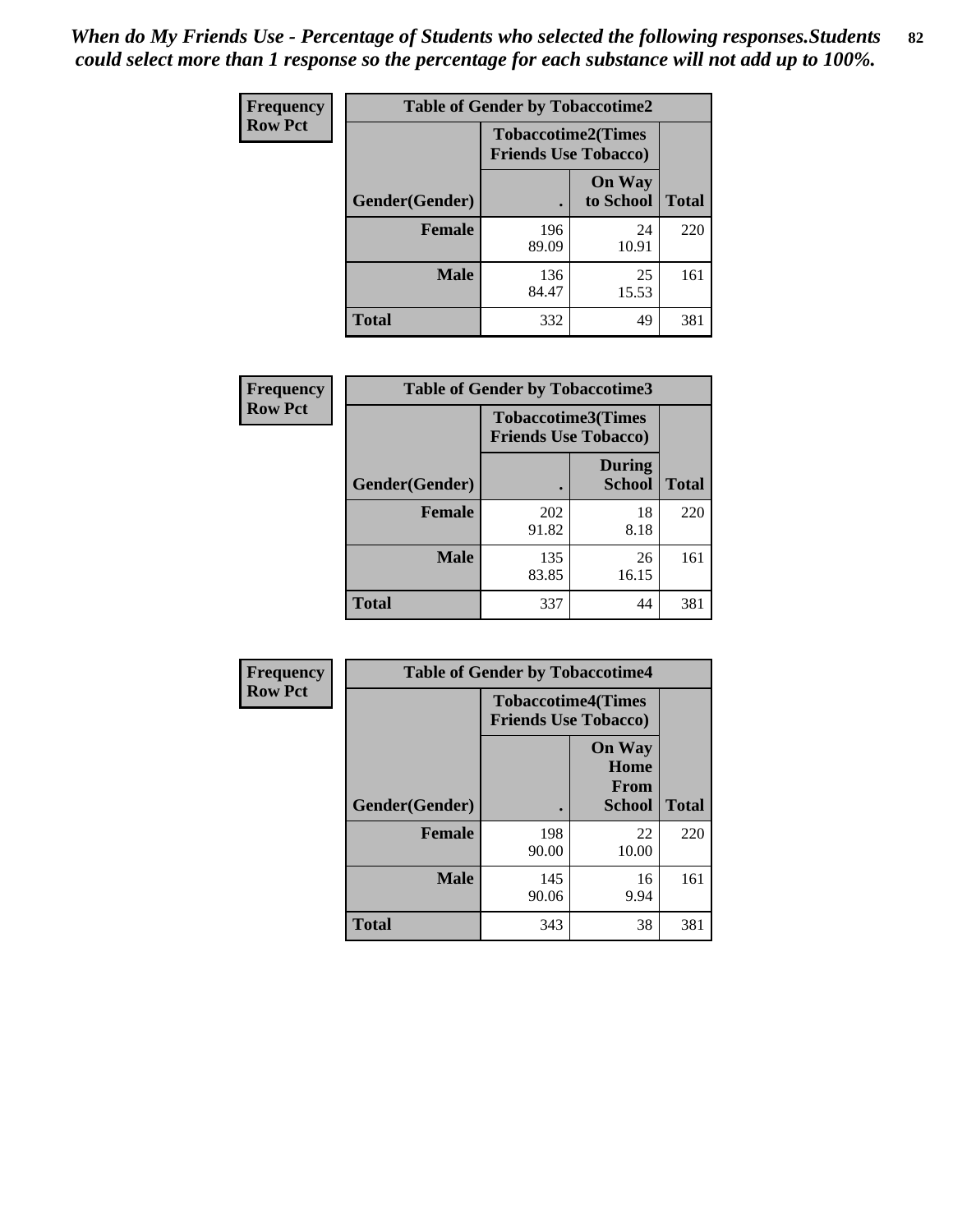| <b>Frequency</b> | <b>Table of Gender by Tobaccotime5</b> |              |                                                          |              |  |
|------------------|----------------------------------------|--------------|----------------------------------------------------------|--------------|--|
| <b>Row Pct</b>   |                                        |              | <b>Tobaccotime5(Times</b><br><b>Friends Use Tobacco)</b> |              |  |
|                  | <b>Gender</b> (Gender)                 |              | <b>Weeknights</b>                                        | <b>Total</b> |  |
|                  | <b>Female</b>                          | 182<br>82.73 | 38<br>17.27                                              | 220          |  |
|                  | <b>Male</b>                            | 130<br>80.75 | 31<br>19.25                                              | 161          |  |
|                  | Total                                  | 312          | 69                                                       | 381          |  |

| <b>Frequency</b> | <b>Table of Gender by Tobaccotime6</b> |                                                          |             |              |
|------------------|----------------------------------------|----------------------------------------------------------|-------------|--------------|
| <b>Row Pct</b>   |                                        | <b>Tobaccotime6(Times</b><br><b>Friends Use Tobacco)</b> |             |              |
|                  | Gender(Gender)                         |                                                          | Weekends    | <b>Total</b> |
|                  | Female                                 | 176<br>80.00                                             | 44<br>20.00 | 220          |
|                  | <b>Male</b>                            | 120<br>74.53                                             | 41<br>25.47 | 161          |
|                  | <b>Total</b>                           | 296                                                      | 85          | 381          |

| Frequency      |                | <b>Table of Gender by Marijuanatime1</b>                      |              |              |
|----------------|----------------|---------------------------------------------------------------|--------------|--------------|
| <b>Row Pct</b> |                | <b>Marijuanatime1(Times</b><br><b>Friends Use Marijuana</b> ) |              |              |
|                | Gender(Gender) |                                                               | Do Not Use   | <b>Total</b> |
|                | <b>Female</b>  | 81<br>36.82                                                   | 139<br>63.18 | 220          |
|                | <b>Male</b>    | 78<br>48.45                                                   | 83<br>51.55  | 161          |
|                | <b>Total</b>   | 159                                                           | 222          | 381          |

| <b>Frequency</b> | <b>Table of Gender by Marijuanatime2</b> |                                                               |                            |              |
|------------------|------------------------------------------|---------------------------------------------------------------|----------------------------|--------------|
| <b>Row Pct</b>   |                                          | <b>Marijuanatime2(Times</b><br><b>Friends Use Marijuana</b> ) |                            |              |
|                  | Gender(Gender)                           |                                                               | On Way to<br><b>School</b> | <b>Total</b> |
|                  | Female                                   | 173<br>78.64                                                  | 47<br>21.36                | 220          |
|                  | <b>Male</b>                              | 120<br>74.53                                                  | 41<br>25.47                | 161          |
|                  | <b>Total</b>                             | 293                                                           | 88                         | 381          |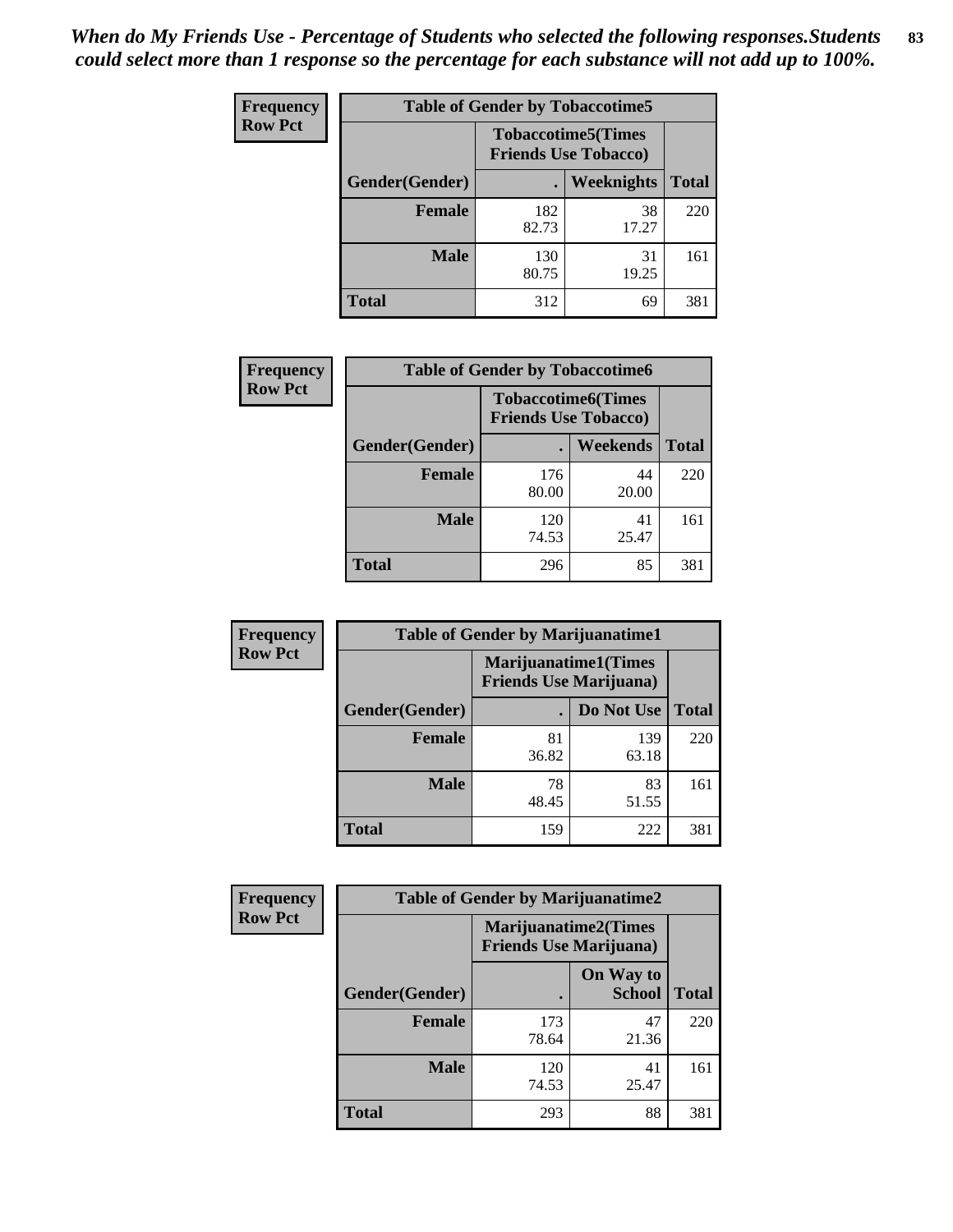*When do My Friends Use - Percentage of Students who selected the following responses.Students could select more than 1 response so the percentage for each substance will not add up to 100%.* **84**

| <b>Frequency</b> | Table of Gender by Marijuanatime3 |                                                        |                                |              |
|------------------|-----------------------------------|--------------------------------------------------------|--------------------------------|--------------|
| <b>Row Pct</b>   |                                   | Marijuanatime3(Times<br><b>Friends Use Marijuana</b> ) |                                |              |
|                  | Gender(Gender)                    |                                                        | <b>During</b><br><b>School</b> | <b>Total</b> |
|                  | <b>Female</b>                     | 182<br>82.73                                           | 38<br>17.27                    | 220          |
|                  | <b>Male</b>                       | 125<br>77.64                                           | 36<br>22.36                    | 161          |
|                  | <b>Total</b>                      | 307                                                    | 74                             | 381          |

| Frequency      | <b>Table of Gender by Marijuanatime4</b> |                                                               |                                                |              |
|----------------|------------------------------------------|---------------------------------------------------------------|------------------------------------------------|--------------|
| <b>Row Pct</b> |                                          | <b>Marijuanatime4(Times</b><br><b>Friends Use Marijuana</b> ) |                                                |              |
|                | Gender(Gender)                           |                                                               | <b>On Way</b><br>Home<br>From<br><b>School</b> | <b>Total</b> |
|                | <b>Female</b>                            | 171<br>77.73                                                  | 49<br>22.27                                    | 220          |
|                | <b>Male</b>                              | 121<br>75.16                                                  | 40<br>24.84                                    | 161          |
|                | <b>Total</b>                             | 292                                                           | 89                                             | 381          |

| Frequency      | <b>Table of Gender by Marijuanatime5</b> |                                                                |                   |              |  |
|----------------|------------------------------------------|----------------------------------------------------------------|-------------------|--------------|--|
| <b>Row Pct</b> |                                          | <b>Marijuanatime5</b> (Times<br><b>Friends Use Marijuana</b> ) |                   |              |  |
|                | Gender(Gender)                           | $\blacksquare$                                                 | <b>Weeknights</b> | <b>Total</b> |  |
|                | <b>Female</b>                            | 166<br>75.45                                                   | 54<br>24.55       | 220          |  |
|                | <b>Male</b>                              | 111<br>68.94                                                   | 50<br>31.06       | 161          |  |
|                | <b>Total</b>                             | 277                                                            | 104               | 381          |  |

| <b>Frequency</b> | <b>Table of Gender by Marijuanatime6</b> |                                                               |             |              |  |
|------------------|------------------------------------------|---------------------------------------------------------------|-------------|--------------|--|
| <b>Row Pct</b>   |                                          | <b>Marijuanatime6(Times</b><br><b>Friends Use Marijuana</b> ) |             |              |  |
|                  | Gender(Gender)                           |                                                               | Weekends    | <b>Total</b> |  |
|                  | <b>Female</b>                            | 146<br>66.36                                                  | 74<br>33.64 | 220          |  |
|                  | <b>Male</b>                              | 91<br>56.52                                                   | 70<br>43.48 | 161          |  |
|                  | <b>Total</b>                             | 237                                                           | 144         | 381          |  |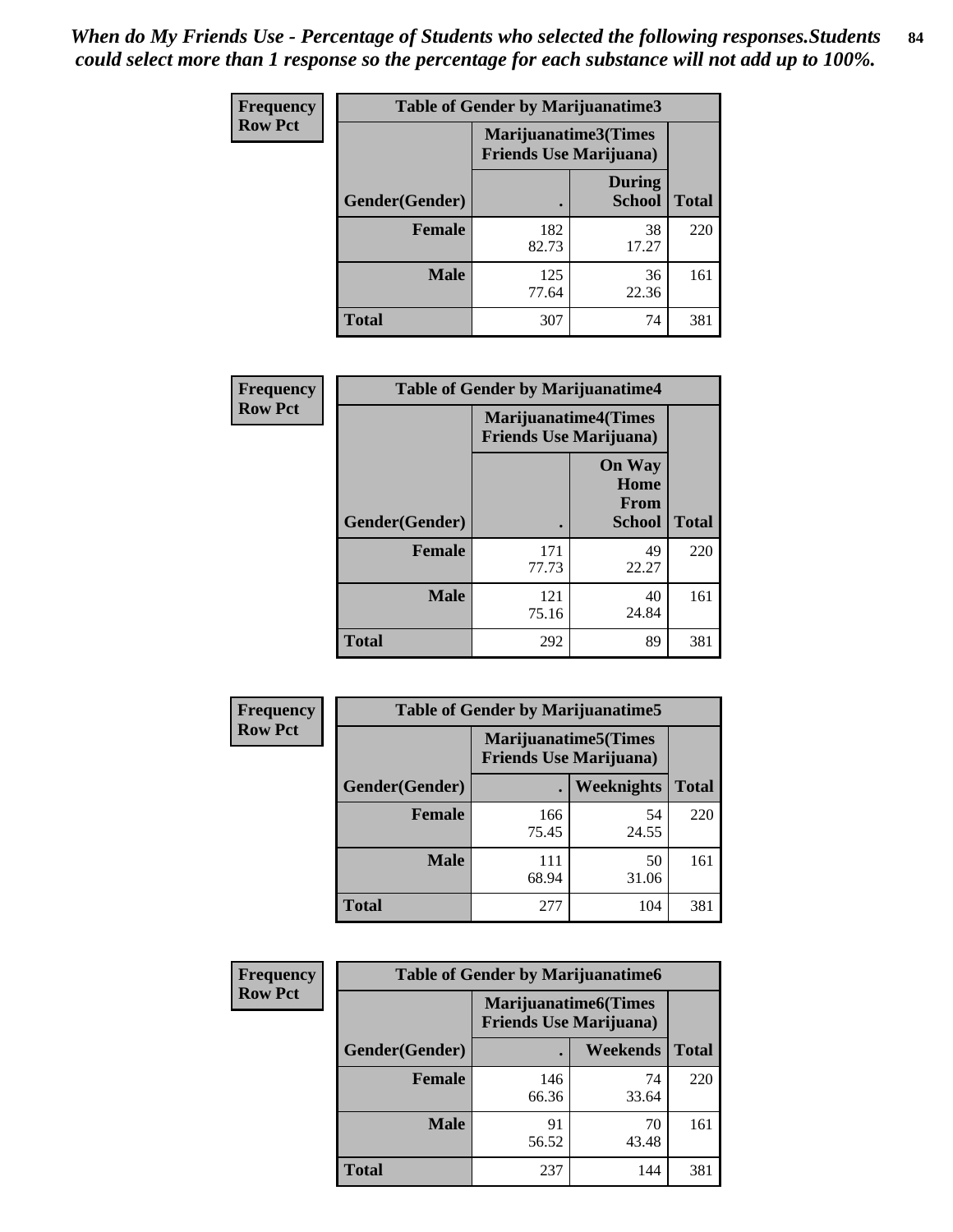*When do My Friends Use - Percentage of Students who selected the following responses.Students could select more than 1 response so the percentage for each substance will not add up to 100%.* **85**

| <b>Frequency</b> | <b>Table of Gender by Otherdrugtime1</b> |                                                                                   |                    |     |
|------------------|------------------------------------------|-----------------------------------------------------------------------------------|--------------------|-----|
| <b>Row Pct</b>   |                                          | <b>Otherdrugtime1(Times</b><br><b>Friends Use Other</b><br><b>Illegal Drugs</b> ) |                    |     |
|                  | Gender(Gender)                           |                                                                                   | Do Not Use   Total |     |
|                  | <b>Female</b>                            | 24<br>10.91                                                                       | 196<br>89.09       | 220 |
|                  | <b>Male</b>                              | 23<br>14.29                                                                       | 138<br>85.71       | 161 |
|                  | <b>Total</b>                             | 47                                                                                | 334                | 381 |

| Frequency      | <b>Table of Gender by Otherdrugtime2</b> |                                                                                   |                            |              |
|----------------|------------------------------------------|-----------------------------------------------------------------------------------|----------------------------|--------------|
| <b>Row Pct</b> |                                          | <b>Otherdrugtime2(Times</b><br><b>Friends Use Other</b><br><b>Illegal Drugs</b> ) |                            |              |
|                | <b>Gender</b> (Gender)                   |                                                                                   | On Way to<br><b>School</b> | <b>Total</b> |
|                | <b>Female</b>                            | 209<br>95.00                                                                      | 11<br>5.00                 | 220          |
|                | <b>Male</b>                              | 149<br>92.55                                                                      | 12<br>7.45                 | 161          |
|                | <b>Total</b>                             | 358                                                                               | 23                         | 381          |

| <b>Frequency</b> | <b>Table of Gender by Otherdrugtime3</b> |                        |                                                  |              |
|------------------|------------------------------------------|------------------------|--------------------------------------------------|--------------|
| <b>Row Pct</b>   |                                          | <b>Illegal Drugs</b> ) | Otherdrugtime3(Times<br><b>Friends Use Other</b> |              |
|                  | Gender(Gender)                           |                        | <b>During</b><br><b>School</b>                   | <b>Total</b> |
|                  | <b>Female</b>                            | 213<br>96.82           | 7<br>3.18                                        | 220          |
|                  | <b>Male</b>                              | 148<br>91.93           | 13<br>8.07                                       | 161          |
|                  | <b>Total</b>                             | 361                    | 20                                               | 381          |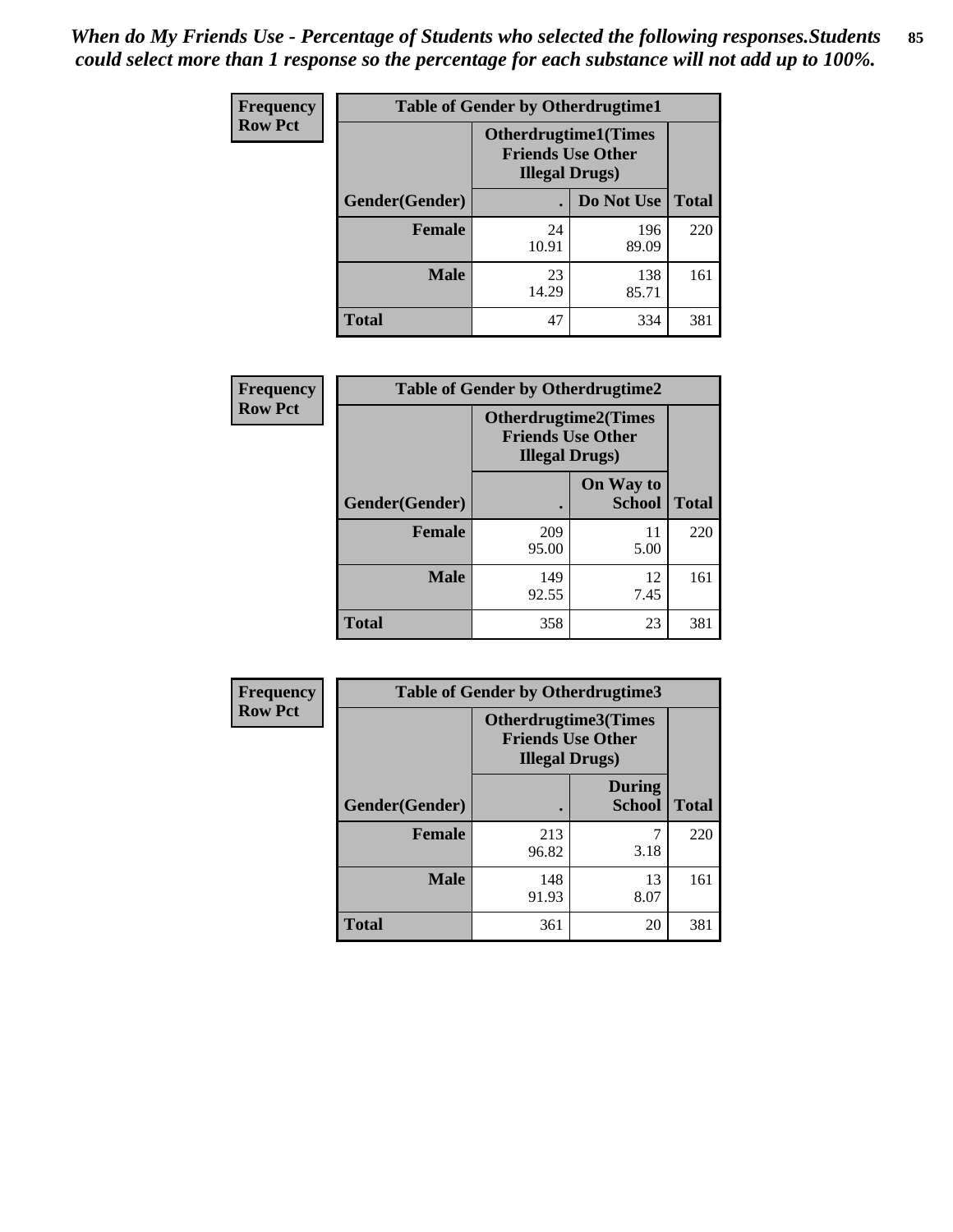*When do My Friends Use - Percentage of Students who selected the following responses.Students could select more than 1 response so the percentage for each substance will not add up to 100%.* **86**

| <b>Frequency</b> | <b>Table of Gender by Otherdrugtime4</b> |                                                    |                                                       |              |
|------------------|------------------------------------------|----------------------------------------------------|-------------------------------------------------------|--------------|
| <b>Row Pct</b>   |                                          | <b>Friends Use Other</b><br><b>Illegal Drugs</b> ) | <b>Otherdrugtime4(Times</b>                           |              |
|                  | Gender(Gender)                           |                                                    | <b>On Way</b><br>Home<br><b>From</b><br><b>School</b> | <b>Total</b> |
|                  | <b>Female</b>                            | 208<br>94.55                                       | 12<br>5.45                                            | 220          |
|                  | <b>Male</b>                              | 150<br>93.17                                       | 11<br>6.83                                            | 161          |
|                  | <b>Total</b>                             | 358                                                | 23                                                    | 381          |

| Frequency      | <b>Table of Gender by Otherdrugtime5</b> |                                                                                    |            |              |
|----------------|------------------------------------------|------------------------------------------------------------------------------------|------------|--------------|
| <b>Row Pct</b> |                                          | <b>Otherdrugtime5</b> (Times<br><b>Friends Use Other</b><br><b>Illegal Drugs</b> ) |            |              |
|                | Gender(Gender)                           |                                                                                    | Weeknights | <b>Total</b> |
|                | <b>Female</b>                            | 205<br>93.18                                                                       | 15<br>6.82 | 220          |
|                | <b>Male</b>                              | 149<br>92.55                                                                       | 12<br>7.45 | 161          |
|                | <b>Total</b>                             | 354                                                                                | 27         | 381          |

| <b>Frequency</b> | <b>Table of Gender by Otherdrugtime6</b> |                                                                                   |             |              |  |
|------------------|------------------------------------------|-----------------------------------------------------------------------------------|-------------|--------------|--|
| <b>Row Pct</b>   |                                          | <b>Otherdrugtime6(Times</b><br><b>Friends Use Other</b><br><b>Illegal Drugs</b> ) |             |              |  |
|                  | Gender(Gender)                           |                                                                                   | Weekends    | <b>Total</b> |  |
|                  | Female                                   | 201<br>91.36                                                                      | 19<br>8.64  | 220          |  |
|                  | <b>Male</b>                              | 143<br>88.82                                                                      | 18<br>11.18 | 161          |  |
|                  | <b>Total</b>                             | 344                                                                               | 37          | 381          |  |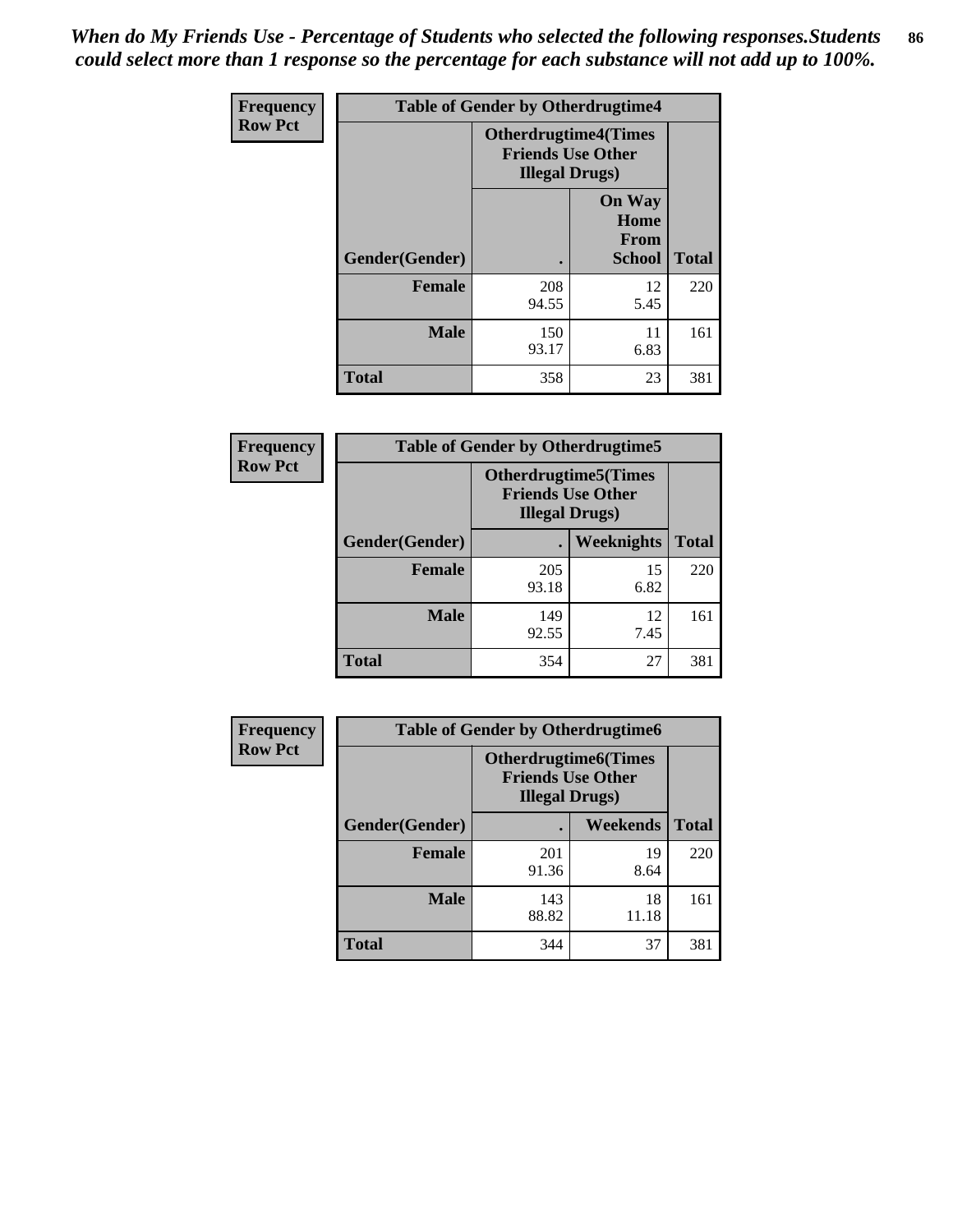# *Other Questions* **87**

| <b>Frequency</b> | <b>Table of Gender by Educationalcohol</b> |                                                                                                                                       |                |              |  |
|------------------|--------------------------------------------|---------------------------------------------------------------------------------------------------------------------------------------|----------------|--------------|--|
| <b>Row Pct</b>   |                                            | <b>Educationalcohol</b> (I<br>have been taught<br>about alcohol,<br>tobacco,<br>and other drugs<br>within the last year<br>at school) |                |              |  |
|                  | Gender(Gender)                             | <b>Yes</b>                                                                                                                            | N <sub>0</sub> | <b>Total</b> |  |
|                  | <b>Female</b>                              | 174<br>79.09                                                                                                                          | 46<br>20.91    | 220          |  |
|                  | <b>Male</b>                                | 125<br>77.64                                                                                                                          | 36<br>22.36    | 161          |  |
|                  | <b>Total</b>                               | 299                                                                                                                                   | 82             | 381          |  |

| Frequency      | <b>Table of Gender by Rodedrinking</b> |                                                                                                                     |                |              |  |
|----------------|----------------------------------------|---------------------------------------------------------------------------------------------------------------------|----------------|--------------|--|
| <b>Row Pct</b> |                                        | Rodedrinking(In<br>the past 30 days I<br>have ridden in a<br>car with a driver<br>who had been<br>drinking alcohol) |                |              |  |
|                | Gender(Gender)                         | Yes                                                                                                                 | N <sub>0</sub> | <b>Total</b> |  |
|                | <b>Female</b>                          | 34<br>15.45                                                                                                         | 186<br>84.55   | 220          |  |
|                | <b>Male</b>                            | 28<br>17.39                                                                                                         | 133<br>82.61   | 161          |  |
|                | <b>Total</b>                           | 62                                                                                                                  | 319            | 381          |  |

| Frequency      | <b>Table of Gender by Drugsschool</b> |                                                                                                                                     |                |              |  |
|----------------|---------------------------------------|-------------------------------------------------------------------------------------------------------------------------------------|----------------|--------------|--|
| <b>Row Pct</b> |                                       | <b>Drugsschool</b> (During<br>the past 12 months,<br>I have been offered,<br>sold,<br>or given illegal drugs<br>on school property) |                |              |  |
|                | Gender(Gender)                        | <b>Yes</b>                                                                                                                          | N <sub>0</sub> | <b>Total</b> |  |
|                | <b>Female</b>                         | 20<br>9.09                                                                                                                          | 200<br>90.91   | 220          |  |
|                | <b>Male</b>                           | 37<br>22.98                                                                                                                         | 124<br>77.02   | 161          |  |
|                | <b>Total</b>                          | 57                                                                                                                                  | 324            | 381          |  |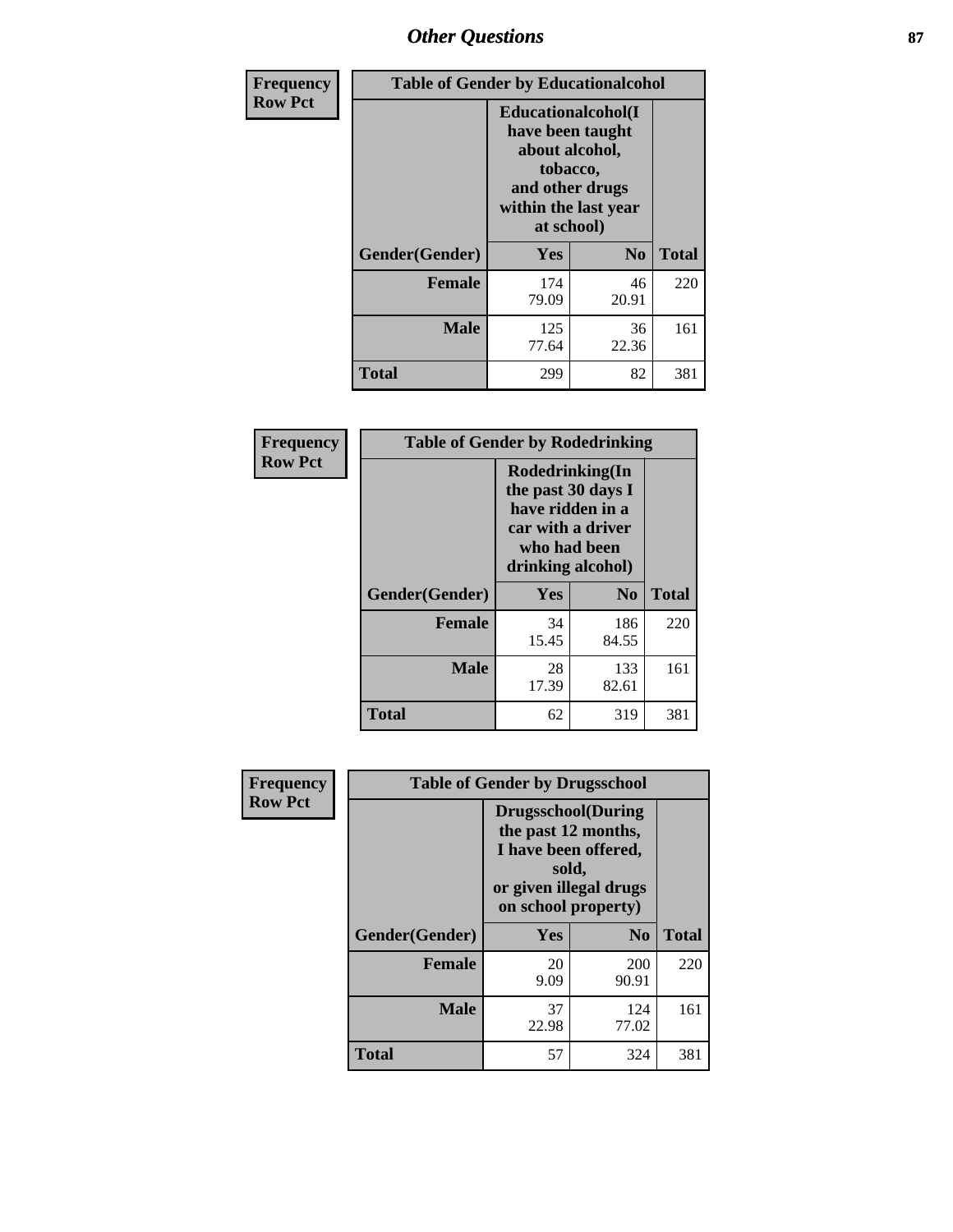# *Other Questions* **88**

**Frequency Row Pct**

| <b>Table of Gender by Bingedrinking</b> |                         |                                                                                                         |                   |                   |                        |                               |                   |              |
|-----------------------------------------|-------------------------|---------------------------------------------------------------------------------------------------------|-------------------|-------------------|------------------------|-------------------------------|-------------------|--------------|
|                                         |                         | Bingedrinking(I have drunk five or more<br>drinks of alcohol at one sitting during the<br>last 30 days) |                   |                   |                        |                               |                   |              |
| <b>Gender</b> (Gender)                  | $\bf{0}$<br><b>Days</b> | 1 or<br>days                                                                                            | 3 to<br>5<br>days | 6 to<br>9<br>days | 10<br>to<br>19<br>days | <b>20</b><br>to<br>29<br>days | All<br>30<br>days | <b>Total</b> |
| <b>Female</b>                           | 203<br>92.27            | 8<br>3.64                                                                                               | 4<br>1.82         | 0<br>0.00         | 3<br>1.36              | 2<br>0.91                     | $\Omega$<br>0.00  | 220          |
| <b>Male</b>                             | 150                     | 2                                                                                                       | 2                 |                   | 3                      | 2                             |                   | 161          |
|                                         | 93.17                   | 1.24                                                                                                    | 1.24              | 0.62              | 1.86                   | 1.24                          | 0.62              |              |

| Frequency      | <b>Table of Gender by Educationaids</b> |                                                                                                 |                |              |  |
|----------------|-----------------------------------------|-------------------------------------------------------------------------------------------------|----------------|--------------|--|
| <b>Row Pct</b> |                                         | <b>Educationaids</b> (I<br>have been taught<br>about HIV/AIDS<br>at school in the<br>past year) |                |              |  |
|                | Gender(Gender)                          | Yes                                                                                             | $\mathbf{N_0}$ | <b>Total</b> |  |
|                | <b>Female</b>                           | 187<br>85.00                                                                                    | 33<br>15.00    | 220          |  |
|                | <b>Male</b>                             | 135<br>83.85                                                                                    | 26<br>16.15    | 161          |  |
|                | <b>Total</b>                            | 322                                                                                             | 59             | 381          |  |

| Frequency      | <b>Table of Gender by Suicideconsider</b> |                 |                |       |  |
|----------------|-------------------------------------------|-----------------|----------------|-------|--|
| <b>Row Pct</b> |                                           | Suicideconsider |                |       |  |
|                | Gender(Gender)                            | <b>Yes</b>      | N <sub>0</sub> | Total |  |
|                | <b>Female</b>                             | 29<br>13.18     | 191<br>86.82   | 220   |  |
|                | <b>Male</b>                               | 16<br>9.94      | 145<br>90.06   | 161   |  |
|                | <b>Total</b>                              | 45              | 336            | 381   |  |